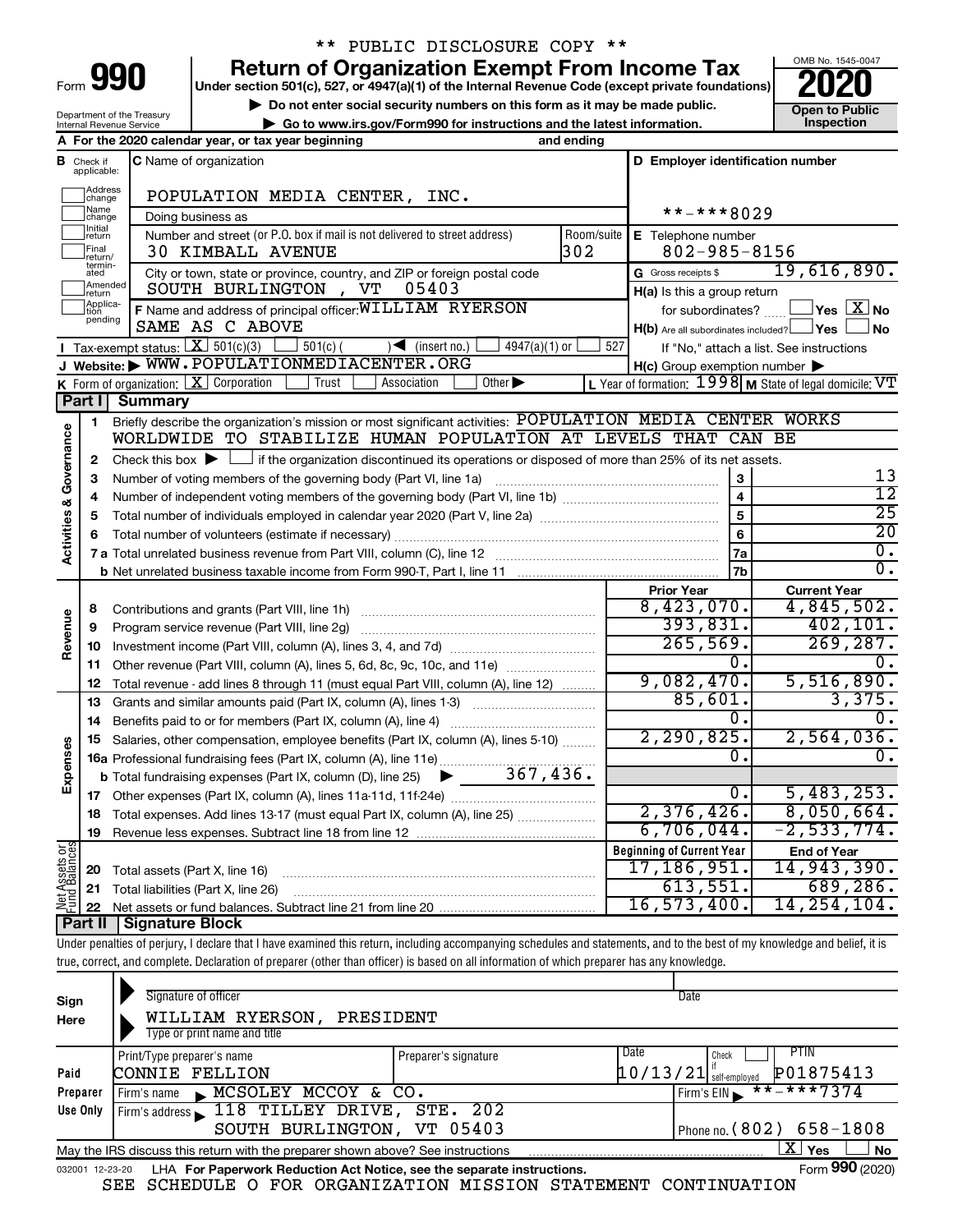|              | **-***8029<br>POPULATION MEDIA CENTER, INC.<br>Page 2<br>Form 990 (2020)                                                                                                                                                                                                                                                    |
|--------------|-----------------------------------------------------------------------------------------------------------------------------------------------------------------------------------------------------------------------------------------------------------------------------------------------------------------------------|
|              | Part III   Statement of Program Service Accomplishments                                                                                                                                                                                                                                                                     |
|              |                                                                                                                                                                                                                                                                                                                             |
| $\mathbf{1}$ | Briefly describe the organization's mission:<br>PMC CONCENTRATES ON ENTERTAINMENT BROADCASTING TO EDUCATE PEOPLE ABOUT                                                                                                                                                                                                      |
|              | THE BENEFITS OF SMALL FAMILIES, ENCOURAGE THE USE OF EFFECTIVE FAMILY                                                                                                                                                                                                                                                       |
|              | PLANNING METHODS, ELEVATE THE STATUS OF WOMEN, AND PROMOTE THE CONCEPT<br>OF GENDER EQUITY.                                                                                                                                                                                                                                 |
| $\mathbf{2}$ | Did the organization undertake any significant program services during the year which were not listed on the                                                                                                                                                                                                                |
|              | $\vert$ Yes $\vert$ $\overline{\mathrm{X}}$ No<br>prior Form 990 or 990-EZ?                                                                                                                                                                                                                                                 |
|              | If "Yes," describe these new services on Schedule O.<br>$Yes \quad X \overline{X}$ No                                                                                                                                                                                                                                       |
| 3            | Did the organization cease conducting, or make significant changes in how it conducts, any program services?<br>If "Yes," describe these changes on Schedule O.                                                                                                                                                             |
| 4            | Describe the organization's program service accomplishments for each of its three largest program services, as measured by expenses.                                                                                                                                                                                        |
|              | Section 501(c)(3) and 501(c)(4) organizations are required to report the amount of grants and allocations to others, the total expenses, and<br>revenue, if any, for each program service reported.                                                                                                                         |
| 4a           | $3,375.$ (Revenue \$<br>402, 101.<br>5,945,264. including grants of \$<br>) (Expenses \$<br>(Code:                                                                                                                                                                                                                          |
|              | NATIONAL AND INTERNATIONAL INITIATIVES - PMC WORKS WITH ITS OWN                                                                                                                                                                                                                                                             |
|              | EMPLOYEES, "COUNTRY DIRECTORS", AND OTHERS TO ESTABLISH AND EXPAND                                                                                                                                                                                                                                                          |
|              | SPECIFIC MEDIA PROJECTS IN A NUMBER OF COUNTRIES (INCLUDING ETHIOPIA,                                                                                                                                                                                                                                                       |
|              | BURUNDI, RWANDA, THE DEMOCRATIC REPUBLIC OF CONGO, ZAMBIA, UGANDA,<br>THE                                                                                                                                                                                                                                                   |
|              | U.S., MEXICO, GUATEMALA, HAITI, AND NEPAL) EACH WITH THE GOAL OF                                                                                                                                                                                                                                                            |
|              | WORKING WITH BROADCASTERS AND HUMAN-SERVICE ORGANIZATIONS TO PROMOTE                                                                                                                                                                                                                                                        |
|              | THE ELEVATION OF THE STATUS OF WOMEN AND GIRLS, REPRODUCTIVE HEALTH,                                                                                                                                                                                                                                                        |
|              | PROTECTION OF CHILDREN, SMALL FAMILY NORMS, THE AVOIDANCE OF ADOLESCENT                                                                                                                                                                                                                                                     |
|              | PARENTHOOD, AND THE PROTECTION OF THE ENVIRONMENT EACH TAILORED TO THE                                                                                                                                                                                                                                                      |
|              | LOCAL CULTURE.                                                                                                                                                                                                                                                                                                              |
|              |                                                                                                                                                                                                                                                                                                                             |
|              | ONGOING EXPLORATORY, DEVELOPMENT AND SUPPORT WORK INCLUDES MEETINGS<br>WITH GOVERNMENT OFFICIALS, THEMATIC EXPERTS, BROADCASTERS, AND<br>NON-GOVERNMENTAL ORGANIZATIONS, ASSESSMENT OF MASS MEDIA REGARDING<br>COVERAGE OF RELEVANT INFORMATION AND AUDIENCE PENETRATION, AND OTHER<br>RESEARCH AND DEVELOPMENT ACTIVITIES. |
| 4c           | $\overline{211}$ , 923. including grants of \$<br>(Code:<br>(Expenses \$<br>) (Revenue \$                                                                                                                                                                                                                                   |
|              | PUBLIC OUTREACH - THIS PROGRAM CATEGORY INCLUDES SPEAKING AND WRITING                                                                                                                                                                                                                                                       |
|              | WORK DONE BY PMC STAFF AS WELL AS THE PROGRAM-RELATED PORTION OF THE                                                                                                                                                                                                                                                        |
|              | WEBSITE, NEWSLETTERS, ANNUAL REPORT AND OTHER COMMUNICATION EFFORTS.                                                                                                                                                                                                                                                        |
|              |                                                                                                                                                                                                                                                                                                                             |
|              |                                                                                                                                                                                                                                                                                                                             |
|              |                                                                                                                                                                                                                                                                                                                             |
|              |                                                                                                                                                                                                                                                                                                                             |
|              | Other program services (Describe on Schedule O.)                                                                                                                                                                                                                                                                            |
| 4d<br>4е     | (Expenses \$<br>including grants of \$<br>(Revenue \$<br>6,804,983.                                                                                                                                                                                                                                                         |
|              | Total program service expenses<br>Form 990 (2020)                                                                                                                                                                                                                                                                           |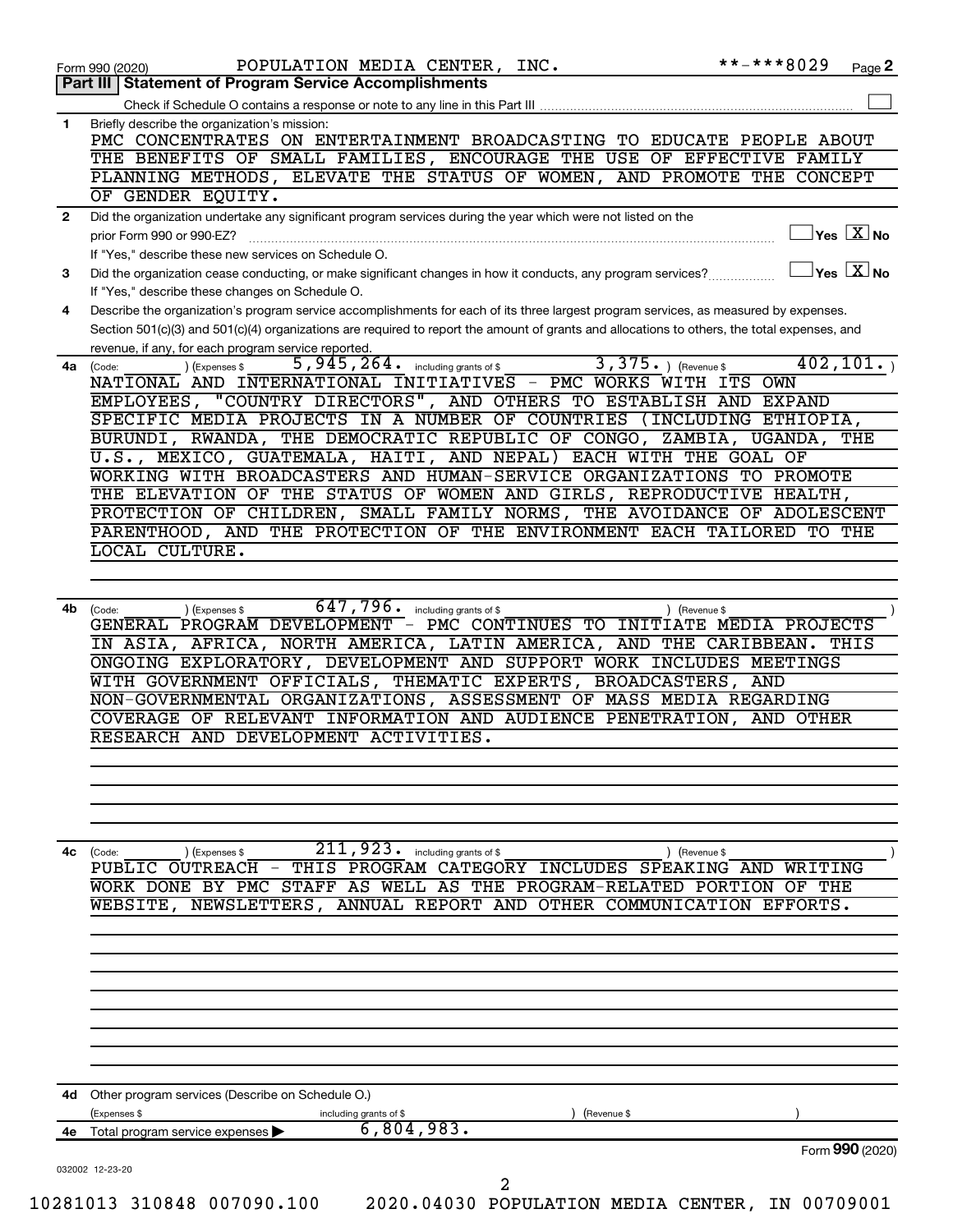|  | Form 990 (2020) |
|--|-----------------|

**Part IV Checklist of Required Schedules**

Form 990 (2020) Page POPULATION MEDIA CENTER, INC. \*\*-\*\*\*8029

|     |                                                                                                                                       |                 | Yes | No                      |
|-----|---------------------------------------------------------------------------------------------------------------------------------------|-----------------|-----|-------------------------|
| 1   | Is the organization described in section 501(c)(3) or 4947(a)(1) (other than a private foundation)?                                   |                 |     |                         |
|     |                                                                                                                                       | $\mathbf{1}$    | х   |                         |
| 2   |                                                                                                                                       | $\mathbf{2}$    | x   |                         |
| 3   | Did the organization engage in direct or indirect political campaign activities on behalf of or in opposition to candidates for       |                 |     |                         |
|     |                                                                                                                                       | 3               |     | x                       |
| 4   | Section 501(c)(3) organizations. Did the organization engage in lobbying activities, or have a section 501(h) election in effect      |                 |     |                         |
|     |                                                                                                                                       | 4               |     | x                       |
| 5   | Is the organization a section 501(c)(4), 501(c)(5), or 501(c)(6) organization that receives membership dues, assessments, or          |                 |     |                         |
|     |                                                                                                                                       | 5               |     | x                       |
| 6   | Did the organization maintain any donor advised funds or any similar funds or accounts for which donors have the right to             |                 |     |                         |
|     | provide advice on the distribution or investment of amounts in such funds or accounts? If "Yes," complete Schedule D, Part I          | 6               |     | x                       |
| 7   | Did the organization receive or hold a conservation easement, including easements to preserve open space,                             |                 |     |                         |
|     |                                                                                                                                       | $\overline{7}$  |     | x                       |
| 8   | Did the organization maintain collections of works of art, historical treasures, or other similar assets? If "Yes," complete          |                 |     |                         |
|     | Schedule D, Part III <b>William Commission Commission Commission</b> Commission Commission Commission                                 | 8               |     | x                       |
| 9   | Did the organization report an amount in Part X, line 21, for escrow or custodial account liability, serve as a custodian for         |                 |     |                         |
|     | amounts not listed in Part X; or provide credit counseling, debt management, credit repair, or debt negotiation services?             |                 |     |                         |
|     |                                                                                                                                       | 9               |     | x                       |
| 10  | Did the organization, directly or through a related organization, hold assets in donor-restricted endowments                          |                 |     |                         |
|     |                                                                                                                                       | 10              |     | x                       |
|     | If the organization's answer to any of the following questions is "Yes," then complete Schedule D, Parts VI, VII, VIII, IX, or X      |                 |     |                         |
| 11  | as applicable.                                                                                                                        |                 |     |                         |
|     | a Did the organization report an amount for land, buildings, and equipment in Part X, line 10? If "Yes," complete Schedule D,         |                 |     |                         |
|     |                                                                                                                                       |                 | X   |                         |
|     |                                                                                                                                       | 11a             |     |                         |
|     | <b>b</b> Did the organization report an amount for investments - other securities in Part X, line 12, that is 5% or more of its total |                 |     | х                       |
|     | assets reported in Part X, line 16? If "Yes," complete Schedule D, Part VII [11] [11] [12] [12] [12] [12] [12] [                      | 11b             |     |                         |
|     | c Did the organization report an amount for investments - program related in Part X, line 13, that is 5% or more of its total         |                 |     | х                       |
|     |                                                                                                                                       | 11c             |     |                         |
|     | d Did the organization report an amount for other assets in Part X, line 15, that is 5% or more of its total assets reported in       |                 |     | х                       |
|     |                                                                                                                                       | 11d             |     | $\overline{\text{x}}$   |
|     |                                                                                                                                       | 11e             |     |                         |
|     | f Did the organization's separate or consolidated financial statements for the tax year include a footnote that addresses             |                 |     |                         |
|     | the organization's liability for uncertain tax positions under FIN 48 (ASC 740)? If "Yes," complete Schedule D, Part X                | 11f             | х   |                         |
|     | 12a Did the organization obtain separate, independent audited financial statements for the tax year? If "Yes," complete               |                 |     |                         |
|     |                                                                                                                                       | 12a             |     | x                       |
|     | <b>b</b> Was the organization included in consolidated, independent audited financial statements for the tax year?                    |                 |     |                         |
|     | If "Yes," and if the organization answered "No" to line 12a, then completing Schedule D, Parts XI and XII is optional                 | 12 <sub>b</sub> | х   |                         |
| 13  |                                                                                                                                       | 13              |     | $\overline{\texttt{x}}$ |
| 14a |                                                                                                                                       | 14a             | х   |                         |
| b   | Did the organization have aggregate revenues or expenses of more than \$10,000 from grantmaking, fundraising, business,               |                 |     |                         |
|     | investment, and program service activities outside the United States, or aggregate foreign investments valued at \$100,000            |                 |     |                         |
|     |                                                                                                                                       | 14b             | X   |                         |
| 15  | Did the organization report on Part IX, column (A), line 3, more than \$5,000 of grants or other assistance to or for any             |                 |     |                         |
|     |                                                                                                                                       | 15              |     | х                       |
| 16  | Did the organization report on Part IX, column (A), line 3, more than \$5,000 of aggregate grants or other assistance to              |                 |     |                         |
|     |                                                                                                                                       | 16              |     | х                       |
| 17  | Did the organization report a total of more than \$15,000 of expenses for professional fundraising services on Part IX,               |                 |     |                         |
|     |                                                                                                                                       | 17              |     | х                       |
| 18  | Did the organization report more than \$15,000 total of fundraising event gross income and contributions on Part VIII, lines          |                 |     |                         |
|     |                                                                                                                                       | 18              |     | х                       |
| 19  | Did the organization report more than \$15,000 of gross income from gaming activities on Part VIII, line 9a? If "Yes,"                |                 |     |                         |
|     |                                                                                                                                       | 19              |     | x                       |
| 20a |                                                                                                                                       | 20a             |     | х                       |
| b   |                                                                                                                                       | 20 <sub>b</sub> |     |                         |
| 21  | Did the organization report more than \$5,000 of grants or other assistance to any domestic organization or                           |                 |     |                         |
|     |                                                                                                                                       | 21              |     | х                       |
|     | 032003 12-23-20                                                                                                                       |                 |     | Form 990 (2020)         |

10281013 310848 007090.100 2020.04030 POPULATION MEDIA CENTER, IN 00709001

3

Form (2020) **990**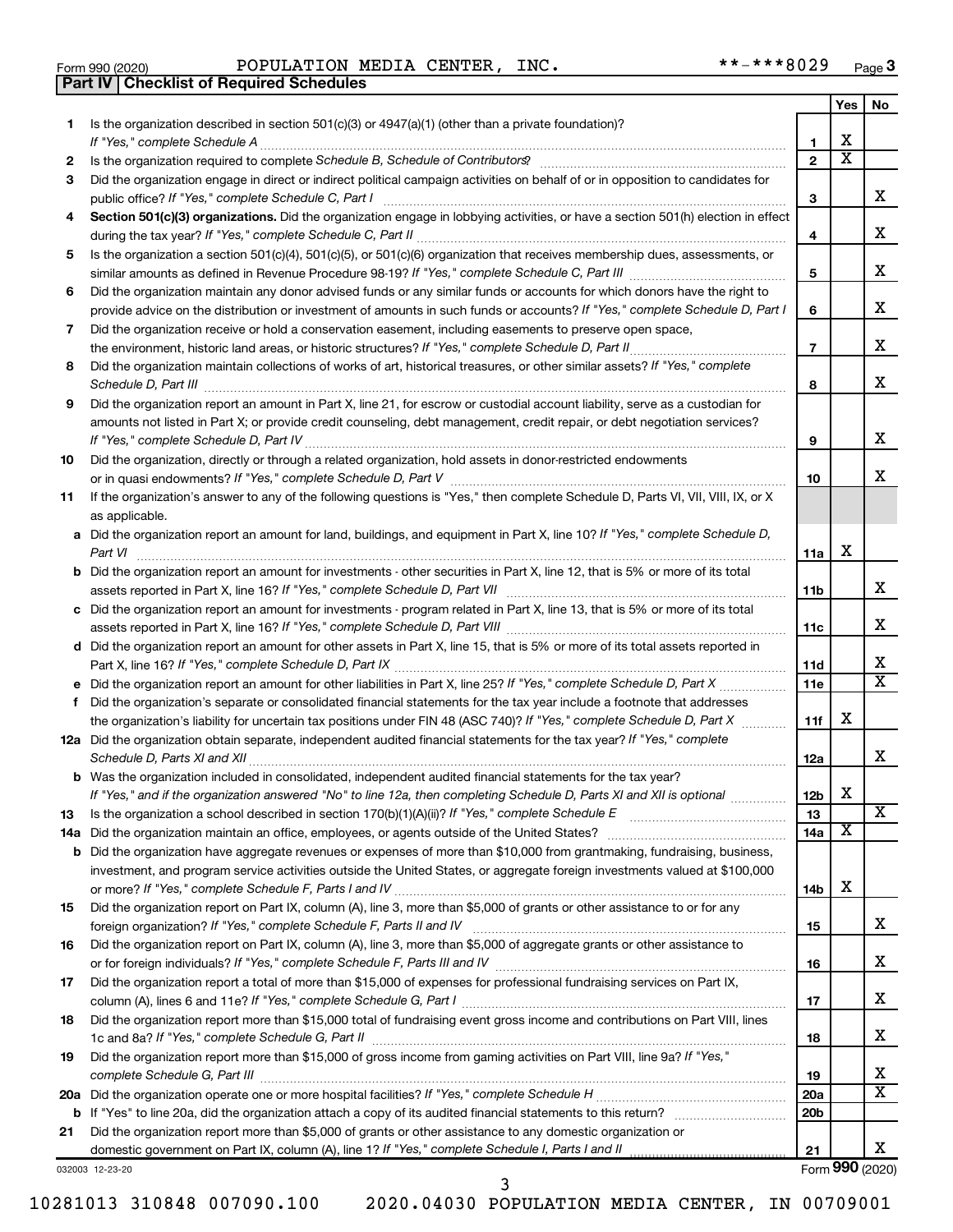|  | Form 990 (2020) |
|--|-----------------|
|  |                 |

Form 990 (2020) Page POPULATION MEDIA CENTER, INC. \*\*-\*\*\*8029

*(continued)* **Part IV Checklist of Required Schedules**

|          |                                                                                                                                                                                                    |                 | Yes | No                      |
|----------|----------------------------------------------------------------------------------------------------------------------------------------------------------------------------------------------------|-----------------|-----|-------------------------|
| 22       | Did the organization report more than \$5,000 of grants or other assistance to or for domestic individuals on                                                                                      |                 |     |                         |
|          |                                                                                                                                                                                                    | 22              |     | х                       |
| 23       | Did the organization answer "Yes" to Part VII, Section A, line 3, 4, or 5 about compensation of the organization's current                                                                         |                 |     |                         |
|          | and former officers, directors, trustees, key employees, and highest compensated employees? If "Yes," complete                                                                                     |                 | х   |                         |
|          | 24a Did the organization have a tax-exempt bond issue with an outstanding principal amount of more than \$100,000 as of the                                                                        | 23              |     |                         |
|          | last day of the year, that was issued after December 31, 2002? If "Yes," answer lines 24b through 24d and complete                                                                                 |                 |     |                         |
|          |                                                                                                                                                                                                    | 24a             |     | x                       |
|          |                                                                                                                                                                                                    | 24 <sub>b</sub> |     |                         |
|          | c Did the organization maintain an escrow account other than a refunding escrow at any time during the year to defease                                                                             |                 |     |                         |
|          |                                                                                                                                                                                                    | 24c             |     |                         |
|          |                                                                                                                                                                                                    | 24 <sub>d</sub> |     |                         |
|          | 25a Section 501(c)(3), 501(c)(4), and 501(c)(29) organizations. Did the organization engage in an excess benefit                                                                                   |                 |     |                         |
|          |                                                                                                                                                                                                    | 25a             |     | x                       |
|          | b Is the organization aware that it engaged in an excess benefit transaction with a disqualified person in a prior year, and                                                                       |                 |     |                         |
|          | that the transaction has not been reported on any of the organization's prior Forms 990 or 990-EZ? If "Yes," complete                                                                              |                 |     |                         |
|          | Schedule L, Part I                                                                                                                                                                                 | 25b             |     | х                       |
| 26       | Did the organization report any amount on Part X, line 5 or 22, for receivables from or payables to any current                                                                                    |                 |     |                         |
|          | or former officer, director, trustee, key employee, creator or founder, substantial contributor, or 35%                                                                                            |                 |     |                         |
|          |                                                                                                                                                                                                    | 26              |     | х                       |
| 27       | Did the organization provide a grant or other assistance to any current or former officer, director, trustee, key employee,                                                                        |                 |     |                         |
|          | creator or founder, substantial contributor or employee thereof, a grant selection committee member, or to a 35% controlled                                                                        |                 |     | х                       |
|          | entity (including an employee thereof) or family member of any of these persons? If "Yes," complete Schedule L, Part III                                                                           | 27              |     |                         |
| 28       | Was the organization a party to a business transaction with one of the following parties (see Schedule L, Part IV                                                                                  |                 |     |                         |
|          | instructions, for applicable filing thresholds, conditions, and exceptions):<br>a A current or former officer, director, trustee, key employee, creator or founder, or substantial contributor? If |                 |     |                         |
|          |                                                                                                                                                                                                    | 28a             |     | X                       |
|          |                                                                                                                                                                                                    | 28 <sub>b</sub> |     | X                       |
|          | c A 35% controlled entity of one or more individuals and/or organizations described in lines 28a or 28b?If                                                                                         |                 |     |                         |
|          |                                                                                                                                                                                                    | 28c             |     | х                       |
| 29       |                                                                                                                                                                                                    | 29              | х   |                         |
| 30       | Did the organization receive contributions of art, historical treasures, or other similar assets, or qualified conservation                                                                        |                 |     |                         |
|          |                                                                                                                                                                                                    | 30              |     | х                       |
| 31       | Did the organization liquidate, terminate, or dissolve and cease operations? If "Yes," complete Schedule N, Part I                                                                                 | 31              |     | X                       |
| 32       | Did the organization sell, exchange, dispose of, or transfer more than 25% of its net assets? If "Yes," complete                                                                                   |                 |     |                         |
|          |                                                                                                                                                                                                    | 32              |     | х                       |
| 33       | Did the organization own 100% of an entity disregarded as separate from the organization under Regulations                                                                                         |                 |     |                         |
|          |                                                                                                                                                                                                    | 33              |     | х                       |
| 34       | Was the organization related to any tax-exempt or taxable entity? If "Yes," complete Schedule R, Part II, III, or IV, and                                                                          |                 |     |                         |
|          | Part V, line 1                                                                                                                                                                                     | 34              | х   |                         |
|          |                                                                                                                                                                                                    | 35a             | X   |                         |
|          | <b>b</b> If "Yes" to line 35a, did the organization receive any payment from or engage in any transaction with a controlled entity                                                                 | 35b             | х   |                         |
| 36       | Section 501(c)(3) organizations. Did the organization make any transfers to an exempt non-charitable related organization?                                                                         |                 |     |                         |
|          |                                                                                                                                                                                                    | 36              |     | х                       |
| 37       | Did the organization conduct more than 5% of its activities through an entity that is not a related organization                                                                                   |                 |     |                         |
|          | and that is treated as a partnership for federal income tax purposes? If "Yes," complete Schedule R, Part VI                                                                                       | 37              |     | х                       |
| 38       | Did the organization complete Schedule O and provide explanations in Schedule O for Part VI, lines 11b and 19?                                                                                     |                 |     |                         |
|          |                                                                                                                                                                                                    | 38              | х   |                         |
| ∣ Part V | Statements Regarding Other IRS Filings and Tax Compliance                                                                                                                                          |                 |     |                         |
|          | Check if Schedule O contains a response or note to any line in this Part V [11] [12] Check if Schedule O contains a response or note to any line in this Part V                                    |                 |     | $\overline{\mathbf{X}}$ |
|          |                                                                                                                                                                                                    |                 | Yes | No                      |
|          | 27<br>1a                                                                                                                                                                                           |                 |     |                         |
|          | <b>b</b> Enter the number of Forms W-2G included in line 1a. Enter -0- if not applicable<br>1b                                                                                                     |                 |     |                         |
|          | c Did the organization comply with backup withholding rules for reportable payments to vendors and reportable gaming                                                                               |                 | х   |                         |
|          | 032004 12-23-20                                                                                                                                                                                    | 1c              |     | Form 990 (2020)         |
|          | 4                                                                                                                                                                                                  |                 |     |                         |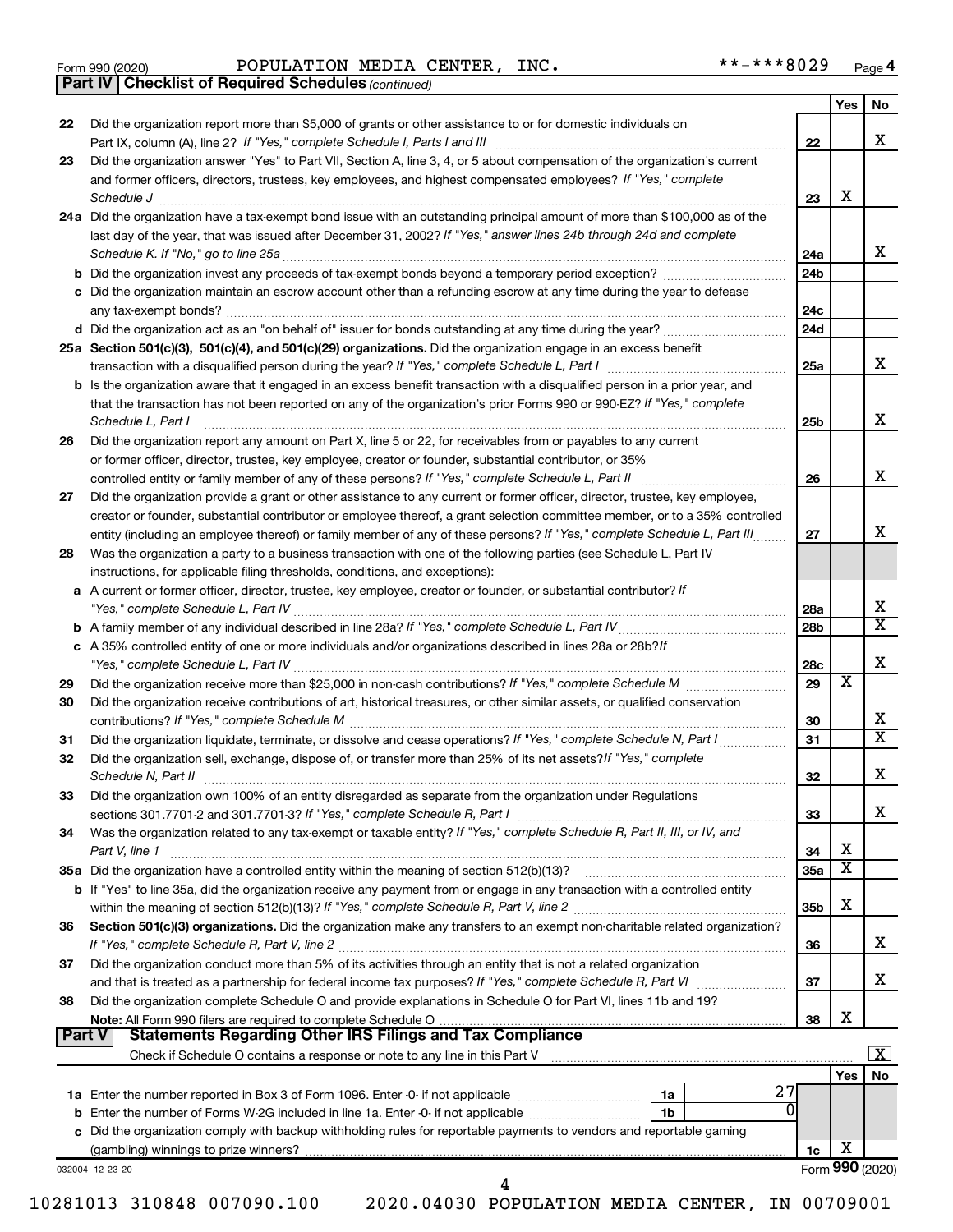| POPULATION MEDIA CENTER, INC. |  | **-***8029 |
|-------------------------------|--|------------|
|                               |  |            |

| Part V | Statements Regarding Other IRS Filings and Tax Compliance (continued)                                                                           |     |     |                         |
|--------|-------------------------------------------------------------------------------------------------------------------------------------------------|-----|-----|-------------------------|
|        |                                                                                                                                                 |     | Yes | No                      |
|        | 2a Enter the number of employees reported on Form W-3, Transmittal of Wage and Tax Statements,                                                  |     |     |                         |
|        | 25<br>filed for the calendar year ending with or within the year covered by this return<br>2a                                                   |     |     |                         |
|        | b If at least one is reported on line 2a, did the organization file all required federal employment tax returns?                                | 2b  | X   |                         |
|        |                                                                                                                                                 |     |     |                         |
| За     | Did the organization have unrelated business gross income of \$1,000 or more during the year?                                                   | За  |     | х                       |
|        |                                                                                                                                                 | 3b  |     |                         |
|        | 4a At any time during the calendar year, did the organization have an interest in, or a signature or other authority over, a                    |     |     |                         |
|        | financial account in a foreign country (such as a bank account, securities account, or other financial account)?                                | 4a  | X   |                         |
|        | <b>b</b> If "Yes," enter the name of the foreign country $\triangleright$ SEE SCHEDULE O                                                        |     |     |                         |
|        | See instructions for filing requirements for FinCEN Form 114, Report of Foreign Bank and Financial Accounts (FBAR).                             |     |     |                         |
| 5a     |                                                                                                                                                 | 5a  |     | x                       |
| b      |                                                                                                                                                 | 5b  |     | $\overline{\textbf{x}}$ |
| с      |                                                                                                                                                 | 5с  |     |                         |
|        | 6a Does the organization have annual gross receipts that are normally greater than \$100,000, and did the organization solicit                  |     |     |                         |
|        |                                                                                                                                                 | 6a  |     | х                       |
|        | b If "Yes," did the organization include with every solicitation an express statement that such contributions or gifts                          |     |     |                         |
|        | were not tax deductible?                                                                                                                        | 6b  |     |                         |
| 7      | Organizations that may receive deductible contributions under section 170(c).                                                                   |     |     |                         |
| a      | Did the organization receive a payment in excess of \$75 made partly as a contribution and partly for goods and services provided to the payor? | 7a  |     | х                       |
| b      |                                                                                                                                                 | 7b  |     |                         |
| c      | Did the organization sell, exchange, or otherwise dispose of tangible personal property for which it was required                               |     |     |                         |
|        | to file Form 8282?                                                                                                                              | 7c  |     | x                       |
| d      | 7d                                                                                                                                              |     |     |                         |
|        | Did the organization receive any funds, directly or indirectly, to pay premiums on a personal benefit contract?                                 | 7e  |     |                         |
| f      |                                                                                                                                                 | 7f  |     |                         |
| g      | If the organization received a contribution of qualified intellectual property, did the organization file Form 8899 as required?                | 7g  |     |                         |
| h      | If the organization received a contribution of cars, boats, airplanes, or other vehicles, did the organization file a Form 1098-C?              | 7h  |     |                         |
| 8      | Sponsoring organizations maintaining donor advised funds. Did a donor advised fund maintained by the                                            |     |     |                         |
|        |                                                                                                                                                 | 8   |     |                         |
| 9      | Sponsoring organizations maintaining donor advised funds.                                                                                       |     |     |                         |
| а      | Did the sponsoring organization make any taxable distributions under section 4966?                                                              | 9а  |     |                         |
| b      |                                                                                                                                                 | 9b  |     |                         |
| 10     | Section 501(c)(7) organizations. Enter:                                                                                                         |     |     |                         |
| а      | 10a                                                                                                                                             |     |     |                         |
|        | Gross receipts, included on Form 990, Part VIII, line 12, for public use of club facilities<br>10b                                              |     |     |                         |
| 11     | Section 501(c)(12) organizations. Enter:                                                                                                        |     |     |                         |
| а      | 11a                                                                                                                                             |     |     |                         |
|        | Gross income from other sources (Do not net amounts due or paid to other sources against                                                        |     |     |                         |
|        | amounts due or received from them.)<br>11b                                                                                                      |     |     |                         |
|        | 12a Section 4947(a)(1) non-exempt charitable trusts. Is the organization filing Form 990 in lieu of Form 1041?                                  | 12a |     |                         |
|        | 12b<br><b>b</b> If "Yes," enter the amount of tax-exempt interest received or accrued during the year                                           |     |     |                         |
| 13     | Section 501(c)(29) qualified nonprofit health insurance issuers.                                                                                |     |     |                         |
|        | a Is the organization licensed to issue qualified health plans in more than one state?                                                          | 13a |     |                         |
|        | Note: See the instructions for additional information the organization must report on Schedule O.                                               |     |     |                         |
|        | <b>b</b> Enter the amount of reserves the organization is required to maintain by the states in which the                                       |     |     |                         |
|        | 13b                                                                                                                                             |     |     |                         |
| c      | 13c                                                                                                                                             |     |     |                         |
|        | 14a Did the organization receive any payments for indoor tanning services during the tax year?                                                  | 14a |     | x                       |
|        | <b>b</b> If "Yes," has it filed a Form 720 to report these payments? If "No," provide an explanation on Schedule O                              | 14b |     |                         |
| 15     | Is the organization subject to the section 4960 tax on payment(s) of more than \$1,000,000 in remuneration or                                   |     |     |                         |
|        | excess parachute payment(s) during the year?                                                                                                    | 15  |     | х                       |
|        | If "Yes," see instructions and file Form 4720, Schedule N.                                                                                      |     |     |                         |
| 16     | Is the organization an educational institution subject to the section 4968 excise tax on net investment income?                                 | 16  |     | x                       |
|        | If "Yes," complete Form 4720, Schedule O.                                                                                                       |     |     |                         |

Form (2020) **990**

032005 12-23-20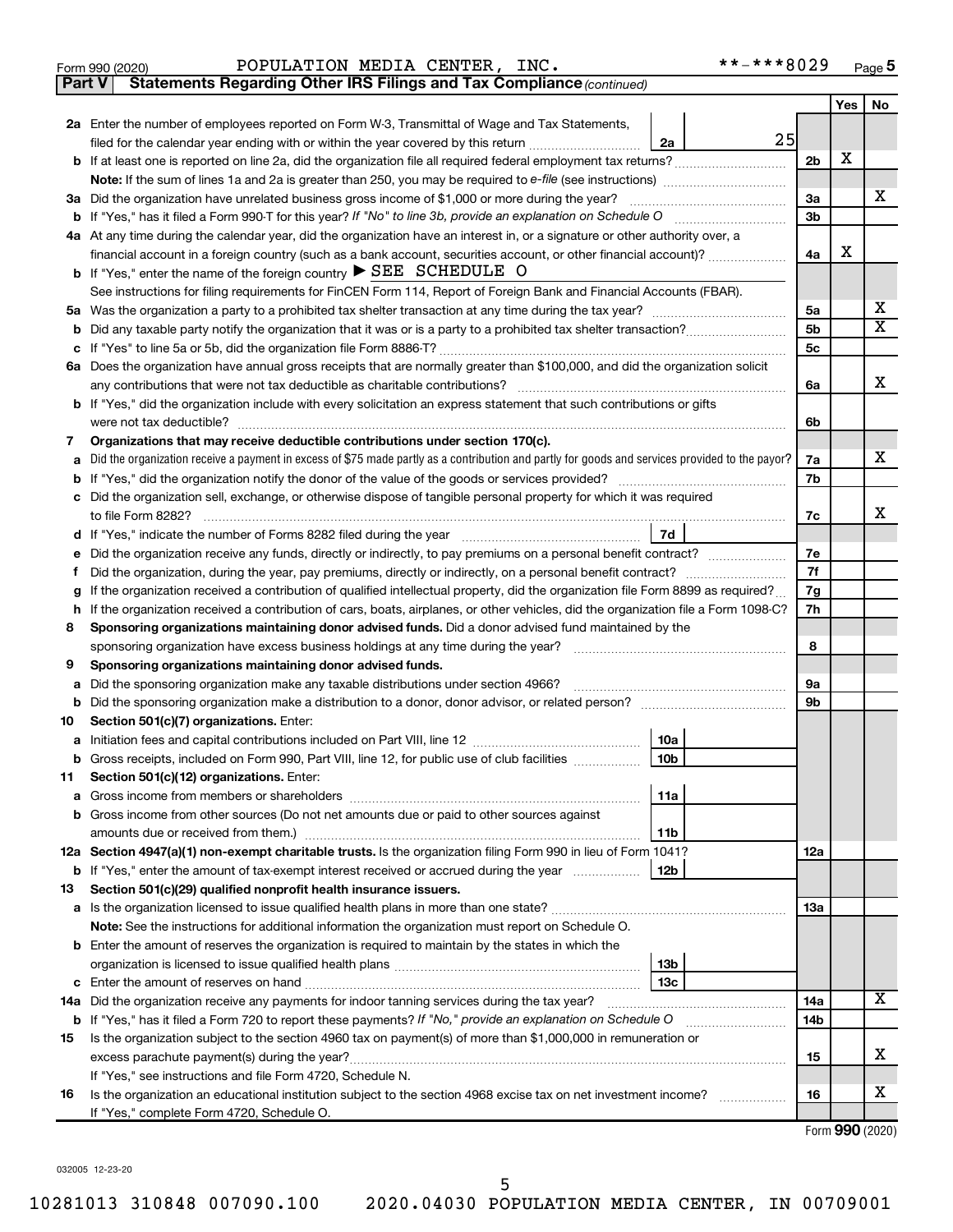| Form 990 (2020) |  |
|-----------------|--|
|-----------------|--|

Form 990 (2020) Page POPULATION MEDIA CENTER, INC. \*\*-\*\*\*8029

**Part VI** Governance, Management, and Disclosure For each "Yes" response to lines 2 through 7b below, and for a "No" response *to line 8a, 8b, or 10b below, describe the circumstances, processes, or changes on Schedule O. See instructions.*

|     | Check if Schedule O contains a response or note to any line in this Part VI [11] [12] Check if Schedule O contains a response or note to any line in this Part VI                                                              |    |       |    |                 |                 | $\mathbf{X}$ |
|-----|--------------------------------------------------------------------------------------------------------------------------------------------------------------------------------------------------------------------------------|----|-------|----|-----------------|-----------------|--------------|
|     | <b>Section A. Governing Body and Management</b>                                                                                                                                                                                |    |       |    |                 |                 |              |
|     |                                                                                                                                                                                                                                |    |       |    |                 | Yes             | No           |
|     | <b>1a</b> Enter the number of voting members of the governing body at the end of the tax year                                                                                                                                  | 1a |       | 13 |                 |                 |              |
|     | If there are material differences in voting rights among members of the governing body, or if the governing                                                                                                                    |    |       |    |                 |                 |              |
|     | body delegated broad authority to an executive committee or similar committee, explain on Schedule O.                                                                                                                          |    |       |    |                 |                 |              |
| b   | Enter the number of voting members included on line 1a, above, who are independent                                                                                                                                             | 1b |       | 12 |                 |                 |              |
| 2   | Did any officer, director, trustee, or key employee have a family relationship or a business relationship with any other                                                                                                       |    |       |    |                 |                 |              |
|     | officer, director, trustee, or key employee?                                                                                                                                                                                   |    |       |    | 2               |                 |              |
| 3   | Did the organization delegate control over management duties customarily performed by or under the direct supervision                                                                                                          |    |       |    |                 |                 |              |
|     |                                                                                                                                                                                                                                |    |       |    | 3               |                 |              |
| 4   | Did the organization make any significant changes to its governing documents since the prior Form 990 was filed?                                                                                                               |    |       |    | 4               |                 |              |
| 5   |                                                                                                                                                                                                                                |    |       |    | 5               |                 |              |
| 6   |                                                                                                                                                                                                                                |    |       |    | 6               |                 |              |
| 7a  | Did the organization have members, stockholders, or other persons who had the power to elect or appoint one or                                                                                                                 |    |       |    |                 |                 |              |
|     |                                                                                                                                                                                                                                |    |       |    | 7a              |                 |              |
| b   | Are any governance decisions of the organization reserved to (or subject to approval by) members, stockholders, or                                                                                                             |    |       |    |                 |                 |              |
|     |                                                                                                                                                                                                                                |    |       |    | 7b              |                 |              |
| 8   | Did the organization contemporaneously document the meetings held or written actions undertaken during the year by the following:                                                                                              |    |       |    |                 |                 |              |
| a   |                                                                                                                                                                                                                                |    |       |    | 8а              | X               |              |
| b   |                                                                                                                                                                                                                                |    |       |    | 8b              | х               |              |
| 9   | Is there any officer, director, trustee, or key employee listed in Part VII, Section A, who cannot be reached at the                                                                                                           |    |       |    |                 |                 |              |
|     |                                                                                                                                                                                                                                |    |       |    | 9               |                 |              |
|     | <b>Section B. Policies</b> (This Section B requests information about policies not required by the Internal Revenue Code.)                                                                                                     |    |       |    |                 |                 |              |
|     |                                                                                                                                                                                                                                |    |       |    |                 | Yes             |              |
|     |                                                                                                                                                                                                                                |    |       |    | 10a             | х               |              |
|     | <b>b</b> If "Yes," did the organization have written policies and procedures governing the activities of such chapters, affiliates,                                                                                            |    |       |    |                 |                 |              |
|     |                                                                                                                                                                                                                                |    |       |    | 10 <sub>b</sub> | X               |              |
|     |                                                                                                                                                                                                                                |    |       |    | 11a             | X               |              |
|     | 11a Has the organization provided a complete copy of this Form 990 to all members of its governing body before filing the form?                                                                                                |    |       |    |                 |                 |              |
|     | <b>b</b> Describe in Schedule O the process, if any, used by the organization to review this Form 990.                                                                                                                         |    |       |    |                 | X               |              |
| 12a |                                                                                                                                                                                                                                |    |       |    | 12a             | X               |              |
| b   | Were officers, directors, or trustees, and key employees required to disclose annually interests that could give rise to conflicts?                                                                                            |    |       |    | 12 <sub>b</sub> |                 |              |
| с   | Did the organization regularly and consistently monitor and enforce compliance with the policy? If "Yes," describe                                                                                                             |    |       |    |                 |                 |              |
|     | in Schedule O how this was done manufactured and continuum and contact the state of the state of the state of                                                                                                                  |    |       |    | 12c             | X               |              |
| 13  |                                                                                                                                                                                                                                |    |       |    | 13              | X               |              |
| 14  | Did the organization have a written document retention and destruction policy? [11] manufaction model of the organization have a written document retention and destruction policy?                                            |    |       |    | 14              | X               |              |
| 15  | Did the process for determining compensation of the following persons include a review and approval by independent                                                                                                             |    |       |    |                 |                 |              |
|     | persons, comparability data, and contemporaneous substantiation of the deliberation and decision?                                                                                                                              |    |       |    |                 |                 |              |
| а   | The organization's CEO, Executive Director, or top management official manufactured content content of the organization's CEO, Executive Director, or top management official manufactured content of the original manufacture |    |       |    | <b>15a</b>      | х               |              |
|     |                                                                                                                                                                                                                                |    |       |    | 15 <sub>b</sub> | х               |              |
|     | If "Yes" to line 15a or 15b, describe the process in Schedule O (see instructions).                                                                                                                                            |    |       |    |                 |                 |              |
|     | 16a Did the organization invest in, contribute assets to, or participate in a joint venture or similar arrangement with a                                                                                                      |    |       |    |                 |                 |              |
|     | taxable entity during the year?                                                                                                                                                                                                |    |       |    | 16a             |                 |              |
|     | b If "Yes," did the organization follow a written policy or procedure requiring the organization to evaluate its participation                                                                                                 |    |       |    |                 |                 |              |
|     | in joint venture arrangements under applicable federal tax law, and take steps to safeguard the organization's                                                                                                                 |    |       |    |                 |                 |              |
|     | exempt status with respect to such arrangements?                                                                                                                                                                               |    |       |    | 16b             |                 |              |
|     | <b>Section C. Disclosure</b>                                                                                                                                                                                                   |    |       |    |                 |                 |              |
| 17  | List the states with which a copy of this Form 990 is required to be filed >AL, AK, AR, CA, CO, CT, FL, GA, IL, KS, KY, ME                                                                                                     |    |       |    |                 |                 |              |
| 18  | Section 6104 requires an organization to make its Forms 1023 (1024 or 1024-A, if applicable), 990, and 990-T (Section 501(c)(3)s only) available                                                                               |    |       |    |                 |                 |              |
|     | for public inspection. Indicate how you made these available. Check all that apply.                                                                                                                                            |    |       |    |                 |                 |              |
|     | $\lfloor x \rfloor$ Upon request<br>Own website<br>Another's website<br>Other (explain on Schedule O)                                                                                                                          |    |       |    |                 |                 |              |
| 19  | Describe on Schedule O whether (and if so, how) the organization made its governing documents, conflict of interest policy, and financial                                                                                      |    |       |    |                 |                 |              |
|     | statements available to the public during the tax year.                                                                                                                                                                        |    |       |    |                 |                 |              |
|     | State the name, address, and telephone number of the person who possesses the organization's books and records                                                                                                                 |    |       |    |                 |                 |              |
| 20  | WILLIAM J. RIDER - 802-985-8156                                                                                                                                                                                                |    |       |    |                 |                 |              |
|     | 30 KIMBALL AVENUE, NO. 302, SOUTH BURLINGTON, VT                                                                                                                                                                               |    | 05403 |    |                 |                 |              |
|     |                                                                                                                                                                                                                                |    |       |    |                 | Form 990 (2020) |              |
|     |                                                                                                                                                                                                                                |    |       |    |                 |                 |              |
|     | SEE SCHEDULE O FOR FULL LIST OF STATES<br>032006 12-23-20<br>6                                                                                                                                                                 |    |       |    |                 |                 |              |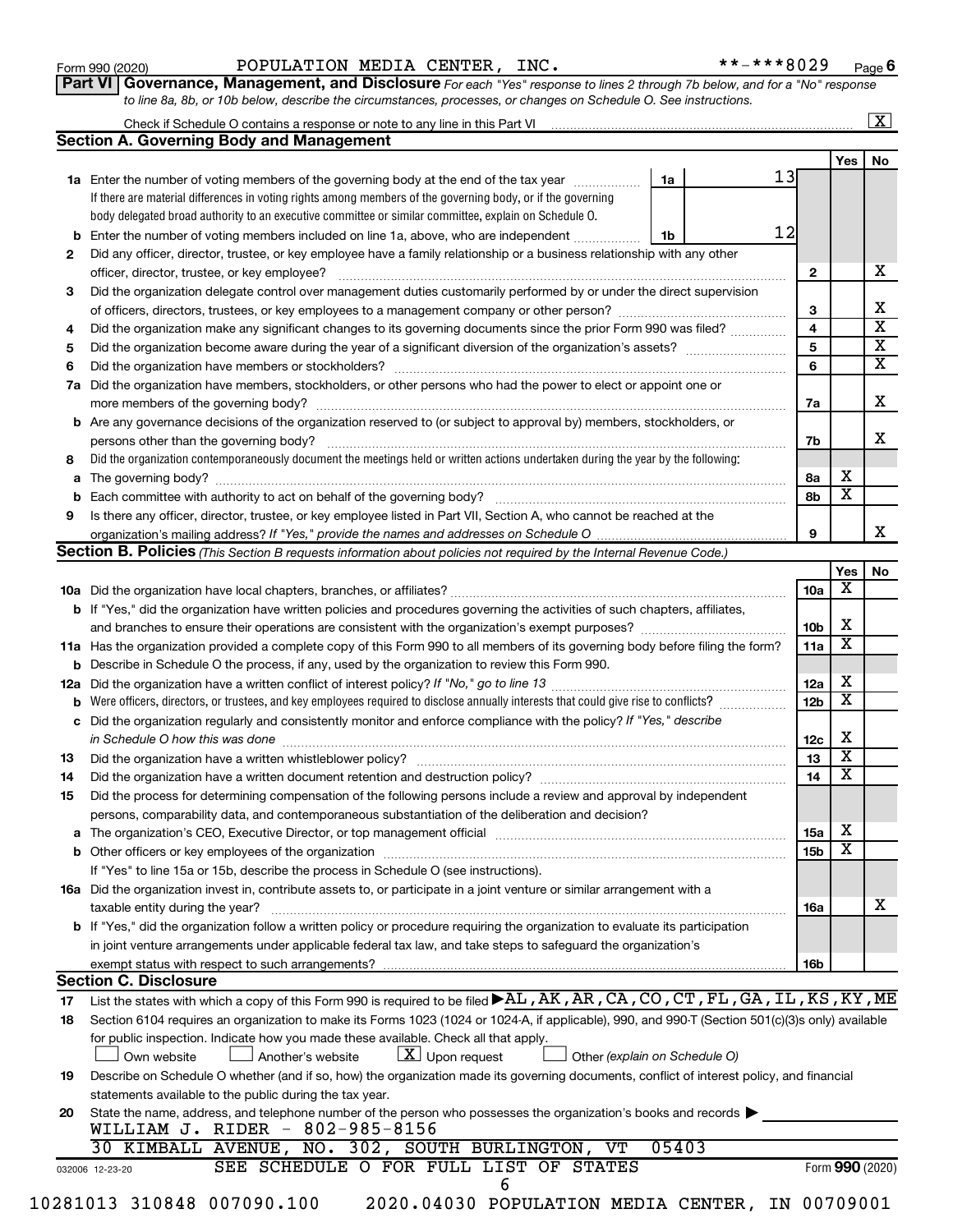$\Box$ 

| Part VII Compensation of Officers, Directors, Trustees, Key Employees, Highest Compensated |  |  |  |  |
|--------------------------------------------------------------------------------------------|--|--|--|--|
| <b>Employees, and Independent Contractors</b>                                              |  |  |  |  |

Check if Schedule O contains a response or note to any line in this Part VII

**Section A. Officers, Directors, Trustees, Key Employees, and Highest Compensated Employees**

**1a**  Complete this table for all persons required to be listed. Report compensation for the calendar year ending with or within the organization's tax year.  $\bullet$  List all of the organization's current officers, directors, trustees (whether individuals or organizations), regardless of amount of compensation.

Enter -0- in columns (D), (E), and (F) if no compensation was paid.

**•** List all of the organization's current key employees, if any. See instructions for definition of "key employee."

• List the organization's five *current* highest compensated employees (other than an officer, director, trustee, or key employee) who received reportable compensation (Box 5 of Form W-2 and/or Box 7 of Form 1099-MISC) of more than \$100,000 from the organization and any related organizations.

 $\bullet$  List all of the organization's former officers, key employees, and highest compensated employees who received more than \$100,000 of reportable compensation from the organization and any related organizations.

**•** List all of the organization's former directors or trustees that received, in the capacity as a former director or trustee of the organization, more than \$10,000 of reportable compensation from the organization and any related organizations.

See instructions for the order in which to list the persons above.

Check this box if neither the organization nor any related organization compensated any current officer, director, or trustee.  $\Box$ 

| (A)                            | (B)                                                                 | (C)                            |                                                                                                             |         |              |                                   |        | (D)                                            | (E)                                              | (F)                                                                               |
|--------------------------------|---------------------------------------------------------------------|--------------------------------|-------------------------------------------------------------------------------------------------------------|---------|--------------|-----------------------------------|--------|------------------------------------------------|--------------------------------------------------|-----------------------------------------------------------------------------------|
| Name and title                 | Average<br>hours per                                                |                                | Position<br>(do not check more than one<br>box, unless person is both an<br>officer and a director/trustee) |         |              |                                   |        | Reportable<br>compensation                     | Reportable<br>compensation                       | Estimated<br>amount of                                                            |
|                                | week<br>(list any<br>hours for<br>related<br>organizations<br>below | Individual trustee or director | Institutional trustee                                                                                       | Officer | Key employee | Highest compensated<br>  employee | Former | from<br>the<br>organization<br>(W-2/1099-MISC) | from related<br>organizations<br>(W-2/1099-MISC) | other<br>compensation<br>from the<br>organization<br>and related<br>organizations |
| WILLIAM N. RYERSON<br>(1)      | line)<br>40.00                                                      |                                |                                                                                                             |         |              |                                   |        |                                                |                                                  |                                                                                   |
| PRESIDENT                      |                                                                     | $\mathbf x$                    |                                                                                                             | X       |              |                                   |        | 252,346.                                       | 0.                                               | 21,491.                                                                           |
| DAVID WALKER<br>(2)            | 40.00                                                               |                                |                                                                                                             |         |              |                                   |        |                                                |                                                  |                                                                                   |
| EXECUTIVE VICE-PRESIDENT       |                                                                     |                                |                                                                                                             |         | $\mathbf X$  |                                   |        | 170,985.                                       | 0.                                               | 41,589.                                                                           |
| (3)<br>WILLIAM J. RIDER        | 40.00                                                               |                                |                                                                                                             |         |              |                                   |        |                                                |                                                  |                                                                                   |
| V.P. OF FINANCE                |                                                                     |                                |                                                                                                             | X       |              |                                   |        | 144,981.                                       | 0.                                               | 12,727.                                                                           |
| <b>KRISS BARKER</b><br>(4)     | 40.00                                                               |                                |                                                                                                             |         |              |                                   |        |                                                |                                                  |                                                                                   |
| V.P. OF INTERNATIONAL PROGRAMS |                                                                     |                                |                                                                                                             |         |              | X                                 |        | 144,981.                                       | 0.                                               | 12,445.                                                                           |
| LISA CARUSO<br>(5)             | 40.00                                                               |                                |                                                                                                             |         |              |                                   |        |                                                |                                                  |                                                                                   |
| HEAD OF U.S. CONTENT           |                                                                     |                                |                                                                                                             |         |              | X                                 |        | 125,769.                                       | $\mathbf 0$ .                                    | 18,778.                                                                           |
| KIREN BANSAL<br>(6)            | 40.00                                                               |                                |                                                                                                             |         |              |                                   |        |                                                |                                                  |                                                                                   |
| ASSOC. V.P. OF DEVELOPMENT     |                                                                     |                                |                                                                                                             |         |              | $\overline{\text{X}}$             |        | 109,145.                                       | 0.                                               | 18,226.                                                                           |
| <b>BRAM KLEPPNER</b><br>(7)    | 2.00                                                                |                                |                                                                                                             |         |              |                                   |        |                                                |                                                  |                                                                                   |
| CHAIR                          |                                                                     | $\mathbf X$                    |                                                                                                             | X       |              |                                   |        | $\mathbf 0$                                    | $\mathbf 0$ .                                    | $\mathbf 0$ .                                                                     |
| <b>JERRI LEA SHAW</b><br>(8)   | 2.00                                                                |                                |                                                                                                             |         |              |                                   |        |                                                |                                                  |                                                                                   |
| CO-TREASURER                   |                                                                     | $\mathbf X$                    |                                                                                                             | X       |              |                                   |        | $\mathbf 0$ .                                  | $\mathbf 0$ .                                    | 0.                                                                                |
| RON HOGE<br>(9)                | 2.00                                                                |                                |                                                                                                             |         |              |                                   |        |                                                |                                                  |                                                                                   |
| <b>CO-TREASURER</b>            |                                                                     | $\mathbf X$                    |                                                                                                             | X       |              |                                   |        | $\mathbf 0$ .                                  | $\mathbf 0$ .                                    | $\mathbf 0$ .                                                                     |
| (10) EARL BABBIE               | 2.00                                                                |                                |                                                                                                             |         |              |                                   |        |                                                |                                                  |                                                                                   |
| <b>SECTRETARY</b>              |                                                                     | X                              |                                                                                                             | X       |              |                                   |        | $\mathbf 0$ .                                  | 0.                                               | $\mathbf 0$ .                                                                     |
| (11) JEFF BURROW               | 1.00                                                                |                                |                                                                                                             |         |              |                                   |        |                                                |                                                  |                                                                                   |
| <b>DIRECTOR</b>                |                                                                     | $\mathbf X$                    |                                                                                                             |         |              |                                   |        | $\mathbf 0$                                    | $\mathbf 0$ .                                    | $\mathbf 0$ .                                                                     |
| (12) MADELINE DINONNO          | 1.00                                                                |                                |                                                                                                             |         |              |                                   |        |                                                |                                                  |                                                                                   |
| <b>DIRECTOR</b>                |                                                                     | $\mathbf X$                    |                                                                                                             |         |              |                                   |        | $\mathbf 0$ .                                  | 0.                                               | $\mathbf 0$ .                                                                     |
| (13) PENNY HAWKINS             | 1.00                                                                |                                |                                                                                                             |         |              |                                   |        |                                                |                                                  |                                                                                   |
| <b>DIRECTOR</b>                |                                                                     | $\mathbf X$                    |                                                                                                             |         |              |                                   |        | $\mathbf 0$ .                                  | $\mathbf 0$ .                                    | $\mathbf 0$ .                                                                     |
| (14) KRISTINA HARE LYONS       | 1.00                                                                |                                |                                                                                                             |         |              |                                   |        |                                                |                                                  |                                                                                   |
| <b>DIRECTOR</b>                |                                                                     | $\mathbf X$                    |                                                                                                             |         |              |                                   |        | 0.                                             | $\mathbf 0$ .                                    | $\mathbf 0$ .                                                                     |
| (15) TOM PERKINS               | 1.00                                                                |                                |                                                                                                             |         |              |                                   |        |                                                |                                                  |                                                                                   |
| <b>DIRECTOR</b>                |                                                                     | $\mathbf X$                    |                                                                                                             |         |              |                                   |        | $\mathbf 0$ .                                  | $\mathbf 0$ .                                    | $\mathbf 0$ .                                                                     |
| (16) JANE PUTCH                | 1.00                                                                |                                |                                                                                                             |         |              |                                   |        |                                                |                                                  |                                                                                   |
| <b>DIRECTOR</b>                |                                                                     | $\mathbf X$                    |                                                                                                             |         |              |                                   |        | 0.                                             | $\mathbf 0$ .                                    | 0.                                                                                |
| (17) SUNITA VISHWANATH         | 1.00                                                                |                                |                                                                                                             |         |              |                                   |        |                                                |                                                  |                                                                                   |
| <b>DIRECTOR</b>                |                                                                     | $\mathbf X$                    |                                                                                                             |         |              |                                   |        | 0.                                             | $\mathbf 0$ .                                    | 0.                                                                                |
| 032007 12-23-20                |                                                                     |                                |                                                                                                             |         |              |                                   |        |                                                |                                                  | Form 990 (2020)                                                                   |

032007 12-23-20

10281013 310848 007090.100 2020.04030 POPULATION MEDIA CENTER, IN 00709001

7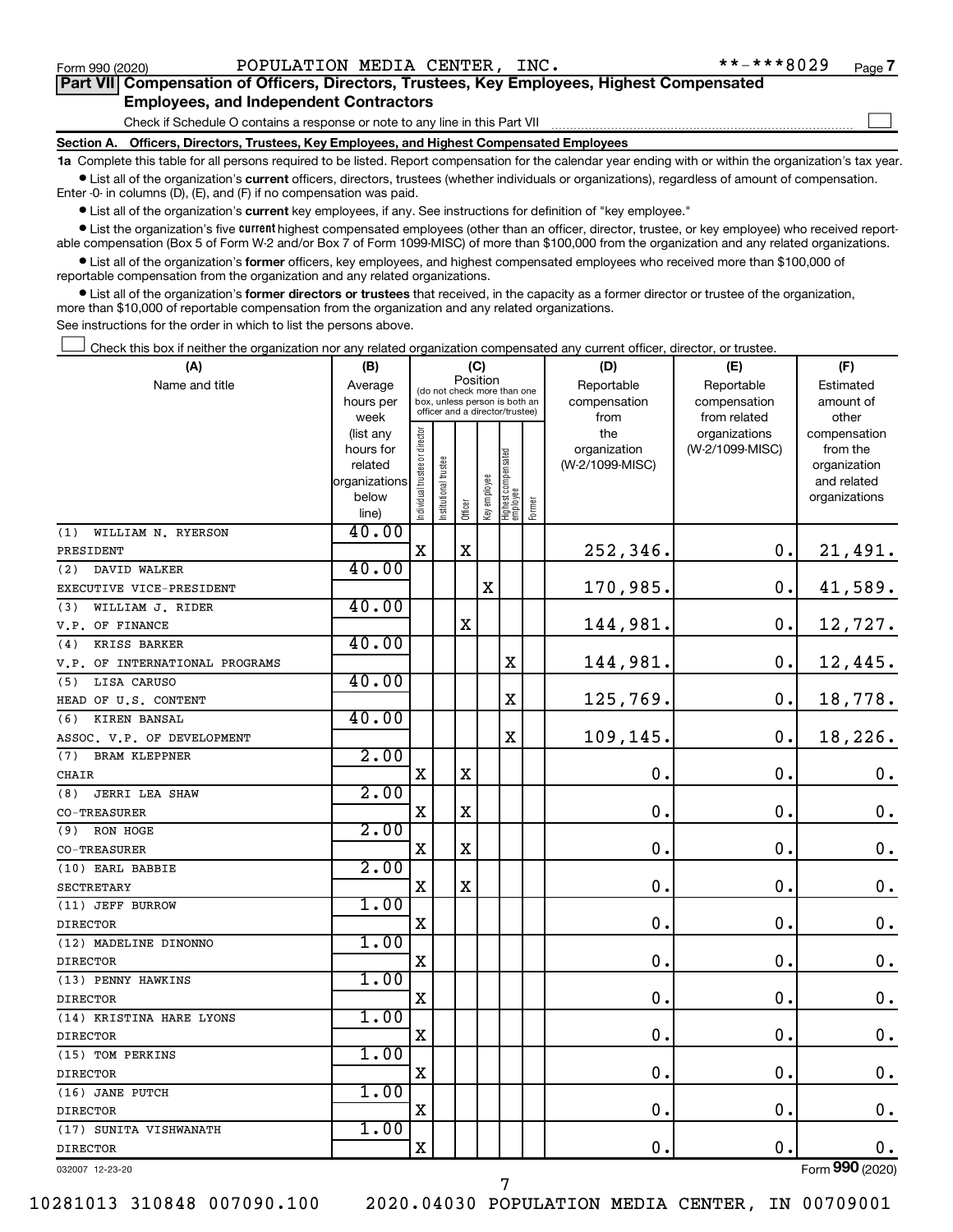|                                                                    | POPULATION MEDIA CENTER, INC.<br>Form 990 (2020)                                                                                                                                              |               |                                |                       |         |              |                                                              |        |                         | **-***8029      |                  |                 |               | Page 8           |
|--------------------------------------------------------------------|-----------------------------------------------------------------------------------------------------------------------------------------------------------------------------------------------|---------------|--------------------------------|-----------------------|---------|--------------|--------------------------------------------------------------|--------|-------------------------|-----------------|------------------|-----------------|---------------|------------------|
| <b>Part VII</b>                                                    | Section A. Officers, Directors, Trustees, Key Employees, and Highest Compensated Employees (continued)                                                                                        |               |                                |                       |         |              |                                                              |        |                         |                 |                  |                 |               |                  |
|                                                                    | (A)                                                                                                                                                                                           | (B)           |                                |                       |         | (C)          |                                                              |        | (D)                     | (E)             |                  |                 | (F)           |                  |
|                                                                    | Name and title                                                                                                                                                                                | Average       |                                |                       |         | Position     |                                                              |        | Reportable              | Reportable      |                  |                 | Estimated     |                  |
|                                                                    |                                                                                                                                                                                               | hours per     |                                |                       |         |              | (do not check more than one<br>box, unless person is both an |        | compensation            | compensation    |                  |                 | amount of     |                  |
|                                                                    |                                                                                                                                                                                               | week          |                                |                       |         |              | officer and a director/trustee)                              |        | from                    | from related    |                  |                 | other         |                  |
|                                                                    |                                                                                                                                                                                               | (list any     |                                |                       |         |              |                                                              |        | the                     | organizations   |                  |                 | compensation  |                  |
|                                                                    |                                                                                                                                                                                               | hours for     |                                |                       |         |              |                                                              |        | organization            | (W-2/1099-MISC) |                  |                 | from the      |                  |
|                                                                    |                                                                                                                                                                                               | related       |                                |                       |         |              |                                                              |        | (W-2/1099-MISC)         |                 |                  |                 | organization  |                  |
|                                                                    |                                                                                                                                                                                               | organizations |                                |                       |         |              |                                                              |        |                         |                 |                  |                 | and related   |                  |
|                                                                    |                                                                                                                                                                                               | below         | Individual trustee or director | Institutional trustee |         | Key employee |                                                              |        |                         |                 |                  |                 | organizations |                  |
|                                                                    |                                                                                                                                                                                               | line)         |                                |                       | Officer |              | Highest compensated<br>  employee                            | Former |                         |                 |                  |                 |               |                  |
|                                                                    | (18) ITANG H. YOUNG                                                                                                                                                                           | 1.00          |                                |                       |         |              |                                                              |        |                         |                 |                  |                 |               |                  |
| <b>DIRECTOR</b>                                                    |                                                                                                                                                                                               |               | X                              |                       |         |              |                                                              |        | 0.                      |                 | 0.               |                 |               | 0.               |
|                                                                    |                                                                                                                                                                                               |               |                                |                       |         |              |                                                              |        |                         |                 |                  |                 |               |                  |
|                                                                    |                                                                                                                                                                                               |               |                                |                       |         |              |                                                              |        |                         |                 |                  |                 |               |                  |
|                                                                    |                                                                                                                                                                                               |               |                                |                       |         |              |                                                              |        |                         |                 |                  |                 |               |                  |
|                                                                    |                                                                                                                                                                                               |               |                                |                       |         |              |                                                              |        |                         |                 |                  |                 |               |                  |
|                                                                    |                                                                                                                                                                                               |               |                                |                       |         |              |                                                              |        |                         |                 |                  |                 |               |                  |
|                                                                    |                                                                                                                                                                                               |               |                                |                       |         |              |                                                              |        |                         |                 |                  |                 |               |                  |
|                                                                    |                                                                                                                                                                                               |               |                                |                       |         |              |                                                              |        |                         |                 |                  |                 |               |                  |
|                                                                    |                                                                                                                                                                                               |               |                                |                       |         |              |                                                              |        |                         |                 |                  |                 |               |                  |
|                                                                    |                                                                                                                                                                                               |               |                                |                       |         |              |                                                              |        |                         |                 |                  |                 |               |                  |
|                                                                    |                                                                                                                                                                                               |               |                                |                       |         |              |                                                              |        |                         |                 |                  |                 |               |                  |
|                                                                    |                                                                                                                                                                                               |               |                                |                       |         |              |                                                              |        |                         |                 |                  |                 |               |                  |
|                                                                    |                                                                                                                                                                                               |               |                                |                       |         |              |                                                              |        |                         |                 |                  |                 |               |                  |
|                                                                    |                                                                                                                                                                                               |               |                                |                       |         |              |                                                              |        |                         |                 |                  |                 |               |                  |
|                                                                    |                                                                                                                                                                                               |               |                                |                       |         |              |                                                              |        |                         |                 |                  |                 |               |                  |
|                                                                    |                                                                                                                                                                                               |               |                                |                       |         |              |                                                              |        |                         |                 |                  |                 |               |                  |
|                                                                    |                                                                                                                                                                                               |               |                                |                       |         |              |                                                              |        |                         |                 |                  |                 |               |                  |
|                                                                    |                                                                                                                                                                                               |               |                                |                       |         |              |                                                              |        |                         |                 |                  |                 |               |                  |
|                                                                    | 1b Subtotal                                                                                                                                                                                   |               |                                |                       |         |              |                                                              |        | 948, 207.               |                 | $\overline{0}$ . | 125, 256.       |               |                  |
|                                                                    | c Total from continuation sheets to Part VII, Section A manus and the set of the Section A                                                                                                    |               |                                |                       |         |              |                                                              |        | σ.                      |                 | $\overline{0}$ . |                 |               | $\overline{0}$ . |
|                                                                    |                                                                                                                                                                                               |               |                                |                       |         |              |                                                              |        | 948, 207.               |                 | $\overline{0}$ . |                 | 125, 256.     |                  |
| 2                                                                  | Total number of individuals (including but not limited to those listed above) who received more than \$100,000 of reportable                                                                  |               |                                |                       |         |              |                                                              |        |                         |                 |                  |                 |               |                  |
|                                                                    | compensation from the organization $\blacktriangleright$                                                                                                                                      |               |                                |                       |         |              |                                                              |        |                         |                 |                  |                 |               | 6                |
|                                                                    |                                                                                                                                                                                               |               |                                |                       |         |              |                                                              |        |                         |                 |                  |                 | Yes           | No               |
|                                                                    |                                                                                                                                                                                               |               |                                |                       |         |              |                                                              |        |                         |                 |                  |                 |               |                  |
| 3                                                                  | Did the organization list any former officer, director, trustee, key employee, or highest compensated employee on                                                                             |               |                                |                       |         |              |                                                              |        |                         |                 |                  |                 |               |                  |
|                                                                    |                                                                                                                                                                                               |               |                                |                       |         |              |                                                              |        |                         |                 |                  | З               |               | х                |
|                                                                    | For any individual listed on line 1a, is the sum of reportable compensation and other compensation from the organization                                                                      |               |                                |                       |         |              |                                                              |        |                         |                 |                  |                 |               |                  |
|                                                                    | and related organizations greater than \$150,000? If "Yes," complete Schedule J for such individual                                                                                           |               |                                |                       |         |              |                                                              |        |                         |                 |                  | 4               | х             |                  |
| 5                                                                  | Did any person listed on line 1a receive or accrue compensation from any unrelated organization or individual for services                                                                    |               |                                |                       |         |              |                                                              |        |                         |                 |                  |                 |               |                  |
|                                                                    | rendered to the organization? If "Yes," complete Schedule J for such person manufactured to the organization? If "Yes," complete Schedule J for such person manufactured to the organization? |               |                                |                       |         |              |                                                              |        |                         |                 |                  | 5               |               | X                |
|                                                                    | <b>Section B. Independent Contractors</b>                                                                                                                                                     |               |                                |                       |         |              |                                                              |        |                         |                 |                  |                 |               |                  |
| 1.                                                                 | Complete this table for your five highest compensated independent contractors that received more than \$100,000 of compensation from                                                          |               |                                |                       |         |              |                                                              |        |                         |                 |                  |                 |               |                  |
|                                                                    | the organization. Report compensation for the calendar year ending with or within the organization's tax year.                                                                                |               |                                |                       |         |              |                                                              |        |                         |                 |                  |                 |               |                  |
|                                                                    | (A)                                                                                                                                                                                           |               |                                |                       |         |              |                                                              |        | (B)                     |                 |                  | (C)             |               |                  |
| Name and business address                                          |                                                                                                                                                                                               |               |                                |                       |         |              |                                                              |        | Description of services |                 |                  | Compensation    |               |                  |
|                                                                    | SENTIENT RESEARCH, 231 N WALNUTHAVEN DR,                                                                                                                                                      |               |                                |                       |         |              |                                                              |        |                         |                 |                  |                 |               |                  |
|                                                                    | WEST COVINA, CA 91790-2256                                                                                                                                                                    |               |                                |                       |         |              |                                                              |        | RESEARCH                |                 |                  |                 | 331,755.      |                  |
| VILLAGE SANTE, MUSSEAU, PORT-AU-PRINCE,                            |                                                                                                                                                                                               |               |                                |                       |         |              |                                                              |        | <b>CREATIVE &amp;</b>   |                 |                  |                 |               |                  |
|                                                                    | PORT-AU-PRINCE, HAITI                                                                                                                                                                         |               |                                |                       |         |              |                                                              |        | DEVELOPMENT             | <b>SERVICES</b> |                  |                 | 304, 250.     |                  |
|                                                                    | UMURAGE CENTER FOR COMMUNICATION, INSHUTI                                                                                                                                                     |               |                                |                       |         |              |                                                              |        | CREATIVE &              |                 |                  |                 |               |                  |
|                                                                    |                                                                                                                                                                                               |               |                                |                       |         |              |                                                              |        |                         |                 |                  |                 |               |                  |
|                                                                    | KG38 ST. 2RD, KIGALI, KIGALI, RWANDA                                                                                                                                                          |               |                                |                       |         |              |                                                              |        | DEVELOPMENT             | SERVICES        |                  |                 | 223,550.      |                  |
|                                                                    | LA FABRICA & JOTABEQU GREY                                                                                                                                                                    |               |                                |                       |         |              |                                                              |        | <b>CREATIVE &amp;</b>   |                 |                  |                 |               |                  |
| ROUTE 4 5-33, GUATEMALA CITY, GUATEMALA<br>DEVELOPMENT<br>SERVICES |                                                                                                                                                                                               |               |                                |                       |         |              |                                                              |        |                         |                 |                  |                 | 105,689.      |                  |
|                                                                    | SMARTBUG MEDIA INC., 2618 SAN MIGUEL                                                                                                                                                          |               |                                |                       |         |              |                                                              |        |                         |                 |                  |                 |               |                  |
|                                                                    | DRIVE, SUITE 216, NEWPORT BEACH, CA 92660                                                                                                                                                     |               |                                |                       |         |              |                                                              |        | MEDIA DEVELOPMENT       |                 |                  |                 | 100,008.      |                  |
| $\mathbf{2}$                                                       | Total number of independent contractors (including but not limited to those listed above) who received more than                                                                              |               |                                |                       |         |              |                                                              |        |                         |                 |                  |                 |               |                  |
|                                                                    | \$100,000 of compensation from the organization                                                                                                                                               |               |                                |                       |         |              | 5                                                            |        |                         |                 |                  |                 |               |                  |
|                                                                    |                                                                                                                                                                                               |               |                                |                       |         |              |                                                              |        |                         |                 |                  | Form 990 (2020) |               |                  |

032008 12-23-20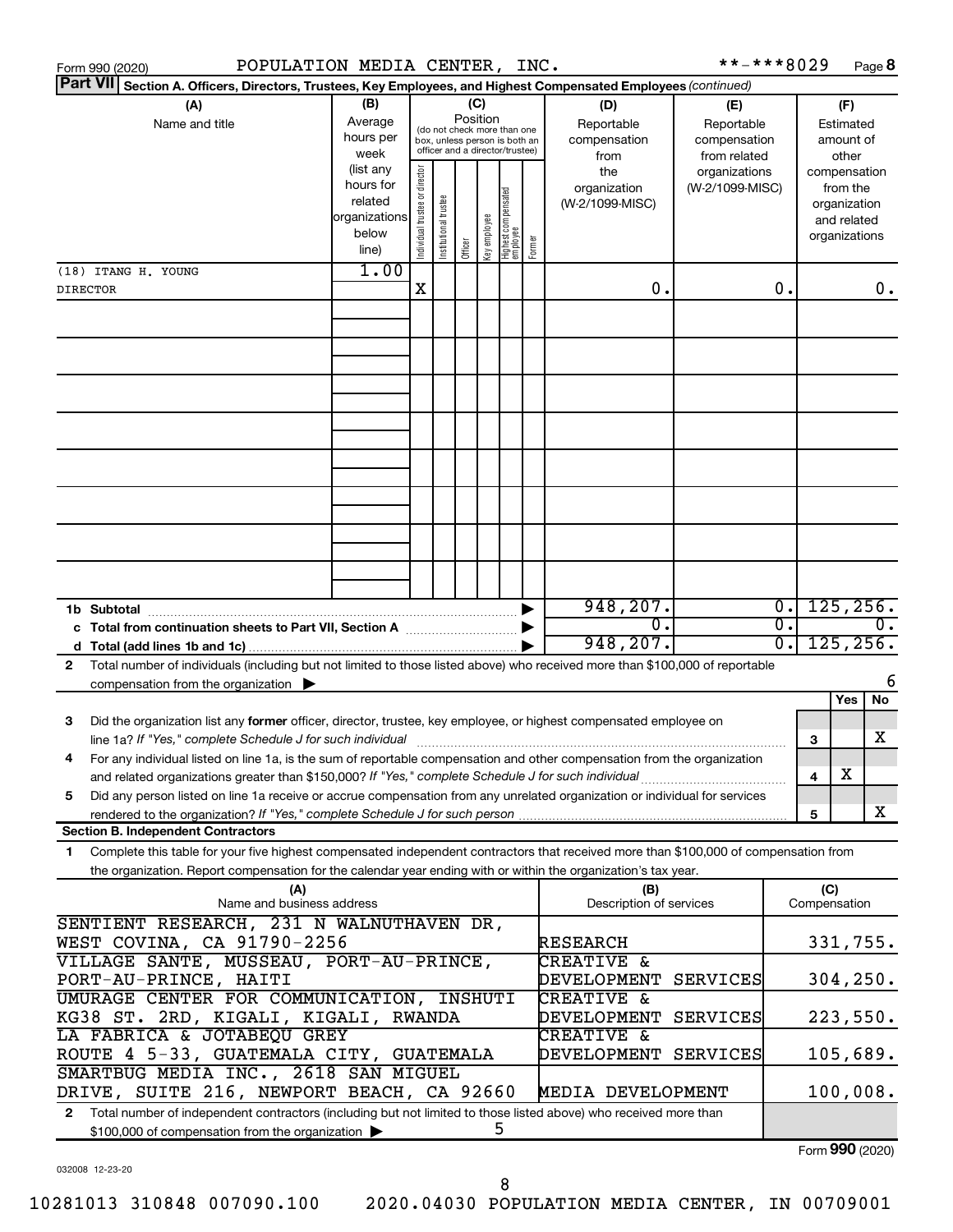| <b>Statement of Revenue</b><br><b>Part VIII</b><br>Check if Schedule O contains a response or note to any line in this Part VIII<br>$\overline{1}$ (B) $\overline{1}$ (C) $\overline{1}$<br>(D)<br>(A)<br>Related or exempt<br>Unrelated<br>Total revenue<br>from tax under<br>function revenue business revenue<br>Contributions, Gifts, Grants<br>and Other Similar Amounts<br>1a<br>1 a Federated campaigns<br>1 <sub>b</sub><br>Membership dues<br>b<br>$\ldots \ldots \ldots \ldots \ldots$<br>1 <sub>c</sub><br>Fundraising events<br>с<br>1 <sub>d</sub><br>500,000.<br>Related organizations<br>d<br>680,858<br>Government grants (contributions)<br>1e<br>е<br>f All other contributions, gifts, grants, and<br>similar amounts not included above<br>3,664,644.<br>1f<br>327,426.<br>$1g$ \$<br>g Noncash contributions included in lines 1a-1f<br>4,845,502.<br><b>Business Code</b><br>900099<br>402,101.<br>402,101.<br>MEDIA ROYALTY INCOME<br>Program Service<br>Revenue<br>2 a<br>b<br>the control of the control of the control of the control of<br>с<br>the control of the control of the control of the control of the control of<br>d<br>the control of the control of the control of the control of the control of<br>е<br>f<br>402,101.<br>g<br>3<br>Investment income (including dividends, interest, and<br>118,488.<br>Income from investment of tax-exempt bond proceeds<br>4<br>5<br>(i) Real<br>(ii) Personal<br>  6a<br>Gross rents<br>6а<br>6 <sub>b</sub><br>Less: rental expenses<br>b<br>6c<br>Rental income or (loss)<br>с<br>Net rental income or (loss)<br>d<br>(i) Securities<br>(ii) Other<br>7 a Gross amount from sales of<br>$7a$ 14, 250, 799.<br>assets other than inventory<br><b>b</b> Less: cost or other basis<br>evenue<br>$7b$ 14, 100, 000.<br>and sales expenses<br>7c<br>150,799.<br>c Gain or (loss)<br>150,799.<br>150, 799.<br>Œ<br>Other<br>8 a Gross income from fundraising events (not<br>including \$<br>of<br>contributions reported on line 1c). See<br>8b<br>Less: direct expenses<br>b<br>Net income or (loss) from fundraising events<br>с<br>9 a Gross income from gaming activities. See<br> 9a<br>9 <sub>b</sub><br><b>b</b> Less: direct expenses <b>manually contained</b><br>Net income or (loss) from gaming activities<br>с<br>10 a Gross sales of inventory, less returns<br>10 <sub>b</sub><br><b>b</b> Less: cost of goods sold<br>c Net income or (loss) from sales of inventory<br><b>Business Code</b><br>Miscellaneous<br>Revenue<br>11 a<br>b<br>c<br>$\blacktriangleright$<br>5,516,890.<br>402,101.<br>0.<br>269,287.<br>12<br>032009 12-23-20 |  | Form 990 (2020) |  | POPULATION MEDIA CENTER, INC. |  | **-***8029 | Page 9                                 |
|------------------------------------------------------------------------------------------------------------------------------------------------------------------------------------------------------------------------------------------------------------------------------------------------------------------------------------------------------------------------------------------------------------------------------------------------------------------------------------------------------------------------------------------------------------------------------------------------------------------------------------------------------------------------------------------------------------------------------------------------------------------------------------------------------------------------------------------------------------------------------------------------------------------------------------------------------------------------------------------------------------------------------------------------------------------------------------------------------------------------------------------------------------------------------------------------------------------------------------------------------------------------------------------------------------------------------------------------------------------------------------------------------------------------------------------------------------------------------------------------------------------------------------------------------------------------------------------------------------------------------------------------------------------------------------------------------------------------------------------------------------------------------------------------------------------------------------------------------------------------------------------------------------------------------------------------------------------------------------------------------------------------------------------------------------------------------------------------------------------------------------------------------------------------------------------------------------------------------------------------------------------------------------------------------------------------------------------------------------------------------------------------------------------------------------------------------------------------------------------------------------------------------------------------------------------------------------------------------------------------------------|--|-----------------|--|-------------------------------|--|------------|----------------------------------------|
|                                                                                                                                                                                                                                                                                                                                                                                                                                                                                                                                                                                                                                                                                                                                                                                                                                                                                                                                                                                                                                                                                                                                                                                                                                                                                                                                                                                                                                                                                                                                                                                                                                                                                                                                                                                                                                                                                                                                                                                                                                                                                                                                                                                                                                                                                                                                                                                                                                                                                                                                                                                                                                    |  |                 |  |                               |  |            |                                        |
|                                                                                                                                                                                                                                                                                                                                                                                                                                                                                                                                                                                                                                                                                                                                                                                                                                                                                                                                                                                                                                                                                                                                                                                                                                                                                                                                                                                                                                                                                                                                                                                                                                                                                                                                                                                                                                                                                                                                                                                                                                                                                                                                                                                                                                                                                                                                                                                                                                                                                                                                                                                                                                    |  |                 |  |                               |  |            |                                        |
|                                                                                                                                                                                                                                                                                                                                                                                                                                                                                                                                                                                                                                                                                                                                                                                                                                                                                                                                                                                                                                                                                                                                                                                                                                                                                                                                                                                                                                                                                                                                                                                                                                                                                                                                                                                                                                                                                                                                                                                                                                                                                                                                                                                                                                                                                                                                                                                                                                                                                                                                                                                                                                    |  |                 |  |                               |  |            | Revenue excluded<br>sections 512 - 514 |
|                                                                                                                                                                                                                                                                                                                                                                                                                                                                                                                                                                                                                                                                                                                                                                                                                                                                                                                                                                                                                                                                                                                                                                                                                                                                                                                                                                                                                                                                                                                                                                                                                                                                                                                                                                                                                                                                                                                                                                                                                                                                                                                                                                                                                                                                                                                                                                                                                                                                                                                                                                                                                                    |  |                 |  |                               |  |            |                                        |
|                                                                                                                                                                                                                                                                                                                                                                                                                                                                                                                                                                                                                                                                                                                                                                                                                                                                                                                                                                                                                                                                                                                                                                                                                                                                                                                                                                                                                                                                                                                                                                                                                                                                                                                                                                                                                                                                                                                                                                                                                                                                                                                                                                                                                                                                                                                                                                                                                                                                                                                                                                                                                                    |  |                 |  |                               |  |            |                                        |
|                                                                                                                                                                                                                                                                                                                                                                                                                                                                                                                                                                                                                                                                                                                                                                                                                                                                                                                                                                                                                                                                                                                                                                                                                                                                                                                                                                                                                                                                                                                                                                                                                                                                                                                                                                                                                                                                                                                                                                                                                                                                                                                                                                                                                                                                                                                                                                                                                                                                                                                                                                                                                                    |  |                 |  |                               |  |            |                                        |
|                                                                                                                                                                                                                                                                                                                                                                                                                                                                                                                                                                                                                                                                                                                                                                                                                                                                                                                                                                                                                                                                                                                                                                                                                                                                                                                                                                                                                                                                                                                                                                                                                                                                                                                                                                                                                                                                                                                                                                                                                                                                                                                                                                                                                                                                                                                                                                                                                                                                                                                                                                                                                                    |  |                 |  |                               |  |            |                                        |
|                                                                                                                                                                                                                                                                                                                                                                                                                                                                                                                                                                                                                                                                                                                                                                                                                                                                                                                                                                                                                                                                                                                                                                                                                                                                                                                                                                                                                                                                                                                                                                                                                                                                                                                                                                                                                                                                                                                                                                                                                                                                                                                                                                                                                                                                                                                                                                                                                                                                                                                                                                                                                                    |  |                 |  |                               |  |            |                                        |
|                                                                                                                                                                                                                                                                                                                                                                                                                                                                                                                                                                                                                                                                                                                                                                                                                                                                                                                                                                                                                                                                                                                                                                                                                                                                                                                                                                                                                                                                                                                                                                                                                                                                                                                                                                                                                                                                                                                                                                                                                                                                                                                                                                                                                                                                                                                                                                                                                                                                                                                                                                                                                                    |  |                 |  |                               |  |            |                                        |
|                                                                                                                                                                                                                                                                                                                                                                                                                                                                                                                                                                                                                                                                                                                                                                                                                                                                                                                                                                                                                                                                                                                                                                                                                                                                                                                                                                                                                                                                                                                                                                                                                                                                                                                                                                                                                                                                                                                                                                                                                                                                                                                                                                                                                                                                                                                                                                                                                                                                                                                                                                                                                                    |  |                 |  |                               |  |            |                                        |
|                                                                                                                                                                                                                                                                                                                                                                                                                                                                                                                                                                                                                                                                                                                                                                                                                                                                                                                                                                                                                                                                                                                                                                                                                                                                                                                                                                                                                                                                                                                                                                                                                                                                                                                                                                                                                                                                                                                                                                                                                                                                                                                                                                                                                                                                                                                                                                                                                                                                                                                                                                                                                                    |  |                 |  |                               |  |            |                                        |
|                                                                                                                                                                                                                                                                                                                                                                                                                                                                                                                                                                                                                                                                                                                                                                                                                                                                                                                                                                                                                                                                                                                                                                                                                                                                                                                                                                                                                                                                                                                                                                                                                                                                                                                                                                                                                                                                                                                                                                                                                                                                                                                                                                                                                                                                                                                                                                                                                                                                                                                                                                                                                                    |  |                 |  |                               |  |            |                                        |
|                                                                                                                                                                                                                                                                                                                                                                                                                                                                                                                                                                                                                                                                                                                                                                                                                                                                                                                                                                                                                                                                                                                                                                                                                                                                                                                                                                                                                                                                                                                                                                                                                                                                                                                                                                                                                                                                                                                                                                                                                                                                                                                                                                                                                                                                                                                                                                                                                                                                                                                                                                                                                                    |  |                 |  |                               |  |            |                                        |
|                                                                                                                                                                                                                                                                                                                                                                                                                                                                                                                                                                                                                                                                                                                                                                                                                                                                                                                                                                                                                                                                                                                                                                                                                                                                                                                                                                                                                                                                                                                                                                                                                                                                                                                                                                                                                                                                                                                                                                                                                                                                                                                                                                                                                                                                                                                                                                                                                                                                                                                                                                                                                                    |  |                 |  |                               |  |            |                                        |
|                                                                                                                                                                                                                                                                                                                                                                                                                                                                                                                                                                                                                                                                                                                                                                                                                                                                                                                                                                                                                                                                                                                                                                                                                                                                                                                                                                                                                                                                                                                                                                                                                                                                                                                                                                                                                                                                                                                                                                                                                                                                                                                                                                                                                                                                                                                                                                                                                                                                                                                                                                                                                                    |  |                 |  |                               |  |            |                                        |
|                                                                                                                                                                                                                                                                                                                                                                                                                                                                                                                                                                                                                                                                                                                                                                                                                                                                                                                                                                                                                                                                                                                                                                                                                                                                                                                                                                                                                                                                                                                                                                                                                                                                                                                                                                                                                                                                                                                                                                                                                                                                                                                                                                                                                                                                                                                                                                                                                                                                                                                                                                                                                                    |  |                 |  |                               |  |            |                                        |
|                                                                                                                                                                                                                                                                                                                                                                                                                                                                                                                                                                                                                                                                                                                                                                                                                                                                                                                                                                                                                                                                                                                                                                                                                                                                                                                                                                                                                                                                                                                                                                                                                                                                                                                                                                                                                                                                                                                                                                                                                                                                                                                                                                                                                                                                                                                                                                                                                                                                                                                                                                                                                                    |  |                 |  |                               |  |            |                                        |
|                                                                                                                                                                                                                                                                                                                                                                                                                                                                                                                                                                                                                                                                                                                                                                                                                                                                                                                                                                                                                                                                                                                                                                                                                                                                                                                                                                                                                                                                                                                                                                                                                                                                                                                                                                                                                                                                                                                                                                                                                                                                                                                                                                                                                                                                                                                                                                                                                                                                                                                                                                                                                                    |  |                 |  |                               |  |            |                                        |
|                                                                                                                                                                                                                                                                                                                                                                                                                                                                                                                                                                                                                                                                                                                                                                                                                                                                                                                                                                                                                                                                                                                                                                                                                                                                                                                                                                                                                                                                                                                                                                                                                                                                                                                                                                                                                                                                                                                                                                                                                                                                                                                                                                                                                                                                                                                                                                                                                                                                                                                                                                                                                                    |  |                 |  |                               |  |            |                                        |
|                                                                                                                                                                                                                                                                                                                                                                                                                                                                                                                                                                                                                                                                                                                                                                                                                                                                                                                                                                                                                                                                                                                                                                                                                                                                                                                                                                                                                                                                                                                                                                                                                                                                                                                                                                                                                                                                                                                                                                                                                                                                                                                                                                                                                                                                                                                                                                                                                                                                                                                                                                                                                                    |  |                 |  |                               |  |            |                                        |
|                                                                                                                                                                                                                                                                                                                                                                                                                                                                                                                                                                                                                                                                                                                                                                                                                                                                                                                                                                                                                                                                                                                                                                                                                                                                                                                                                                                                                                                                                                                                                                                                                                                                                                                                                                                                                                                                                                                                                                                                                                                                                                                                                                                                                                                                                                                                                                                                                                                                                                                                                                                                                                    |  |                 |  |                               |  |            | 118,488.                               |
|                                                                                                                                                                                                                                                                                                                                                                                                                                                                                                                                                                                                                                                                                                                                                                                                                                                                                                                                                                                                                                                                                                                                                                                                                                                                                                                                                                                                                                                                                                                                                                                                                                                                                                                                                                                                                                                                                                                                                                                                                                                                                                                                                                                                                                                                                                                                                                                                                                                                                                                                                                                                                                    |  |                 |  |                               |  |            |                                        |
|                                                                                                                                                                                                                                                                                                                                                                                                                                                                                                                                                                                                                                                                                                                                                                                                                                                                                                                                                                                                                                                                                                                                                                                                                                                                                                                                                                                                                                                                                                                                                                                                                                                                                                                                                                                                                                                                                                                                                                                                                                                                                                                                                                                                                                                                                                                                                                                                                                                                                                                                                                                                                                    |  |                 |  |                               |  |            |                                        |
|                                                                                                                                                                                                                                                                                                                                                                                                                                                                                                                                                                                                                                                                                                                                                                                                                                                                                                                                                                                                                                                                                                                                                                                                                                                                                                                                                                                                                                                                                                                                                                                                                                                                                                                                                                                                                                                                                                                                                                                                                                                                                                                                                                                                                                                                                                                                                                                                                                                                                                                                                                                                                                    |  |                 |  |                               |  |            |                                        |
|                                                                                                                                                                                                                                                                                                                                                                                                                                                                                                                                                                                                                                                                                                                                                                                                                                                                                                                                                                                                                                                                                                                                                                                                                                                                                                                                                                                                                                                                                                                                                                                                                                                                                                                                                                                                                                                                                                                                                                                                                                                                                                                                                                                                                                                                                                                                                                                                                                                                                                                                                                                                                                    |  |                 |  |                               |  |            |                                        |
|                                                                                                                                                                                                                                                                                                                                                                                                                                                                                                                                                                                                                                                                                                                                                                                                                                                                                                                                                                                                                                                                                                                                                                                                                                                                                                                                                                                                                                                                                                                                                                                                                                                                                                                                                                                                                                                                                                                                                                                                                                                                                                                                                                                                                                                                                                                                                                                                                                                                                                                                                                                                                                    |  |                 |  |                               |  |            |                                        |
|                                                                                                                                                                                                                                                                                                                                                                                                                                                                                                                                                                                                                                                                                                                                                                                                                                                                                                                                                                                                                                                                                                                                                                                                                                                                                                                                                                                                                                                                                                                                                                                                                                                                                                                                                                                                                                                                                                                                                                                                                                                                                                                                                                                                                                                                                                                                                                                                                                                                                                                                                                                                                                    |  |                 |  |                               |  |            |                                        |
|                                                                                                                                                                                                                                                                                                                                                                                                                                                                                                                                                                                                                                                                                                                                                                                                                                                                                                                                                                                                                                                                                                                                                                                                                                                                                                                                                                                                                                                                                                                                                                                                                                                                                                                                                                                                                                                                                                                                                                                                                                                                                                                                                                                                                                                                                                                                                                                                                                                                                                                                                                                                                                    |  |                 |  |                               |  |            |                                        |
|                                                                                                                                                                                                                                                                                                                                                                                                                                                                                                                                                                                                                                                                                                                                                                                                                                                                                                                                                                                                                                                                                                                                                                                                                                                                                                                                                                                                                                                                                                                                                                                                                                                                                                                                                                                                                                                                                                                                                                                                                                                                                                                                                                                                                                                                                                                                                                                                                                                                                                                                                                                                                                    |  |                 |  |                               |  |            |                                        |
|                                                                                                                                                                                                                                                                                                                                                                                                                                                                                                                                                                                                                                                                                                                                                                                                                                                                                                                                                                                                                                                                                                                                                                                                                                                                                                                                                                                                                                                                                                                                                                                                                                                                                                                                                                                                                                                                                                                                                                                                                                                                                                                                                                                                                                                                                                                                                                                                                                                                                                                                                                                                                                    |  |                 |  |                               |  |            |                                        |
|                                                                                                                                                                                                                                                                                                                                                                                                                                                                                                                                                                                                                                                                                                                                                                                                                                                                                                                                                                                                                                                                                                                                                                                                                                                                                                                                                                                                                                                                                                                                                                                                                                                                                                                                                                                                                                                                                                                                                                                                                                                                                                                                                                                                                                                                                                                                                                                                                                                                                                                                                                                                                                    |  |                 |  |                               |  |            |                                        |
|                                                                                                                                                                                                                                                                                                                                                                                                                                                                                                                                                                                                                                                                                                                                                                                                                                                                                                                                                                                                                                                                                                                                                                                                                                                                                                                                                                                                                                                                                                                                                                                                                                                                                                                                                                                                                                                                                                                                                                                                                                                                                                                                                                                                                                                                                                                                                                                                                                                                                                                                                                                                                                    |  |                 |  |                               |  |            |                                        |
|                                                                                                                                                                                                                                                                                                                                                                                                                                                                                                                                                                                                                                                                                                                                                                                                                                                                                                                                                                                                                                                                                                                                                                                                                                                                                                                                                                                                                                                                                                                                                                                                                                                                                                                                                                                                                                                                                                                                                                                                                                                                                                                                                                                                                                                                                                                                                                                                                                                                                                                                                                                                                                    |  |                 |  |                               |  |            |                                        |
|                                                                                                                                                                                                                                                                                                                                                                                                                                                                                                                                                                                                                                                                                                                                                                                                                                                                                                                                                                                                                                                                                                                                                                                                                                                                                                                                                                                                                                                                                                                                                                                                                                                                                                                                                                                                                                                                                                                                                                                                                                                                                                                                                                                                                                                                                                                                                                                                                                                                                                                                                                                                                                    |  |                 |  |                               |  |            |                                        |
|                                                                                                                                                                                                                                                                                                                                                                                                                                                                                                                                                                                                                                                                                                                                                                                                                                                                                                                                                                                                                                                                                                                                                                                                                                                                                                                                                                                                                                                                                                                                                                                                                                                                                                                                                                                                                                                                                                                                                                                                                                                                                                                                                                                                                                                                                                                                                                                                                                                                                                                                                                                                                                    |  |                 |  |                               |  |            |                                        |
|                                                                                                                                                                                                                                                                                                                                                                                                                                                                                                                                                                                                                                                                                                                                                                                                                                                                                                                                                                                                                                                                                                                                                                                                                                                                                                                                                                                                                                                                                                                                                                                                                                                                                                                                                                                                                                                                                                                                                                                                                                                                                                                                                                                                                                                                                                                                                                                                                                                                                                                                                                                                                                    |  |                 |  |                               |  |            |                                        |
|                                                                                                                                                                                                                                                                                                                                                                                                                                                                                                                                                                                                                                                                                                                                                                                                                                                                                                                                                                                                                                                                                                                                                                                                                                                                                                                                                                                                                                                                                                                                                                                                                                                                                                                                                                                                                                                                                                                                                                                                                                                                                                                                                                                                                                                                                                                                                                                                                                                                                                                                                                                                                                    |  |                 |  |                               |  |            |                                        |
|                                                                                                                                                                                                                                                                                                                                                                                                                                                                                                                                                                                                                                                                                                                                                                                                                                                                                                                                                                                                                                                                                                                                                                                                                                                                                                                                                                                                                                                                                                                                                                                                                                                                                                                                                                                                                                                                                                                                                                                                                                                                                                                                                                                                                                                                                                                                                                                                                                                                                                                                                                                                                                    |  |                 |  |                               |  |            |                                        |
|                                                                                                                                                                                                                                                                                                                                                                                                                                                                                                                                                                                                                                                                                                                                                                                                                                                                                                                                                                                                                                                                                                                                                                                                                                                                                                                                                                                                                                                                                                                                                                                                                                                                                                                                                                                                                                                                                                                                                                                                                                                                                                                                                                                                                                                                                                                                                                                                                                                                                                                                                                                                                                    |  |                 |  |                               |  |            |                                        |
|                                                                                                                                                                                                                                                                                                                                                                                                                                                                                                                                                                                                                                                                                                                                                                                                                                                                                                                                                                                                                                                                                                                                                                                                                                                                                                                                                                                                                                                                                                                                                                                                                                                                                                                                                                                                                                                                                                                                                                                                                                                                                                                                                                                                                                                                                                                                                                                                                                                                                                                                                                                                                                    |  |                 |  |                               |  |            |                                        |
|                                                                                                                                                                                                                                                                                                                                                                                                                                                                                                                                                                                                                                                                                                                                                                                                                                                                                                                                                                                                                                                                                                                                                                                                                                                                                                                                                                                                                                                                                                                                                                                                                                                                                                                                                                                                                                                                                                                                                                                                                                                                                                                                                                                                                                                                                                                                                                                                                                                                                                                                                                                                                                    |  |                 |  |                               |  |            |                                        |
|                                                                                                                                                                                                                                                                                                                                                                                                                                                                                                                                                                                                                                                                                                                                                                                                                                                                                                                                                                                                                                                                                                                                                                                                                                                                                                                                                                                                                                                                                                                                                                                                                                                                                                                                                                                                                                                                                                                                                                                                                                                                                                                                                                                                                                                                                                                                                                                                                                                                                                                                                                                                                                    |  |                 |  |                               |  |            |                                        |
|                                                                                                                                                                                                                                                                                                                                                                                                                                                                                                                                                                                                                                                                                                                                                                                                                                                                                                                                                                                                                                                                                                                                                                                                                                                                                                                                                                                                                                                                                                                                                                                                                                                                                                                                                                                                                                                                                                                                                                                                                                                                                                                                                                                                                                                                                                                                                                                                                                                                                                                                                                                                                                    |  |                 |  |                               |  |            |                                        |
|                                                                                                                                                                                                                                                                                                                                                                                                                                                                                                                                                                                                                                                                                                                                                                                                                                                                                                                                                                                                                                                                                                                                                                                                                                                                                                                                                                                                                                                                                                                                                                                                                                                                                                                                                                                                                                                                                                                                                                                                                                                                                                                                                                                                                                                                                                                                                                                                                                                                                                                                                                                                                                    |  |                 |  |                               |  |            |                                        |
|                                                                                                                                                                                                                                                                                                                                                                                                                                                                                                                                                                                                                                                                                                                                                                                                                                                                                                                                                                                                                                                                                                                                                                                                                                                                                                                                                                                                                                                                                                                                                                                                                                                                                                                                                                                                                                                                                                                                                                                                                                                                                                                                                                                                                                                                                                                                                                                                                                                                                                                                                                                                                                    |  |                 |  |                               |  |            |                                        |
|                                                                                                                                                                                                                                                                                                                                                                                                                                                                                                                                                                                                                                                                                                                                                                                                                                                                                                                                                                                                                                                                                                                                                                                                                                                                                                                                                                                                                                                                                                                                                                                                                                                                                                                                                                                                                                                                                                                                                                                                                                                                                                                                                                                                                                                                                                                                                                                                                                                                                                                                                                                                                                    |  |                 |  |                               |  |            |                                        |
|                                                                                                                                                                                                                                                                                                                                                                                                                                                                                                                                                                                                                                                                                                                                                                                                                                                                                                                                                                                                                                                                                                                                                                                                                                                                                                                                                                                                                                                                                                                                                                                                                                                                                                                                                                                                                                                                                                                                                                                                                                                                                                                                                                                                                                                                                                                                                                                                                                                                                                                                                                                                                                    |  |                 |  |                               |  |            |                                        |
|                                                                                                                                                                                                                                                                                                                                                                                                                                                                                                                                                                                                                                                                                                                                                                                                                                                                                                                                                                                                                                                                                                                                                                                                                                                                                                                                                                                                                                                                                                                                                                                                                                                                                                                                                                                                                                                                                                                                                                                                                                                                                                                                                                                                                                                                                                                                                                                                                                                                                                                                                                                                                                    |  |                 |  |                               |  |            |                                        |
|                                                                                                                                                                                                                                                                                                                                                                                                                                                                                                                                                                                                                                                                                                                                                                                                                                                                                                                                                                                                                                                                                                                                                                                                                                                                                                                                                                                                                                                                                                                                                                                                                                                                                                                                                                                                                                                                                                                                                                                                                                                                                                                                                                                                                                                                                                                                                                                                                                                                                                                                                                                                                                    |  |                 |  |                               |  |            |                                        |
|                                                                                                                                                                                                                                                                                                                                                                                                                                                                                                                                                                                                                                                                                                                                                                                                                                                                                                                                                                                                                                                                                                                                                                                                                                                                                                                                                                                                                                                                                                                                                                                                                                                                                                                                                                                                                                                                                                                                                                                                                                                                                                                                                                                                                                                                                                                                                                                                                                                                                                                                                                                                                                    |  |                 |  |                               |  |            |                                        |
|                                                                                                                                                                                                                                                                                                                                                                                                                                                                                                                                                                                                                                                                                                                                                                                                                                                                                                                                                                                                                                                                                                                                                                                                                                                                                                                                                                                                                                                                                                                                                                                                                                                                                                                                                                                                                                                                                                                                                                                                                                                                                                                                                                                                                                                                                                                                                                                                                                                                                                                                                                                                                                    |  |                 |  |                               |  |            |                                        |
|                                                                                                                                                                                                                                                                                                                                                                                                                                                                                                                                                                                                                                                                                                                                                                                                                                                                                                                                                                                                                                                                                                                                                                                                                                                                                                                                                                                                                                                                                                                                                                                                                                                                                                                                                                                                                                                                                                                                                                                                                                                                                                                                                                                                                                                                                                                                                                                                                                                                                                                                                                                                                                    |  |                 |  |                               |  |            |                                        |
|                                                                                                                                                                                                                                                                                                                                                                                                                                                                                                                                                                                                                                                                                                                                                                                                                                                                                                                                                                                                                                                                                                                                                                                                                                                                                                                                                                                                                                                                                                                                                                                                                                                                                                                                                                                                                                                                                                                                                                                                                                                                                                                                                                                                                                                                                                                                                                                                                                                                                                                                                                                                                                    |  |                 |  |                               |  |            |                                        |
|                                                                                                                                                                                                                                                                                                                                                                                                                                                                                                                                                                                                                                                                                                                                                                                                                                                                                                                                                                                                                                                                                                                                                                                                                                                                                                                                                                                                                                                                                                                                                                                                                                                                                                                                                                                                                                                                                                                                                                                                                                                                                                                                                                                                                                                                                                                                                                                                                                                                                                                                                                                                                                    |  |                 |  |                               |  |            | Form 990 (2020)                        |

#### 032009 12-23-20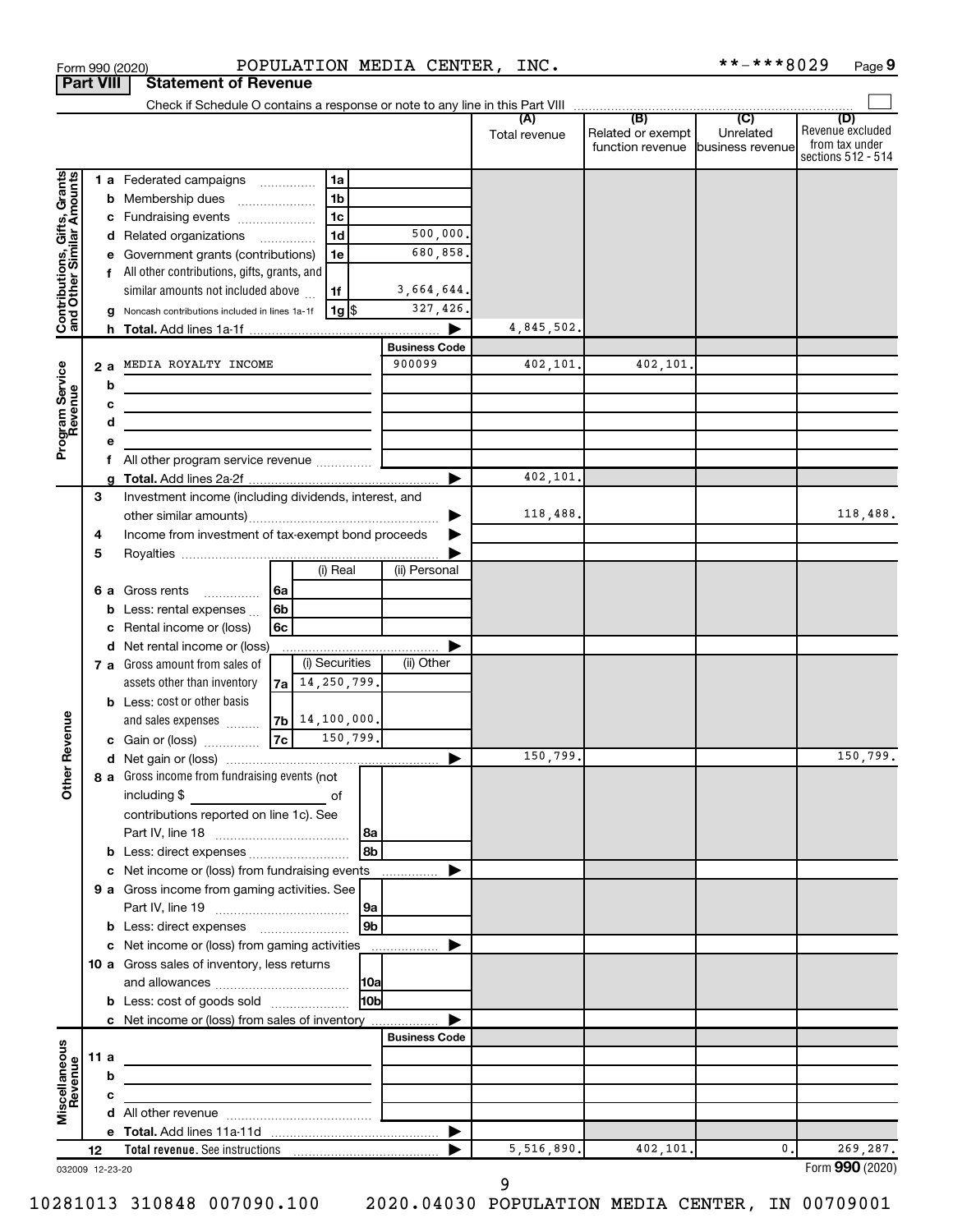Form 990 (2020) POPULATION MEDIA CENTER, INC. \*\*-\*\*\*8029 <sub>Page</sub> **Part IX Statement of Functional Expenses**

|              | Section 501(c)(3) and 501(c)(4) organizations must complete all columns. All other organizations must complete column (A).                                                                                 |                      |                             |                                    |                         |  |  |  |  |  |  |  |  |
|--------------|------------------------------------------------------------------------------------------------------------------------------------------------------------------------------------------------------------|----------------------|-----------------------------|------------------------------------|-------------------------|--|--|--|--|--|--|--|--|
|              | $\vert X \vert$<br>Check if Schedule O contains a response or note to any line in this Part IX<br>(A)<br>(B)<br>(C)<br>(D)<br>Do not include amounts reported on lines 6b,                                 |                      |                             |                                    |                         |  |  |  |  |  |  |  |  |
|              | 7b, 8b, 9b, and 10b of Part VIII.                                                                                                                                                                          | Total expenses       | Program service<br>expenses | Management and<br>general expenses | Fundraising<br>expenses |  |  |  |  |  |  |  |  |
| 1.           | Grants and other assistance to domestic organizations                                                                                                                                                      |                      |                             |                                    |                         |  |  |  |  |  |  |  |  |
|              | and domestic governments. See Part IV, line 21                                                                                                                                                             |                      |                             |                                    |                         |  |  |  |  |  |  |  |  |
| $\mathbf{2}$ | Grants and other assistance to domestic                                                                                                                                                                    |                      |                             |                                    |                         |  |  |  |  |  |  |  |  |
|              | individuals. See Part IV, line 22                                                                                                                                                                          |                      |                             |                                    |                         |  |  |  |  |  |  |  |  |
| 3            | Grants and other assistance to foreign                                                                                                                                                                     |                      |                             |                                    |                         |  |  |  |  |  |  |  |  |
|              | organizations, foreign governments, and foreign                                                                                                                                                            |                      |                             |                                    |                         |  |  |  |  |  |  |  |  |
|              | individuals. See Part IV, lines 15 and 16                                                                                                                                                                  | 3,375.               | 3,375.                      |                                    |                         |  |  |  |  |  |  |  |  |
| 4            | Benefits paid to or for members                                                                                                                                                                            |                      |                             |                                    |                         |  |  |  |  |  |  |  |  |
| 5            | Compensation of current officers, directors,                                                                                                                                                               | 644,119.             | 422,300.                    | 144,979.                           | 76,840.                 |  |  |  |  |  |  |  |  |
|              | trustees, and key employees<br>Compensation not included above to disqualified                                                                                                                             |                      |                             |                                    |                         |  |  |  |  |  |  |  |  |
| 6            |                                                                                                                                                                                                            |                      |                             |                                    |                         |  |  |  |  |  |  |  |  |
|              | persons (as defined under section 4958(f)(1)) and<br>persons described in section 4958(c)(3)(B)                                                                                                            |                      |                             |                                    |                         |  |  |  |  |  |  |  |  |
| 7            | Other salaries and wages                                                                                                                                                                                   | 1,532,712.           | 1,004,881.                  | 344,986.                           | 182, 845.               |  |  |  |  |  |  |  |  |
| 8            | Pension plan accruals and contributions (include                                                                                                                                                           |                      |                             |                                    |                         |  |  |  |  |  |  |  |  |
|              | section 401(k) and 403(b) employer contributions)                                                                                                                                                          | 109,228.             | 72,090.                     | 24,007.                            | 13,131.                 |  |  |  |  |  |  |  |  |
| 9            | Other employee benefits                                                                                                                                                                                    | 131, 243.            | 86,528.                     | 28,957.                            | 15,758.                 |  |  |  |  |  |  |  |  |
| 10           |                                                                                                                                                                                                            | 146,734.             | 96,654.                     | 32,480.                            | 17,600.                 |  |  |  |  |  |  |  |  |
| 11           | Fees for services (nonemployees):                                                                                                                                                                          |                      |                             |                                    |                         |  |  |  |  |  |  |  |  |
|              |                                                                                                                                                                                                            |                      |                             |                                    |                         |  |  |  |  |  |  |  |  |
| b            |                                                                                                                                                                                                            | 75,777.              | 73,662.                     | 2,115.                             |                         |  |  |  |  |  |  |  |  |
|              |                                                                                                                                                                                                            | 25,776.              | 2,560.                      | 23, 216.                           |                         |  |  |  |  |  |  |  |  |
| d            |                                                                                                                                                                                                            |                      |                             |                                    |                         |  |  |  |  |  |  |  |  |
|              | Professional fundraising services. See Part IV, line 17                                                                                                                                                    |                      |                             |                                    |                         |  |  |  |  |  |  |  |  |
| f            | Investment management fees                                                                                                                                                                                 | 13,711.              |                             | 13,711.                            |                         |  |  |  |  |  |  |  |  |
|              | g Other. (If line 11g amount exceeds 10% of line 25,                                                                                                                                                       |                      |                             |                                    |                         |  |  |  |  |  |  |  |  |
|              | column (A) amount, list line 11g expenses on Sch O.)                                                                                                                                                       | 3,706,550.           | 3,629,660.                  | 32,872.                            | 44,018.                 |  |  |  |  |  |  |  |  |
| 12           |                                                                                                                                                                                                            |                      |                             |                                    |                         |  |  |  |  |  |  |  |  |
| 13           |                                                                                                                                                                                                            | 63,896.              | 51,562.                     | 3,686.                             | 8,648.                  |  |  |  |  |  |  |  |  |
| 14           |                                                                                                                                                                                                            | 156, 779.            | 67,802.                     | 88,858.                            | 119.                    |  |  |  |  |  |  |  |  |
| 15           |                                                                                                                                                                                                            |                      |                             |                                    |                         |  |  |  |  |  |  |  |  |
| 16           |                                                                                                                                                                                                            | 233,599.<br>171,880. | 168,030.<br>162,829.        | 65,569.<br>8,872.                  | 179.                    |  |  |  |  |  |  |  |  |
| 17           |                                                                                                                                                                                                            |                      |                             |                                    |                         |  |  |  |  |  |  |  |  |
| 18           | Payments of travel or entertainment expenses                                                                                                                                                               |                      |                             |                                    |                         |  |  |  |  |  |  |  |  |
|              | for any federal, state, or local public officials                                                                                                                                                          | 25, 374.             | 24,484.                     | 9.                                 | 881.                    |  |  |  |  |  |  |  |  |
| 19           | Conferences, conventions, and meetings                                                                                                                                                                     |                      |                             |                                    |                         |  |  |  |  |  |  |  |  |
| 20           | Interest                                                                                                                                                                                                   |                      |                             |                                    |                         |  |  |  |  |  |  |  |  |
| 21<br>22     | Depreciation, depletion, and amortization                                                                                                                                                                  | 40, 143.             | 26,850.                     | 13, 293.                           |                         |  |  |  |  |  |  |  |  |
| 23           | Insurance                                                                                                                                                                                                  | 37,416.              | 2,603.                      | 34,813.                            |                         |  |  |  |  |  |  |  |  |
| 24           | Other expenses. Itemize expenses not covered<br>above (List miscellaneous expenses on line 24e. If<br>line 24e amount exceeds 10% of line 25, column (A)<br>amount, list line 24e expenses on Schedule O.) |                      |                             |                                    |                         |  |  |  |  |  |  |  |  |
| a            | PUBLIC RELATIONS                                                                                                                                                                                           | 398, 335.            | 396,012.                    | 1,683.                             | 640.                    |  |  |  |  |  |  |  |  |
| b            | STUDIO RENTAL & AIRTIME                                                                                                                                                                                    | 372,536.             | 372,536.                    |                                    |                         |  |  |  |  |  |  |  |  |
| C            | EQUIPMENT COSTS                                                                                                                                                                                            | 69,845.              | 68,191.                     | 1,654.                             |                         |  |  |  |  |  |  |  |  |
| d            | UTILITIES<br>AND TELEPHONE                                                                                                                                                                                 | 51,844.              | 40,283.                     | 9,005.                             | 2,556.                  |  |  |  |  |  |  |  |  |
|              | e All other expenses                                                                                                                                                                                       | 39,792.              | 32,091.                     | 3,480.                             | 4,221.                  |  |  |  |  |  |  |  |  |
| 25           | Total functional expenses. Add lines 1 through 24e                                                                                                                                                         | 8,050,664.           | 6,804,983.                  | 878, 245.                          | 367,436.                |  |  |  |  |  |  |  |  |
| 26           | <b>Joint costs.</b> Complete this line only if the organization                                                                                                                                            |                      |                             |                                    |                         |  |  |  |  |  |  |  |  |
|              | reported in column (B) joint costs from a combined                                                                                                                                                         |                      |                             |                                    |                         |  |  |  |  |  |  |  |  |
|              | educational campaign and fundraising solicitation.                                                                                                                                                         |                      |                             |                                    |                         |  |  |  |  |  |  |  |  |

032010 12-23-20

Form (2020) **990**

10281013 310848 007090.100 2020.04030 POPULATION MEDIA CENTER, IN 00709001

 $\Box$ 

 $\blacktriangleright$ 

Check here if following SOP 98-2 (ASC 958-720)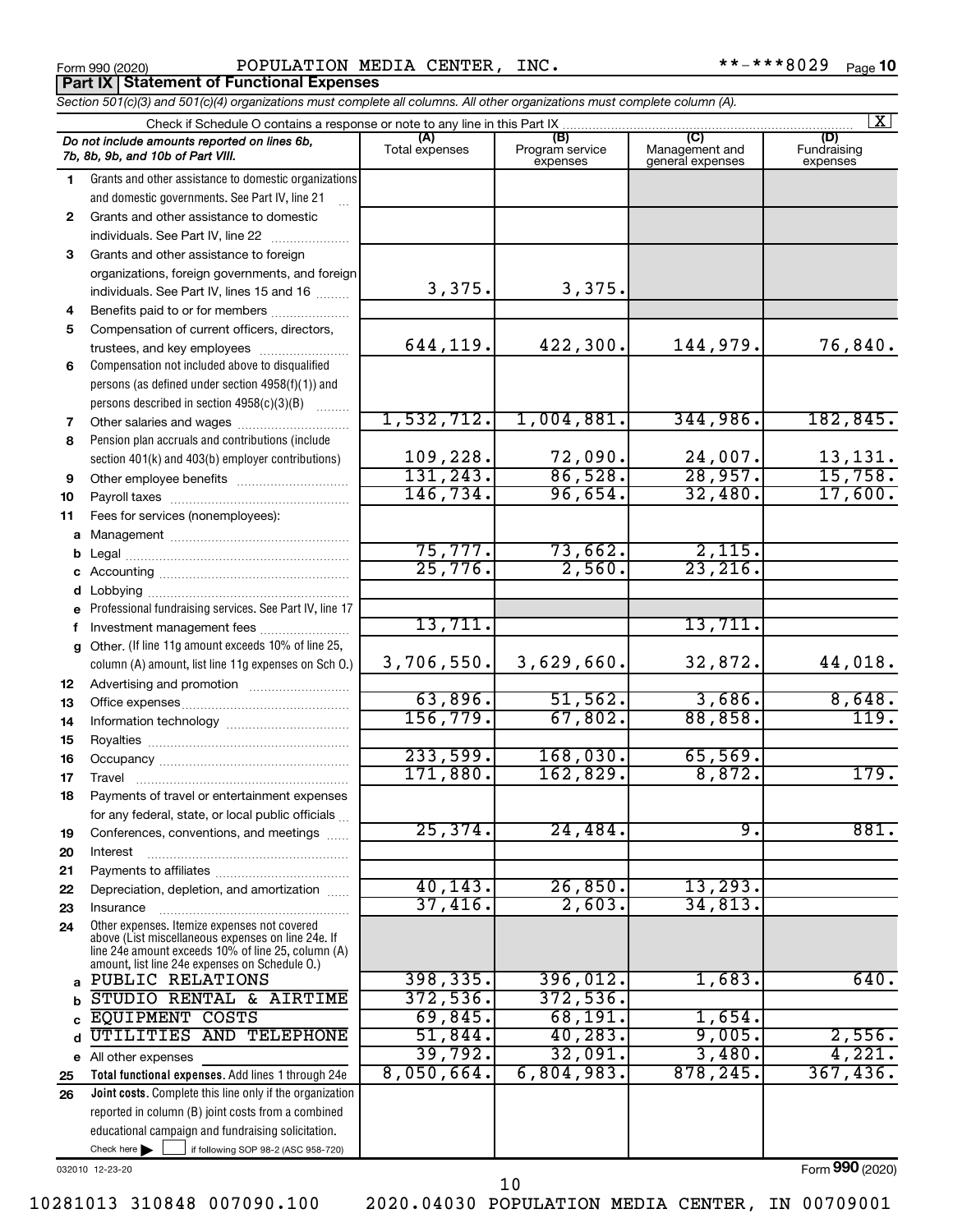Total liabilities and net assets/fund balances

#### Form 990 (2020) POPULATION MEDIA CENTER, INC.  $***-***8029$   $_{\text{Page}}$

Check if Schedule O contains a response or note to any line in this Part X

**1 2 3** Pledges and grants receivable, net ~~~~~~~~~~~~~~~~~~~~~ **4** Accounts receivable, net ~~~~~~~~~~~~~~~~~~~~~~~~~~ **5** Loans and other receivables from any current or former officer, director, **6 8 9 10 a** Land, buildings, and equipment: cost or other **11 12** Investments - other securities. See Part IV, line 11 ~~~~~~~~~~~~~~ **13** Investments - program-related. See Part IV, line 11 ~~~~~~~~~~~~~ **14** Intangible assets ~~~~~~~~~~~~~~~~~~~~~~~~~~~~~~ **15 18 21 22 23 24 25 28 29 1 2 3 4 5 6 7 8 9 10c 11 12 13 14 15 16 17 18 19 20 21 22 23 24 25 26 b** Less: accumulated depreciation  $\ldots$  [10b basis. Complete Part VI of Schedule D  $\frac{1}{10}$  10a **Total assets.**  Add lines 1 through 15 (must equal line 33) **Total liabilities.**  Add lines 17 through 25 Organizations that follow FASB ASC 958, check here  $\blacktriangleright \boxed{\text{X}}$ **and complete lines 27, 28, 32, and 33. 27 28 Organizations that do not follow FASB ASC 958, check here** | † **and complete lines 29 through 33. 29** Beginning of year | | End of year Cash - non-interest-bearing ~~~~~~~~~~~~~~~~~~~~~~~~~ Savings and temporary cash investments ~~~~~~~~~~~~~~~~~~ trustee, key employee, creator or founder, substantial contributor, or 35% controlled entity or family member of any of these persons  $\ldots$ ........................ Loans and other receivables from other disqualified persons (as defined under section 4958(f)(1)), and persons described in section  $4958(c)(3)(B)$  ...... Notes and loans receivable, net ~~~~~~~~~~~~~~~~~~~~~~~ Inventories for sale or use ~~~~~~~~~~~~~~~~~~~~~~~~~~ Prepaid expenses and deferred charges ~~~~~~~~~~~~~~~~~~ Investments - publicly traded securities ~~~~~~~~~~~~~~~~~~~ Other assets. See Part IV, line 11 ~~~~~~~~~~~~~~~~~~~~~~ Accounts payable and accrued expenses ~~~~~~~~~~~~~~~~~~ Grants payable ~~~~~~~~~~~~~~~~~~~~~~~~~~~~~~~ Deferred revenue ~~~~~~~~~~~~~~~~~~~~~~~~~~~~~~ Tax-exempt bond liabilities ~~~~~~~~~~~~~~~~~~~~~~~~~ Escrow or custodial account liability. Complete Part IV of Schedule D ........... Loans and other payables to any current or former officer, director, trustee, key employee, creator or founder, substantial contributor, or 35% controlled entity or family member of any of these persons ~~~~~~~~~ Secured mortgages and notes payable to unrelated third parties  $\ldots$ ................. Unsecured notes and loans payable to unrelated third parties ~~~~~~~~ Other liabilities (including federal income tax, payables to related third parties, and other liabilities not included on lines 17-24). Complete Part X of Schedule D ~~~~~~~~~~~~~~~~~~~~~~~~~~~~~~~ Net assets without donor restrictions ~~~~~~~~~~~~~~~~~~~~ Net assets with donor restrictions ~~~~~~~~~~~~~~~~~~~~~~  $882,337.$  1, 1, 011, 725. 2,231,832. 7,034,487. 1,101,471. 690,554.  $52,830.$  4 9,740.  $156,098.$   $9$  116,472. 272,585.  $218,962.$  63,344.  $|10c|$  53,623. 12,699,039. 6,026,789. 17,186,951. 14,943,390. 489,300. 547,303.  $124, 251.$  19 141,983.  $613,551. |26| 689,286.$  $6,584,089$ .  $\boxed{27}$  6,695,137. 9,989,311. 28 7,558,967.

 $\perp$ 

**(A) (B)**

Form (2020) **990**

16,573,400. 14,254,104. 17,186,951. 14,943,390.

032011 12-23-20

11

Capital stock or trust principal, or current funds ~~~~~~~~~~~~~~~ Paid-in or capital surplus, or land, building, or equipment fund ....................... Retained earnings, endowment, accumulated income, or other funds ............ Total net assets or fund balances ~~~~~~~~~~~~~~~~~~~~~~

**Part X** | **Balance Sheet** 

**7**

**Assets**

**16 17**

**19 20**

**Liabilities**

**26**

**27**

**Net Assets or Fund Balances**

Net Assets or Fund Balances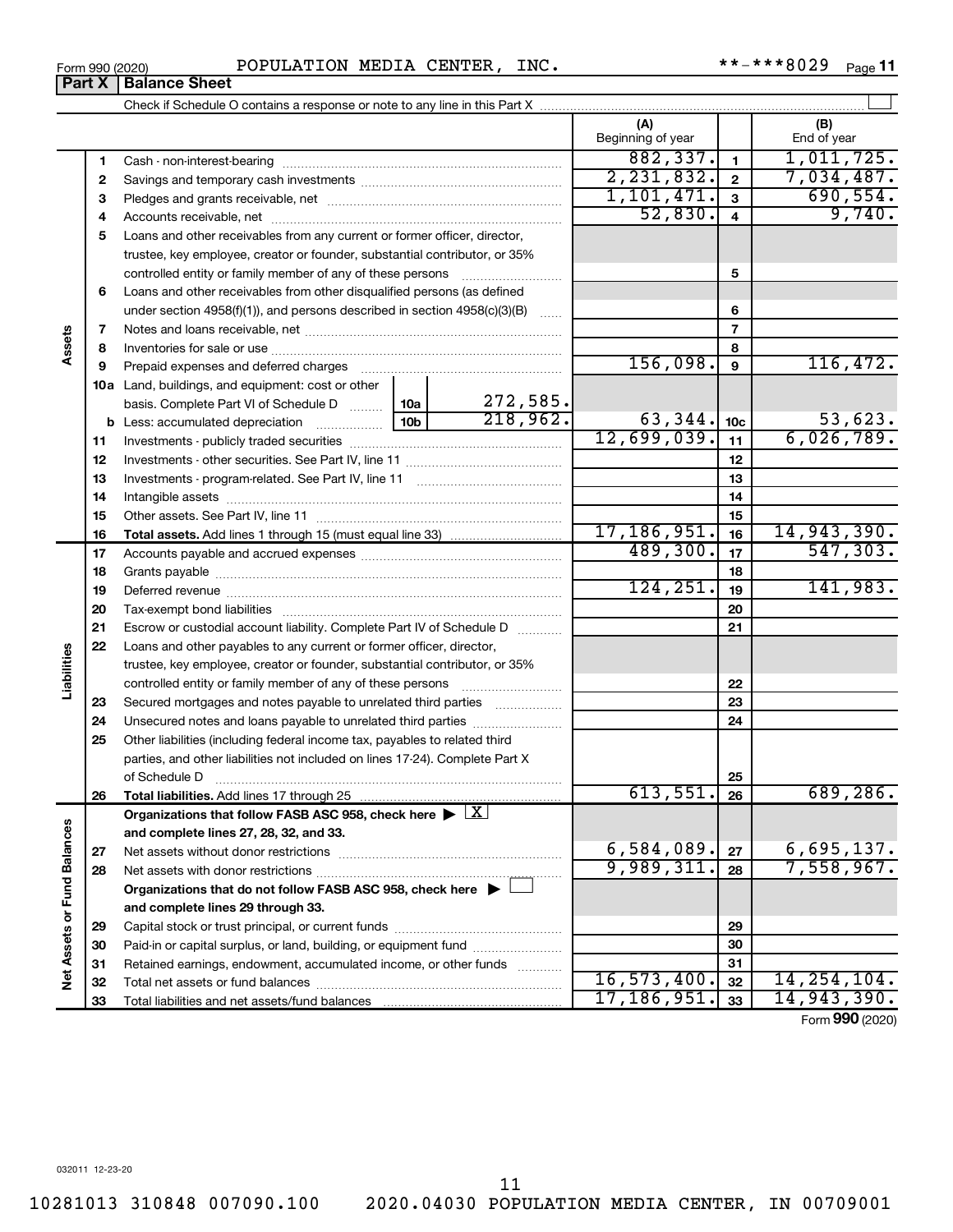|    | POPULATION MEDIA CENTER, INC.<br>Form 990 (2020)                                                                                                                                                                               | **-***8029              |                |                 | Page 12              |
|----|--------------------------------------------------------------------------------------------------------------------------------------------------------------------------------------------------------------------------------|-------------------------|----------------|-----------------|----------------------|
|    | <b>Part XI Reconciliation of Net Assets</b>                                                                                                                                                                                    |                         |                |                 |                      |
|    |                                                                                                                                                                                                                                |                         |                |                 | $\boxed{\mathbf{X}}$ |
|    |                                                                                                                                                                                                                                |                         |                |                 |                      |
| 1  |                                                                                                                                                                                                                                | $\mathbf{1}$            | 5,516,890.     |                 |                      |
| 2  |                                                                                                                                                                                                                                | $\overline{2}$          | 8,050,664.     |                 |                      |
| з  |                                                                                                                                                                                                                                | 3                       | $-2,533,774.$  |                 |                      |
| 4  |                                                                                                                                                                                                                                | $\overline{\mathbf{4}}$ | 16, 573, 400.  |                 |                      |
| 5  | Net unrealized gains (losses) on investments [111] www.martime.community.community.community.community.communi                                                                                                                 | 5                       |                | 203,870.        |                      |
| 6  |                                                                                                                                                                                                                                | 6                       |                |                 |                      |
| 7  | Investment expenses [[11] most manufactured and all the state of the state of the state of the state of the state of the state of the state of the state of the state of the state of the state of the state of the state of t | $\overline{7}$          |                |                 |                      |
| 8  |                                                                                                                                                                                                                                | 8                       |                |                 |                      |
| 9  | Other changes in net assets or fund balances (explain on Schedule O)                                                                                                                                                           | $\mathbf{Q}$            |                | 10,608.         |                      |
| 10 | Net assets or fund balances at end of year. Combine lines 3 through 9 (must equal Part X, line 32,                                                                                                                             |                         |                |                 |                      |
|    |                                                                                                                                                                                                                                | 10                      | 14, 254, 104.  |                 |                      |
|    | Part XII Financial Statements and Reporting                                                                                                                                                                                    |                         |                |                 |                      |
|    |                                                                                                                                                                                                                                |                         |                |                 |                      |
|    |                                                                                                                                                                                                                                |                         |                | <b>Yes</b>      | <b>No</b>            |
| 1  | $X$ Accrual<br>Accounting method used to prepare the Form 990: [130] Cash<br>Other                                                                                                                                             |                         |                |                 |                      |
|    | If the organization changed its method of accounting from a prior year or checked "Other," explain in Schedule O.                                                                                                              |                         |                |                 |                      |
|    |                                                                                                                                                                                                                                |                         | 2a             |                 | x                    |
|    | If "Yes," check a box below to indicate whether the financial statements for the year were compiled or reviewed on a                                                                                                           |                         |                |                 |                      |
|    | separate basis, consolidated basis, or both:                                                                                                                                                                                   |                         |                |                 |                      |
|    | Consolidated basis<br>Separate basis<br>Both consolidated and separate basis                                                                                                                                                   |                         |                |                 |                      |
|    |                                                                                                                                                                                                                                |                         | 2 <sub>b</sub> | х               |                      |
|    | If "Yes," check a box below to indicate whether the financial statements for the year were audited on a separate basis,                                                                                                        |                         |                |                 |                      |
|    | consolidated basis, or both:                                                                                                                                                                                                   |                         |                |                 |                      |
|    | $\lfloor x \rfloor$ Consolidated basis<br>Both consolidated and separate basis<br>Separate basis                                                                                                                               |                         |                |                 |                      |
|    | c If "Yes" to line 2a or 2b, does the organization have a committee that assumes responsibility for oversight of the audit,                                                                                                    |                         |                | X               |                      |
|    |                                                                                                                                                                                                                                |                         | 2c             |                 |                      |
|    | If the organization changed either its oversight process or selection process during the tax year, explain on Schedule O.                                                                                                      |                         |                |                 |                      |
|    | 3a As a result of a federal award, was the organization required to undergo an audit or audits as set forth in the Single Audit                                                                                                |                         |                |                 |                      |
|    |                                                                                                                                                                                                                                |                         | За             | х               |                      |
|    | <b>b</b> If "Yes," did the organization undergo the required audit or audits? If the organization did not undergo the required audit                                                                                           |                         |                |                 |                      |
|    |                                                                                                                                                                                                                                |                         | 3b             | х               |                      |
|    |                                                                                                                                                                                                                                |                         |                | Form 990 (2020) |                      |

032012 12-23-20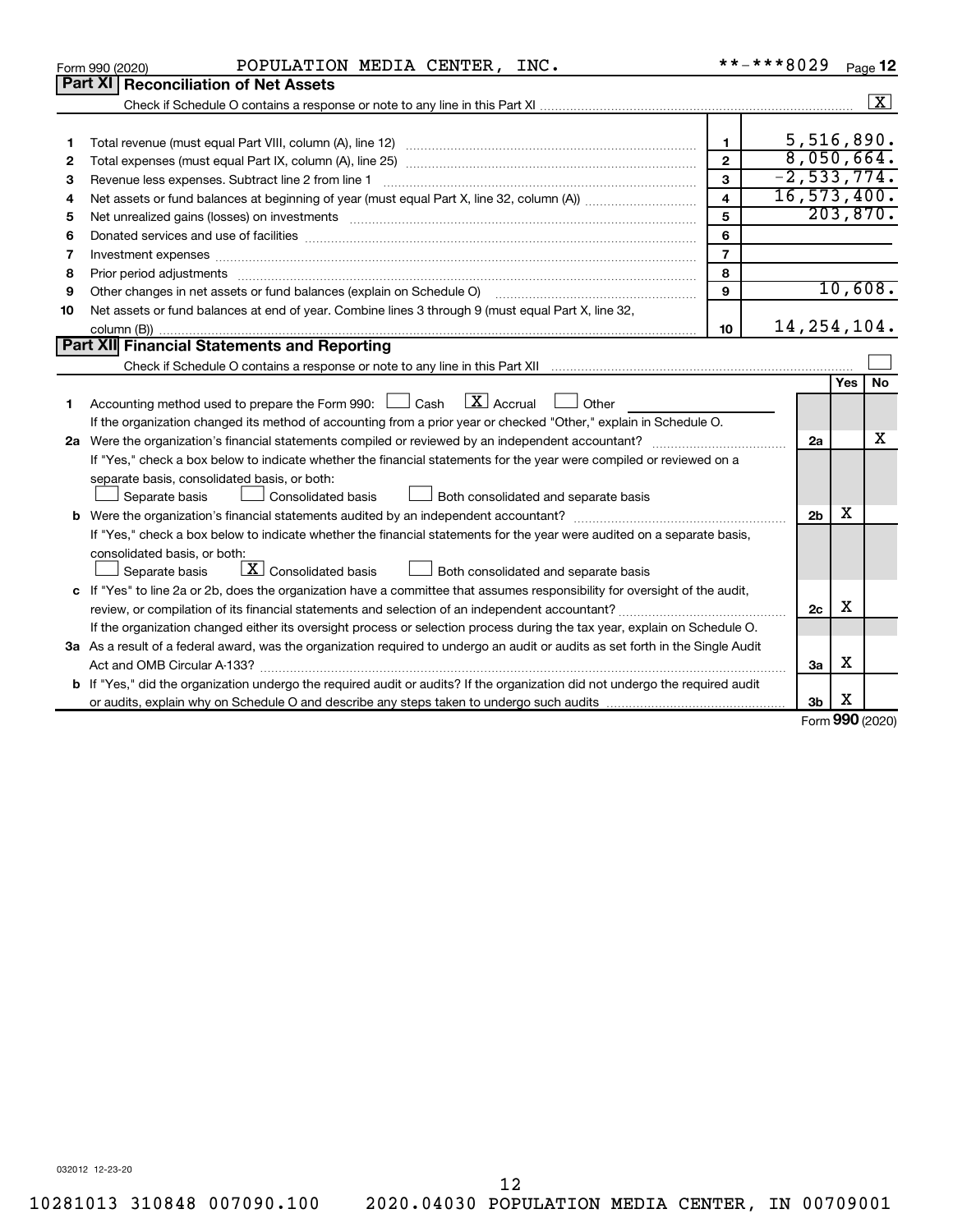**SCHEDULE A**

Department of the Treasury Internal Revenue Service

| (Form 990 or 990-EZ) |  |  |  |  |
|----------------------|--|--|--|--|
|----------------------|--|--|--|--|

## Form 990 or 990-EZ) **Public Charity Status and Public Support**<br>
Complete if the organization is a section 501(c)(3) organization or a section<br> **2020**

**4947(a)(1) nonexempt charitable trust. | Attach to Form 990 or Form 990-EZ.** 

**| Go to www.irs.gov/Form990 for instructions and the latest information.**

| <b>Open to Public</b><br>Inspection |
|-------------------------------------|
|                                     |

OMB No. 1545-0047

|  | Name of the organization |
|--|--------------------------|
|--|--------------------------|

|               | Name of the organization                                                                                                                                                                                                                                       |          |                                                       |     |                                                                |                            |  | <b>Employer identification number</b> |  |  |  |  |
|---------------|----------------------------------------------------------------------------------------------------------------------------------------------------------------------------------------------------------------------------------------------------------------|----------|-------------------------------------------------------|-----|----------------------------------------------------------------|----------------------------|--|---------------------------------------|--|--|--|--|
| <b>Part I</b> |                                                                                                                                                                                                                                                                |          | POPULATION MEDIA CENTER, INC.                         |     |                                                                |                            |  | **-***8029                            |  |  |  |  |
|               | Reason for Public Charity Status. (All organizations must complete this part.) See instructions.                                                                                                                                                               |          |                                                       |     |                                                                |                            |  |                                       |  |  |  |  |
|               | The organization is not a private foundation because it is: (For lines 1 through 12, check only one box.)                                                                                                                                                      |          |                                                       |     |                                                                |                            |  |                                       |  |  |  |  |
| 1.            | A church, convention of churches, or association of churches described in section 170(b)(1)(A)(i).                                                                                                                                                             |          |                                                       |     |                                                                |                            |  |                                       |  |  |  |  |
| 2             | A school described in section 170(b)(1)(A)(ii). (Attach Schedule E (Form 990 or 990-EZ).)                                                                                                                                                                      |          |                                                       |     |                                                                |                            |  |                                       |  |  |  |  |
| з             | A hospital or a cooperative hospital service organization described in section 170(b)(1)(A)(iii).                                                                                                                                                              |          |                                                       |     |                                                                |                            |  |                                       |  |  |  |  |
| 4             | A medical research organization operated in conjunction with a hospital described in section 170(b)(1)(A)(iii). Enter the hospital's name,<br>city, and state:                                                                                                 |          |                                                       |     |                                                                |                            |  |                                       |  |  |  |  |
| 5             | An organization operated for the benefit of a college or university owned or operated by a governmental unit described in<br>section 170(b)(1)(A)(iv). (Complete Part II.)                                                                                     |          |                                                       |     |                                                                |                            |  |                                       |  |  |  |  |
|               | A federal, state, or local government or governmental unit described in section 170(b)(1)(A)(v).                                                                                                                                                               |          |                                                       |     |                                                                |                            |  |                                       |  |  |  |  |
| 6             | 7 $ X $ An organization that normally receives a substantial part of its support from a governmental unit or from the general public described in                                                                                                              |          |                                                       |     |                                                                |                            |  |                                       |  |  |  |  |
|               |                                                                                                                                                                                                                                                                |          |                                                       |     |                                                                |                            |  |                                       |  |  |  |  |
|               | section 170(b)(1)(A)(vi). (Complete Part II.)                                                                                                                                                                                                                  |          |                                                       |     |                                                                |                            |  |                                       |  |  |  |  |
| 8             | A community trust described in section 170(b)(1)(A)(vi). (Complete Part II.)                                                                                                                                                                                   |          |                                                       |     |                                                                |                            |  |                                       |  |  |  |  |
| 9             | An agricultural research organization described in section 170(b)(1)(A)(ix) operated in conjunction with a land-grant college                                                                                                                                  |          |                                                       |     |                                                                |                            |  |                                       |  |  |  |  |
|               | or university or a non-land-grant college of agriculture (see instructions). Enter the name, city, and state of the college or                                                                                                                                 |          |                                                       |     |                                                                |                            |  |                                       |  |  |  |  |
|               | university:                                                                                                                                                                                                                                                    |          |                                                       |     |                                                                |                            |  |                                       |  |  |  |  |
| 10            | An organization that normally receives (1) more than 33 1/3% of its support from contributions, membership fees, and gross receipts from                                                                                                                       |          |                                                       |     |                                                                |                            |  |                                       |  |  |  |  |
|               | activities related to its exempt functions, subject to certain exceptions; and (2) no more than 33 1/3% of its support from gross investment                                                                                                                   |          |                                                       |     |                                                                |                            |  |                                       |  |  |  |  |
|               | income and unrelated business taxable income (less section 511 tax) from businesses acquired by the organization after June 30, 1975.                                                                                                                          |          |                                                       |     |                                                                |                            |  |                                       |  |  |  |  |
|               | See section 509(a)(2). (Complete Part III.)                                                                                                                                                                                                                    |          |                                                       |     |                                                                |                            |  |                                       |  |  |  |  |
| 11<br>12      | An organization organized and operated exclusively to test for public safety. See section 509(a)(4).<br>An organization organized and operated exclusively for the benefit of, to perform the functions of, or to carry out the purposes of one or             |          |                                                       |     |                                                                |                            |  |                                       |  |  |  |  |
|               |                                                                                                                                                                                                                                                                |          |                                                       |     |                                                                |                            |  |                                       |  |  |  |  |
|               | more publicly supported organizations described in section 509(a)(1) or section 509(a)(2). See section 509(a)(3). Check the box in                                                                                                                             |          |                                                       |     |                                                                |                            |  |                                       |  |  |  |  |
|               | lines 12a through 12d that describes the type of supporting organization and complete lines 12e, 12f, and 12g.                                                                                                                                                 |          |                                                       |     |                                                                |                            |  |                                       |  |  |  |  |
| a             | Type I. A supporting organization operated, supervised, or controlled by its supported organization(s), typically by giving<br>the supported organization(s) the power to regularly appoint or elect a majority of the directors or trustees of the supporting |          |                                                       |     |                                                                |                            |  |                                       |  |  |  |  |
|               | organization. You must complete Part IV, Sections A and B.                                                                                                                                                                                                     |          |                                                       |     |                                                                |                            |  |                                       |  |  |  |  |
| b             | Type II. A supporting organization supervised or controlled in connection with its supported organization(s), by having                                                                                                                                        |          |                                                       |     |                                                                |                            |  |                                       |  |  |  |  |
|               | control or management of the supporting organization vested in the same persons that control or manage the supported                                                                                                                                           |          |                                                       |     |                                                                |                            |  |                                       |  |  |  |  |
|               | organization(s). You must complete Part IV, Sections A and C.                                                                                                                                                                                                  |          |                                                       |     |                                                                |                            |  |                                       |  |  |  |  |
| c             | Type III functionally integrated. A supporting organization operated in connection with, and functionally integrated with,                                                                                                                                     |          |                                                       |     |                                                                |                            |  |                                       |  |  |  |  |
|               | its supported organization(s) (see instructions). You must complete Part IV, Sections A, D, and E.                                                                                                                                                             |          |                                                       |     |                                                                |                            |  |                                       |  |  |  |  |
| d             | Type III non-functionally integrated. A supporting organization operated in connection with its supported organization(s)                                                                                                                                      |          |                                                       |     |                                                                |                            |  |                                       |  |  |  |  |
|               | that is not functionally integrated. The organization generally must satisfy a distribution requirement and an attentiveness                                                                                                                                   |          |                                                       |     |                                                                |                            |  |                                       |  |  |  |  |
|               | requirement (see instructions). You must complete Part IV, Sections A and D, and Part V.                                                                                                                                                                       |          |                                                       |     |                                                                |                            |  |                                       |  |  |  |  |
|               | Check this box if the organization received a written determination from the IRS that it is a Type I, Type II, Type III                                                                                                                                        |          |                                                       |     |                                                                |                            |  |                                       |  |  |  |  |
|               | functionally integrated, or Type III non-functionally integrated supporting organization.                                                                                                                                                                      |          |                                                       |     |                                                                |                            |  |                                       |  |  |  |  |
|               | f Enter the number of supported organizations                                                                                                                                                                                                                  |          |                                                       |     |                                                                |                            |  |                                       |  |  |  |  |
|               | g Provide the following information about the supported organization(s).                                                                                                                                                                                       |          |                                                       |     |                                                                |                            |  |                                       |  |  |  |  |
|               | (i) Name of supported                                                                                                                                                                                                                                          | (ii) EIN | (iii) Type of organization                            |     | (iv) Is the organization listed<br>in your governing document? | (v) Amount of monetary     |  | (vi) Amount of other                  |  |  |  |  |
|               | organization                                                                                                                                                                                                                                                   |          | (described on lines 1-10<br>above (see instructions)) | Yes | No                                                             | support (see instructions) |  | support (see instructions)            |  |  |  |  |
|               |                                                                                                                                                                                                                                                                |          |                                                       |     |                                                                |                            |  |                                       |  |  |  |  |
|               |                                                                                                                                                                                                                                                                |          |                                                       |     |                                                                |                            |  |                                       |  |  |  |  |
|               |                                                                                                                                                                                                                                                                |          |                                                       |     |                                                                |                            |  |                                       |  |  |  |  |
|               |                                                                                                                                                                                                                                                                |          |                                                       |     |                                                                |                            |  |                                       |  |  |  |  |
|               |                                                                                                                                                                                                                                                                |          |                                                       |     |                                                                |                            |  |                                       |  |  |  |  |
|               |                                                                                                                                                                                                                                                                |          |                                                       |     |                                                                |                            |  |                                       |  |  |  |  |
|               |                                                                                                                                                                                                                                                                |          |                                                       |     |                                                                |                            |  |                                       |  |  |  |  |
|               |                                                                                                                                                                                                                                                                |          |                                                       |     |                                                                |                            |  |                                       |  |  |  |  |
|               |                                                                                                                                                                                                                                                                |          |                                                       |     |                                                                |                            |  |                                       |  |  |  |  |
|               |                                                                                                                                                                                                                                                                |          |                                                       |     |                                                                |                            |  |                                       |  |  |  |  |
| Total         |                                                                                                                                                                                                                                                                |          |                                                       |     |                                                                |                            |  |                                       |  |  |  |  |
|               | LHA For Paperwork Reduction Act Notice, see the Instructions for Form 990 or 990-EZ. 032021 01-25-21 Schedule A (Form 990 or 990-EZ) 2020                                                                                                                      |          |                                                       |     |                                                                |                            |  |                                       |  |  |  |  |

13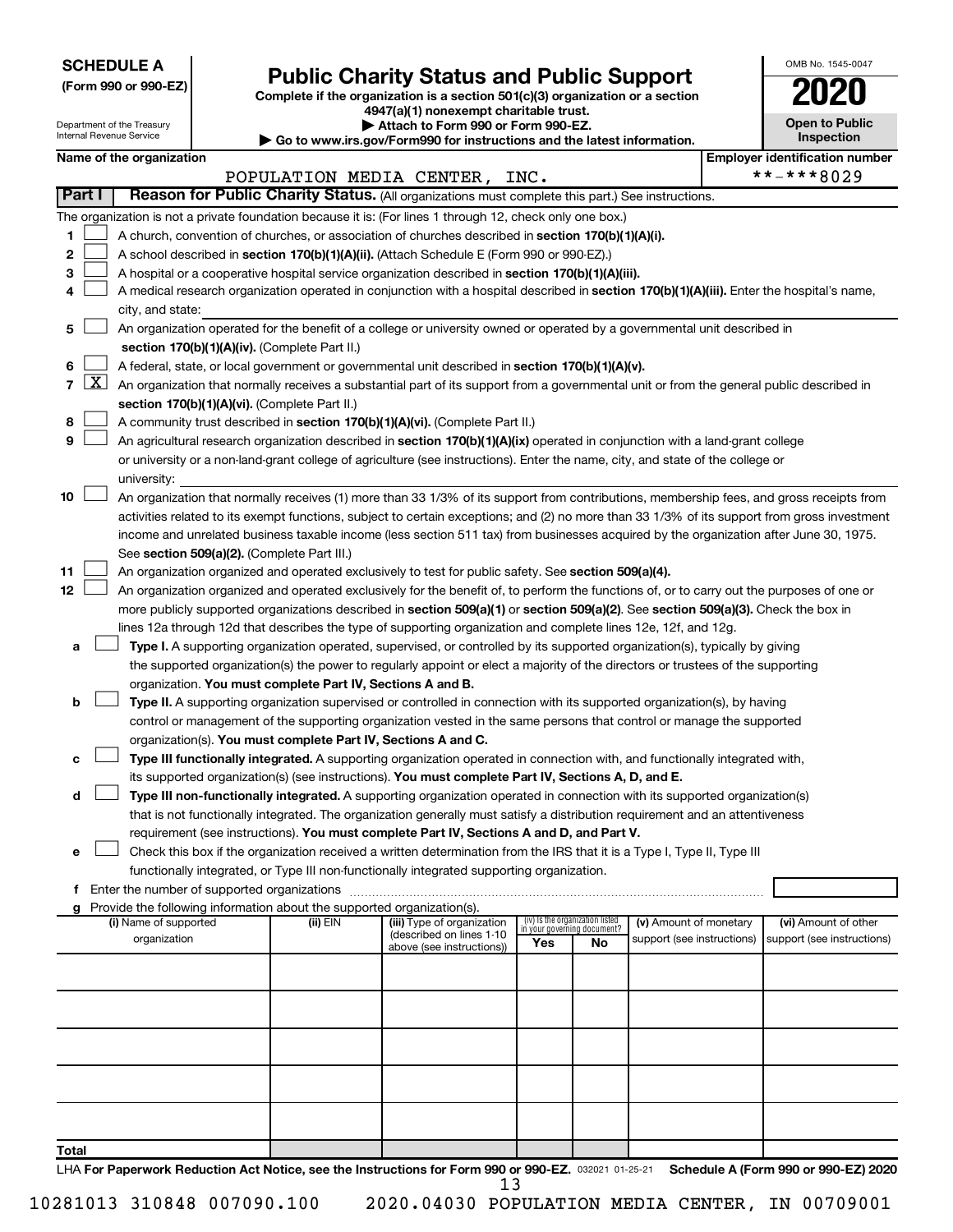#### Schedule A (Form 990 or 990-EZ) 2020 POPULATION MEDIA CENTER, INC.  $\texttt{***--***8029}_{\text{Page}}$

**Part II Support Schedule for Organizations Described in Sections 170(b)(1)(A)(iv) and 170(b)(1)(A)(vi)**

(Complete only if you checked the box on line 5, 7, or 8 of Part I or if the organization failed to qualify under Part III. If the organization fails to qualify under the tests listed below, please complete Part III.)

| <b>Section A. Public Support</b>                                                                                                                                                                                                   |            |            |            |            |                                      |                                    |
|------------------------------------------------------------------------------------------------------------------------------------------------------------------------------------------------------------------------------------|------------|------------|------------|------------|--------------------------------------|------------------------------------|
| Calendar year (or fiscal year beginning in)                                                                                                                                                                                        | (a) 2016   | (b) 2017   | $(c)$ 2018 | $(d)$ 2019 | (e) 2020                             | (f) Total                          |
| 1 Gifts, grants, contributions, and                                                                                                                                                                                                |            |            |            |            |                                      |                                    |
| membership fees received. (Do not                                                                                                                                                                                                  |            |            |            |            |                                      |                                    |
| include any "unusual grants.")                                                                                                                                                                                                     | 5,783,127. | 9,660,500. | 6,658,636. | 8,423,070. | 4,845,502.                           | 35, 370, 835.                      |
| 2 Tax revenues levied for the organ-                                                                                                                                                                                               |            |            |            |            |                                      |                                    |
| ization's benefit and either paid to                                                                                                                                                                                               |            |            |            |            |                                      |                                    |
| or expended on its behalf                                                                                                                                                                                                          |            |            |            |            |                                      |                                    |
| 3 The value of services or facilities                                                                                                                                                                                              |            |            |            |            |                                      |                                    |
| furnished by a governmental unit to                                                                                                                                                                                                |            |            |            |            |                                      |                                    |
| the organization without charge                                                                                                                                                                                                    |            |            |            |            |                                      |                                    |
| 4 Total. Add lines 1 through 3                                                                                                                                                                                                     | 5,783,127. | 9,660,500. | 6,658,636. | 8,423,070  | 4,845,502.                           | 35, 370, 835.                      |
| 5 The portion of total contributions                                                                                                                                                                                               |            |            |            |            |                                      |                                    |
| by each person (other than a                                                                                                                                                                                                       |            |            |            |            |                                      |                                    |
| governmental unit or publicly                                                                                                                                                                                                      |            |            |            |            |                                      |                                    |
| supported organization) included                                                                                                                                                                                                   |            |            |            |            |                                      |                                    |
| on line 1 that exceeds 2% of the                                                                                                                                                                                                   |            |            |            |            |                                      |                                    |
| amount shown on line 11,                                                                                                                                                                                                           |            |            |            |            |                                      |                                    |
| column (f)                                                                                                                                                                                                                         |            |            |            |            |                                      | 3,072,288.                         |
| 6 Public support. Subtract line 5 from line 4.                                                                                                                                                                                     |            |            |            |            |                                      | 32, 298, 547.                      |
| <b>Section B. Total Support</b>                                                                                                                                                                                                    |            |            |            |            |                                      |                                    |
| Calendar year (or fiscal year beginning in)                                                                                                                                                                                        | (a) 2016   | (b) 2017   | $(c)$ 2018 | $(d)$ 2019 | (e) 2020                             | (f) Total                          |
| <b>7</b> Amounts from line 4                                                                                                                                                                                                       | 5,783,127  | 9,660,500. | 6,658,636  | 8,423,070  | 4,845,502.                           | 35, 370, 835.                      |
| 8 Gross income from interest,                                                                                                                                                                                                      |            |            |            |            |                                      |                                    |
| dividends, payments received on                                                                                                                                                                                                    |            |            |            |            |                                      |                                    |
| securities loans, rents, royalties,                                                                                                                                                                                                |            |            |            |            |                                      |                                    |
| and income from similar sources                                                                                                                                                                                                    | 41,954.    | 61, 843.   | 106,049.   | 89, 150.   | 118,488.                             | 417,484.                           |
| <b>9</b> Net income from unrelated business                                                                                                                                                                                        |            |            |            |            |                                      |                                    |
| activities, whether or not the                                                                                                                                                                                                     |            |            |            |            |                                      |                                    |
| business is regularly carried on                                                                                                                                                                                                   |            |            |            |            |                                      |                                    |
| 10 Other income. Do not include gain                                                                                                                                                                                               |            |            |            |            |                                      |                                    |
| or loss from the sale of capital                                                                                                                                                                                                   |            |            |            |            |                                      |                                    |
| assets (Explain in Part VI.)                                                                                                                                                                                                       |            |            |            |            |                                      |                                    |
| 11 Total support. Add lines 7 through 10                                                                                                                                                                                           |            |            |            |            |                                      | 35,788,319.                        |
| <b>12</b> Gross receipts from related activities, etc. (see instructions)                                                                                                                                                          |            |            |            |            | 12                                   | 3,326,922.                         |
| 13 First 5 years. If the Form 990 is for the organization's first, second, third, fourth, or fifth tax year as a section 501(c)(3)                                                                                                 |            |            |            |            |                                      |                                    |
| organization, check this box and stop here <b>construction and the construction</b> of the construction of the construction of the construction of the construction of the construction of the construction of the construction of |            |            |            |            |                                      |                                    |
| <b>Section C. Computation of Public Support Percentage</b>                                                                                                                                                                         |            |            |            |            |                                      |                                    |
|                                                                                                                                                                                                                                    |            |            |            |            | 14                                   | 90.25<br>%                         |
|                                                                                                                                                                                                                                    |            |            |            |            | 15                                   | 89.53<br>%                         |
| 16a 33 1/3% support test - 2020. If the organization did not check the box on line 13, and line 14 is 33 1/3% or more, check this box and                                                                                          |            |            |            |            |                                      |                                    |
| stop here. The organization qualifies as a publicly supported organization manufactured content and the organization manufactured and the state of the state of the state of the state of the state of the state of the state      |            |            |            |            |                                      | $\blacktriangleright$ $\mathbf{X}$ |
| b 33 1/3% support test - 2019. If the organization did not check a box on line 13 or 16a, and line 15 is 33 1/3% or more, check this box                                                                                           |            |            |            |            |                                      |                                    |
|                                                                                                                                                                                                                                    |            |            |            |            |                                      |                                    |
| 17a 10% -facts-and-circumstances test - 2020. If the organization did not check a box on line 13, 16a, or 16b, and line 14 is 10% or more,                                                                                         |            |            |            |            |                                      |                                    |
| and if the organization meets the facts-and-circumstances test, check this box and stop here. Explain in Part VI how the organization                                                                                              |            |            |            |            |                                      |                                    |
| meets the facts-and-circumstances test. The organization qualifies as a publicly supported organization                                                                                                                            |            |            |            |            |                                      |                                    |
| <b>b 10%</b> -facts-and-circumstances test - 2019. If the organization did not check a box on line 13, 16a, 16b, or 17a, and line 15 is 10% or                                                                                     |            |            |            |            |                                      |                                    |
| more, and if the organization meets the facts-and-circumstances test, check this box and stop here. Explain in Part VI how the                                                                                                     |            |            |            |            |                                      |                                    |
| organization meets the facts-and-circumstances test. The organization qualifies as a publicly supported organization                                                                                                               |            |            |            |            |                                      |                                    |
| 18 Private foundation. If the organization did not check a box on line 13, 16a, 16b, 17a, or 17b, check this box and see instructions                                                                                              |            |            |            |            |                                      |                                    |
|                                                                                                                                                                                                                                    |            |            |            |            | Schedule A (Form 990 or 990-F7) 2020 |                                    |

**Schedule A (Form 990 or 990-EZ) 2020**

032022 01-25-21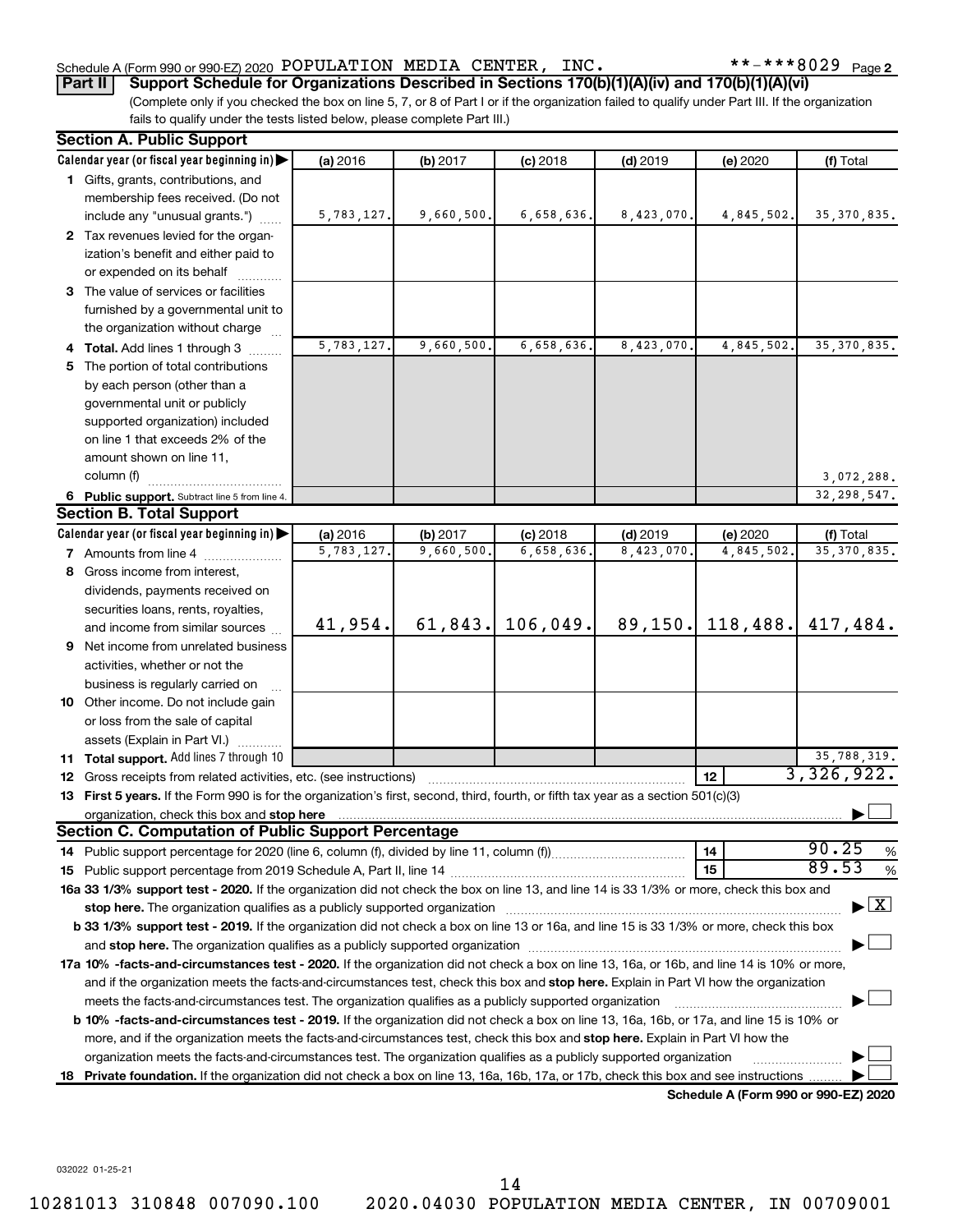#### Schedule A (Form 990 or 990-EZ) 2020 POPULATION MEDIA CENTER, INC.  $\texttt{***--***8029}_{\text{Page}}$ **Part III Support Schedule for Organizations Described in Section 509(a)(2)**

(Complete only if you checked the box on line 10 of Part I or if the organization failed to qualify under Part II. If the organization fails to qualify under the tests listed below, please complete Part II.)

|              | <b>Section A. Public Support</b><br>Calendar year (or fiscal year beginning in)                                                                                                                                                                                          | (a) 2016 | (b) 2017 | (c) 2018                                              | $(d)$ 2019 |    | (e) 2020 | (f) Total                            |   |
|--------------|--------------------------------------------------------------------------------------------------------------------------------------------------------------------------------------------------------------------------------------------------------------------------|----------|----------|-------------------------------------------------------|------------|----|----------|--------------------------------------|---|
|              | 1 Gifts, grants, contributions, and                                                                                                                                                                                                                                      |          |          |                                                       |            |    |          |                                      |   |
|              |                                                                                                                                                                                                                                                                          |          |          |                                                       |            |    |          |                                      |   |
|              | membership fees received. (Do not                                                                                                                                                                                                                                        |          |          |                                                       |            |    |          |                                      |   |
|              | include any "unusual grants.")                                                                                                                                                                                                                                           |          |          |                                                       |            |    |          |                                      |   |
| $\mathbf{2}$ | Gross receipts from admissions,<br>merchandise sold or services per-<br>formed, or facilities furnished in<br>any activity that is related to the                                                                                                                        |          |          |                                                       |            |    |          |                                      |   |
|              | organization's tax-exempt purpose                                                                                                                                                                                                                                        |          |          |                                                       |            |    |          |                                      |   |
| З.           | Gross receipts from activities that<br>are not an unrelated trade or bus-                                                                                                                                                                                                |          |          |                                                       |            |    |          |                                      |   |
|              | iness under section 513                                                                                                                                                                                                                                                  |          |          |                                                       |            |    |          |                                      |   |
| 4            | Tax revenues levied for the organ-                                                                                                                                                                                                                                       |          |          |                                                       |            |    |          |                                      |   |
|              | ization's benefit and either paid to<br>or expended on its behalf                                                                                                                                                                                                        |          |          |                                                       |            |    |          |                                      |   |
| 5.           | The value of services or facilities                                                                                                                                                                                                                                      |          |          |                                                       |            |    |          |                                      |   |
|              | furnished by a governmental unit to                                                                                                                                                                                                                                      |          |          |                                                       |            |    |          |                                      |   |
|              | the organization without charge                                                                                                                                                                                                                                          |          |          |                                                       |            |    |          |                                      |   |
| 6            | Total. Add lines 1 through 5                                                                                                                                                                                                                                             |          |          |                                                       |            |    |          |                                      |   |
|              | 7a Amounts included on lines 1, 2, and                                                                                                                                                                                                                                   |          |          |                                                       |            |    |          |                                      |   |
|              | 3 received from disqualified persons                                                                                                                                                                                                                                     |          |          |                                                       |            |    |          |                                      |   |
|              | <b>b</b> Amounts included on lines 2 and 3 received<br>from other than disqualified persons that<br>exceed the greater of \$5,000 or 1% of the<br>amount on line 13 for the year                                                                                         |          |          |                                                       |            |    |          |                                      |   |
|              | c Add lines 7a and 7b                                                                                                                                                                                                                                                    |          |          |                                                       |            |    |          |                                      |   |
|              | 8 Public support. (Subtract line 7c from line 6.)                                                                                                                                                                                                                        |          |          |                                                       |            |    |          |                                      |   |
|              | <b>Section B. Total Support</b>                                                                                                                                                                                                                                          |          |          |                                                       |            |    |          |                                      |   |
|              | Calendar year (or fiscal year beginning in)                                                                                                                                                                                                                              | (a) 2016 | (b) 2017 | $(c)$ 2018                                            | $(d)$ 2019 |    | (e) 2020 | (f) Total                            |   |
|              | 9 Amounts from line 6                                                                                                                                                                                                                                                    |          |          |                                                       |            |    |          |                                      |   |
|              | <b>10a</b> Gross income from interest,<br>dividends, payments received on<br>securities loans, rents, royalties,<br>and income from similar sources                                                                                                                      |          |          |                                                       |            |    |          |                                      |   |
|              | <b>b</b> Unrelated business taxable income                                                                                                                                                                                                                               |          |          |                                                       |            |    |          |                                      |   |
|              | (less section 511 taxes) from businesses<br>acquired after June 30, 1975                                                                                                                                                                                                 |          |          |                                                       |            |    |          |                                      |   |
|              | c Add lines 10a and 10b                                                                                                                                                                                                                                                  |          |          |                                                       |            |    |          |                                      |   |
|              | <b>11</b> Net income from unrelated business<br>activities not included in line 10b.<br>whether or not the business is<br>regularly carried on                                                                                                                           |          |          |                                                       |            |    |          |                                      |   |
|              | <b>12</b> Other income. Do not include gain<br>or loss from the sale of capital                                                                                                                                                                                          |          |          |                                                       |            |    |          |                                      |   |
|              | assets (Explain in Part VI.)<br>13 Total support. (Add lines 9, 10c, 11, and 12.)                                                                                                                                                                                        |          |          |                                                       |            |    |          |                                      |   |
|              | 14 First 5 years. If the Form 990 is for the organization's first, second, third, fourth, or fifth tax year as a section 501(c)(3) organization,                                                                                                                         |          |          |                                                       |            |    |          |                                      |   |
|              | check this box and stop here                                                                                                                                                                                                                                             |          |          |                                                       |            |    |          |                                      |   |
|              | <b>Section C. Computation of Public Support Percentage</b>                                                                                                                                                                                                               |          |          |                                                       |            |    |          |                                      |   |
|              |                                                                                                                                                                                                                                                                          |          |          |                                                       |            | 15 |          |                                      | % |
|              |                                                                                                                                                                                                                                                                          |          |          |                                                       |            | 16 |          |                                      | % |
|              | Section D. Computation of Investment Income Percentage                                                                                                                                                                                                                   |          |          |                                                       |            |    |          |                                      |   |
|              |                                                                                                                                                                                                                                                                          |          |          |                                                       |            | 17 |          |                                      |   |
|              |                                                                                                                                                                                                                                                                          |          |          |                                                       |            |    |          |                                      | % |
| 18           |                                                                                                                                                                                                                                                                          |          |          |                                                       |            | 18 |          |                                      | % |
|              | 19a 33 1/3% support tests - 2020. If the organization did not check the box on line 14, and line 15 is more than 33 1/3%, and line 17 is not                                                                                                                             |          |          |                                                       |            |    |          |                                      |   |
|              | more than 33 1/3%, check this box and stop here. The organization qualifies as a publicly supported organization                                                                                                                                                         |          |          |                                                       |            |    |          |                                      |   |
|              | b 33 1/3% support tests - 2019. If the organization did not check a box on line 14 or line 19a, and line 16 is more than 33 1/3%, and<br>line 18 is not more than 33 1/3%, check this box and stop here. The organization qualifies as a publicly supported organization |          |          |                                                       |            |    |          |                                      |   |
|              |                                                                                                                                                                                                                                                                          |          |          |                                                       |            |    |          |                                      |   |
|              | 032023 01-25-21                                                                                                                                                                                                                                                          |          |          |                                                       |            |    |          | Schedule A (Form 990 or 990-EZ) 2020 |   |
|              | 10281013 310848 007090.100                                                                                                                                                                                                                                               |          |          | 15<br>2020.04030 POPULATION MEDIA CENTER, IN 00709001 |            |    |          |                                      |   |
|              |                                                                                                                                                                                                                                                                          |          |          |                                                       |            |    |          |                                      |   |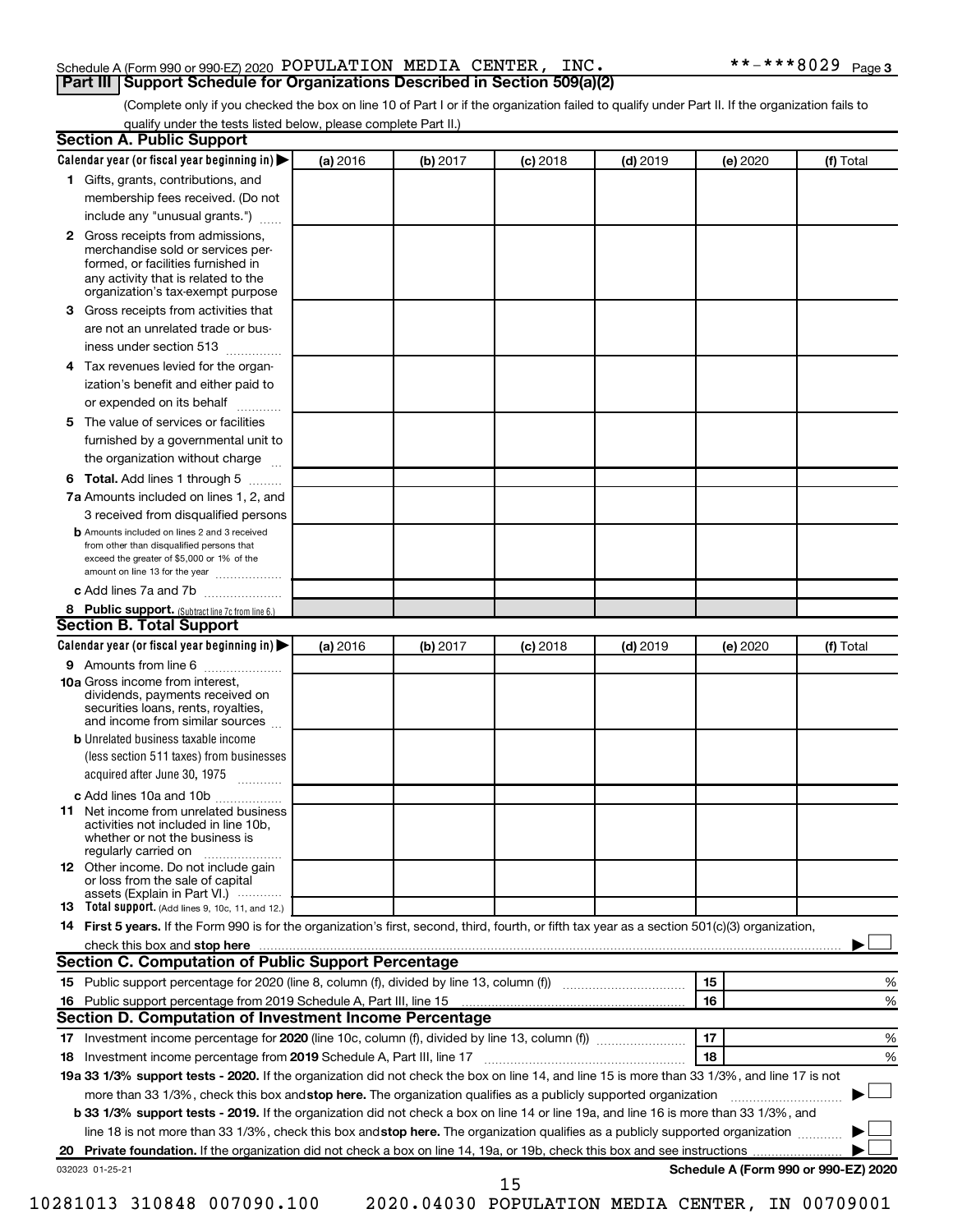#### Schedule A (Form 990 or 990-EZ) 2020 POPULATION MEDIA CENTER, INC.  $\texttt{***--***8029}_{\text{Page}}$

**1**

**2**

**3a**

**3b**

**3c**

**4a**

**4b**

**4c**

**5a**

**5b 5c**

**6**

**7**

**8**

**9a**

**9b**

**9c**

**10a**

**10b**

**Yes No**

#### **Part IV Supporting Organizations**

(Complete only if you checked a box in line 12 on Part I. If you checked box 12a, Part I, complete Sections A and B. If you checked box 12b, Part I, complete Sections A and C. If you checked box 12c, Part I, complete Sections A, D, and E. If you checked box 12d, Part I, complete Sections A and D, and complete Part V.)

#### **Section A. All Supporting Organizations**

- **1** Are all of the organization's supported organizations listed by name in the organization's governing documents? If "No," describe in Part VI how the supported organizations are designated. If designated by *class or purpose, describe the designation. If historic and continuing relationship, explain.*
- **2** Did the organization have any supported organization that does not have an IRS determination of status under section 509(a)(1) or (2)? If "Yes," explain in Part **VI** how the organization determined that the supported *organization was described in section 509(a)(1) or (2).*
- **3a** Did the organization have a supported organization described in section 501(c)(4), (5), or (6)? If "Yes," answer *lines 3b and 3c below.*
- **b** Did the organization confirm that each supported organization qualified under section 501(c)(4), (5), or (6) and satisfied the public support tests under section 509(a)(2)? If "Yes," describe in Part VI when and how the *organization made the determination.*
- **c** Did the organization ensure that all support to such organizations was used exclusively for section 170(c)(2)(B) purposes? If "Yes," explain in Part VI what controls the organization put in place to ensure such use.
- **4 a** *If* Was any supported organization not organized in the United States ("foreign supported organization")? *"Yes," and if you checked box 12a or 12b in Part I, answer lines 4b and 4c below.*
- **b** Did the organization have ultimate control and discretion in deciding whether to make grants to the foreign supported organization? If "Yes," describe in Part VI how the organization had such control and discretion *despite being controlled or supervised by or in connection with its supported organizations.*
- **c** Did the organization support any foreign supported organization that does not have an IRS determination under sections 501(c)(3) and 509(a)(1) or (2)? If "Yes," explain in Part VI what controls the organization used *to ensure that all support to the foreign supported organization was used exclusively for section 170(c)(2)(B) purposes.*
- **5a** Did the organization add, substitute, or remove any supported organizations during the tax year? If "Yes," answer lines 5b and 5c below (if applicable). Also, provide detail in **Part VI,** including (i) the names and EIN *numbers of the supported organizations added, substituted, or removed; (ii) the reasons for each such action; (iii) the authority under the organization's organizing document authorizing such action; and (iv) how the action was accomplished (such as by amendment to the organizing document).*
- **b Type I or Type II only.** Was any added or substituted supported organization part of a class already designated in the organization's organizing document?
- **c Substitutions only.**  Was the substitution the result of an event beyond the organization's control?
- **6** Did the organization provide support (whether in the form of grants or the provision of services or facilities) to **Part VI.** support or benefit one or more of the filing organization's supported organizations? If "Yes," provide detail in anyone other than (i) its supported organizations, (ii) individuals that are part of the charitable class benefited by one or more of its supported organizations, or (iii) other supporting organizations that also
- **7** Did the organization provide a grant, loan, compensation, or other similar payment to a substantial contributor regard to a substantial contributor? If "Yes," complete Part I of Schedule L (Form 990 or 990-EZ). (as defined in section 4958(c)(3)(C)), a family member of a substantial contributor, or a 35% controlled entity with
- **8** Did the organization make a loan to a disqualified person (as defined in section 4958) not described in line 7? *If "Yes," complete Part I of Schedule L (Form 990 or 990-EZ).*
- **9 a** Was the organization controlled directly or indirectly at any time during the tax year by one or more in section 509(a)(1) or (2))? If "Yes," provide detail in **Part VI.** disqualified persons, as defined in section 4946 (other than foundation managers and organizations described
- **b** Did one or more disqualified persons (as defined in line 9a) hold a controlling interest in any entity in which the supporting organization had an interest? If "Yes," provide detail in Part VI.
- **c** Did a disqualified person (as defined in line 9a) have an ownership interest in, or derive any personal benefit from, assets in which the supporting organization also had an interest? If "Yes," provide detail in Part VI.
- **10 a** Was the organization subject to the excess business holdings rules of section 4943 because of section supporting organizations)? If "Yes," answer line 10b below. 4943(f) (regarding certain Type II supporting organizations, and all Type III non-functionally integrated
	- **b** Did the organization have any excess business holdings in the tax year? (Use Schedule C, Form 4720, to *determine whether the organization had excess business holdings.)*

032024 01-25-21

**Schedule A (Form 990 or 990-EZ) 2020**

10281013 310848 007090.100 2020.04030 POPULATION MEDIA CENTER, IN 00709001

16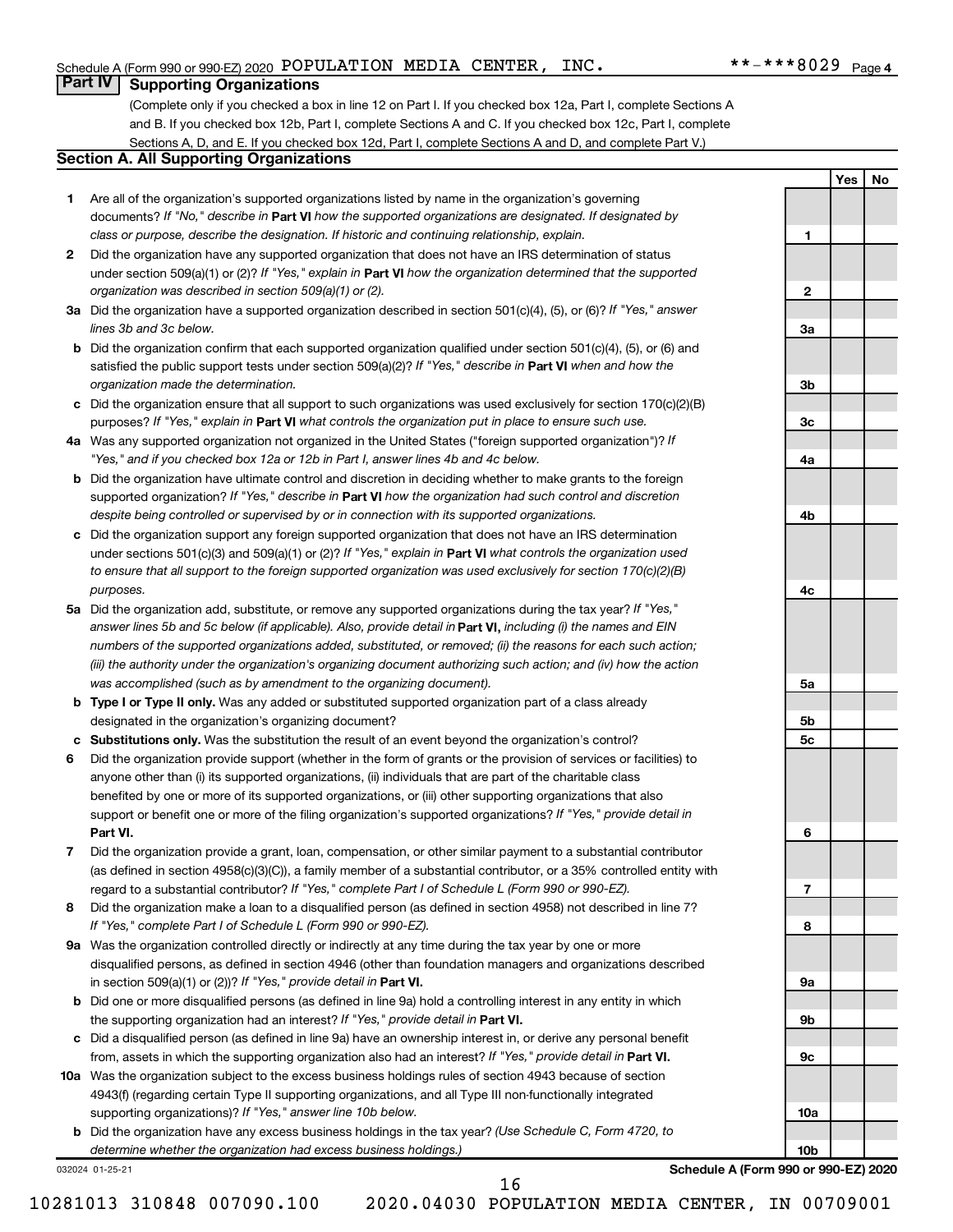#### Schedule A (Form 990 or 990-EZ) 2020 POPULATION MEDIA CENTER, INC.  $\texttt{***--***8029}_{\text{Page}}$ **Part IV | Supporting Organizations** *(continued)*

|                  |                                                                                                                                                                                                                                                                                                                                                                                                                                                                                                                                                                                                                                                                                                                                                                          |             | Yes   No   |    |
|------------------|--------------------------------------------------------------------------------------------------------------------------------------------------------------------------------------------------------------------------------------------------------------------------------------------------------------------------------------------------------------------------------------------------------------------------------------------------------------------------------------------------------------------------------------------------------------------------------------------------------------------------------------------------------------------------------------------------------------------------------------------------------------------------|-------------|------------|----|
| 11               | Has the organization accepted a gift or contribution from any of the following persons?                                                                                                                                                                                                                                                                                                                                                                                                                                                                                                                                                                                                                                                                                  |             |            |    |
|                  | a A person who directly or indirectly controls, either alone or together with persons described in lines 11b and                                                                                                                                                                                                                                                                                                                                                                                                                                                                                                                                                                                                                                                         |             |            |    |
|                  | 11c below, the governing body of a supported organization?                                                                                                                                                                                                                                                                                                                                                                                                                                                                                                                                                                                                                                                                                                               | 11a         |            |    |
|                  | <b>b</b> A family member of a person described in line 11a above?                                                                                                                                                                                                                                                                                                                                                                                                                                                                                                                                                                                                                                                                                                        | 11b         |            |    |
|                  | c A 35% controlled entity of a person described in line 11a or 11b above? If "Yes" to line 11a, 11b, or 11c, provide                                                                                                                                                                                                                                                                                                                                                                                                                                                                                                                                                                                                                                                     |             |            |    |
|                  | detail in Part VI.                                                                                                                                                                                                                                                                                                                                                                                                                                                                                                                                                                                                                                                                                                                                                       | 11c         |            |    |
|                  | <b>Section B. Type I Supporting Organizations</b>                                                                                                                                                                                                                                                                                                                                                                                                                                                                                                                                                                                                                                                                                                                        |             |            |    |
|                  |                                                                                                                                                                                                                                                                                                                                                                                                                                                                                                                                                                                                                                                                                                                                                                          |             | Yes        | No |
| 1                | Did the governing body, members of the governing body, officers acting in their official capacity, or membership of one or<br>more supported organizations have the power to regularly appoint or elect at least a majority of the organization's officers,<br>directors, or trustees at all times during the tax year? If "No," describe in Part VI how the supported organization(s)<br>effectively operated, supervised, or controlled the organization's activities. If the organization had more than one supported<br>organization, describe how the powers to appoint and/or remove officers, directors, or trustees were allocated among the<br>supported organizations and what conditions or restrictions, if any, applied to such powers during the tax year. | 1           |            |    |
| 2                | Did the organization operate for the benefit of any supported organization other than the supported                                                                                                                                                                                                                                                                                                                                                                                                                                                                                                                                                                                                                                                                      |             |            |    |
|                  | organization(s) that operated, supervised, or controlled the supporting organization? If "Yes," explain in                                                                                                                                                                                                                                                                                                                                                                                                                                                                                                                                                                                                                                                               |             |            |    |
|                  | Part VI how providing such benefit carried out the purposes of the supported organization(s) that operated,                                                                                                                                                                                                                                                                                                                                                                                                                                                                                                                                                                                                                                                              |             |            |    |
|                  | supervised, or controlled the supporting organization.                                                                                                                                                                                                                                                                                                                                                                                                                                                                                                                                                                                                                                                                                                                   | $\mathbf 2$ |            |    |
|                  | <b>Section C. Type II Supporting Organizations</b>                                                                                                                                                                                                                                                                                                                                                                                                                                                                                                                                                                                                                                                                                                                       |             |            |    |
|                  |                                                                                                                                                                                                                                                                                                                                                                                                                                                                                                                                                                                                                                                                                                                                                                          |             | Yes        | No |
| 1.               | Were a majority of the organization's directors or trustees during the tax year also a majority of the directors<br>or trustees of each of the organization's supported organization(s)? If "No," describe in Part VI how control<br>or management of the supporting organization was vested in the same persons that controlled or managed<br>the supported organization(s).                                                                                                                                                                                                                                                                                                                                                                                            | 1           |            |    |
|                  | Section D. All Type III Supporting Organizations                                                                                                                                                                                                                                                                                                                                                                                                                                                                                                                                                                                                                                                                                                                         |             |            |    |
|                  |                                                                                                                                                                                                                                                                                                                                                                                                                                                                                                                                                                                                                                                                                                                                                                          |             | <b>Yes</b> | No |
| 1<br>2           | Did the organization provide to each of its supported organizations, by the last day of the fifth month of the<br>organization's tax year, (i) a written notice describing the type and amount of support provided during the prior tax<br>year, (ii) a copy of the Form 990 that was most recently filed as of the date of notification, and (iii) copies of the<br>organization's governing documents in effect on the date of notification, to the extent not previously provided?<br>Were any of the organization's officers, directors, or trustees either (i) appointed or elected by the supported                                                                                                                                                                | 1           |            |    |
|                  | organization(s) or (ii) serving on the governing body of a supported organization? If "No," explain in Part VI how                                                                                                                                                                                                                                                                                                                                                                                                                                                                                                                                                                                                                                                       |             |            |    |
|                  | the organization maintained a close and continuous working relationship with the supported organization(s).                                                                                                                                                                                                                                                                                                                                                                                                                                                                                                                                                                                                                                                              | 2           |            |    |
| 3                | By reason of the relationship described in line 2, above, did the organization's supported organizations have a                                                                                                                                                                                                                                                                                                                                                                                                                                                                                                                                                                                                                                                          |             |            |    |
|                  | significant voice in the organization's investment policies and in directing the use of the organization's                                                                                                                                                                                                                                                                                                                                                                                                                                                                                                                                                                                                                                                               |             |            |    |
|                  | income or assets at all times during the tax year? If "Yes," describe in Part VI the role the organization's                                                                                                                                                                                                                                                                                                                                                                                                                                                                                                                                                                                                                                                             |             |            |    |
|                  | supported organizations played in this regard.                                                                                                                                                                                                                                                                                                                                                                                                                                                                                                                                                                                                                                                                                                                           | 3           |            |    |
|                  | Section E. Type III Functionally Integrated Supporting Organizations                                                                                                                                                                                                                                                                                                                                                                                                                                                                                                                                                                                                                                                                                                     |             |            |    |
| 1<br>а<br>b<br>с | Check the box next to the method that the organization used to satisfy the Integral Part Test during the yealsee instructions).<br>The organization satisfied the Activities Test. Complete line 2 below.<br>The organization is the parent of each of its supported organizations. Complete line 3 below.<br>The organization supported a governmental entity. Describe in Part VI how you supported a governmental entity (see instructions).                                                                                                                                                                                                                                                                                                                          |             |            |    |
| 2                | Activities Test. Answer lines 2a and 2b below.                                                                                                                                                                                                                                                                                                                                                                                                                                                                                                                                                                                                                                                                                                                           |             | Yes        | No |
| a                | Did substantially all of the organization's activities during the tax year directly further the exempt purposes of<br>the supported organization(s) to which the organization was responsive? If "Yes," then in Part VI identify                                                                                                                                                                                                                                                                                                                                                                                                                                                                                                                                         |             |            |    |
|                  | those supported organizations and explain how these activities directly furthered their exempt purposes,                                                                                                                                                                                                                                                                                                                                                                                                                                                                                                                                                                                                                                                                 |             |            |    |
|                  | how the organization was responsive to those supported organizations, and how the organization determined                                                                                                                                                                                                                                                                                                                                                                                                                                                                                                                                                                                                                                                                |             |            |    |
|                  | that these activities constituted substantially all of its activities.                                                                                                                                                                                                                                                                                                                                                                                                                                                                                                                                                                                                                                                                                                   | 2a          |            |    |
| b                | Did the activities described in line 2a, above, constitute activities that, but for the organization's involvement,                                                                                                                                                                                                                                                                                                                                                                                                                                                                                                                                                                                                                                                      |             |            |    |
|                  | one or more of the organization's supported organization(s) would have been engaged in? If "Yes," explain in<br>Part VI the reasons for the organization's position that its supported organization(s) would have engaged in                                                                                                                                                                                                                                                                                                                                                                                                                                                                                                                                             |             |            |    |
|                  | these activities but for the organization's involvement.                                                                                                                                                                                                                                                                                                                                                                                                                                                                                                                                                                                                                                                                                                                 | 2b          |            |    |
| з                | Parent of Supported Organizations. Answer lines 3a and 3b below.                                                                                                                                                                                                                                                                                                                                                                                                                                                                                                                                                                                                                                                                                                         |             |            |    |
| а                | Did the organization have the power to regularly appoint or elect a majority of the officers, directors, or                                                                                                                                                                                                                                                                                                                                                                                                                                                                                                                                                                                                                                                              |             |            |    |
|                  | trustees of each of the supported organizations? If "Yes" or "No" provide details in Part VI.                                                                                                                                                                                                                                                                                                                                                                                                                                                                                                                                                                                                                                                                            | За          |            |    |
|                  | b Did the organization exercise a substantial degree of direction over the policies, programs, and activities of each                                                                                                                                                                                                                                                                                                                                                                                                                                                                                                                                                                                                                                                    |             |            |    |
|                  | of its supported organizations? If "Yes," describe in Part VI the role played by the organization in this regard.                                                                                                                                                                                                                                                                                                                                                                                                                                                                                                                                                                                                                                                        | 3b          |            |    |
|                  | Schedule A (Form 990 or 990-EZ) 2020<br>032025 01-25-21<br>17                                                                                                                                                                                                                                                                                                                                                                                                                                                                                                                                                                                                                                                                                                            |             |            |    |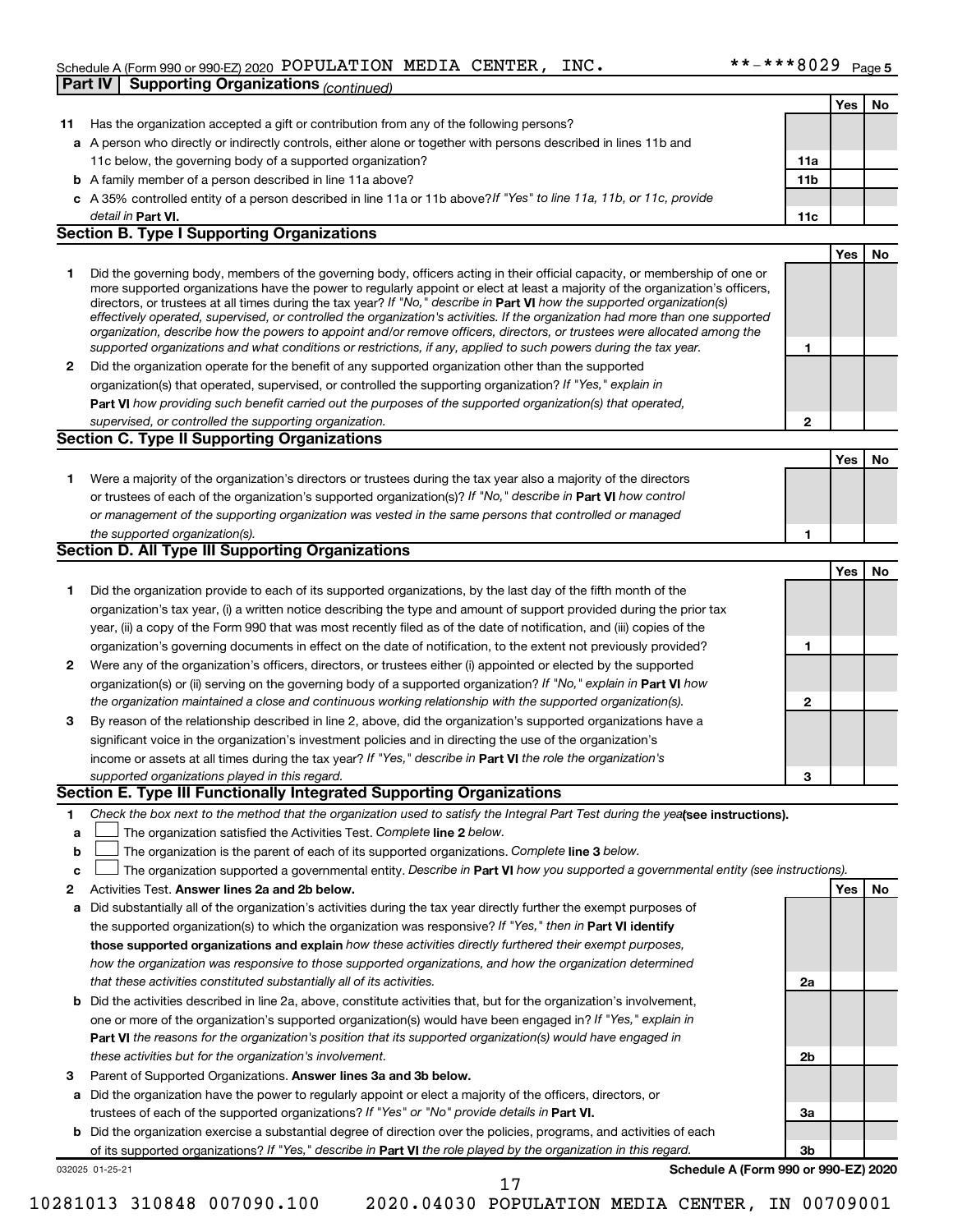| Schedule A (Form 990 or 990-EZ) 2020 POPULATION MEDIA CENTER, INC.               |  |  | **-***8029 <sub>Page 6</sub> |  |
|----------------------------------------------------------------------------------|--|--|------------------------------|--|
| Part V   Type III Non-Functionally Integrated 509(a)(3) Supporting Organizations |  |  |                              |  |

1 **Letter See instructions.** Check here if the organization satisfied the Integral Part Test as a qualifying trust on Nov. 20, 1970 (*explain in* Part **VI**). See instructions. All other Type III non-functionally integrated supporting organizations must complete Sections A through E.

| Section A - Adjusted Net Income |                                                                             |                | (A) Prior Year | (B) Current Year<br>(optional) |
|---------------------------------|-----------------------------------------------------------------------------|----------------|----------------|--------------------------------|
| 1                               | Net short-term capital gain                                                 | 1              |                |                                |
| $\mathbf{2}$                    | Recoveries of prior-year distributions                                      | $\mathbf{2}$   |                |                                |
| 3                               | Other gross income (see instructions)                                       | 3              |                |                                |
| 4                               | Add lines 1 through 3.                                                      | 4              |                |                                |
| 5                               | Depreciation and depletion                                                  | 5              |                |                                |
| 6                               | Portion of operating expenses paid or incurred for production or            |                |                |                                |
|                                 | collection of gross income or for management, conservation, or              |                |                |                                |
|                                 | maintenance of property held for production of income (see instructions)    | 6              |                |                                |
| 7                               | Other expenses (see instructions)                                           | $\overline{7}$ |                |                                |
| 8                               | Adjusted Net Income (subtract lines 5, 6, and 7 from line 4)                | 8              |                |                                |
|                                 | <b>Section B - Minimum Asset Amount</b>                                     |                | (A) Prior Year | (B) Current Year<br>(optional) |
| 1.                              | Aggregate fair market value of all non-exempt-use assets (see               |                |                |                                |
|                                 | instructions for short tax year or assets held for part of year):           |                |                |                                |
|                                 | a Average monthly value of securities                                       | 1a             |                |                                |
|                                 | <b>b</b> Average monthly cash balances                                      | 1b             |                |                                |
|                                 | c Fair market value of other non-exempt-use assets                          | 1c             |                |                                |
|                                 | d Total (add lines 1a, 1b, and 1c)                                          | 1d             |                |                                |
|                                 | e Discount claimed for blockage or other factors                            |                |                |                                |
|                                 | (explain in detail in <b>Part VI</b> ):                                     |                |                |                                |
| $\mathbf{2}$                    | Acquisition indebtedness applicable to non-exempt-use assets                | $\mathbf{2}$   |                |                                |
| 3                               | Subtract line 2 from line 1d.                                               | 3              |                |                                |
| 4                               | Cash deemed held for exempt use. Enter 0.015 of line 3 (for greater amount, |                |                |                                |
|                                 | see instructions).                                                          | 4              |                |                                |
| 5                               | Net value of non-exempt-use assets (subtract line 4 from line 3)            | 5              |                |                                |
| 6                               | Multiply line 5 by 0.035.                                                   | 6              |                |                                |
| 7                               | Recoveries of prior-year distributions                                      | $\overline{7}$ |                |                                |
| 8                               | <b>Minimum Asset Amount (add line 7 to line 6)</b>                          | 8              |                |                                |
|                                 | <b>Section C - Distributable Amount</b>                                     |                |                | <b>Current Year</b>            |
| 1                               | Adjusted net income for prior year (from Section A, line 8, column A)       | 1              |                |                                |
| $\mathbf{2}$                    | Enter 0.85 of line 1.                                                       | $\mathbf{2}$   |                |                                |
| 3                               | Minimum asset amount for prior year (from Section B, line 8, column A)      | 3              |                |                                |
| 4                               | Enter greater of line 2 or line 3.                                          | 4              |                |                                |
| 5                               | Income tax imposed in prior year                                            | 5              |                |                                |
| 6                               | Distributable Amount. Subtract line 5 from line 4, unless subject to        |                |                |                                |
|                                 | emergency temporary reduction (see instructions).                           | 6              |                |                                |
|                                 |                                                                             |                |                |                                |

**7** Check here if the current year is the organization's first as a non-functionally integrated Type III supporting organization (see † instructions).

**Schedule A (Form 990 or 990-EZ) 2020**

032026 01-25-21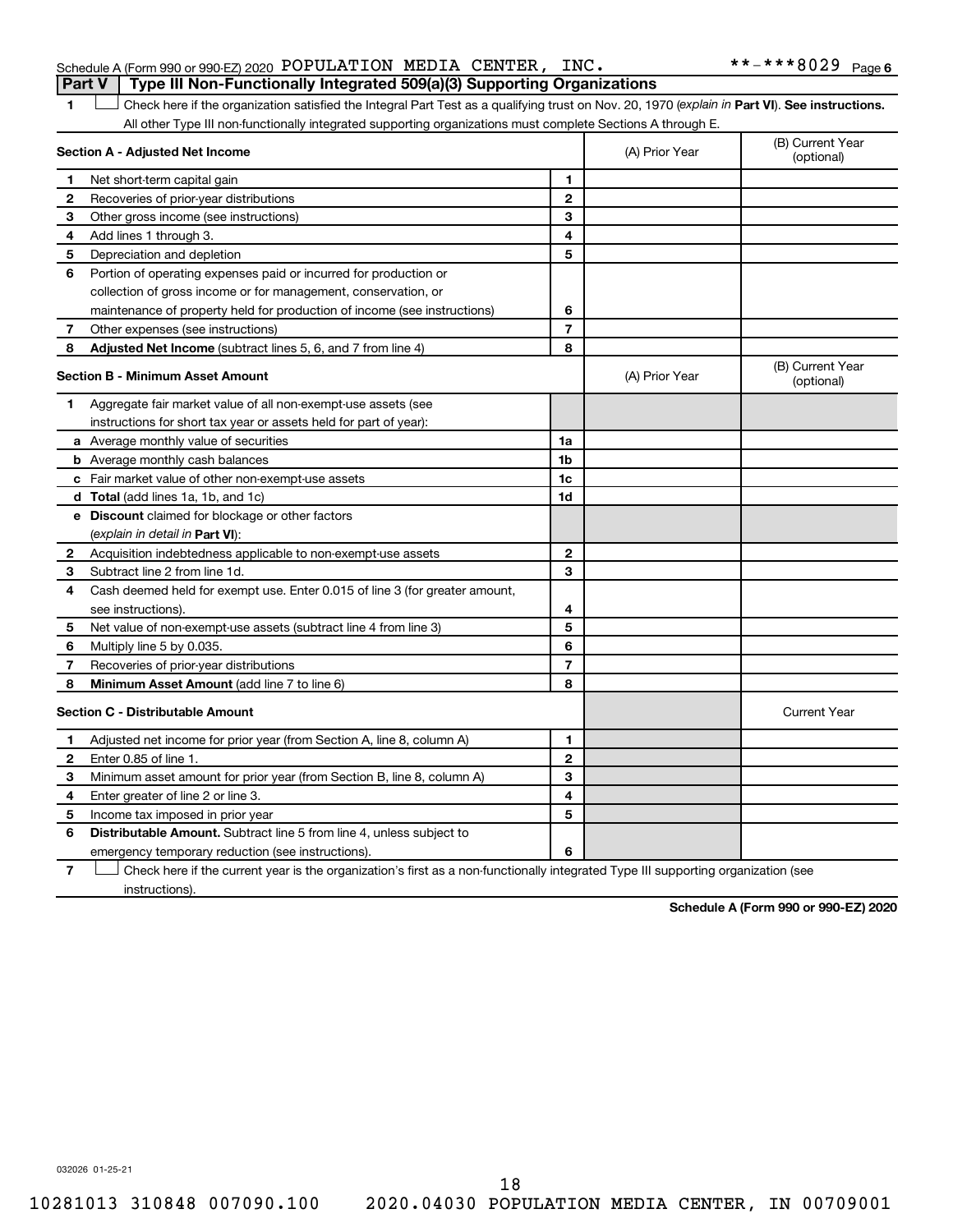#### Schedule A (Form 990 or 990-EZ) 2020 Page POPULATION MEDIA CENTER, INC. \*\*-\*\*\*8029

| <b>Part V</b> | Type III Non-Functionally Integrated 509(a)(3) Supporting Organizations (continued)        |                             |                                       |              |                                                |
|---------------|--------------------------------------------------------------------------------------------|-----------------------------|---------------------------------------|--------------|------------------------------------------------|
|               | <b>Section D - Distributions</b>                                                           |                             |                                       |              | <b>Current Year</b>                            |
| 1             | Amounts paid to supported organizations to accomplish exempt purposes                      |                             |                                       | $\mathbf{1}$ |                                                |
| 2             | Amounts paid to perform activity that directly furthers exempt purposes of supported       |                             |                                       |              |                                                |
|               | organizations, in excess of income from activity                                           | $\mathbf{2}$                |                                       |              |                                                |
| 3             | Administrative expenses paid to accomplish exempt purposes of supported organizations      | 3                           |                                       |              |                                                |
| 4             | Amounts paid to acquire exempt-use assets                                                  |                             |                                       | 4            |                                                |
| 5             | Qualified set-aside amounts (prior IRS approval required - provide details in Part VI)     |                             |                                       | 5            |                                                |
| 6             | Other distributions ( <i>describe in Part VI</i> ). See instructions.                      |                             |                                       | 6            |                                                |
| 7             | Total annual distributions. Add lines 1 through 6.                                         |                             |                                       | 7            |                                                |
| 8             | Distributions to attentive supported organizations to which the organization is responsive |                             |                                       |              |                                                |
|               | (provide details in Part VI). See instructions.                                            |                             |                                       | 8            |                                                |
| 9             | Distributable amount for 2020 from Section C, line 6                                       |                             |                                       | 9            |                                                |
| 10            | Line 8 amount divided by line 9 amount                                                     |                             |                                       | 10           |                                                |
|               |                                                                                            | (i)                         | (ii)                                  |              | (iii)                                          |
|               | <b>Section E - Distribution Allocations (see instructions)</b>                             | <b>Excess Distributions</b> | <b>Underdistributions</b><br>Pre-2020 |              | <b>Distributable</b><br><b>Amount for 2020</b> |
| 1             | Distributable amount for 2020 from Section C, line 6                                       |                             |                                       |              |                                                |
| 2             | Underdistributions, if any, for years prior to 2020 (reason-                               |                             |                                       |              |                                                |
|               | able cause required - explain in Part VI). See instructions.                               |                             |                                       |              |                                                |
| 3             | Excess distributions carryover, if any, to 2020                                            |                             |                                       |              |                                                |
|               | a From 2015                                                                                |                             |                                       |              |                                                |
|               | <b>b</b> From 2016                                                                         |                             |                                       |              |                                                |
|               | c From 2017                                                                                |                             |                                       |              |                                                |
|               | d From 2018                                                                                |                             |                                       |              |                                                |
|               | e From 2019                                                                                |                             |                                       |              |                                                |
|               | f Total of lines 3a through 3e                                                             |                             |                                       |              |                                                |
|               | g Applied to underdistributions of prior years                                             |                             |                                       |              |                                                |
|               | h Applied to 2020 distributable amount                                                     |                             |                                       |              |                                                |
| Ť.            | Carryover from 2015 not applied (see instructions)                                         |                             |                                       |              |                                                |
|               | Remainder. Subtract lines 3g, 3h, and 3i from line 3f.                                     |                             |                                       |              |                                                |
| 4             | Distributions for 2020 from Section D,                                                     |                             |                                       |              |                                                |
|               | line $7:$                                                                                  |                             |                                       |              |                                                |
|               | a Applied to underdistributions of prior years                                             |                             |                                       |              |                                                |
|               | <b>b</b> Applied to 2020 distributable amount                                              |                             |                                       |              |                                                |
|               | c Remainder. Subtract lines 4a and 4b from line 4.                                         |                             |                                       |              |                                                |
| 5             | Remaining underdistributions for years prior to 2020, if                                   |                             |                                       |              |                                                |
|               | any. Subtract lines 3g and 4a from line 2. For result greater                              |                             |                                       |              |                                                |
|               | than zero, explain in Part VI. See instructions.                                           |                             |                                       |              |                                                |
| 6             | Remaining underdistributions for 2020. Subtract lines 3h                                   |                             |                                       |              |                                                |
|               | and 4b from line 1. For result greater than zero, explain in                               |                             |                                       |              |                                                |
|               | <b>Part VI.</b> See instructions.                                                          |                             |                                       |              |                                                |
| 7             | Excess distributions carryover to 2021. Add lines 3j                                       |                             |                                       |              |                                                |
|               | and 4c.                                                                                    |                             |                                       |              |                                                |
| 8             | Breakdown of line 7:                                                                       |                             |                                       |              |                                                |
|               | a Excess from 2016                                                                         |                             |                                       |              |                                                |
|               | <b>b</b> Excess from 2017                                                                  |                             |                                       |              |                                                |
|               | c Excess from 2018                                                                         |                             |                                       |              |                                                |
|               | d Excess from 2019                                                                         |                             |                                       |              |                                                |
|               | e Excess from 2020                                                                         |                             |                                       |              |                                                |

**Schedule A (Form 990 or 990-EZ) 2020**

032027 01-25-21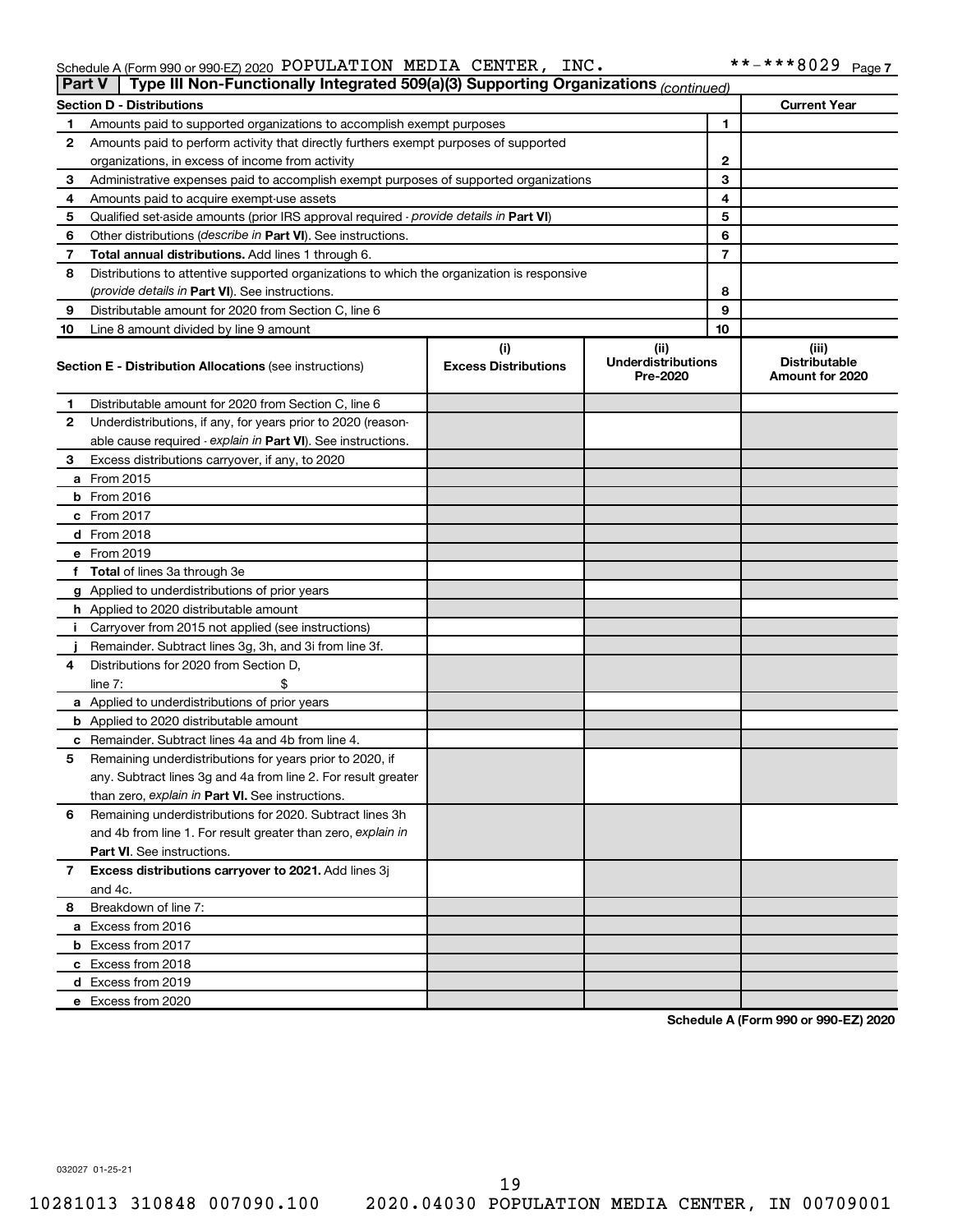| <b>Part VI</b>  | Schedule A (Form 990 or 990-EZ) 2020 POPULATION MEDIA CENTER, INC.                                                              |    | **-***8029 Page 8<br>Supplemental Information. Provide the explanations required by Part II, line 10; Part II, line 17a or 17b; Part III, line 12;                                                                                                                                               |  |
|-----------------|---------------------------------------------------------------------------------------------------------------------------------|----|--------------------------------------------------------------------------------------------------------------------------------------------------------------------------------------------------------------------------------------------------------------------------------------------------|--|
|                 | Section D, lines 5, 6, and 8; and Part V, Section E, lines 2, 5, and 6. Also complete this part for any additional information. |    | Part IV, Section A, lines 1, 2, 3b, 3c, 4b, 4c, 5a, 6, 9a, 9b, 9c, 11a, 11b, and 11c; Part IV, Section B, lines 1 and 2; Part IV, Section C,<br>line 1; Part IV, Section D, lines 2 and 3; Part IV, Section E, lines 1c, 2a, 2b, 3a, and 3b; Part V, line 1; Part V, Section B, line 1e; Part V, |  |
|                 | (See instructions.)                                                                                                             |    |                                                                                                                                                                                                                                                                                                  |  |
|                 |                                                                                                                                 |    |                                                                                                                                                                                                                                                                                                  |  |
|                 |                                                                                                                                 |    |                                                                                                                                                                                                                                                                                                  |  |
|                 |                                                                                                                                 |    |                                                                                                                                                                                                                                                                                                  |  |
|                 |                                                                                                                                 |    |                                                                                                                                                                                                                                                                                                  |  |
|                 |                                                                                                                                 |    |                                                                                                                                                                                                                                                                                                  |  |
|                 |                                                                                                                                 |    |                                                                                                                                                                                                                                                                                                  |  |
|                 |                                                                                                                                 |    |                                                                                                                                                                                                                                                                                                  |  |
|                 |                                                                                                                                 |    |                                                                                                                                                                                                                                                                                                  |  |
|                 |                                                                                                                                 |    |                                                                                                                                                                                                                                                                                                  |  |
|                 |                                                                                                                                 |    |                                                                                                                                                                                                                                                                                                  |  |
|                 |                                                                                                                                 |    |                                                                                                                                                                                                                                                                                                  |  |
|                 |                                                                                                                                 |    |                                                                                                                                                                                                                                                                                                  |  |
|                 |                                                                                                                                 |    |                                                                                                                                                                                                                                                                                                  |  |
|                 |                                                                                                                                 |    |                                                                                                                                                                                                                                                                                                  |  |
|                 |                                                                                                                                 |    |                                                                                                                                                                                                                                                                                                  |  |
|                 |                                                                                                                                 |    |                                                                                                                                                                                                                                                                                                  |  |
|                 |                                                                                                                                 |    |                                                                                                                                                                                                                                                                                                  |  |
|                 |                                                                                                                                 |    |                                                                                                                                                                                                                                                                                                  |  |
|                 |                                                                                                                                 |    |                                                                                                                                                                                                                                                                                                  |  |
|                 |                                                                                                                                 |    |                                                                                                                                                                                                                                                                                                  |  |
|                 |                                                                                                                                 |    |                                                                                                                                                                                                                                                                                                  |  |
|                 |                                                                                                                                 |    |                                                                                                                                                                                                                                                                                                  |  |
|                 |                                                                                                                                 |    |                                                                                                                                                                                                                                                                                                  |  |
|                 |                                                                                                                                 |    |                                                                                                                                                                                                                                                                                                  |  |
|                 |                                                                                                                                 |    |                                                                                                                                                                                                                                                                                                  |  |
|                 |                                                                                                                                 |    |                                                                                                                                                                                                                                                                                                  |  |
|                 |                                                                                                                                 |    |                                                                                                                                                                                                                                                                                                  |  |
|                 |                                                                                                                                 |    |                                                                                                                                                                                                                                                                                                  |  |
|                 |                                                                                                                                 |    |                                                                                                                                                                                                                                                                                                  |  |
|                 |                                                                                                                                 |    |                                                                                                                                                                                                                                                                                                  |  |
|                 |                                                                                                                                 |    |                                                                                                                                                                                                                                                                                                  |  |
|                 |                                                                                                                                 |    |                                                                                                                                                                                                                                                                                                  |  |
|                 |                                                                                                                                 |    |                                                                                                                                                                                                                                                                                                  |  |
|                 |                                                                                                                                 |    |                                                                                                                                                                                                                                                                                                  |  |
|                 |                                                                                                                                 |    |                                                                                                                                                                                                                                                                                                  |  |
|                 |                                                                                                                                 |    |                                                                                                                                                                                                                                                                                                  |  |
|                 |                                                                                                                                 |    |                                                                                                                                                                                                                                                                                                  |  |
|                 |                                                                                                                                 |    |                                                                                                                                                                                                                                                                                                  |  |
|                 |                                                                                                                                 |    |                                                                                                                                                                                                                                                                                                  |  |
| 032028 01-25-21 |                                                                                                                                 |    | Schedule A (Form 990 or 990-EZ) 2020                                                                                                                                                                                                                                                             |  |
|                 |                                                                                                                                 | 20 |                                                                                                                                                                                                                                                                                                  |  |
|                 | 10281013 310848 007090.100                                                                                                      |    | 2020.04030 POPULATION MEDIA CENTER, IN 00709001                                                                                                                                                                                                                                                  |  |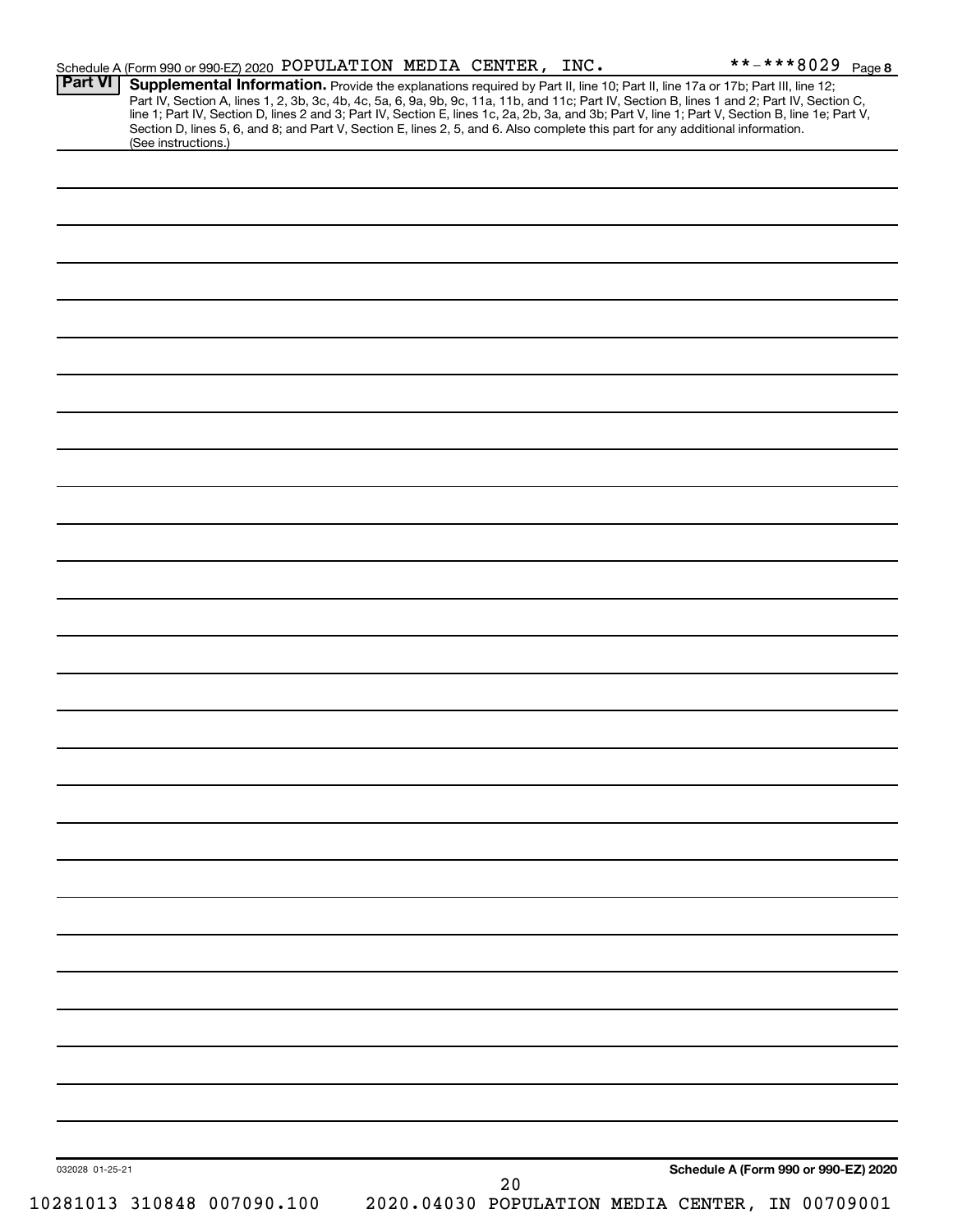Department of the Treasury Internal Revenue Service **(Form 990, 990-EZ,**

Name of the organization

## **Schedule B Schedule of Contributors**

**or 990-PF) | Attach to Form 990, Form 990-EZ, or Form 990-PF. | Go to www.irs.gov/Form990 for the latest information.** OMB No. 1545-0047

**2020**

**Employer identification number**

|                                | POPULATION MEDIA CENTER, INC.                                                                                                                                                                                                                                                    | **-***8029 |
|--------------------------------|----------------------------------------------------------------------------------------------------------------------------------------------------------------------------------------------------------------------------------------------------------------------------------|------------|
| Organization type (check one): |                                                                                                                                                                                                                                                                                  |            |
| Filers of:                     | Section:                                                                                                                                                                                                                                                                         |            |
| Form 990 or 990-EZ             | $\lfloor \underline{X} \rfloor$ 501(c)( 3) (enter number) organization                                                                                                                                                                                                           |            |
|                                | $4947(a)(1)$ nonexempt charitable trust not treated as a private foundation                                                                                                                                                                                                      |            |
|                                | 527 political organization                                                                                                                                                                                                                                                       |            |
| Form 990-PF                    | 501(c)(3) exempt private foundation                                                                                                                                                                                                                                              |            |
|                                | 4947(a)(1) nonexempt charitable trust treated as a private foundation                                                                                                                                                                                                            |            |
|                                | 501(c)(3) taxable private foundation                                                                                                                                                                                                                                             |            |
|                                | Check if your organization is covered by the General Rule or a Special Rule.                                                                                                                                                                                                     |            |
|                                | Note: Only a section 501(c)(7), (8), or (10) organization can check boxes for both the General Rule and a Special Rule. See instructions.                                                                                                                                        |            |
| <b>General Rule</b>            |                                                                                                                                                                                                                                                                                  |            |
|                                | For an organization filing Form 990, 990-EZ, or 990-PF that received, during the year, contributions totaling \$5,000 or more (in money or<br>property) from any one contributor. Complete Parts I and II. See instructions for determining a contributor's total contributions. |            |
| <b>Special Rules</b>           |                                                                                                                                                                                                                                                                                  |            |
| X I                            | For an organization described in section 501(c)(3) filing Form 990 or 990-EZ that met the 33 1/3% support test of the regulations under                                                                                                                                          |            |

any one contributor, during the year, total contributions of the greater of (1) \$5,000; or (2) 2% of the amount on (i) Form 990, Part VIII, line 1h; sections 509(a)(1) and 170(b)(1)(A)(vi), that checked Schedule A (Form 990 or 990-EZ), Part II, line 13, 16a, or 16b, and that received from or (ii) Form 990-EZ, line 1. Complete Parts I and II.  $\lceil$ 

For an organization described in section 501(c)(7), (8), or (10) filing Form 990 or 990-EZ that received from any one contributor, during the year, total contributions of more than \$1,000 exclusively for religious, charitable, scientific, literary, or educational purposes, or for the prevention of cruelty to children or animals. Complete Parts I (entering "N/A" in column (b) instead of the contributor name and address), II, and III.  $\Box$ 

purpose. Don't complete any of the parts unless the General Rule applies to this organization because it received nonexclusively year, contributions exclusively for religious, charitable, etc., purposes, but no such contributions totaled more than \$1,000. If this box is checked, enter here the total contributions that were received during the year for an exclusively religious, charitable, etc., For an organization described in section 501(c)(7), (8), or (10) filing Form 990 or 990-EZ that received from any one contributor, during the religious, charitable, etc., contributions totaling \$5,000 or more during the year  $~\ldots\ldots\ldots\ldots\ldots\ldots\ldots\ldots\blacktriangleright~$ \$

**Caution:**  An organization that isn't covered by the General Rule and/or the Special Rules doesn't file Schedule B (Form 990, 990-EZ, or 990-PF),  **must** but it answer "No" on Part IV, line 2, of its Form 990; or check the box on line H of its Form 990-EZ or on its Form 990-PF, Part I, line 2, to certify that it doesn't meet the filing requirements of Schedule B (Form 990, 990-EZ, or 990-PF).

**For Paperwork Reduction Act Notice, see the instructions for Form 990, 990-EZ, or 990-PF. Schedule B (Form 990, 990-EZ, or 990-PF) (2020)** LHA

 $\Box$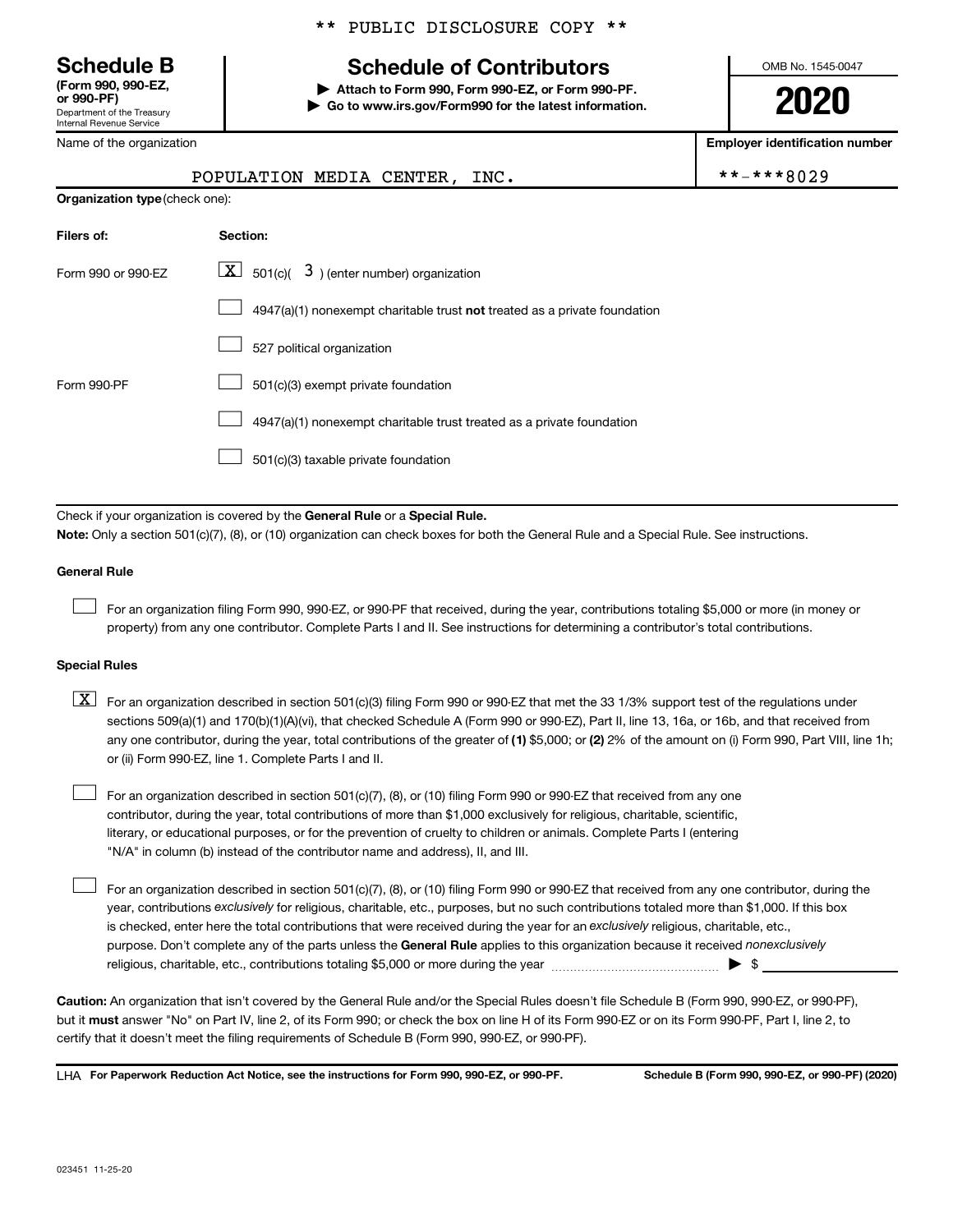Name of organization

**Employer identification number**

**(a) No. (b) Name, address, and ZIP + 4 (c) Total contributions (d) Type of contribution Person Payroll Noncash (a) No. (b) Name, address, and ZIP + 4 (c) Total contributions (d) Type of contribution Person Payroll Noncash (a) No. (b) Name, address, and ZIP + 4 (c) Total contributions (d) Type of contribution Person Payroll Noncash (a) No. (b) Name, address, and ZIP + 4 (c) Total contributions (d) Type of contribution Person Payroll Noncash (a) No. (b) Name, address, and ZIP + 4 (c) Total contributions (d) Type of contribution Person Payroll Noncash (a) No. (b) Name, address, and ZIP + 4 (c) Total contributions (d) Type of contribution Person Payroll Noncash Part I** Contributors (see instructions). Use duplicate copies of Part I if additional space is needed. \$ (Complete Part II for noncash contributions.) \$ (Complete Part II for noncash contributions.) \$ (Complete Part II for noncash contributions.) \$ (Complete Part II for noncash contributions.) \$ (Complete Part II for noncash contributions.) \$ (Complete Part II for noncash contributions.)  $\lfloor x \rfloor$  $\Box$  $\lceil \text{X} \rceil$  $\Box$  $\Box$ †  $\boxed{\textbf{X}}$  $\Box$  $\Box$  $\boxed{\textbf{X}}$  $\Box$  $\Box$  $\boxed{\text{X}}$  $\Box$  $\Box$  $\boxed{\text{X}}$  $\Box$  $\Box$ POPULATION MEDIA CENTER, INC.  $\vert$  \*\*-\*\*\*8029  $\begin{array}{|c|c|c|c|c|}\hline \ \text{1} & \text{Person} & \text{X} \ \hline \end{array}$  $261,004$ . 2 98,987. X  $\begin{array}{|c|c|c|c|c|c|}\hline \text{3} & \text{Person} & \text{X} \ \hline \end{array}$ 319,752.  $\begin{array}{|c|c|c|c|c|}\hline \text{4} & \text{Person} & \text{\textbf{X}}\ \hline \end{array}$ 168,032. 5 X 465,220.  $\overline{6}$  Person  $\overline{X}$ 189,420.

023452 11-25-20 **Schedule B (Form 990, 990-EZ, or 990-PF) (2020)**

22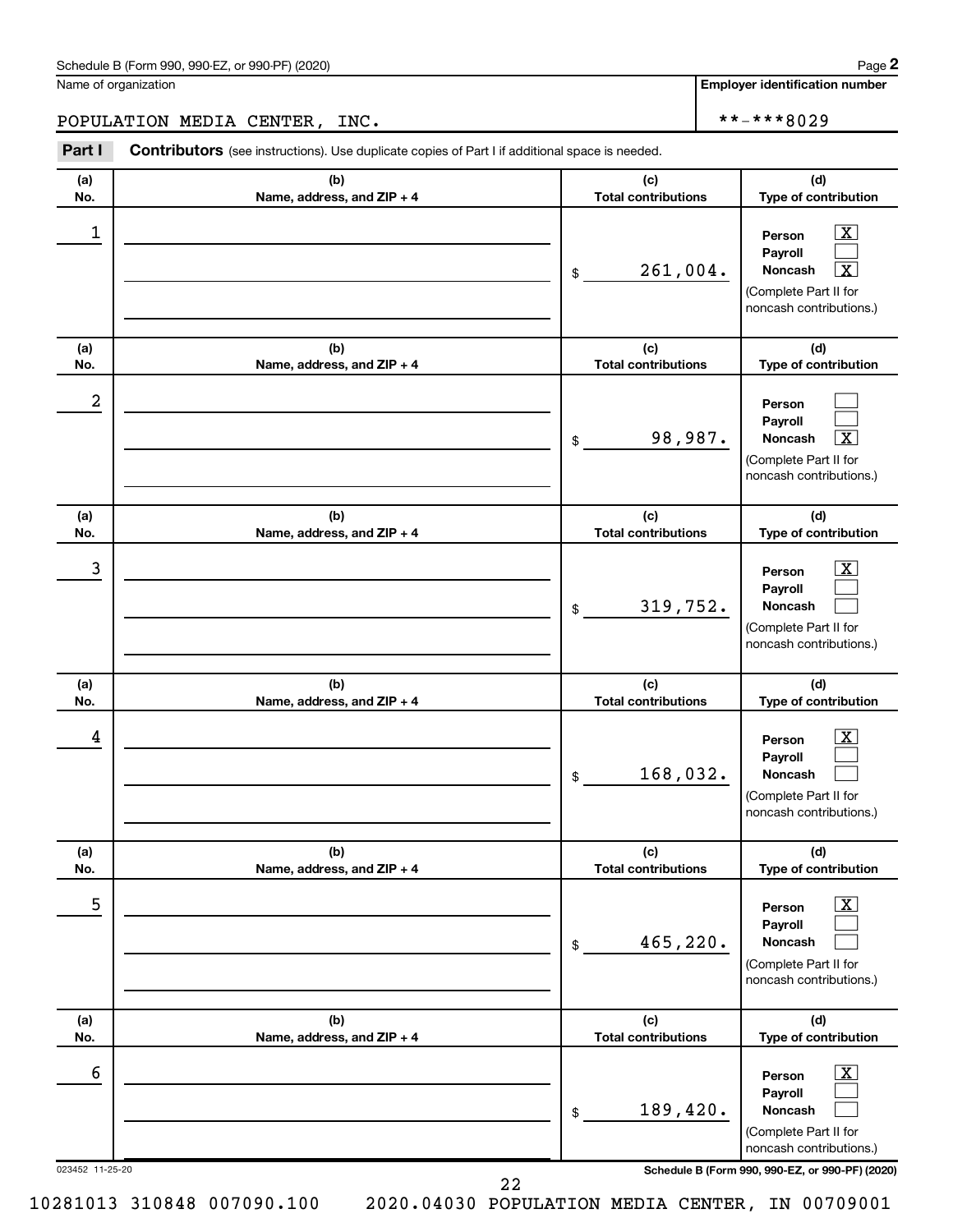$\overline{\phantom{0}}$ 

**In number** 

|            | Name of organization                                                                                  |                                   | <b>Employer identification numbe</b>                                                                    |
|------------|-------------------------------------------------------------------------------------------------------|-----------------------------------|---------------------------------------------------------------------------------------------------------|
|            | POPULATION MEDIA CENTER,<br>INC.                                                                      |                                   | **-***8029                                                                                              |
| Part I     | <b>Contributors</b> (see instructions). Use duplicate copies of Part I if additional space is needed. |                                   |                                                                                                         |
| (a)<br>No. | (b)<br>Name, address, and ZIP + 4                                                                     | (c)<br><b>Total contributions</b> | (d)<br>Type of contribution                                                                             |
| 7          |                                                                                                       | 100,000.<br>\$                    | $\mathbf{X}$<br>Person<br>Payroll<br><b>Noncash</b><br>(Complete Part II for<br>noncash contributions.) |
| (a)<br>No. | (b)<br>Name, address, and ZIP + 4                                                                     | (c)<br><b>Total contributions</b> | (d)<br>Type of contribution                                                                             |
| 8          |                                                                                                       | 128,799.<br>\$                    | X.<br>Person<br>Payroll<br><b>Noncash</b><br>(Complete Part II for<br>noncash contributions.)           |
| (a)<br>No. | (b)<br>Name, address, and ZIP + 4                                                                     | (c)<br><b>Total contributions</b> | (d)<br>Type of contribution                                                                             |
| 9          |                                                                                                       | 571,753.<br>\$                    | X.<br>Person<br>Payroll<br><b>Noncash</b><br>(Complete Part II for<br>noncash contributions.)           |
| (a)<br>No. | (b)<br>Name, address, and ZIP + 4                                                                     | (c)<br><b>Total contributions</b> | (d)<br>Type of contribution                                                                             |
| 10         |                                                                                                       | 680,858.<br>\$                    | X.<br>Person<br>Payroll<br>Noncash<br>(Complete Part II for<br>noncash contributions.)                  |
| (a)<br>No. | (b)<br>Name, address, and ZIP + 4                                                                     | (c)<br><b>Total contributions</b> | (d)<br>Type of contribution                                                                             |
| 11         |                                                                                                       | 500,000.<br>\$                    | $\mathbf{X}$<br>Person<br>Payroll<br><b>Noncash</b><br>(Complete Part II for<br>noncash contributions.) |
| (a)<br>No. | (b)<br>Name, address, and ZIP + 4                                                                     | (c)<br><b>Total contributions</b> | (d)<br>Type of contribution                                                                             |
|            |                                                                                                       | \$                                | Person<br>Payroll<br>Noncash<br>(Complete Part II for<br>noncash contributions.)                        |

023452 11-25-20 **Schedule B (Form 990, 990-EZ, or 990-PF) (2020)**

23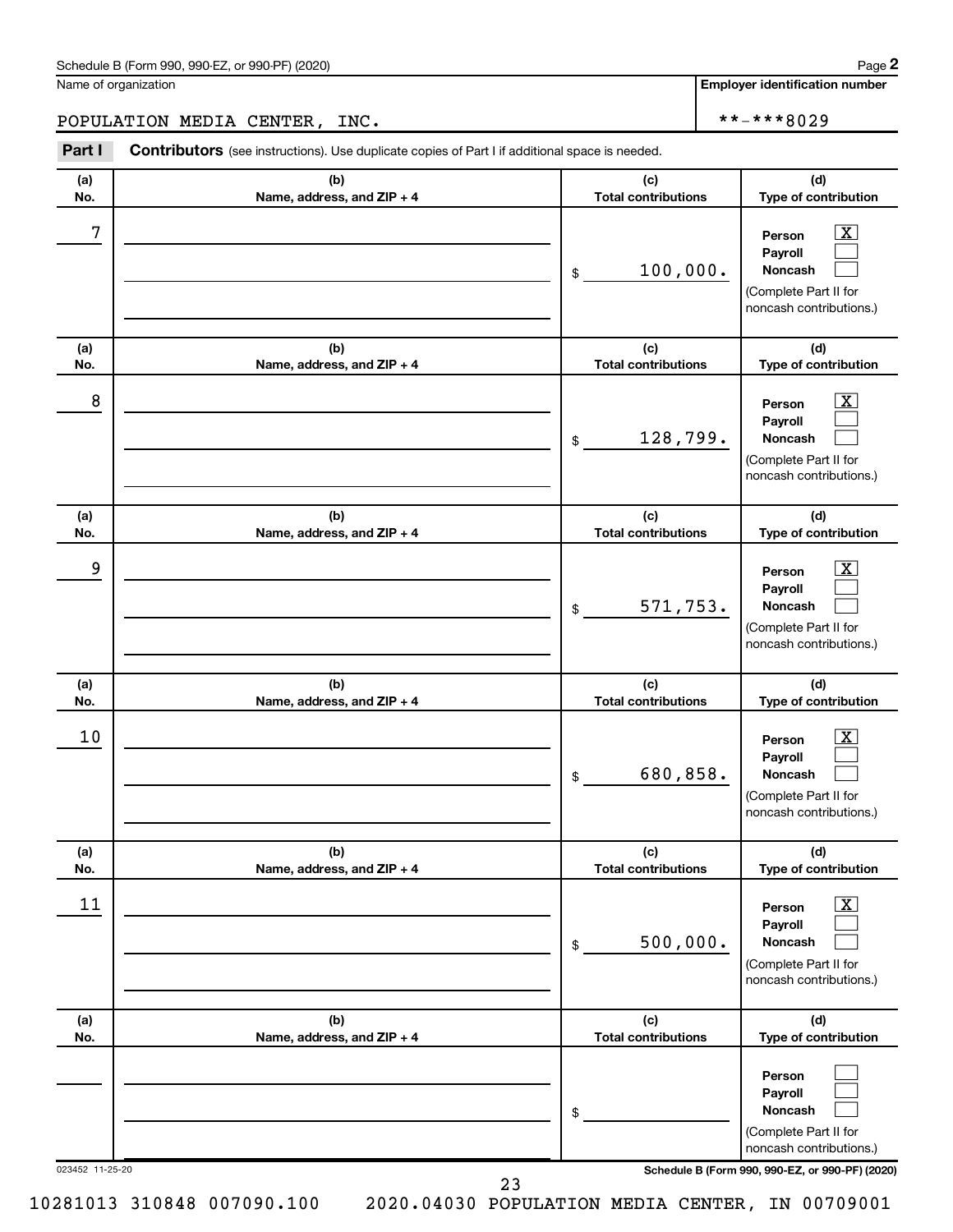| Name of organization |
|----------------------|
|----------------------|

**Employer identification number**

POPULATION MEDIA CENTER, INC. \*\*-\*\*\*8029

Part II Noncash Property (see instructions). Use duplicate copies of Part II if additional space is needed.

| (a)<br>No.<br>from | (b)<br>Description of noncash property given | (c)<br>FMV (or estimate)<br>(See instructions.) | (d)<br>Date received |
|--------------------|----------------------------------------------|-------------------------------------------------|----------------------|
| Part I             | <b>SECURITIES</b>                            |                                                 |                      |
| 1                  |                                              |                                                 |                      |
|                    |                                              |                                                 |                      |
|                    |                                              | 65,714.<br>\$                                   | 12/30/20             |
|                    |                                              |                                                 |                      |
| (a)                |                                              |                                                 |                      |
| No.                | (b)                                          | (c)<br>FMV (or estimate)                        | (d)                  |
| from               | Description of noncash property given        | (See instructions.)                             | Date received        |
| Part I             |                                              |                                                 |                      |
|                    | <b>SECURITIES</b>                            |                                                 |                      |
| $\overline{a}$     |                                              |                                                 |                      |
|                    |                                              | 98,987.                                         | 07/30/20             |
|                    |                                              | \$                                              |                      |
| (a)                |                                              |                                                 |                      |
| No.                | (b)                                          | (c)                                             | (d)                  |
| from               | Description of noncash property given        | FMV (or estimate)<br>(See instructions.)        | Date received        |
| Part I             |                                              |                                                 |                      |
|                    |                                              |                                                 |                      |
|                    |                                              |                                                 |                      |
|                    |                                              |                                                 |                      |
|                    |                                              | \$                                              |                      |
|                    |                                              |                                                 |                      |
| (a)<br>No.         | (b)                                          | (c)                                             | (d)                  |
| from               | Description of noncash property given        | FMV (or estimate)                               | Date received        |
| Part I             |                                              | (See instructions.)                             |                      |
|                    |                                              |                                                 |                      |
|                    |                                              |                                                 |                      |
|                    |                                              |                                                 |                      |
|                    |                                              | \$                                              |                      |
| (a)                |                                              |                                                 |                      |
| No.                | (b)                                          | (c)                                             | (d)                  |
| from               | Description of noncash property given        | FMV (or estimate)                               | Date received        |
| Part I             |                                              | (See instructions.)                             |                      |
|                    |                                              |                                                 |                      |
|                    |                                              |                                                 |                      |
|                    |                                              |                                                 |                      |
|                    |                                              | \$                                              |                      |
| (a)                |                                              |                                                 |                      |
| No.                | (b)                                          | (c)                                             | (d)                  |
| from               | Description of noncash property given        | FMV (or estimate)                               | Date received        |
| Part I             |                                              | (See instructions.)                             |                      |
|                    |                                              |                                                 |                      |
|                    |                                              |                                                 |                      |
|                    |                                              |                                                 |                      |
|                    |                                              | \$                                              |                      |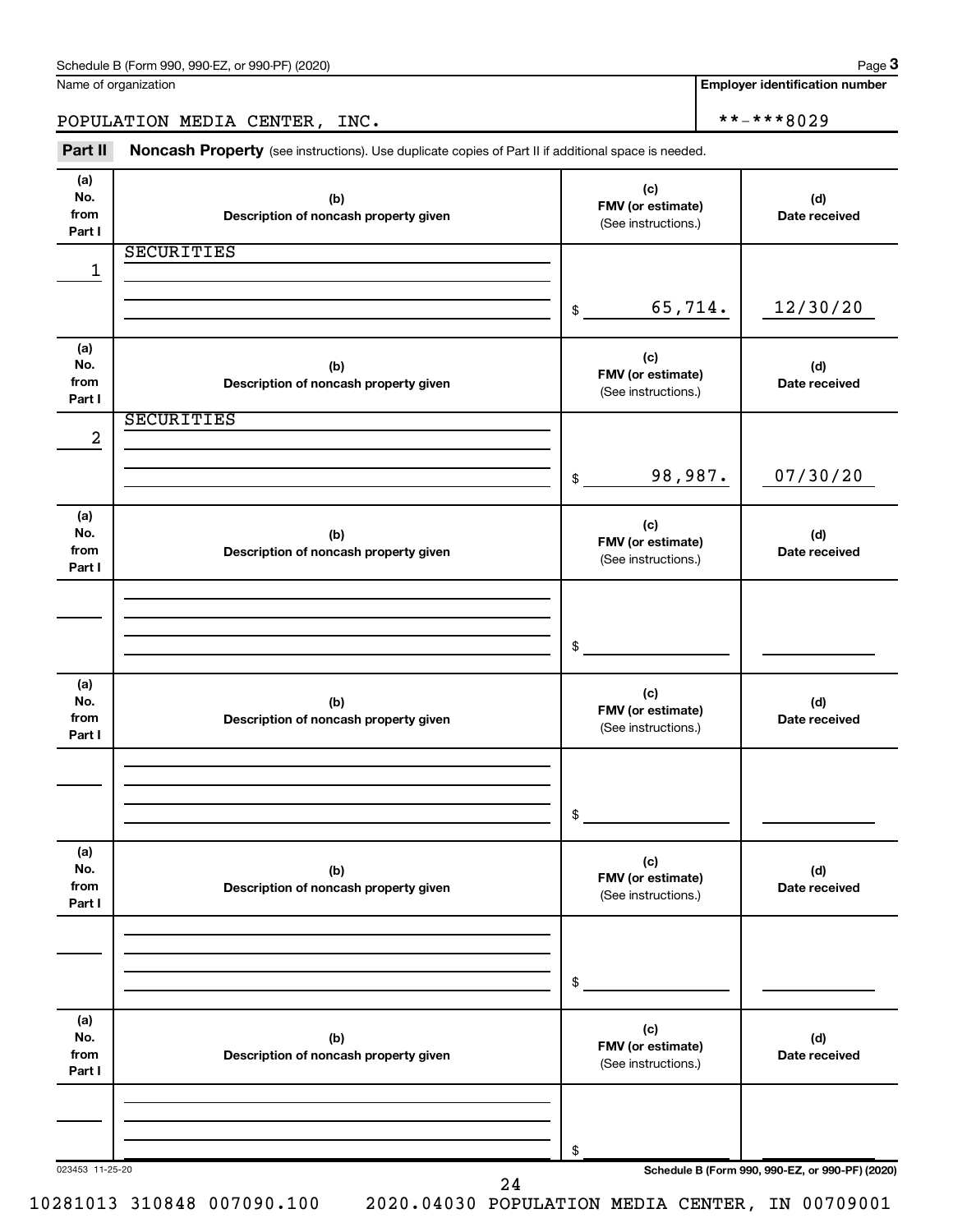|--|--|

| Name of organization                   |                                                                                                                                                                                                                                                                                                                                                                                                                                                                                                             |                      |  | <b>Employer identification number</b>           |  |
|----------------------------------------|-------------------------------------------------------------------------------------------------------------------------------------------------------------------------------------------------------------------------------------------------------------------------------------------------------------------------------------------------------------------------------------------------------------------------------------------------------------------------------------------------------------|----------------------|--|-------------------------------------------------|--|
|                                        | POPULATION MEDIA CENTER, INC.                                                                                                                                                                                                                                                                                                                                                                                                                                                                               |                      |  | **-***8029                                      |  |
| Part III                               | Exclusively religious, charitable, etc., contributions to organizations described in section 501(c)(7), (8), or (10) that total more than \$1,000 for the year<br>from any one contributor. Complete columns (a) through (e) and the following line entry. For organizations<br>completing Part III, enter the total of exclusively religious, charitable, etc., contributions of \$1,000 or less for the year. (Enter this info. once.)<br>Use duplicate copies of Part III if additional space is needed. |                      |  |                                                 |  |
| $(a)$ No.<br>from<br>Part I            | (b) Purpose of gift                                                                                                                                                                                                                                                                                                                                                                                                                                                                                         | (c) Use of gift      |  | (d) Description of how gift is held             |  |
|                                        |                                                                                                                                                                                                                                                                                                                                                                                                                                                                                                             |                      |  |                                                 |  |
|                                        |                                                                                                                                                                                                                                                                                                                                                                                                                                                                                                             | (e) Transfer of gift |  |                                                 |  |
|                                        | Transferee's name, address, and ZIP + 4                                                                                                                                                                                                                                                                                                                                                                                                                                                                     |                      |  | Relationship of transferor to transferee        |  |
| $\overline{a}$ ) No.<br>from<br>Part I | (b) Purpose of gift                                                                                                                                                                                                                                                                                                                                                                                                                                                                                         | (c) Use of gift      |  | (d) Description of how gift is held             |  |
|                                        |                                                                                                                                                                                                                                                                                                                                                                                                                                                                                                             |                      |  |                                                 |  |
|                                        | (e) Transfer of gift                                                                                                                                                                                                                                                                                                                                                                                                                                                                                        |                      |  |                                                 |  |
|                                        | Transferee's name, address, and ZIP + 4                                                                                                                                                                                                                                                                                                                                                                                                                                                                     |                      |  | Relationship of transferor to transferee        |  |
| $\overline{a}$ ) No.<br>from<br>Part I | (b) Purpose of gift                                                                                                                                                                                                                                                                                                                                                                                                                                                                                         | (c) Use of gift      |  | (d) Description of how gift is held             |  |
|                                        |                                                                                                                                                                                                                                                                                                                                                                                                                                                                                                             | (e) Transfer of gift |  |                                                 |  |
|                                        | Transferee's name, address, and ZIP + 4                                                                                                                                                                                                                                                                                                                                                                                                                                                                     |                      |  | Relationship of transferor to transferee        |  |
| (a) No.<br>from<br>Part I              | (b) Purpose of gift                                                                                                                                                                                                                                                                                                                                                                                                                                                                                         | (c) Use of gift      |  | (d) Description of how gift is held             |  |
|                                        |                                                                                                                                                                                                                                                                                                                                                                                                                                                                                                             | (e) Transfer of gift |  |                                                 |  |
|                                        | Transferee's name, address, and ZIP + 4                                                                                                                                                                                                                                                                                                                                                                                                                                                                     |                      |  | Relationship of transferor to transferee        |  |
|                                        |                                                                                                                                                                                                                                                                                                                                                                                                                                                                                                             |                      |  |                                                 |  |
| 023454 11-25-20                        |                                                                                                                                                                                                                                                                                                                                                                                                                                                                                                             | 25                   |  | Schedule B (Form 990, 990-EZ, or 990-PF) (2020) |  |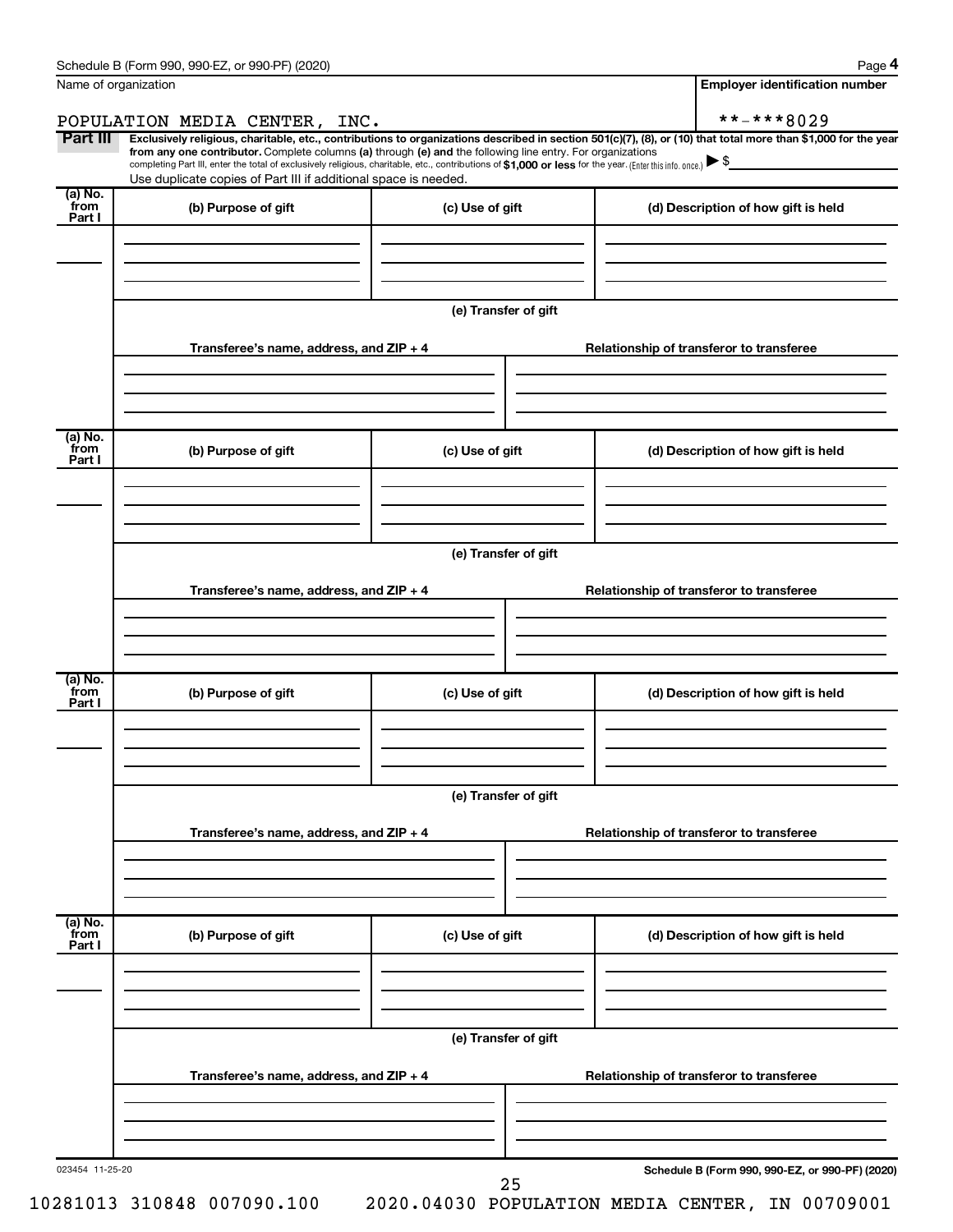| (Form 990) |
|------------|
|            |

# **SCHEDULE D Supplemental Financial Statements**<br> **Form 990 2020**<br> **Part IV** line 6.7.8.9.10, 11a, 11b, 11d, 11d, 11d, 11d, 11d, 12a, 0r, 12b

**(Form 990) | Complete if the organization answered "Yes" on Form 990, Part IV, line 6, 7, 8, 9, 10, 11a, 11b, 11c, 11d, 11e, 11f, 12a, or 12b.**

**| Attach to Form 990. |Go to www.irs.gov/Form990 for instructions and the latest information.**



Department of the Treasury Internal Revenue Service

Name of the organization<br>**POPULATION MEDIA CENTER, INC.** Employer identification number POPULATION MEDIA CENTER, INC.

| (a) Donor advised funds<br>(b) Funds and other accounts<br>1<br>Aggregate value of contributions to (during year)<br>2<br>Aggregate value of grants from (during year)<br>З<br>4<br>Did the organization inform all donors and donor advisors in writing that the assets held in donor advised funds<br>5<br>Yes<br><b>No</b><br>Did the organization inform all grantees, donors, and donor advisors in writing that grant funds can be used only<br>6<br>for charitable purposes and not for the benefit of the donor or donor advisor, or for any other purpose conferring<br>Yes<br>No<br>impermissible private benefit?<br>Part II<br>Conservation Easements. Complete if the organization answered "Yes" on Form 990, Part IV, line 7.<br>Purpose(s) of conservation easements held by the organization (check all that apply).<br>1<br>Preservation of land for public use (for example, recreation or education)<br>Preservation of a historically important land area<br>Protection of natural habitat<br>Preservation of a certified historic structure<br>Preservation of open space<br>Complete lines 2a through 2d if the organization held a qualified conservation contribution in the form of a conservation easement on the last<br>2<br>Held at the End of the Tax Year<br>day of the tax year.<br>2a<br>2 <sub>b</sub><br>2c<br>d Number of conservation easements included in (c) acquired after 7/25/06, and not on a historic structure<br>2d<br>listed in the National Register [111] Marshall Register [11] Marshall Register [11] Marshall Register [11] Marshall Register [11] Marshall Register [11] Marshall Register [11] Marshall Register [11] Marshall Register [11]<br>Number of conservation easements modified, transferred, released, extinguished, or terminated by the organization during the tax<br>3<br>year<br>Number of states where property subject to conservation easement is located ><br>4<br>Does the organization have a written policy regarding the periodic monitoring, inspection, handling of<br>5<br>Yes<br><b>No</b><br>violations, and enforcement of the conservation easements it holds?<br>Staff and volunteer hours devoted to monitoring, inspecting, handling of violations, and enforcing conservation easements during the year<br>6<br>Amount of expenses incurred in monitoring, inspecting, handling of violations, and enforcing conservation easements during the year<br>7<br>$\blacktriangleright$ s<br>Does each conservation easement reported on line 2(d) above satisfy the requirements of section 170(h)(4)(B)(i)<br>8<br>Yes<br><b>No</b><br>In Part XIII, describe how the organization reports conservation easements in its revenue and expense statement and<br>9<br>balance sheet, and include, if applicable, the text of the footnote to the organization's financial statements that describes the<br>organization's accounting for conservation easements.<br>Organizations Maintaining Collections of Art, Historical Treasures, or Other Similar Assets.<br>Part III<br>Complete if the organization answered "Yes" on Form 990, Part IV, line 8.<br>1a If the organization elected, as permitted under FASB ASC 958, not to report in its revenue statement and balance sheet works<br>of art, historical treasures, or other similar assets held for public exhibition, education, or research in furtherance of public<br>service, provide in Part XIII the text of the footnote to its financial statements that describes these items.<br><b>b</b> If the organization elected, as permitted under FASB ASC 958, to report in its revenue statement and balance sheet works of<br>art, historical treasures, or other similar assets held for public exhibition, education, or research in furtherance of public service,<br>provide the following amounts relating to these items:<br>$\triangleright$ \$<br>(ii) Assets included in Form 990, Part X<br>If the organization received or held works of art, historical treasures, or other similar assets for financial gain, provide<br>2<br>the following amounts required to be reported under FASB ASC 958 relating to these items:<br>\$<br>▶<br>$\blacktriangleright$ s<br>LHA For Paperwork Reduction Act Notice, see the Instructions for Form 990.<br>Schedule D (Form 990) 2020<br>032051 12-01-20<br>26 | Part I | Organizations Maintaining Donor Advised Funds or Other Similar Funds or Accounts. Complete if the |  |
|----------------------------------------------------------------------------------------------------------------------------------------------------------------------------------------------------------------------------------------------------------------------------------------------------------------------------------------------------------------------------------------------------------------------------------------------------------------------------------------------------------------------------------------------------------------------------------------------------------------------------------------------------------------------------------------------------------------------------------------------------------------------------------------------------------------------------------------------------------------------------------------------------------------------------------------------------------------------------------------------------------------------------------------------------------------------------------------------------------------------------------------------------------------------------------------------------------------------------------------------------------------------------------------------------------------------------------------------------------------------------------------------------------------------------------------------------------------------------------------------------------------------------------------------------------------------------------------------------------------------------------------------------------------------------------------------------------------------------------------------------------------------------------------------------------------------------------------------------------------------------------------------------------------------------------------------------------------------------------------------------------------------------------------------------------------------------------------------------------------------------------------------------------------------------------------------------------------------------------------------------------------------------------------------------------------------------------------------------------------------------------------------------------------------------------------------------------------------------------------------------------------------------------------------------------------------------------------------------------------------------------------------------------------------------------------------------------------------------------------------------------------------------------------------------------------------------------------------------------------------------------------------------------------------------------------------------------------------------------------------------------------------------------------------------------------------------------------------------------------------------------------------------------------------------------------------------------------------------------------------------------------------------------------------------------------------------------------------------------------------------------------------------------------------------------------------------------------------------------------------------------------------------------------------------------------------------------------------------------------------------------------------------------------------------------------------------------------------------------------------------------------------------------------------------------------------------------------------------------------------------------------------------------------------------------------------------------------------------------------------------------------------------------------------------------------------------------------------------------------------------------------------------------------------------------------------------------------------------------------------------------------------------------------------------------------------------------------------------------------------|--------|---------------------------------------------------------------------------------------------------|--|
|                                                                                                                                                                                                                                                                                                                                                                                                                                                                                                                                                                                                                                                                                                                                                                                                                                                                                                                                                                                                                                                                                                                                                                                                                                                                                                                                                                                                                                                                                                                                                                                                                                                                                                                                                                                                                                                                                                                                                                                                                                                                                                                                                                                                                                                                                                                                                                                                                                                                                                                                                                                                                                                                                                                                                                                                                                                                                                                                                                                                                                                                                                                                                                                                                                                                                                                                                                                                                                                                                                                                                                                                                                                                                                                                                                                                                                                                                                                                                                                                                                                                                                                                                                                                                                                                                                                                                                      |        | organization answered "Yes" on Form 990, Part IV, line 6.                                         |  |
|                                                                                                                                                                                                                                                                                                                                                                                                                                                                                                                                                                                                                                                                                                                                                                                                                                                                                                                                                                                                                                                                                                                                                                                                                                                                                                                                                                                                                                                                                                                                                                                                                                                                                                                                                                                                                                                                                                                                                                                                                                                                                                                                                                                                                                                                                                                                                                                                                                                                                                                                                                                                                                                                                                                                                                                                                                                                                                                                                                                                                                                                                                                                                                                                                                                                                                                                                                                                                                                                                                                                                                                                                                                                                                                                                                                                                                                                                                                                                                                                                                                                                                                                                                                                                                                                                                                                                                      |        |                                                                                                   |  |
|                                                                                                                                                                                                                                                                                                                                                                                                                                                                                                                                                                                                                                                                                                                                                                                                                                                                                                                                                                                                                                                                                                                                                                                                                                                                                                                                                                                                                                                                                                                                                                                                                                                                                                                                                                                                                                                                                                                                                                                                                                                                                                                                                                                                                                                                                                                                                                                                                                                                                                                                                                                                                                                                                                                                                                                                                                                                                                                                                                                                                                                                                                                                                                                                                                                                                                                                                                                                                                                                                                                                                                                                                                                                                                                                                                                                                                                                                                                                                                                                                                                                                                                                                                                                                                                                                                                                                                      |        |                                                                                                   |  |
|                                                                                                                                                                                                                                                                                                                                                                                                                                                                                                                                                                                                                                                                                                                                                                                                                                                                                                                                                                                                                                                                                                                                                                                                                                                                                                                                                                                                                                                                                                                                                                                                                                                                                                                                                                                                                                                                                                                                                                                                                                                                                                                                                                                                                                                                                                                                                                                                                                                                                                                                                                                                                                                                                                                                                                                                                                                                                                                                                                                                                                                                                                                                                                                                                                                                                                                                                                                                                                                                                                                                                                                                                                                                                                                                                                                                                                                                                                                                                                                                                                                                                                                                                                                                                                                                                                                                                                      |        |                                                                                                   |  |
|                                                                                                                                                                                                                                                                                                                                                                                                                                                                                                                                                                                                                                                                                                                                                                                                                                                                                                                                                                                                                                                                                                                                                                                                                                                                                                                                                                                                                                                                                                                                                                                                                                                                                                                                                                                                                                                                                                                                                                                                                                                                                                                                                                                                                                                                                                                                                                                                                                                                                                                                                                                                                                                                                                                                                                                                                                                                                                                                                                                                                                                                                                                                                                                                                                                                                                                                                                                                                                                                                                                                                                                                                                                                                                                                                                                                                                                                                                                                                                                                                                                                                                                                                                                                                                                                                                                                                                      |        |                                                                                                   |  |
|                                                                                                                                                                                                                                                                                                                                                                                                                                                                                                                                                                                                                                                                                                                                                                                                                                                                                                                                                                                                                                                                                                                                                                                                                                                                                                                                                                                                                                                                                                                                                                                                                                                                                                                                                                                                                                                                                                                                                                                                                                                                                                                                                                                                                                                                                                                                                                                                                                                                                                                                                                                                                                                                                                                                                                                                                                                                                                                                                                                                                                                                                                                                                                                                                                                                                                                                                                                                                                                                                                                                                                                                                                                                                                                                                                                                                                                                                                                                                                                                                                                                                                                                                                                                                                                                                                                                                                      |        |                                                                                                   |  |
|                                                                                                                                                                                                                                                                                                                                                                                                                                                                                                                                                                                                                                                                                                                                                                                                                                                                                                                                                                                                                                                                                                                                                                                                                                                                                                                                                                                                                                                                                                                                                                                                                                                                                                                                                                                                                                                                                                                                                                                                                                                                                                                                                                                                                                                                                                                                                                                                                                                                                                                                                                                                                                                                                                                                                                                                                                                                                                                                                                                                                                                                                                                                                                                                                                                                                                                                                                                                                                                                                                                                                                                                                                                                                                                                                                                                                                                                                                                                                                                                                                                                                                                                                                                                                                                                                                                                                                      |        |                                                                                                   |  |
|                                                                                                                                                                                                                                                                                                                                                                                                                                                                                                                                                                                                                                                                                                                                                                                                                                                                                                                                                                                                                                                                                                                                                                                                                                                                                                                                                                                                                                                                                                                                                                                                                                                                                                                                                                                                                                                                                                                                                                                                                                                                                                                                                                                                                                                                                                                                                                                                                                                                                                                                                                                                                                                                                                                                                                                                                                                                                                                                                                                                                                                                                                                                                                                                                                                                                                                                                                                                                                                                                                                                                                                                                                                                                                                                                                                                                                                                                                                                                                                                                                                                                                                                                                                                                                                                                                                                                                      |        |                                                                                                   |  |
|                                                                                                                                                                                                                                                                                                                                                                                                                                                                                                                                                                                                                                                                                                                                                                                                                                                                                                                                                                                                                                                                                                                                                                                                                                                                                                                                                                                                                                                                                                                                                                                                                                                                                                                                                                                                                                                                                                                                                                                                                                                                                                                                                                                                                                                                                                                                                                                                                                                                                                                                                                                                                                                                                                                                                                                                                                                                                                                                                                                                                                                                                                                                                                                                                                                                                                                                                                                                                                                                                                                                                                                                                                                                                                                                                                                                                                                                                                                                                                                                                                                                                                                                                                                                                                                                                                                                                                      |        |                                                                                                   |  |
|                                                                                                                                                                                                                                                                                                                                                                                                                                                                                                                                                                                                                                                                                                                                                                                                                                                                                                                                                                                                                                                                                                                                                                                                                                                                                                                                                                                                                                                                                                                                                                                                                                                                                                                                                                                                                                                                                                                                                                                                                                                                                                                                                                                                                                                                                                                                                                                                                                                                                                                                                                                                                                                                                                                                                                                                                                                                                                                                                                                                                                                                                                                                                                                                                                                                                                                                                                                                                                                                                                                                                                                                                                                                                                                                                                                                                                                                                                                                                                                                                                                                                                                                                                                                                                                                                                                                                                      |        |                                                                                                   |  |
|                                                                                                                                                                                                                                                                                                                                                                                                                                                                                                                                                                                                                                                                                                                                                                                                                                                                                                                                                                                                                                                                                                                                                                                                                                                                                                                                                                                                                                                                                                                                                                                                                                                                                                                                                                                                                                                                                                                                                                                                                                                                                                                                                                                                                                                                                                                                                                                                                                                                                                                                                                                                                                                                                                                                                                                                                                                                                                                                                                                                                                                                                                                                                                                                                                                                                                                                                                                                                                                                                                                                                                                                                                                                                                                                                                                                                                                                                                                                                                                                                                                                                                                                                                                                                                                                                                                                                                      |        |                                                                                                   |  |
|                                                                                                                                                                                                                                                                                                                                                                                                                                                                                                                                                                                                                                                                                                                                                                                                                                                                                                                                                                                                                                                                                                                                                                                                                                                                                                                                                                                                                                                                                                                                                                                                                                                                                                                                                                                                                                                                                                                                                                                                                                                                                                                                                                                                                                                                                                                                                                                                                                                                                                                                                                                                                                                                                                                                                                                                                                                                                                                                                                                                                                                                                                                                                                                                                                                                                                                                                                                                                                                                                                                                                                                                                                                                                                                                                                                                                                                                                                                                                                                                                                                                                                                                                                                                                                                                                                                                                                      |        |                                                                                                   |  |
|                                                                                                                                                                                                                                                                                                                                                                                                                                                                                                                                                                                                                                                                                                                                                                                                                                                                                                                                                                                                                                                                                                                                                                                                                                                                                                                                                                                                                                                                                                                                                                                                                                                                                                                                                                                                                                                                                                                                                                                                                                                                                                                                                                                                                                                                                                                                                                                                                                                                                                                                                                                                                                                                                                                                                                                                                                                                                                                                                                                                                                                                                                                                                                                                                                                                                                                                                                                                                                                                                                                                                                                                                                                                                                                                                                                                                                                                                                                                                                                                                                                                                                                                                                                                                                                                                                                                                                      |        |                                                                                                   |  |
|                                                                                                                                                                                                                                                                                                                                                                                                                                                                                                                                                                                                                                                                                                                                                                                                                                                                                                                                                                                                                                                                                                                                                                                                                                                                                                                                                                                                                                                                                                                                                                                                                                                                                                                                                                                                                                                                                                                                                                                                                                                                                                                                                                                                                                                                                                                                                                                                                                                                                                                                                                                                                                                                                                                                                                                                                                                                                                                                                                                                                                                                                                                                                                                                                                                                                                                                                                                                                                                                                                                                                                                                                                                                                                                                                                                                                                                                                                                                                                                                                                                                                                                                                                                                                                                                                                                                                                      |        |                                                                                                   |  |
|                                                                                                                                                                                                                                                                                                                                                                                                                                                                                                                                                                                                                                                                                                                                                                                                                                                                                                                                                                                                                                                                                                                                                                                                                                                                                                                                                                                                                                                                                                                                                                                                                                                                                                                                                                                                                                                                                                                                                                                                                                                                                                                                                                                                                                                                                                                                                                                                                                                                                                                                                                                                                                                                                                                                                                                                                                                                                                                                                                                                                                                                                                                                                                                                                                                                                                                                                                                                                                                                                                                                                                                                                                                                                                                                                                                                                                                                                                                                                                                                                                                                                                                                                                                                                                                                                                                                                                      |        |                                                                                                   |  |
|                                                                                                                                                                                                                                                                                                                                                                                                                                                                                                                                                                                                                                                                                                                                                                                                                                                                                                                                                                                                                                                                                                                                                                                                                                                                                                                                                                                                                                                                                                                                                                                                                                                                                                                                                                                                                                                                                                                                                                                                                                                                                                                                                                                                                                                                                                                                                                                                                                                                                                                                                                                                                                                                                                                                                                                                                                                                                                                                                                                                                                                                                                                                                                                                                                                                                                                                                                                                                                                                                                                                                                                                                                                                                                                                                                                                                                                                                                                                                                                                                                                                                                                                                                                                                                                                                                                                                                      |        |                                                                                                   |  |
|                                                                                                                                                                                                                                                                                                                                                                                                                                                                                                                                                                                                                                                                                                                                                                                                                                                                                                                                                                                                                                                                                                                                                                                                                                                                                                                                                                                                                                                                                                                                                                                                                                                                                                                                                                                                                                                                                                                                                                                                                                                                                                                                                                                                                                                                                                                                                                                                                                                                                                                                                                                                                                                                                                                                                                                                                                                                                                                                                                                                                                                                                                                                                                                                                                                                                                                                                                                                                                                                                                                                                                                                                                                                                                                                                                                                                                                                                                                                                                                                                                                                                                                                                                                                                                                                                                                                                                      |        |                                                                                                   |  |
|                                                                                                                                                                                                                                                                                                                                                                                                                                                                                                                                                                                                                                                                                                                                                                                                                                                                                                                                                                                                                                                                                                                                                                                                                                                                                                                                                                                                                                                                                                                                                                                                                                                                                                                                                                                                                                                                                                                                                                                                                                                                                                                                                                                                                                                                                                                                                                                                                                                                                                                                                                                                                                                                                                                                                                                                                                                                                                                                                                                                                                                                                                                                                                                                                                                                                                                                                                                                                                                                                                                                                                                                                                                                                                                                                                                                                                                                                                                                                                                                                                                                                                                                                                                                                                                                                                                                                                      |        |                                                                                                   |  |
|                                                                                                                                                                                                                                                                                                                                                                                                                                                                                                                                                                                                                                                                                                                                                                                                                                                                                                                                                                                                                                                                                                                                                                                                                                                                                                                                                                                                                                                                                                                                                                                                                                                                                                                                                                                                                                                                                                                                                                                                                                                                                                                                                                                                                                                                                                                                                                                                                                                                                                                                                                                                                                                                                                                                                                                                                                                                                                                                                                                                                                                                                                                                                                                                                                                                                                                                                                                                                                                                                                                                                                                                                                                                                                                                                                                                                                                                                                                                                                                                                                                                                                                                                                                                                                                                                                                                                                      |        |                                                                                                   |  |
|                                                                                                                                                                                                                                                                                                                                                                                                                                                                                                                                                                                                                                                                                                                                                                                                                                                                                                                                                                                                                                                                                                                                                                                                                                                                                                                                                                                                                                                                                                                                                                                                                                                                                                                                                                                                                                                                                                                                                                                                                                                                                                                                                                                                                                                                                                                                                                                                                                                                                                                                                                                                                                                                                                                                                                                                                                                                                                                                                                                                                                                                                                                                                                                                                                                                                                                                                                                                                                                                                                                                                                                                                                                                                                                                                                                                                                                                                                                                                                                                                                                                                                                                                                                                                                                                                                                                                                      |        |                                                                                                   |  |
|                                                                                                                                                                                                                                                                                                                                                                                                                                                                                                                                                                                                                                                                                                                                                                                                                                                                                                                                                                                                                                                                                                                                                                                                                                                                                                                                                                                                                                                                                                                                                                                                                                                                                                                                                                                                                                                                                                                                                                                                                                                                                                                                                                                                                                                                                                                                                                                                                                                                                                                                                                                                                                                                                                                                                                                                                                                                                                                                                                                                                                                                                                                                                                                                                                                                                                                                                                                                                                                                                                                                                                                                                                                                                                                                                                                                                                                                                                                                                                                                                                                                                                                                                                                                                                                                                                                                                                      |        |                                                                                                   |  |
|                                                                                                                                                                                                                                                                                                                                                                                                                                                                                                                                                                                                                                                                                                                                                                                                                                                                                                                                                                                                                                                                                                                                                                                                                                                                                                                                                                                                                                                                                                                                                                                                                                                                                                                                                                                                                                                                                                                                                                                                                                                                                                                                                                                                                                                                                                                                                                                                                                                                                                                                                                                                                                                                                                                                                                                                                                                                                                                                                                                                                                                                                                                                                                                                                                                                                                                                                                                                                                                                                                                                                                                                                                                                                                                                                                                                                                                                                                                                                                                                                                                                                                                                                                                                                                                                                                                                                                      |        |                                                                                                   |  |
|                                                                                                                                                                                                                                                                                                                                                                                                                                                                                                                                                                                                                                                                                                                                                                                                                                                                                                                                                                                                                                                                                                                                                                                                                                                                                                                                                                                                                                                                                                                                                                                                                                                                                                                                                                                                                                                                                                                                                                                                                                                                                                                                                                                                                                                                                                                                                                                                                                                                                                                                                                                                                                                                                                                                                                                                                                                                                                                                                                                                                                                                                                                                                                                                                                                                                                                                                                                                                                                                                                                                                                                                                                                                                                                                                                                                                                                                                                                                                                                                                                                                                                                                                                                                                                                                                                                                                                      |        |                                                                                                   |  |
|                                                                                                                                                                                                                                                                                                                                                                                                                                                                                                                                                                                                                                                                                                                                                                                                                                                                                                                                                                                                                                                                                                                                                                                                                                                                                                                                                                                                                                                                                                                                                                                                                                                                                                                                                                                                                                                                                                                                                                                                                                                                                                                                                                                                                                                                                                                                                                                                                                                                                                                                                                                                                                                                                                                                                                                                                                                                                                                                                                                                                                                                                                                                                                                                                                                                                                                                                                                                                                                                                                                                                                                                                                                                                                                                                                                                                                                                                                                                                                                                                                                                                                                                                                                                                                                                                                                                                                      |        |                                                                                                   |  |
|                                                                                                                                                                                                                                                                                                                                                                                                                                                                                                                                                                                                                                                                                                                                                                                                                                                                                                                                                                                                                                                                                                                                                                                                                                                                                                                                                                                                                                                                                                                                                                                                                                                                                                                                                                                                                                                                                                                                                                                                                                                                                                                                                                                                                                                                                                                                                                                                                                                                                                                                                                                                                                                                                                                                                                                                                                                                                                                                                                                                                                                                                                                                                                                                                                                                                                                                                                                                                                                                                                                                                                                                                                                                                                                                                                                                                                                                                                                                                                                                                                                                                                                                                                                                                                                                                                                                                                      |        |                                                                                                   |  |
|                                                                                                                                                                                                                                                                                                                                                                                                                                                                                                                                                                                                                                                                                                                                                                                                                                                                                                                                                                                                                                                                                                                                                                                                                                                                                                                                                                                                                                                                                                                                                                                                                                                                                                                                                                                                                                                                                                                                                                                                                                                                                                                                                                                                                                                                                                                                                                                                                                                                                                                                                                                                                                                                                                                                                                                                                                                                                                                                                                                                                                                                                                                                                                                                                                                                                                                                                                                                                                                                                                                                                                                                                                                                                                                                                                                                                                                                                                                                                                                                                                                                                                                                                                                                                                                                                                                                                                      |        |                                                                                                   |  |
|                                                                                                                                                                                                                                                                                                                                                                                                                                                                                                                                                                                                                                                                                                                                                                                                                                                                                                                                                                                                                                                                                                                                                                                                                                                                                                                                                                                                                                                                                                                                                                                                                                                                                                                                                                                                                                                                                                                                                                                                                                                                                                                                                                                                                                                                                                                                                                                                                                                                                                                                                                                                                                                                                                                                                                                                                                                                                                                                                                                                                                                                                                                                                                                                                                                                                                                                                                                                                                                                                                                                                                                                                                                                                                                                                                                                                                                                                                                                                                                                                                                                                                                                                                                                                                                                                                                                                                      |        |                                                                                                   |  |
|                                                                                                                                                                                                                                                                                                                                                                                                                                                                                                                                                                                                                                                                                                                                                                                                                                                                                                                                                                                                                                                                                                                                                                                                                                                                                                                                                                                                                                                                                                                                                                                                                                                                                                                                                                                                                                                                                                                                                                                                                                                                                                                                                                                                                                                                                                                                                                                                                                                                                                                                                                                                                                                                                                                                                                                                                                                                                                                                                                                                                                                                                                                                                                                                                                                                                                                                                                                                                                                                                                                                                                                                                                                                                                                                                                                                                                                                                                                                                                                                                                                                                                                                                                                                                                                                                                                                                                      |        |                                                                                                   |  |
|                                                                                                                                                                                                                                                                                                                                                                                                                                                                                                                                                                                                                                                                                                                                                                                                                                                                                                                                                                                                                                                                                                                                                                                                                                                                                                                                                                                                                                                                                                                                                                                                                                                                                                                                                                                                                                                                                                                                                                                                                                                                                                                                                                                                                                                                                                                                                                                                                                                                                                                                                                                                                                                                                                                                                                                                                                                                                                                                                                                                                                                                                                                                                                                                                                                                                                                                                                                                                                                                                                                                                                                                                                                                                                                                                                                                                                                                                                                                                                                                                                                                                                                                                                                                                                                                                                                                                                      |        |                                                                                                   |  |
|                                                                                                                                                                                                                                                                                                                                                                                                                                                                                                                                                                                                                                                                                                                                                                                                                                                                                                                                                                                                                                                                                                                                                                                                                                                                                                                                                                                                                                                                                                                                                                                                                                                                                                                                                                                                                                                                                                                                                                                                                                                                                                                                                                                                                                                                                                                                                                                                                                                                                                                                                                                                                                                                                                                                                                                                                                                                                                                                                                                                                                                                                                                                                                                                                                                                                                                                                                                                                                                                                                                                                                                                                                                                                                                                                                                                                                                                                                                                                                                                                                                                                                                                                                                                                                                                                                                                                                      |        |                                                                                                   |  |
|                                                                                                                                                                                                                                                                                                                                                                                                                                                                                                                                                                                                                                                                                                                                                                                                                                                                                                                                                                                                                                                                                                                                                                                                                                                                                                                                                                                                                                                                                                                                                                                                                                                                                                                                                                                                                                                                                                                                                                                                                                                                                                                                                                                                                                                                                                                                                                                                                                                                                                                                                                                                                                                                                                                                                                                                                                                                                                                                                                                                                                                                                                                                                                                                                                                                                                                                                                                                                                                                                                                                                                                                                                                                                                                                                                                                                                                                                                                                                                                                                                                                                                                                                                                                                                                                                                                                                                      |        |                                                                                                   |  |
|                                                                                                                                                                                                                                                                                                                                                                                                                                                                                                                                                                                                                                                                                                                                                                                                                                                                                                                                                                                                                                                                                                                                                                                                                                                                                                                                                                                                                                                                                                                                                                                                                                                                                                                                                                                                                                                                                                                                                                                                                                                                                                                                                                                                                                                                                                                                                                                                                                                                                                                                                                                                                                                                                                                                                                                                                                                                                                                                                                                                                                                                                                                                                                                                                                                                                                                                                                                                                                                                                                                                                                                                                                                                                                                                                                                                                                                                                                                                                                                                                                                                                                                                                                                                                                                                                                                                                                      |        |                                                                                                   |  |
|                                                                                                                                                                                                                                                                                                                                                                                                                                                                                                                                                                                                                                                                                                                                                                                                                                                                                                                                                                                                                                                                                                                                                                                                                                                                                                                                                                                                                                                                                                                                                                                                                                                                                                                                                                                                                                                                                                                                                                                                                                                                                                                                                                                                                                                                                                                                                                                                                                                                                                                                                                                                                                                                                                                                                                                                                                                                                                                                                                                                                                                                                                                                                                                                                                                                                                                                                                                                                                                                                                                                                                                                                                                                                                                                                                                                                                                                                                                                                                                                                                                                                                                                                                                                                                                                                                                                                                      |        |                                                                                                   |  |
|                                                                                                                                                                                                                                                                                                                                                                                                                                                                                                                                                                                                                                                                                                                                                                                                                                                                                                                                                                                                                                                                                                                                                                                                                                                                                                                                                                                                                                                                                                                                                                                                                                                                                                                                                                                                                                                                                                                                                                                                                                                                                                                                                                                                                                                                                                                                                                                                                                                                                                                                                                                                                                                                                                                                                                                                                                                                                                                                                                                                                                                                                                                                                                                                                                                                                                                                                                                                                                                                                                                                                                                                                                                                                                                                                                                                                                                                                                                                                                                                                                                                                                                                                                                                                                                                                                                                                                      |        |                                                                                                   |  |
|                                                                                                                                                                                                                                                                                                                                                                                                                                                                                                                                                                                                                                                                                                                                                                                                                                                                                                                                                                                                                                                                                                                                                                                                                                                                                                                                                                                                                                                                                                                                                                                                                                                                                                                                                                                                                                                                                                                                                                                                                                                                                                                                                                                                                                                                                                                                                                                                                                                                                                                                                                                                                                                                                                                                                                                                                                                                                                                                                                                                                                                                                                                                                                                                                                                                                                                                                                                                                                                                                                                                                                                                                                                                                                                                                                                                                                                                                                                                                                                                                                                                                                                                                                                                                                                                                                                                                                      |        |                                                                                                   |  |
|                                                                                                                                                                                                                                                                                                                                                                                                                                                                                                                                                                                                                                                                                                                                                                                                                                                                                                                                                                                                                                                                                                                                                                                                                                                                                                                                                                                                                                                                                                                                                                                                                                                                                                                                                                                                                                                                                                                                                                                                                                                                                                                                                                                                                                                                                                                                                                                                                                                                                                                                                                                                                                                                                                                                                                                                                                                                                                                                                                                                                                                                                                                                                                                                                                                                                                                                                                                                                                                                                                                                                                                                                                                                                                                                                                                                                                                                                                                                                                                                                                                                                                                                                                                                                                                                                                                                                                      |        |                                                                                                   |  |
|                                                                                                                                                                                                                                                                                                                                                                                                                                                                                                                                                                                                                                                                                                                                                                                                                                                                                                                                                                                                                                                                                                                                                                                                                                                                                                                                                                                                                                                                                                                                                                                                                                                                                                                                                                                                                                                                                                                                                                                                                                                                                                                                                                                                                                                                                                                                                                                                                                                                                                                                                                                                                                                                                                                                                                                                                                                                                                                                                                                                                                                                                                                                                                                                                                                                                                                                                                                                                                                                                                                                                                                                                                                                                                                                                                                                                                                                                                                                                                                                                                                                                                                                                                                                                                                                                                                                                                      |        |                                                                                                   |  |
|                                                                                                                                                                                                                                                                                                                                                                                                                                                                                                                                                                                                                                                                                                                                                                                                                                                                                                                                                                                                                                                                                                                                                                                                                                                                                                                                                                                                                                                                                                                                                                                                                                                                                                                                                                                                                                                                                                                                                                                                                                                                                                                                                                                                                                                                                                                                                                                                                                                                                                                                                                                                                                                                                                                                                                                                                                                                                                                                                                                                                                                                                                                                                                                                                                                                                                                                                                                                                                                                                                                                                                                                                                                                                                                                                                                                                                                                                                                                                                                                                                                                                                                                                                                                                                                                                                                                                                      |        |                                                                                                   |  |
|                                                                                                                                                                                                                                                                                                                                                                                                                                                                                                                                                                                                                                                                                                                                                                                                                                                                                                                                                                                                                                                                                                                                                                                                                                                                                                                                                                                                                                                                                                                                                                                                                                                                                                                                                                                                                                                                                                                                                                                                                                                                                                                                                                                                                                                                                                                                                                                                                                                                                                                                                                                                                                                                                                                                                                                                                                                                                                                                                                                                                                                                                                                                                                                                                                                                                                                                                                                                                                                                                                                                                                                                                                                                                                                                                                                                                                                                                                                                                                                                                                                                                                                                                                                                                                                                                                                                                                      |        |                                                                                                   |  |
|                                                                                                                                                                                                                                                                                                                                                                                                                                                                                                                                                                                                                                                                                                                                                                                                                                                                                                                                                                                                                                                                                                                                                                                                                                                                                                                                                                                                                                                                                                                                                                                                                                                                                                                                                                                                                                                                                                                                                                                                                                                                                                                                                                                                                                                                                                                                                                                                                                                                                                                                                                                                                                                                                                                                                                                                                                                                                                                                                                                                                                                                                                                                                                                                                                                                                                                                                                                                                                                                                                                                                                                                                                                                                                                                                                                                                                                                                                                                                                                                                                                                                                                                                                                                                                                                                                                                                                      |        |                                                                                                   |  |
|                                                                                                                                                                                                                                                                                                                                                                                                                                                                                                                                                                                                                                                                                                                                                                                                                                                                                                                                                                                                                                                                                                                                                                                                                                                                                                                                                                                                                                                                                                                                                                                                                                                                                                                                                                                                                                                                                                                                                                                                                                                                                                                                                                                                                                                                                                                                                                                                                                                                                                                                                                                                                                                                                                                                                                                                                                                                                                                                                                                                                                                                                                                                                                                                                                                                                                                                                                                                                                                                                                                                                                                                                                                                                                                                                                                                                                                                                                                                                                                                                                                                                                                                                                                                                                                                                                                                                                      |        |                                                                                                   |  |
|                                                                                                                                                                                                                                                                                                                                                                                                                                                                                                                                                                                                                                                                                                                                                                                                                                                                                                                                                                                                                                                                                                                                                                                                                                                                                                                                                                                                                                                                                                                                                                                                                                                                                                                                                                                                                                                                                                                                                                                                                                                                                                                                                                                                                                                                                                                                                                                                                                                                                                                                                                                                                                                                                                                                                                                                                                                                                                                                                                                                                                                                                                                                                                                                                                                                                                                                                                                                                                                                                                                                                                                                                                                                                                                                                                                                                                                                                                                                                                                                                                                                                                                                                                                                                                                                                                                                                                      |        |                                                                                                   |  |
|                                                                                                                                                                                                                                                                                                                                                                                                                                                                                                                                                                                                                                                                                                                                                                                                                                                                                                                                                                                                                                                                                                                                                                                                                                                                                                                                                                                                                                                                                                                                                                                                                                                                                                                                                                                                                                                                                                                                                                                                                                                                                                                                                                                                                                                                                                                                                                                                                                                                                                                                                                                                                                                                                                                                                                                                                                                                                                                                                                                                                                                                                                                                                                                                                                                                                                                                                                                                                                                                                                                                                                                                                                                                                                                                                                                                                                                                                                                                                                                                                                                                                                                                                                                                                                                                                                                                                                      |        |                                                                                                   |  |
|                                                                                                                                                                                                                                                                                                                                                                                                                                                                                                                                                                                                                                                                                                                                                                                                                                                                                                                                                                                                                                                                                                                                                                                                                                                                                                                                                                                                                                                                                                                                                                                                                                                                                                                                                                                                                                                                                                                                                                                                                                                                                                                                                                                                                                                                                                                                                                                                                                                                                                                                                                                                                                                                                                                                                                                                                                                                                                                                                                                                                                                                                                                                                                                                                                                                                                                                                                                                                                                                                                                                                                                                                                                                                                                                                                                                                                                                                                                                                                                                                                                                                                                                                                                                                                                                                                                                                                      |        |                                                                                                   |  |
|                                                                                                                                                                                                                                                                                                                                                                                                                                                                                                                                                                                                                                                                                                                                                                                                                                                                                                                                                                                                                                                                                                                                                                                                                                                                                                                                                                                                                                                                                                                                                                                                                                                                                                                                                                                                                                                                                                                                                                                                                                                                                                                                                                                                                                                                                                                                                                                                                                                                                                                                                                                                                                                                                                                                                                                                                                                                                                                                                                                                                                                                                                                                                                                                                                                                                                                                                                                                                                                                                                                                                                                                                                                                                                                                                                                                                                                                                                                                                                                                                                                                                                                                                                                                                                                                                                                                                                      |        |                                                                                                   |  |
|                                                                                                                                                                                                                                                                                                                                                                                                                                                                                                                                                                                                                                                                                                                                                                                                                                                                                                                                                                                                                                                                                                                                                                                                                                                                                                                                                                                                                                                                                                                                                                                                                                                                                                                                                                                                                                                                                                                                                                                                                                                                                                                                                                                                                                                                                                                                                                                                                                                                                                                                                                                                                                                                                                                                                                                                                                                                                                                                                                                                                                                                                                                                                                                                                                                                                                                                                                                                                                                                                                                                                                                                                                                                                                                                                                                                                                                                                                                                                                                                                                                                                                                                                                                                                                                                                                                                                                      |        |                                                                                                   |  |
|                                                                                                                                                                                                                                                                                                                                                                                                                                                                                                                                                                                                                                                                                                                                                                                                                                                                                                                                                                                                                                                                                                                                                                                                                                                                                                                                                                                                                                                                                                                                                                                                                                                                                                                                                                                                                                                                                                                                                                                                                                                                                                                                                                                                                                                                                                                                                                                                                                                                                                                                                                                                                                                                                                                                                                                                                                                                                                                                                                                                                                                                                                                                                                                                                                                                                                                                                                                                                                                                                                                                                                                                                                                                                                                                                                                                                                                                                                                                                                                                                                                                                                                                                                                                                                                                                                                                                                      |        |                                                                                                   |  |
|                                                                                                                                                                                                                                                                                                                                                                                                                                                                                                                                                                                                                                                                                                                                                                                                                                                                                                                                                                                                                                                                                                                                                                                                                                                                                                                                                                                                                                                                                                                                                                                                                                                                                                                                                                                                                                                                                                                                                                                                                                                                                                                                                                                                                                                                                                                                                                                                                                                                                                                                                                                                                                                                                                                                                                                                                                                                                                                                                                                                                                                                                                                                                                                                                                                                                                                                                                                                                                                                                                                                                                                                                                                                                                                                                                                                                                                                                                                                                                                                                                                                                                                                                                                                                                                                                                                                                                      |        |                                                                                                   |  |
|                                                                                                                                                                                                                                                                                                                                                                                                                                                                                                                                                                                                                                                                                                                                                                                                                                                                                                                                                                                                                                                                                                                                                                                                                                                                                                                                                                                                                                                                                                                                                                                                                                                                                                                                                                                                                                                                                                                                                                                                                                                                                                                                                                                                                                                                                                                                                                                                                                                                                                                                                                                                                                                                                                                                                                                                                                                                                                                                                                                                                                                                                                                                                                                                                                                                                                                                                                                                                                                                                                                                                                                                                                                                                                                                                                                                                                                                                                                                                                                                                                                                                                                                                                                                                                                                                                                                                                      |        |                                                                                                   |  |
|                                                                                                                                                                                                                                                                                                                                                                                                                                                                                                                                                                                                                                                                                                                                                                                                                                                                                                                                                                                                                                                                                                                                                                                                                                                                                                                                                                                                                                                                                                                                                                                                                                                                                                                                                                                                                                                                                                                                                                                                                                                                                                                                                                                                                                                                                                                                                                                                                                                                                                                                                                                                                                                                                                                                                                                                                                                                                                                                                                                                                                                                                                                                                                                                                                                                                                                                                                                                                                                                                                                                                                                                                                                                                                                                                                                                                                                                                                                                                                                                                                                                                                                                                                                                                                                                                                                                                                      |        |                                                                                                   |  |
|                                                                                                                                                                                                                                                                                                                                                                                                                                                                                                                                                                                                                                                                                                                                                                                                                                                                                                                                                                                                                                                                                                                                                                                                                                                                                                                                                                                                                                                                                                                                                                                                                                                                                                                                                                                                                                                                                                                                                                                                                                                                                                                                                                                                                                                                                                                                                                                                                                                                                                                                                                                                                                                                                                                                                                                                                                                                                                                                                                                                                                                                                                                                                                                                                                                                                                                                                                                                                                                                                                                                                                                                                                                                                                                                                                                                                                                                                                                                                                                                                                                                                                                                                                                                                                                                                                                                                                      |        |                                                                                                   |  |
|                                                                                                                                                                                                                                                                                                                                                                                                                                                                                                                                                                                                                                                                                                                                                                                                                                                                                                                                                                                                                                                                                                                                                                                                                                                                                                                                                                                                                                                                                                                                                                                                                                                                                                                                                                                                                                                                                                                                                                                                                                                                                                                                                                                                                                                                                                                                                                                                                                                                                                                                                                                                                                                                                                                                                                                                                                                                                                                                                                                                                                                                                                                                                                                                                                                                                                                                                                                                                                                                                                                                                                                                                                                                                                                                                                                                                                                                                                                                                                                                                                                                                                                                                                                                                                                                                                                                                                      |        |                                                                                                   |  |
|                                                                                                                                                                                                                                                                                                                                                                                                                                                                                                                                                                                                                                                                                                                                                                                                                                                                                                                                                                                                                                                                                                                                                                                                                                                                                                                                                                                                                                                                                                                                                                                                                                                                                                                                                                                                                                                                                                                                                                                                                                                                                                                                                                                                                                                                                                                                                                                                                                                                                                                                                                                                                                                                                                                                                                                                                                                                                                                                                                                                                                                                                                                                                                                                                                                                                                                                                                                                                                                                                                                                                                                                                                                                                                                                                                                                                                                                                                                                                                                                                                                                                                                                                                                                                                                                                                                                                                      |        |                                                                                                   |  |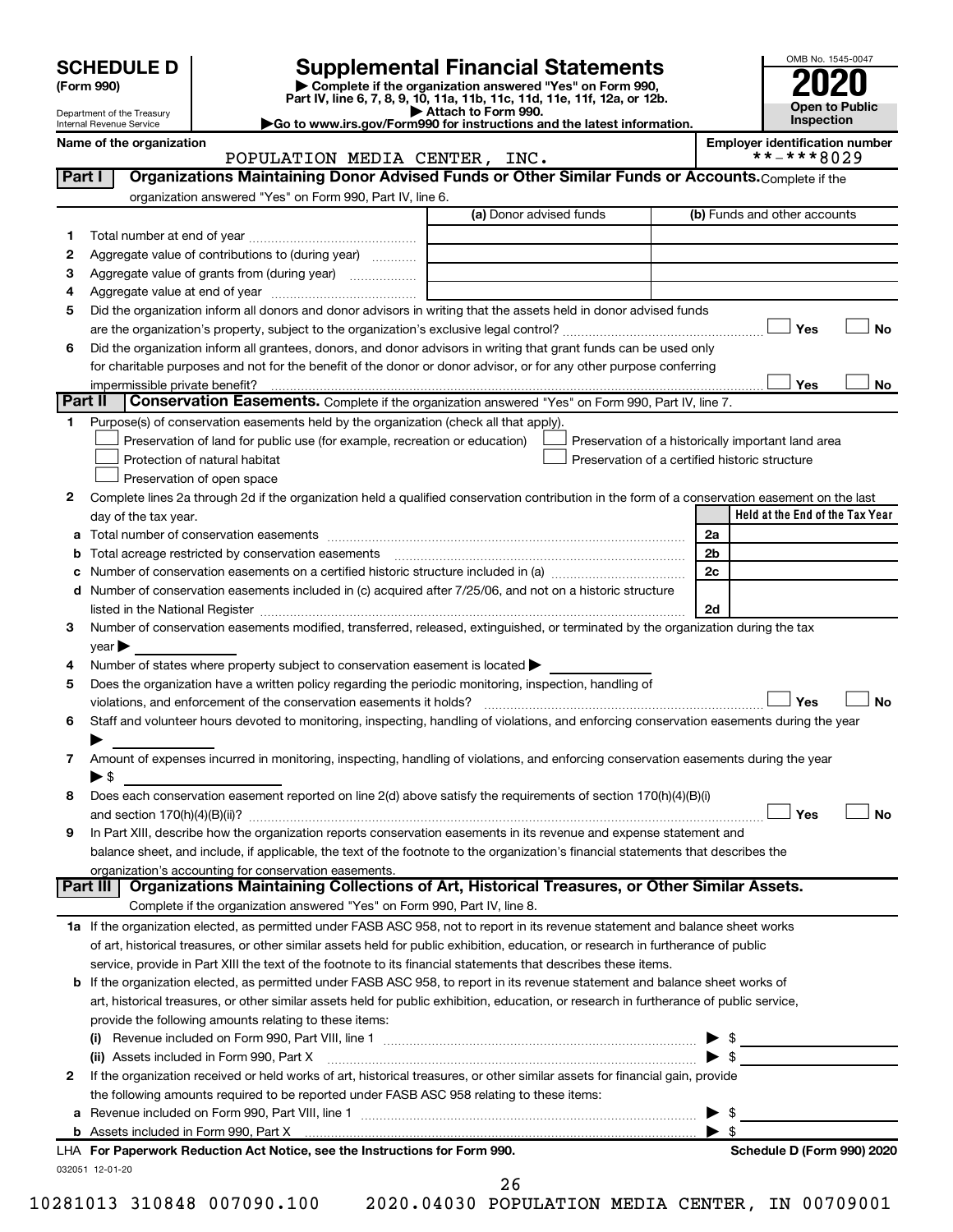|        | Schedule D (Form 990) 2020                                                                                                                                                                                                     | POPULATION MEDIA CENTER, INC.           |                |                                    |                    |  |                                 |  |                | **-***8029 Page 2                            |  |
|--------|--------------------------------------------------------------------------------------------------------------------------------------------------------------------------------------------------------------------------------|-----------------------------------------|----------------|------------------------------------|--------------------|--|---------------------------------|--|----------------|----------------------------------------------|--|
|        | Part III<br>Organizations Maintaining Collections of Art, Historical Treasures, or Other Similar Assets (continued)                                                                                                            |                                         |                |                                    |                    |  |                                 |  |                |                                              |  |
| З      | Using the organization's acquisition, accession, and other records, check any of the following that make significant use of its                                                                                                |                                         |                |                                    |                    |  |                                 |  |                |                                              |  |
|        | collection items (check all that apply):                                                                                                                                                                                       |                                         |                |                                    |                    |  |                                 |  |                |                                              |  |
| a      | Loan or exchange program<br>Public exhibition                                                                                                                                                                                  |                                         |                |                                    |                    |  |                                 |  |                |                                              |  |
| b      | Scholarly research<br>Other<br>e                                                                                                                                                                                               |                                         |                |                                    |                    |  |                                 |  |                |                                              |  |
| с      | Preservation for future generations                                                                                                                                                                                            |                                         |                |                                    |                    |  |                                 |  |                |                                              |  |
| 4      | Provide a description of the organization's collections and explain how they further the organization's exempt purpose in Part XIII.                                                                                           |                                         |                |                                    |                    |  |                                 |  |                |                                              |  |
| 5      | During the year, did the organization solicit or receive donations of art, historical treasures, or other similar assets                                                                                                       |                                         |                |                                    |                    |  |                                 |  |                |                                              |  |
|        | Part IV<br>Escrow and Custodial Arrangements. Complete if the organization answered "Yes" on Form 990, Part IV, line 9, or                                                                                                     |                                         |                |                                    |                    |  |                                 |  | Yes            | No                                           |  |
|        | reported an amount on Form 990, Part X, line 21.                                                                                                                                                                               |                                         |                |                                    |                    |  |                                 |  |                |                                              |  |
|        | 1a Is the organization an agent, trustee, custodian or other intermediary for contributions or other assets not included                                                                                                       |                                         |                |                                    |                    |  |                                 |  |                |                                              |  |
|        |                                                                                                                                                                                                                                |                                         |                |                                    |                    |  |                                 |  | Yes            | No                                           |  |
|        | b If "Yes," explain the arrangement in Part XIII and complete the following table:                                                                                                                                             |                                         |                |                                    |                    |  |                                 |  |                |                                              |  |
|        |                                                                                                                                                                                                                                |                                         |                |                                    |                    |  |                                 |  | Amount         |                                              |  |
| с      |                                                                                                                                                                                                                                |                                         |                |                                    |                    |  | 1c                              |  |                |                                              |  |
|        |                                                                                                                                                                                                                                |                                         |                |                                    |                    |  | 1d                              |  |                |                                              |  |
|        | e Distributions during the year manufactured and continuum and contained and the year manufactured and contained and the year manufactured and contained and contained and contained and contained and contained and contained |                                         |                |                                    |                    |  | 1e                              |  |                |                                              |  |
| f      |                                                                                                                                                                                                                                |                                         |                |                                    |                    |  | 1f                              |  |                |                                              |  |
|        | 2a Did the organization include an amount on Form 990, Part X, line 21, for escrow or custodial account liability?                                                                                                             |                                         |                |                                    |                    |  |                                 |  | Yes            | No                                           |  |
|        | <b>b</b> If "Yes," explain the arrangement in Part XIII. Check here if the explanation has been provided on Part XIII                                                                                                          |                                         |                |                                    |                    |  |                                 |  |                |                                              |  |
|        | <b>Part V</b><br>Endowment Funds. Complete if the organization answered "Yes" on Form 990, Part IV, line 10.                                                                                                                   |                                         |                |                                    |                    |  |                                 |  |                |                                              |  |
|        |                                                                                                                                                                                                                                | (a) Current year                        | (b) Prior year |                                    | (c) Two years back |  |                                 |  |                | (d) Three years back $ $ (e) Four years back |  |
|        | 1a Beginning of year balance                                                                                                                                                                                                   |                                         |                |                                    |                    |  |                                 |  |                |                                              |  |
| b      |                                                                                                                                                                                                                                |                                         |                |                                    |                    |  |                                 |  |                |                                              |  |
| с      | Net investment earnings, gains, and losses                                                                                                                                                                                     |                                         |                |                                    |                    |  |                                 |  |                |                                              |  |
| d      |                                                                                                                                                                                                                                |                                         |                |                                    |                    |  |                                 |  |                |                                              |  |
|        | e Other expenditures for facilities                                                                                                                                                                                            |                                         |                |                                    |                    |  |                                 |  |                |                                              |  |
|        | and programs                                                                                                                                                                                                                   |                                         |                |                                    |                    |  |                                 |  |                |                                              |  |
|        | f Administrative expenses                                                                                                                                                                                                      |                                         |                |                                    |                    |  |                                 |  |                |                                              |  |
| g<br>2 | Provide the estimated percentage of the current year end balance (line 1g, column (a)) held as:                                                                                                                                |                                         |                |                                    |                    |  |                                 |  |                |                                              |  |
| a      | Board designated or quasi-endowment                                                                                                                                                                                            |                                         | %              |                                    |                    |  |                                 |  |                |                                              |  |
| b      | Permanent endowment                                                                                                                                                                                                            | %                                       |                |                                    |                    |  |                                 |  |                |                                              |  |
| с      | Term endowment $\blacktriangleright$                                                                                                                                                                                           | $\frac{0}{0}$                           |                |                                    |                    |  |                                 |  |                |                                              |  |
|        | The percentages on lines 2a, 2b, and 2c should equal 100%.                                                                                                                                                                     |                                         |                |                                    |                    |  |                                 |  |                |                                              |  |
|        | 3a Are there endowment funds not in the possession of the organization that are held and administered for the organization                                                                                                     |                                         |                |                                    |                    |  |                                 |  |                |                                              |  |
|        | by:                                                                                                                                                                                                                            |                                         |                |                                    |                    |  |                                 |  |                | Yes<br>No                                    |  |
|        | (i)                                                                                                                                                                                                                            |                                         |                |                                    |                    |  |                                 |  | 3a(i)          |                                              |  |
|        |                                                                                                                                                                                                                                |                                         |                |                                    |                    |  |                                 |  | 3a(ii)         |                                              |  |
|        |                                                                                                                                                                                                                                |                                         |                |                                    |                    |  |                                 |  | 3b             |                                              |  |
| 4      | Describe in Part XIII the intended uses of the organization's endowment funds.                                                                                                                                                 |                                         |                |                                    |                    |  |                                 |  |                |                                              |  |
|        | Part VI   Land, Buildings, and Equipment.                                                                                                                                                                                      |                                         |                |                                    |                    |  |                                 |  |                |                                              |  |
|        | Complete if the organization answered "Yes" on Form 990, Part IV, line 11a. See Form 990, Part X, line 10.                                                                                                                     |                                         |                |                                    |                    |  |                                 |  |                |                                              |  |
|        | Description of property                                                                                                                                                                                                        | (a) Cost or other<br>basis (investment) |                | (b) Cost or other<br>basis (other) |                    |  | (c) Accumulated<br>depreciation |  | (d) Book value |                                              |  |
|        |                                                                                                                                                                                                                                |                                         |                |                                    |                    |  |                                 |  |                |                                              |  |
| b      |                                                                                                                                                                                                                                |                                         |                |                                    |                    |  |                                 |  |                |                                              |  |
|        |                                                                                                                                                                                                                                |                                         |                |                                    |                    |  |                                 |  |                |                                              |  |
|        |                                                                                                                                                                                                                                |                                         |                |                                    | 272,585.           |  | 218,962.                        |  |                | 53,623.                                      |  |
|        |                                                                                                                                                                                                                                |                                         |                |                                    |                    |  |                                 |  |                |                                              |  |
|        | Total. Add lines 1a through 1e. (Column (d) must equal Form 990, Part X, column (B), line 10c.)                                                                                                                                |                                         |                |                                    |                    |  |                                 |  |                | 53,623.                                      |  |

**Schedule D (Form 990) 2020**

032052 12-01-20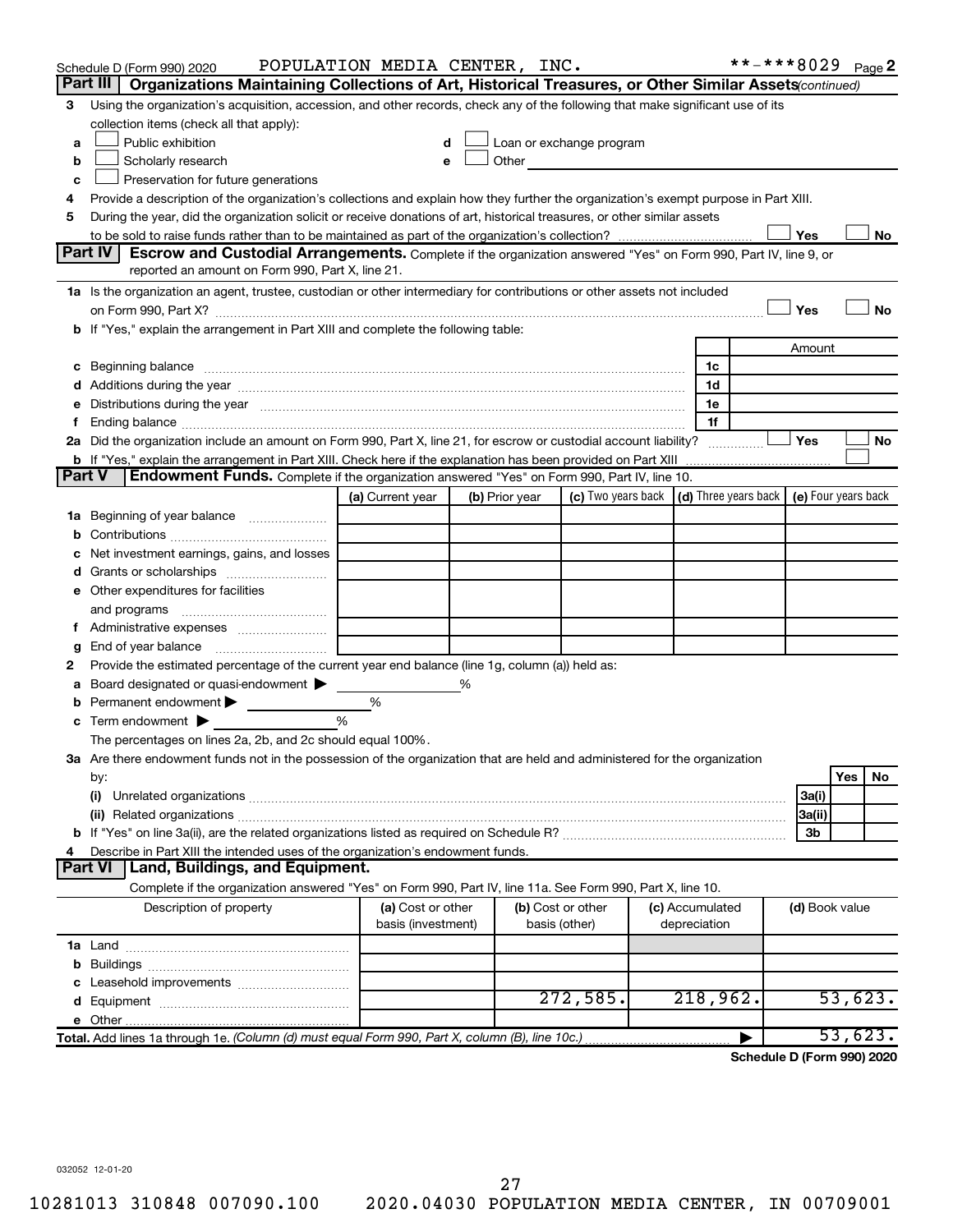| Schedule D (Form 990) 2020                      | POPULATION MEDIA CENTER, |  | INC. | **-***8029 <sub>Page</sub> 3 |  |
|-------------------------------------------------|--------------------------|--|------|------------------------------|--|
| <b>Part VII</b> Investments - Other Securities. |                          |  |      |                              |  |

| Complete if the organization answered "Yes" on Form 990, Part IV, line 11b. See Form 990, Part X, line 12.        |                 |                                                           |                |
|-------------------------------------------------------------------------------------------------------------------|-----------------|-----------------------------------------------------------|----------------|
| (a) Description of security or category (including name of security)                                              | (b) Book value  | (c) Method of valuation: Cost or end-of-year market value |                |
|                                                                                                                   |                 |                                                           |                |
|                                                                                                                   |                 |                                                           |                |
| (3) Other                                                                                                         |                 |                                                           |                |
| (A)                                                                                                               |                 |                                                           |                |
| (B)                                                                                                               |                 |                                                           |                |
| (C)                                                                                                               |                 |                                                           |                |
| (D)                                                                                                               |                 |                                                           |                |
| (E)                                                                                                               |                 |                                                           |                |
| (F)                                                                                                               |                 |                                                           |                |
| (G)                                                                                                               |                 |                                                           |                |
| (H)                                                                                                               |                 |                                                           |                |
| Total. (Col. (b) must equal Form 990, Part X, col. (B) line 12.) $\blacktriangleright$                            |                 |                                                           |                |
| Part VIII Investments - Program Related.                                                                          |                 |                                                           |                |
| Complete if the organization answered "Yes" on Form 990, Part IV, line 11c. See Form 990, Part X, line 13.        |                 |                                                           |                |
| (a) Description of investment                                                                                     | (b) Book value  | (c) Method of valuation: Cost or end-of-year market value |                |
|                                                                                                                   |                 |                                                           |                |
| (1)                                                                                                               |                 |                                                           |                |
| (2)                                                                                                               |                 |                                                           |                |
| (3)                                                                                                               |                 |                                                           |                |
| (4)                                                                                                               |                 |                                                           |                |
| (5)                                                                                                               |                 |                                                           |                |
| (6)                                                                                                               |                 |                                                           |                |
| (7)                                                                                                               |                 |                                                           |                |
| (8)                                                                                                               |                 |                                                           |                |
| (9)                                                                                                               |                 |                                                           |                |
| Total. (Col. (b) must equal Form 990, Part X, col. (B) line 13.) $\blacktriangleright$                            |                 |                                                           |                |
| <b>Other Assets.</b><br>Part IX                                                                                   |                 |                                                           |                |
| Complete if the organization answered "Yes" on Form 990, Part IV, line 11d. See Form 990, Part X, line 15.        |                 |                                                           |                |
|                                                                                                                   | (a) Description |                                                           | (b) Book value |
| (1)                                                                                                               |                 |                                                           |                |
|                                                                                                                   |                 |                                                           |                |
|                                                                                                                   |                 |                                                           |                |
| (2)                                                                                                               |                 |                                                           |                |
| (3)                                                                                                               |                 |                                                           |                |
| (4)                                                                                                               |                 |                                                           |                |
| (5)                                                                                                               |                 |                                                           |                |
| (6)                                                                                                               |                 |                                                           |                |
| (7)                                                                                                               |                 |                                                           |                |
| (8)                                                                                                               |                 |                                                           |                |
| (9)                                                                                                               |                 |                                                           |                |
|                                                                                                                   |                 |                                                           |                |
| <b>Other Liabilities.</b><br>Part X                                                                               |                 |                                                           |                |
| Complete if the organization answered "Yes" on Form 990, Part IV, line 11e or 11f. See Form 990, Part X, line 25. |                 |                                                           |                |
| (a) Description of liability                                                                                      |                 |                                                           | (b) Book value |
| (1)<br>Federal income taxes                                                                                       |                 |                                                           |                |
| (2)                                                                                                               |                 |                                                           |                |
| (3)                                                                                                               |                 |                                                           |                |
| (4)                                                                                                               |                 |                                                           |                |
| (5)                                                                                                               |                 |                                                           |                |
| (6)                                                                                                               |                 |                                                           |                |
| (7)                                                                                                               |                 |                                                           |                |
|                                                                                                                   |                 |                                                           |                |
| (8)                                                                                                               |                 |                                                           |                |
| Total. (Column (b) must equal Form 990, Part X, col. (B) line 15.)<br>1.<br>(9)                                   |                 |                                                           |                |

**2.** liity for uncertain tax positions. In Part XIII, provide the text of the footnote to the organization's financial statements that reports the organization's liability for uncertain tax positions under FASB ASC 740. Check here if the text of the footnote has been provided in Part XIII ...  $\fbox{\bf X}$ 

**Schedule D (Form 990) 2020**

032053 12-01-20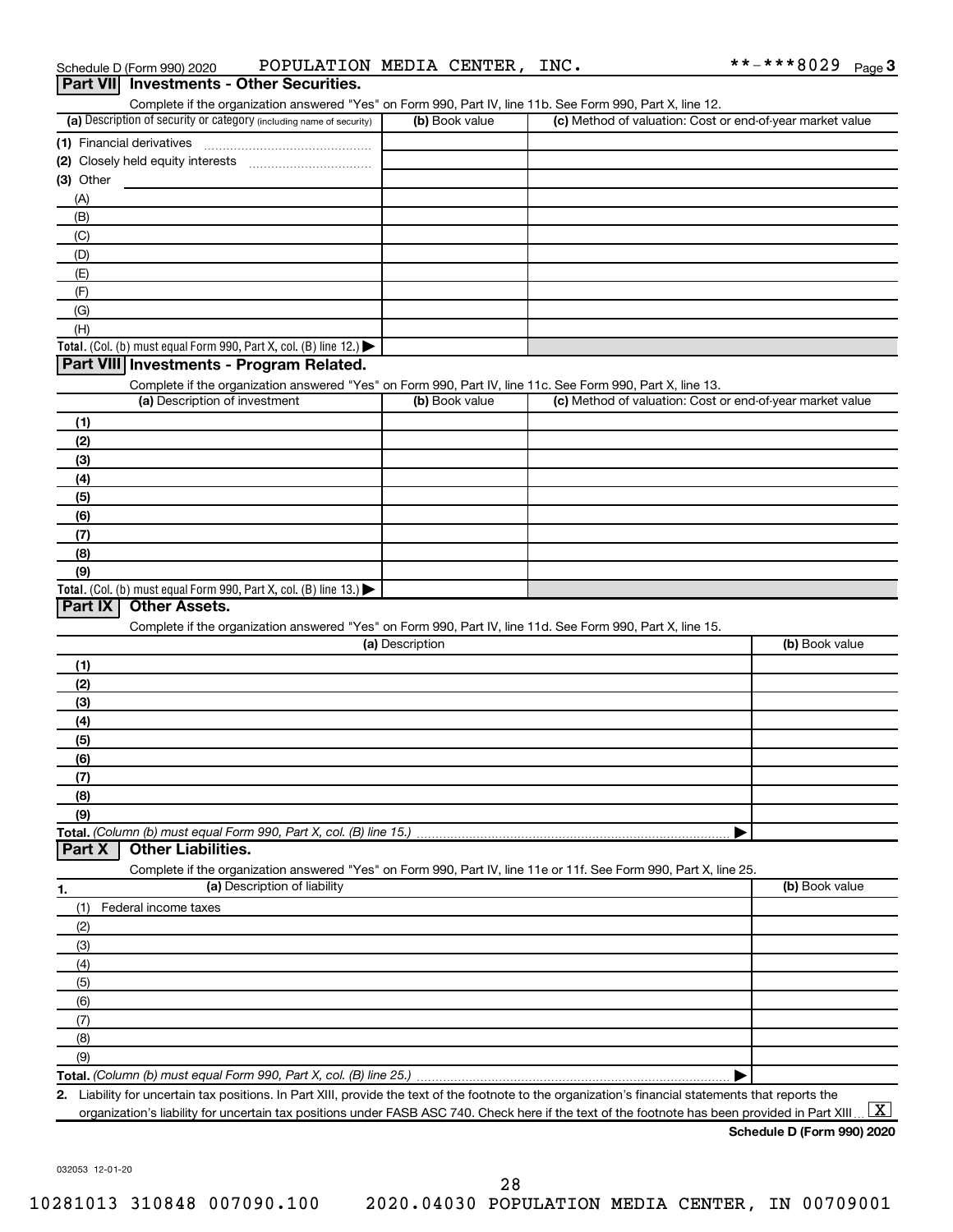|   | Schedule D (Form 990) 2020 POPULATION MEDIA CENTER, INC.                                                            |                | **-***8029<br>Page 4 |
|---|---------------------------------------------------------------------------------------------------------------------|----------------|----------------------|
|   | Reconciliation of Revenue per Audited Financial Statements With Revenue per Return.<br>Part XI                      |                |                      |
|   | Complete if the organization answered "Yes" on Form 990, Part IV, line 12a.                                         |                |                      |
| 1 | Total revenue, gains, and other support per audited financial statements [[[[[[[[[[[[[[[[[[[[[[]]]]]]]]]]]]]]       |                | $\mathbf{1}$         |
| 2 | Amounts included on line 1 but not on Form 990, Part VIII, line 12:                                                 |                |                      |
| a | Net unrealized gains (losses) on investments [11] matter contracts and the unrealized gains (losses) on investments | 2a             |                      |
|   |                                                                                                                     | 2 <sub>b</sub> |                      |
| с |                                                                                                                     | 2c             |                      |
| d |                                                                                                                     | 2d             |                      |
| е |                                                                                                                     |                | 2е                   |
| З |                                                                                                                     |                | 3                    |
|   | Amounts included on Form 990, Part VIII, line 12, but not on line 1:                                                |                |                      |
|   |                                                                                                                     | 4a             |                      |
| b |                                                                                                                     | 4 <sub>b</sub> |                      |
|   | Add lines 4a and 4b                                                                                                 |                | 4c                   |
| 5 |                                                                                                                     |                | 5                    |
|   | Part XII   Reconciliation of Expenses per Audited Financial Statements With Expenses per Return.                    |                |                      |
|   | Complete if the organization answered "Yes" on Form 990, Part IV, line 12a.                                         |                |                      |
| 1 |                                                                                                                     |                | $\mathbf{1}$         |
| 2 | Amounts included on line 1 but not on Form 990, Part IX, line 25:                                                   |                |                      |
| a |                                                                                                                     | 2a             |                      |
| b |                                                                                                                     | 2 <sub>b</sub> |                      |
|   |                                                                                                                     | 2c             |                      |
|   |                                                                                                                     |                |                      |
| e |                                                                                                                     |                | 2e                   |
| З |                                                                                                                     |                | 3                    |
| 4 | Amounts included on Form 990, Part IX, line 25, but not on line 1:                                                  |                |                      |
| a | Investment expenses not included on Form 990, Part VIII, line 7b [11, 111, 120]                                     | 4a l           |                      |
|   |                                                                                                                     | 4 <sub>h</sub> |                      |
|   | c Add lines 4a and 4b                                                                                               |                | 4с                   |
| 5 |                                                                                                                     |                | 5                    |
|   | Part XIII Supplemental Information.                                                                                 |                |                      |

Provide the descriptions required for Part II, lines 3, 5, and 9; Part III, lines 1a and 4; Part IV, lines 1b and 2b; Part V, line 4; Part X, line 2; Part XI, lines 2d and 4b; and Part XII, lines 2d and 4b. Also complete this part to provide any additional information.

#### PART X, LINE 2:

| THE ORGANIZATION QUALIFIES AS A TAX-EXEMPT ORGANIZATION UNDER SECTION      |
|----------------------------------------------------------------------------|
| $501(C)(3)$ OF THE INTERNAL REVENUE CODE, AND ARE CLASSIFIED AS PUBLICLY   |
| SUPPORTED ORGANIZATIONS UNDER SECTION $509(A)(1)$ . CONTRIBUTIONS TO EACH  |
| QUALIFY FOR THE CHARITABLE CONTRIBUTION DEDUCTION UNDER INTERNAL REVENUE   |
| CODE SECTION $170(B)(1)(A)$ .                                              |
|                                                                            |
| FASB ASC 740, INCOME TAXES, REQUIRES ENTITIES TO DISCLOSE IN THEIR         |
| FINANCIAL STATEMENTS THE NATURE OF ANY UNCERTAINTY IN THEIR TAX POSITIONS. |
| FOR TAX EXEMPT ENTITIES, TAX EXEMPT STATUS ITSELF IS DEEMED TO BE AN       |
| UNCERTAINTY, AS EVENTS COULD POTENTIALLY OCCUR TO JEOPARDIZE THEIR TAX     |
| EXEMPT STATUS. MANAGEMENT BELIEVES THE ORGANIZATION HAS NO UNCERTAIN TAX   |
| Schedule D (Form 990) 2020<br>032054 12-01-20<br>29                        |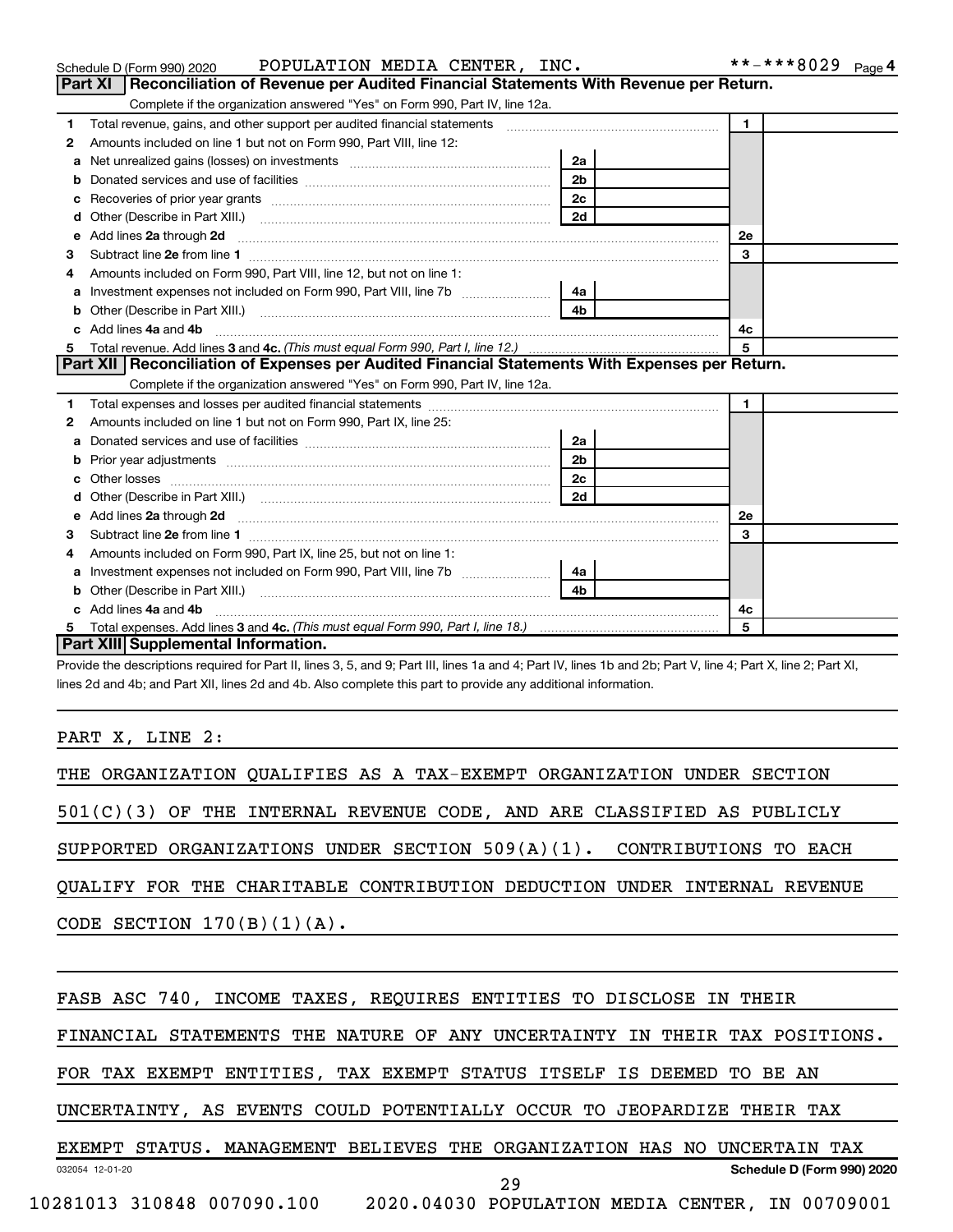| POPULATION MEDIA CENTER, INC.<br>Schedule D (Form 990) 2020<br><b>Part XIII   Supplemental Information (continued)</b> | **-***8029 Page 5          |
|------------------------------------------------------------------------------------------------------------------------|----------------------------|
| POSITIONS. THE ORGANIZATION ANTICIPATES THAT IT WILL NOT HAVE A CHANGE IN                                              |                            |
| UNCERTAIN TAX POSITIONS DURING THE NEXT TWELVE MONTHS THAT WOULD HAVE A                                                |                            |
| MATERIAL IMPACT ON THE ORGANIZATION'S FINANCIAL STATEMENTS. IF NECESSARY                                               |                            |
| THE ORGANIZATION WOULD ACCRUE INTEREST AND PENALTIES ON UNCERTAIN TAX                                                  |                            |
| POSITIONS AS A COMPONENT OF THE PROVISION FOR INCOME TAXES. THE                                                        |                            |
| ORGANIZATION IS NO LONGER SUBJECT TO FEDERAL AND STATE INCOME TAX                                                      |                            |
| EXAMINATIONS BY TAX AUTHORITIES FOR YEARS BEFORE THE TAX YEAR ENDED                                                    |                            |
| DECEMBER 31, 2017.                                                                                                     |                            |
| and the control of the control of the control of the control of the control of the control of the control of the       |                            |
|                                                                                                                        |                            |
|                                                                                                                        |                            |
|                                                                                                                        |                            |
|                                                                                                                        |                            |
|                                                                                                                        |                            |
|                                                                                                                        |                            |
|                                                                                                                        |                            |
|                                                                                                                        |                            |
|                                                                                                                        |                            |
|                                                                                                                        |                            |
|                                                                                                                        |                            |
|                                                                                                                        |                            |
|                                                                                                                        |                            |
|                                                                                                                        |                            |
|                                                                                                                        |                            |
|                                                                                                                        |                            |
|                                                                                                                        |                            |
|                                                                                                                        |                            |
|                                                                                                                        |                            |
|                                                                                                                        | Schedule D (Form 990) 2020 |
| 032055 12-01-20<br>30                                                                                                  |                            |
| 10281013 310848 007090.100<br>2020.04030 POPULATION MEDIA CENTER, IN 00709001                                          |                            |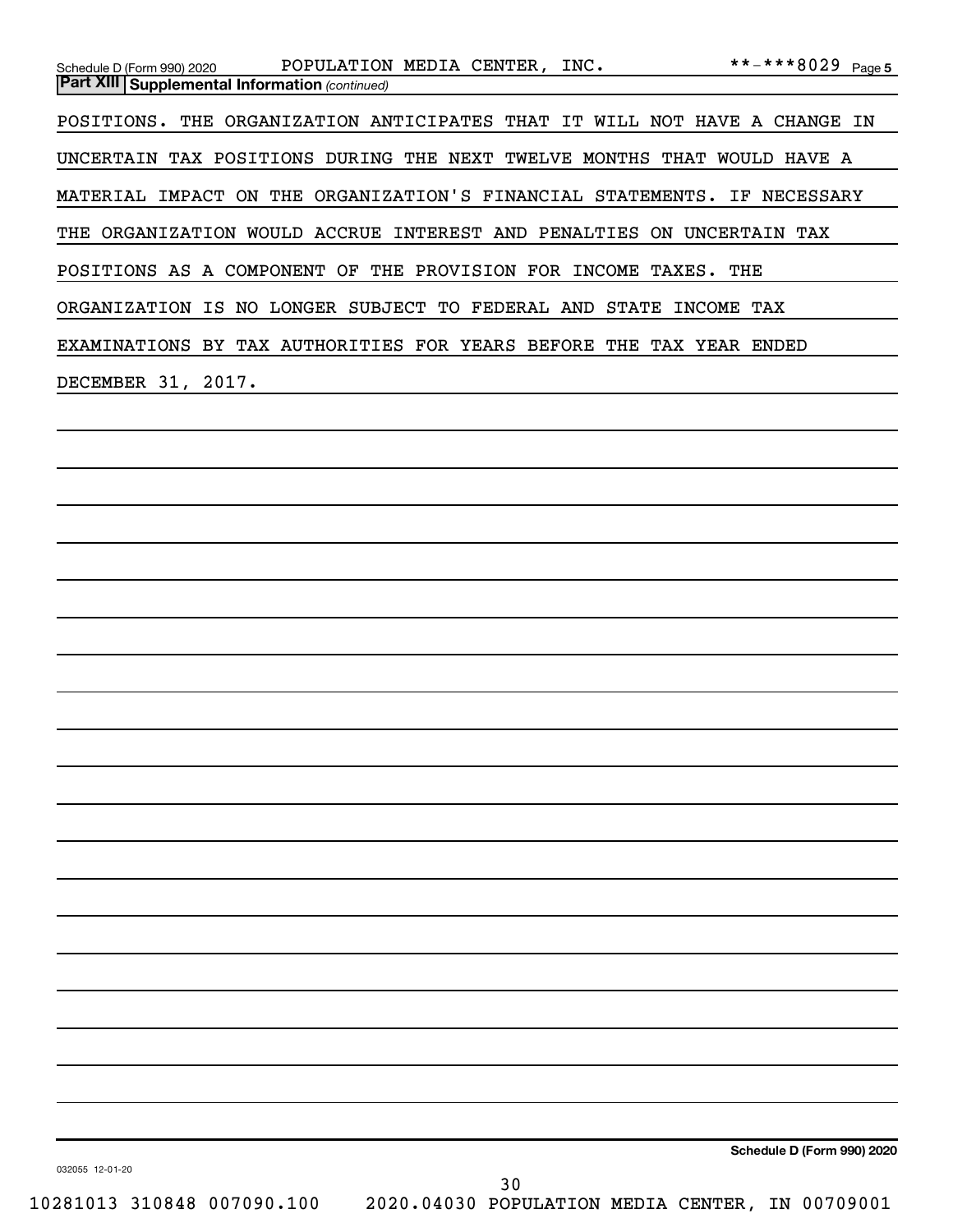| Department of the Treasury<br>Internal Revenue Service |                          |                              | Go to www.irs.gov/Form990 for instructions and the latest information.                                                                      |                                |                                                        | <b>Open to Public</b><br>Inspection   |
|--------------------------------------------------------|--------------------------|------------------------------|---------------------------------------------------------------------------------------------------------------------------------------------|--------------------------------|--------------------------------------------------------|---------------------------------------|
| Name of the organization                               |                          |                              |                                                                                                                                             |                                |                                                        | <b>Employer identification number</b> |
| POPULATION MEDIA CENTER, INC.                          |                          |                              |                                                                                                                                             |                                | **-***8029                                             |                                       |
| Part I                                                 |                          |                              | General Information on Activities Outside the United States. Complete if the organization answered "Yes" on                                 |                                |                                                        |                                       |
| Form 990, Part IV, line 14b.                           |                          |                              |                                                                                                                                             |                                |                                                        |                                       |
| 1                                                      |                          |                              | For grantmakers. Does the organization maintain records to substantiate the amount of its grants and other assistance,                      |                                |                                                        |                                       |
|                                                        |                          |                              | the grantees' eligibility for the grants or assistance, and the selection criteria used to award the grants or assistance? $\ldots$ $X$ Yes |                                |                                                        | <b>No</b>                             |
| 2                                                      |                          |                              | For grantmakers. Describe in Part V the organization's procedures for monitoring the use of its grants and other assistance outside the     |                                |                                                        |                                       |
| United States.                                         |                          |                              |                                                                                                                                             |                                |                                                        |                                       |
| з                                                      |                          |                              | Activities per Region. (The following Part I, line 3 table can be duplicated if additional space is needed.)                                |                                |                                                        |                                       |
| (a) Region                                             | (b) Number of<br>offices | (c) Number of<br>employees,  | (d) Activities conducted in the region<br>(by type) (such as, fundraising, pro-                                                             |                                | (e) If activity listed in (d)<br>is a program service, | (f) Total<br>expenditures             |
|                                                        | in the region            | agents, and<br>independent   | gram services, investments, grants to                                                                                                       |                                | describe specific type                                 | for and<br>investments                |
|                                                        |                          | contractors<br>in the region | recipients located in the region)                                                                                                           |                                | of service(s) in the region                            | in the region                         |
|                                                        |                          |                              |                                                                                                                                             |                                |                                                        |                                       |
|                                                        |                          |                              |                                                                                                                                             |                                |                                                        |                                       |
| SUB-SAHARAN AFRICA                                     | 6                        | 49                           | PROGRAM<br>SERVICES/FUNDRAISING                                                                                                             | POPULATION MEDIA<br>ACTIVITIES |                                                        | 3,641,000.                            |
|                                                        |                          |                              |                                                                                                                                             |                                |                                                        |                                       |
|                                                        |                          |                              |                                                                                                                                             |                                |                                                        |                                       |
|                                                        |                          |                              |                                                                                                                                             | POPULATION MEDIA               |                                                        |                                       |
| SOUTH ASIA                                             |                          | 1                            | PROGRAM SERVICES                                                                                                                            | ACTIVITIES                     |                                                        | 97,000.                               |
|                                                        |                          |                              |                                                                                                                                             |                                |                                                        |                                       |
| CENTRAL AMERICA AND                                    |                          |                              |                                                                                                                                             | POPULATION MEDIA               |                                                        |                                       |
| THE CARIBBEAN                                          | 0                        | 0                            | PROGRAM SERVICES                                                                                                                            | ACTIVITIES                     |                                                        | 748,000.                              |
|                                                        |                          |                              |                                                                                                                                             |                                |                                                        |                                       |
|                                                        |                          |                              |                                                                                                                                             | POPULATION MEDIA               |                                                        |                                       |
| NORTH AMERICA                                          | 0                        | 0                            | PROGRAM SERVICES                                                                                                                            | ACTIVITIES                     |                                                        | 220,000.                              |
|                                                        |                          |                              |                                                                                                                                             |                                |                                                        |                                       |
|                                                        |                          |                              |                                                                                                                                             |                                |                                                        |                                       |
|                                                        |                          |                              |                                                                                                                                             |                                |                                                        |                                       |
|                                                        |                          |                              |                                                                                                                                             |                                |                                                        |                                       |
|                                                        |                          |                              |                                                                                                                                             |                                |                                                        |                                       |
|                                                        |                          |                              |                                                                                                                                             |                                |                                                        |                                       |
|                                                        |                          |                              |                                                                                                                                             |                                |                                                        |                                       |
|                                                        |                          |                              |                                                                                                                                             |                                |                                                        |                                       |
|                                                        |                          |                              |                                                                                                                                             |                                |                                                        |                                       |
|                                                        |                          |                              |                                                                                                                                             |                                |                                                        |                                       |
|                                                        |                          |                              |                                                                                                                                             |                                |                                                        |                                       |
|                                                        |                          |                              |                                                                                                                                             |                                |                                                        |                                       |
|                                                        |                          |                              |                                                                                                                                             |                                |                                                        |                                       |
| <b>3 a</b> Subtotal                                    |                          | 50                           |                                                                                                                                             |                                |                                                        | 4,706,000.                            |
| <b>b</b> Total from continuation                       |                          |                              |                                                                                                                                             |                                |                                                        |                                       |
| sheets to Part I                                       |                          |                              |                                                                                                                                             |                                |                                                        | 0.                                    |
| c Totals (add lines 3a<br>and 3b)<br>.                 |                          | 50                           |                                                                                                                                             |                                |                                                        | 4,706,000.                            |

**| Complete if the organization answered "Yes" on Form 990, Part IV, line 14b, 15, or 16. | Attach to Form 990. | Go to www.irs.gov/Form990 for instructions and the latest information.** 

**SCHEDULE F Statement of Activities Outside the United States 2020**

OMB No. 1545-0047

**Open to Public** 

**For Paperwork Reduction Act Notice, see the Instructions for Form 990. Schedule F (Form 990) 2020** LHA

032071 12-03-20

**(Form 990)**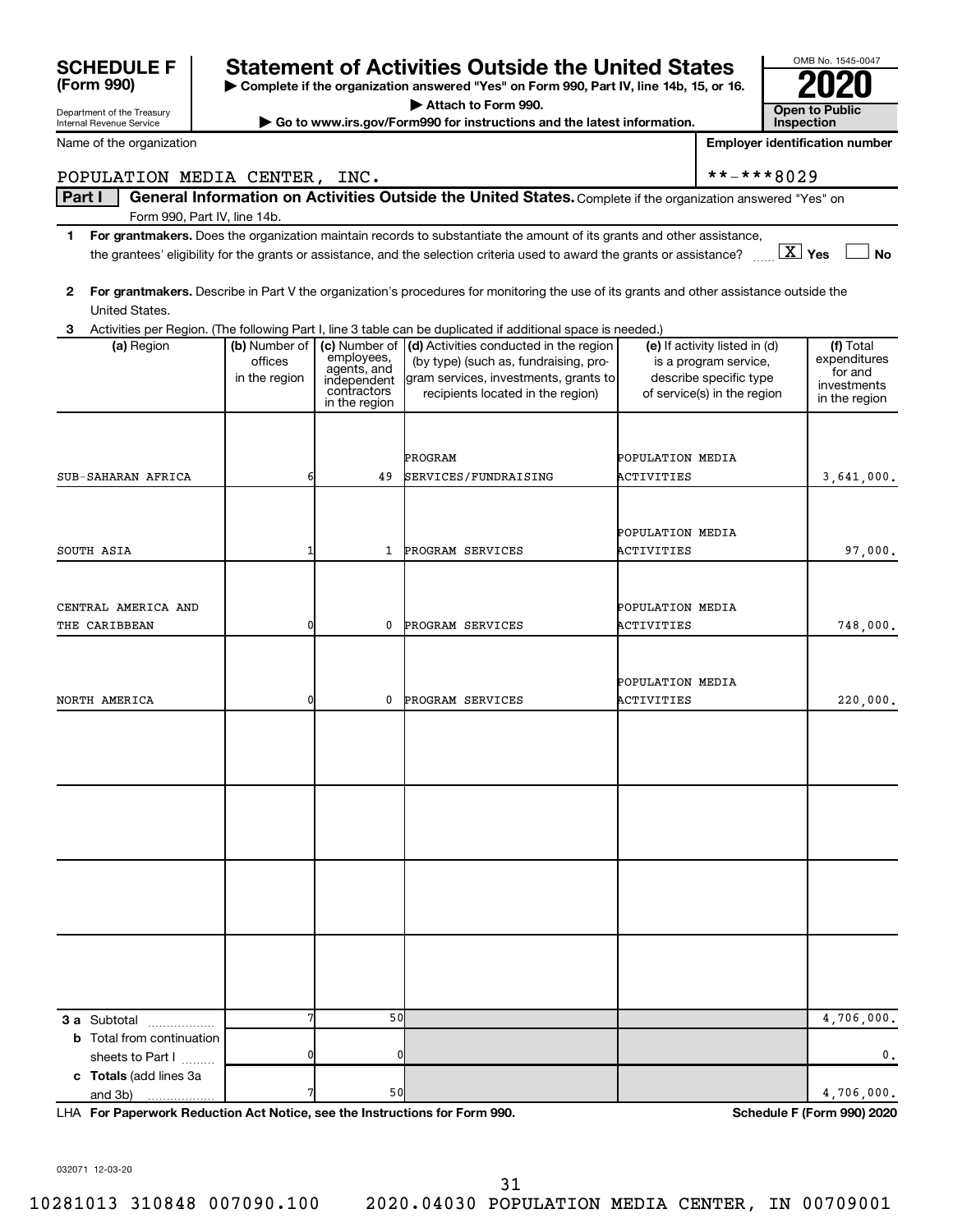Part II | Grants and Other Assistance to Organizations or Entities Outside the United States. Complete if the organization answered "Yes" on Form 990, Part IV, line 15, for any recipient who received more than \$5,000. Part II can be duplicated if additional space is needed.

| 1<br>(a) Name of organization                              | (b) IRS code section<br>and EIN (if applicable) | (c) Region | (d) Purpose of<br>grant                                                                                                                 | (e) Amount | (f) Manner of<br>of cash grant cash disbursement | (g) Amount of<br>noncash<br>assistance | (h) Description<br>of noncash<br>assistance | (i) Method of<br>valuation (book, FMV,<br>appraisal, other) |
|------------------------------------------------------------|-------------------------------------------------|------------|-----------------------------------------------------------------------------------------------------------------------------------------|------------|--------------------------------------------------|----------------------------------------|---------------------------------------------|-------------------------------------------------------------|
|                                                            |                                                 |            |                                                                                                                                         |            |                                                  |                                        |                                             |                                                             |
|                                                            |                                                 |            |                                                                                                                                         |            |                                                  |                                        |                                             |                                                             |
|                                                            |                                                 |            |                                                                                                                                         |            |                                                  |                                        |                                             |                                                             |
|                                                            |                                                 |            |                                                                                                                                         |            |                                                  |                                        |                                             |                                                             |
|                                                            |                                                 |            |                                                                                                                                         |            |                                                  |                                        |                                             |                                                             |
|                                                            |                                                 |            |                                                                                                                                         |            |                                                  |                                        |                                             |                                                             |
|                                                            |                                                 |            |                                                                                                                                         |            |                                                  |                                        |                                             |                                                             |
|                                                            |                                                 |            |                                                                                                                                         |            |                                                  |                                        |                                             |                                                             |
|                                                            |                                                 |            |                                                                                                                                         |            |                                                  |                                        |                                             |                                                             |
|                                                            |                                                 |            |                                                                                                                                         |            |                                                  |                                        |                                             |                                                             |
|                                                            |                                                 |            |                                                                                                                                         |            |                                                  |                                        |                                             |                                                             |
|                                                            |                                                 |            |                                                                                                                                         |            |                                                  |                                        |                                             |                                                             |
|                                                            |                                                 |            |                                                                                                                                         |            |                                                  |                                        |                                             |                                                             |
|                                                            |                                                 |            |                                                                                                                                         |            |                                                  |                                        |                                             |                                                             |
|                                                            |                                                 |            |                                                                                                                                         |            |                                                  |                                        |                                             |                                                             |
|                                                            |                                                 |            |                                                                                                                                         |            |                                                  |                                        |                                             |                                                             |
| $\mathbf{2}$                                               |                                                 |            | Enter total number of recipient organizations listed above that are recognized as charities by the foreign country, recognized as a tax |            |                                                  |                                        |                                             |                                                             |
| Enter total number of other organizations or entities<br>3 |                                                 |            |                                                                                                                                         |            |                                                  |                                        |                                             |                                                             |

**Schedule F (Form 990) 2020**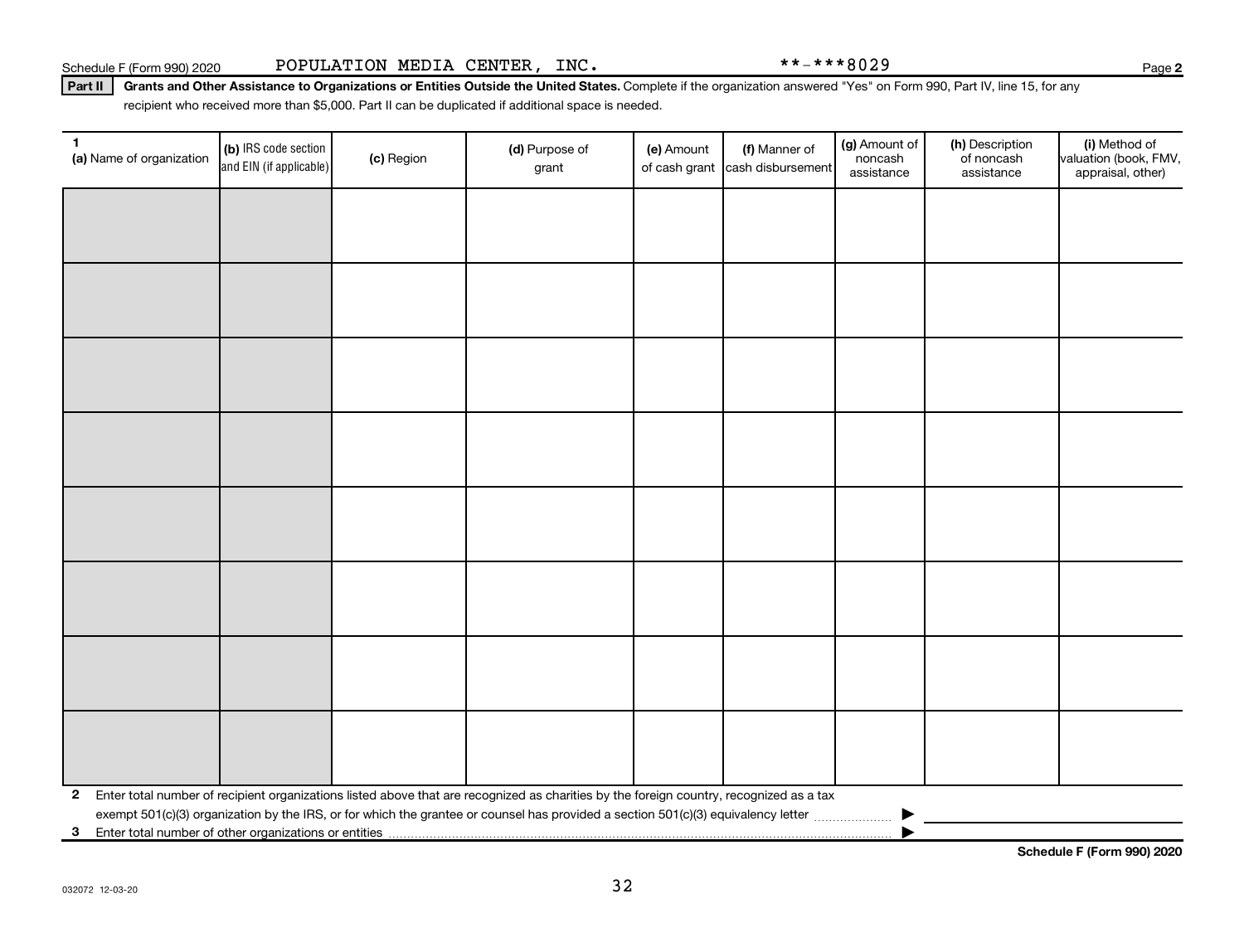Page 3

Part III Grants and Other Assistance to Individuals Outside the United States. Complete if the organization answered "Yes" on Form 990, Part IV, line 16. Part III can be duplicated if additional space is needed.

| (a) Type of grant or assistance | (b) Region | (c) Number of<br>recipients | (d) Amount of<br>cash grant | (e) Manner of<br>cash disbursement | (f) Amount of<br>noncash<br>assistance | (g) Description of<br>noncash assistance | (h) Method of<br>valuation<br>(book, FMV,<br>appraisal, other) |
|---------------------------------|------------|-----------------------------|-----------------------------|------------------------------------|----------------------------------------|------------------------------------------|----------------------------------------------------------------|
|                                 |            |                             |                             |                                    |                                        |                                          |                                                                |
|                                 |            |                             |                             |                                    |                                        |                                          |                                                                |
|                                 |            |                             |                             |                                    |                                        |                                          |                                                                |
|                                 |            |                             |                             |                                    |                                        |                                          |                                                                |
|                                 |            |                             |                             |                                    |                                        |                                          |                                                                |
|                                 |            |                             |                             |                                    |                                        |                                          |                                                                |
|                                 |            |                             |                             |                                    |                                        |                                          |                                                                |
|                                 |            |                             |                             |                                    |                                        |                                          |                                                                |
|                                 |            |                             |                             |                                    |                                        |                                          |                                                                |
|                                 |            |                             |                             |                                    |                                        |                                          |                                                                |

**Schedule F (Form 990) 2020**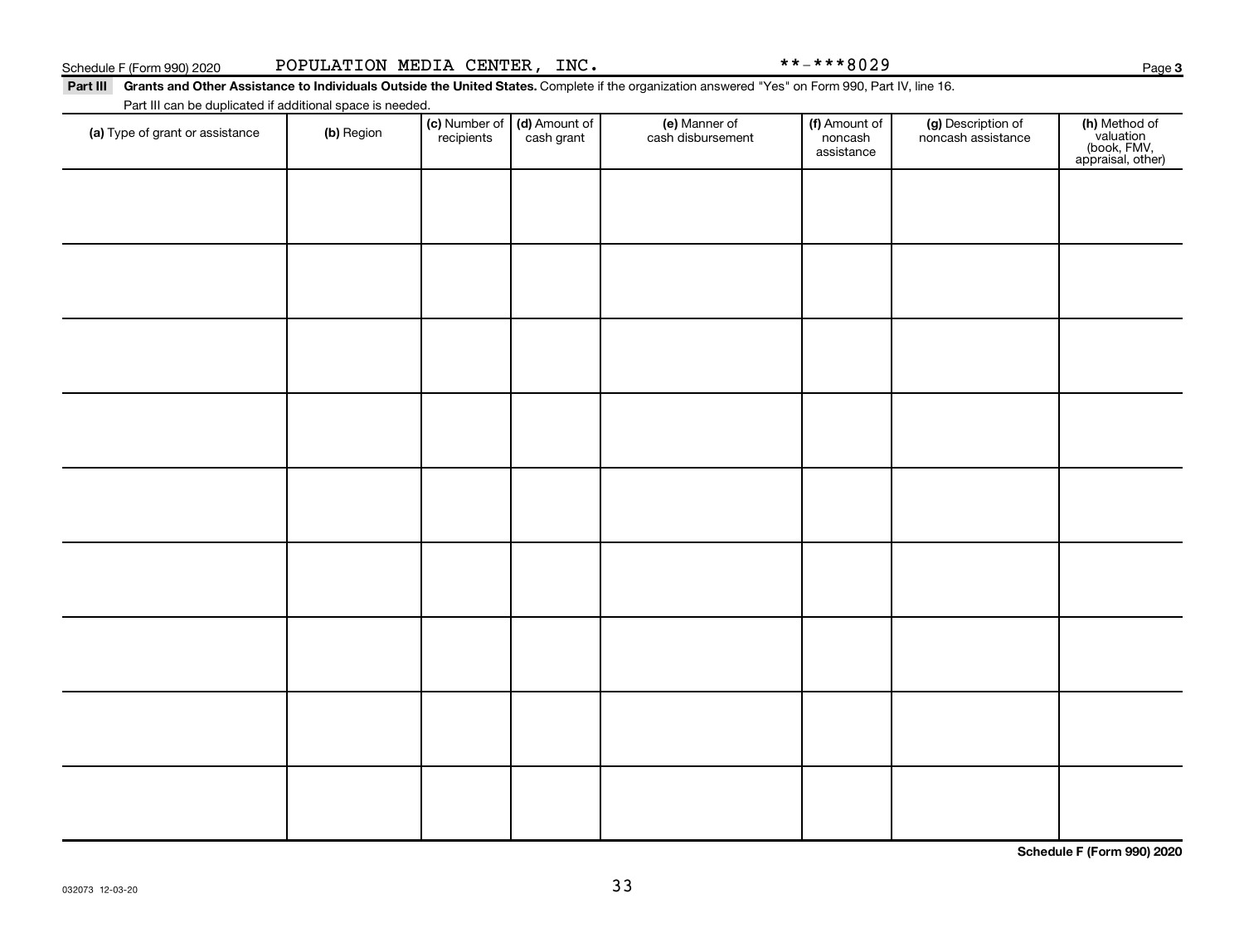| Schedule F (Form 990) 2020     | POPULATION MEDIA CENTER, |  | INC. | **-***8029 | Page |
|--------------------------------|--------------------------|--|------|------------|------|
| <b>Part IV   Foreign Forms</b> |                          |  |      |            |      |

| 1              | Was the organization a U.S. transferor of property to a foreign corporation during the tax year? If "Yes,"<br>the organization may be required to file Form 926, Return by a U.S. Transferor of Property to a Foreign                                                                                                             | Yes | $X $ No           |
|----------------|-----------------------------------------------------------------------------------------------------------------------------------------------------------------------------------------------------------------------------------------------------------------------------------------------------------------------------------|-----|-------------------|
| $\overline{2}$ | Did the organization have an interest in a foreign trust during the tax year? If "Yes," the organization may<br>be required to separately file Form 3520, Annual Return To Report Transactions With Foreign Trusts and<br>Receipt of Certain Foreign Gifts, and/or Form 3520-A, Annual Information Return of Foreign Trust With a | Yes | $X _{\text{No}}$  |
| 3              | Did the organization have an ownership interest in a foreign corporation during the tax year? If "Yes,"<br>the organization may be required to file Form 5471, Information Return of U.S. Persons With Respect to                                                                                                                 | Yes | - X  <br>No       |
| 4              | Was the organization a direct or indirect shareholder of a passive foreign investment company or a<br>qualified electing fund during the tax year? If "Yes," the organization may be required to file Form 8621,<br>Information Return by a Shareholder of a Passive Foreign Investment Company or Qualified Electing             | Yes | $\overline{X}$ No |
| 5              | Did the organization have an ownership interest in a foreign partnership during the tax year? If "Yes,"<br>the organization may be required to file Form 8865, Return of U.S. Persons With Respect to Certain<br>Foreign Partnerships (see Instructions for Form 8865)                                                            | Yes | $X$ No            |
| 6              | Did the organization have any operations in or related to any boycotting countries during the tax year? If<br>"Yes," the organization may be required to separately file Form 5713, International Boycott Report (see                                                                                                             | Yes |                   |

**Schedule F (Form 990) 2020**

**4**

032074 12-03-20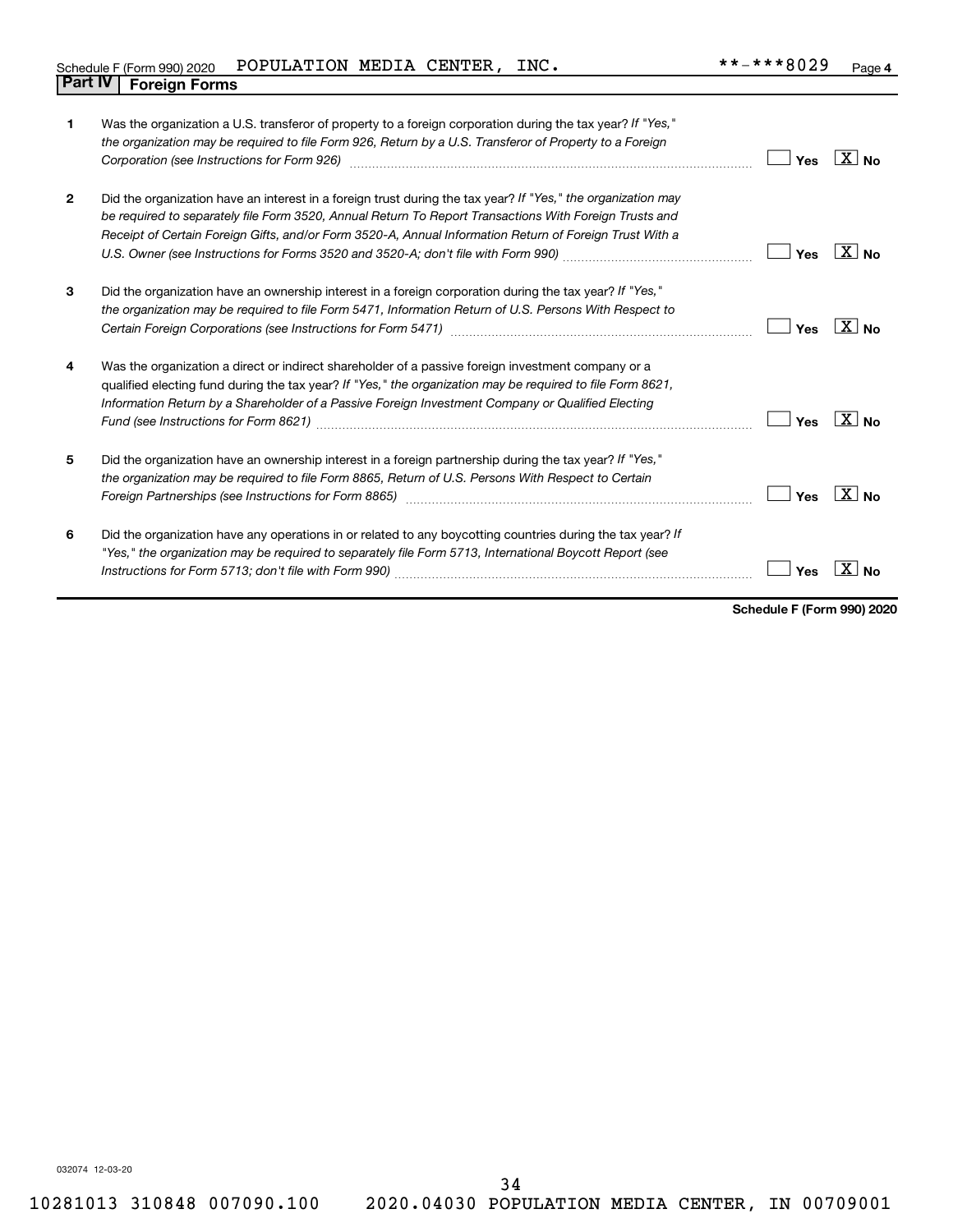Provide the information required by Part I, line 2 (monitoring of funds); Part I, line 3, column (f) (accounting method; amounts of investments vs. expenditures per region); Part II, line 1 (accounting method); Part III (accounting method); and Part III, column (c) (estimated number of recipients), as applicable. Also complete this part to provide any additional information. See instructions.

PART I, LINE 2:

**Part V Supplemental Information**

POPULATION MEDIA CENTER ("PMC") USES TWO PRIMARY METHODS TO ACCOUNT FOR, MONITOR, AND CONTROL EXPENDITURES IN FOREIGN COUNTRIES. FIRST, WHERE AN OFFICE AND BANK ACCOUNT HAVE NOT BEEN ESTABLISHED AND FUNDS ARE BEING EXPENDED BY A PMC REPRESENTATIVE OR AGENT, MONTHLY "EXPENSE REPORTS" DETAILING EXPENDITURES AGAINST ANY ADVANCES ARE REQUIRED TO BE SUBMITTED BY THE REPRESENTATIVE TO PMC'S U.S. HEADQUARTERS. SECOND, WHERE AN OFFICE AND LOCAL BANK ACCOUNT HAVE BEEN ESTABLISHED, A FULL MONTHLY ACCOUNTING OF ALL REVENUE AND EXPENSE TRANSACTIONS (SUPPORTED BY SELECTED SOURCE DOCUMENTATION SUCH AS BANK STATEMENTS) MUST BE FORWARDED BY FOREIGN COUNTRY STAFF TO PMC'S U.S. HEADQUARTERS.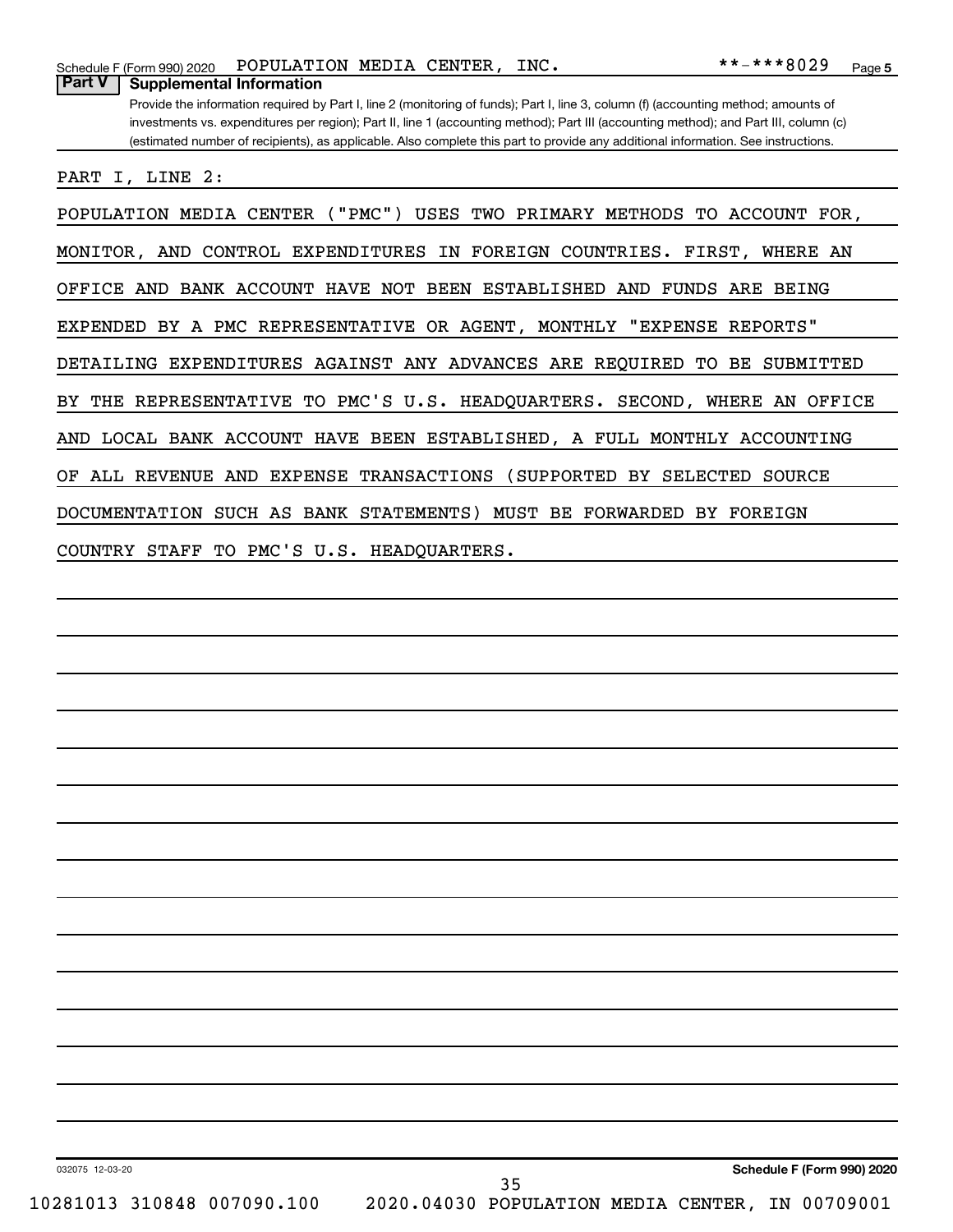| <b>SCHEDULE J</b>                                      | <b>Compensation Information</b>                                                                                                                                                                                                      |                                       | OMB No. 1545-0047          |            |                         |
|--------------------------------------------------------|--------------------------------------------------------------------------------------------------------------------------------------------------------------------------------------------------------------------------------------|---------------------------------------|----------------------------|------------|-------------------------|
| (Form 990)                                             | For certain Officers, Directors, Trustees, Key Employees, and Highest                                                                                                                                                                |                                       | 2020                       |            |                         |
|                                                        | <b>Compensated Employees</b>                                                                                                                                                                                                         |                                       |                            |            |                         |
|                                                        | Complete if the organization answered "Yes" on Form 990, Part IV, line 23.<br>Attach to Form 990.                                                                                                                                    |                                       |                            |            | <b>Open to Public</b>   |
| Department of the Treasury<br>Internal Revenue Service | Go to www.irs.gov/Form990 for instructions and the latest information.                                                                                                                                                               |                                       |                            |            |                         |
| Name of the organization                               |                                                                                                                                                                                                                                      | <b>Employer identification number</b> |                            |            |                         |
|                                                        | POPULATION MEDIA CENTER, INC.                                                                                                                                                                                                        |                                       | **-***8029                 |            |                         |
| Part I                                                 | <b>Questions Regarding Compensation</b>                                                                                                                                                                                              |                                       |                            |            |                         |
|                                                        |                                                                                                                                                                                                                                      |                                       |                            | <b>Yes</b> | No                      |
|                                                        | Check the appropriate box(es) if the organization provided any of the following to or for a person listed on Form 990,                                                                                                               |                                       |                            |            |                         |
|                                                        | Part VII, Section A, line 1a. Complete Part III to provide any relevant information regarding these items.                                                                                                                           |                                       |                            |            |                         |
|                                                        | First-class or charter travel<br>Housing allowance or residence for personal use                                                                                                                                                     |                                       |                            |            |                         |
|                                                        | Travel for companions<br>Payments for business use of personal residence                                                                                                                                                             |                                       |                            |            |                         |
|                                                        | Health or social club dues or initiation fees<br>Tax indemnification and gross-up payments                                                                                                                                           |                                       |                            |            |                         |
|                                                        | Discretionary spending account<br>Personal services (such as maid, chauffeur, chef)                                                                                                                                                  |                                       |                            |            |                         |
|                                                        |                                                                                                                                                                                                                                      |                                       |                            |            |                         |
|                                                        | <b>b</b> If any of the boxes on line 1a are checked, did the organization follow a written policy regarding payment or                                                                                                               |                                       |                            |            |                         |
|                                                        |                                                                                                                                                                                                                                      |                                       | 1b                         |            |                         |
| 2                                                      | Did the organization require substantiation prior to reimbursing or allowing expenses incurred by all directors,                                                                                                                     |                                       |                            |            |                         |
|                                                        |                                                                                                                                                                                                                                      |                                       | $\mathbf{2}$               |            |                         |
|                                                        |                                                                                                                                                                                                                                      |                                       |                            |            |                         |
| З                                                      | Indicate which, if any, of the following the organization used to establish the compensation of the organization's                                                                                                                   |                                       |                            |            |                         |
|                                                        | CEO/Executive Director. Check all that apply. Do not check any boxes for methods used by a related organization to                                                                                                                   |                                       |                            |            |                         |
|                                                        | establish compensation of the CEO/Executive Director, but explain in Part III.                                                                                                                                                       |                                       |                            |            |                         |
|                                                        | Compensation committee<br>Written employment contract                                                                                                                                                                                |                                       |                            |            |                         |
|                                                        | Compensation survey or study<br>Independent compensation consultant                                                                                                                                                                  |                                       |                            |            |                         |
|                                                        | Form 990 of other organizations<br>Approval by the board or compensation committee                                                                                                                                                   |                                       |                            |            |                         |
| 4                                                      | During the year, did any person listed on Form 990, Part VII, Section A, line 1a, with respect to the filing                                                                                                                         |                                       |                            |            |                         |
|                                                        | organization or a related organization:                                                                                                                                                                                              |                                       |                            |            |                         |
| а                                                      | Receive a severance payment or change-of-control payment?                                                                                                                                                                            |                                       | 4a                         |            | х                       |
| b                                                      |                                                                                                                                                                                                                                      |                                       | 4b                         |            | $\overline{\textbf{x}}$ |
| с                                                      |                                                                                                                                                                                                                                      |                                       | 4c                         |            | x                       |
|                                                        | If "Yes" to any of lines 4a-c, list the persons and provide the applicable amounts for each item in Part III.                                                                                                                        |                                       |                            |            |                         |
|                                                        |                                                                                                                                                                                                                                      |                                       |                            |            |                         |
|                                                        | Only section 501(c)(3), 501(c)(4), and 501(c)(29) organizations must complete lines 5-9.                                                                                                                                             |                                       |                            |            |                         |
|                                                        | For persons listed on Form 990, Part VII, Section A, line 1a, did the organization pay or accrue any compensation                                                                                                                    |                                       |                            |            |                         |
|                                                        | contingent on the revenues of:                                                                                                                                                                                                       |                                       |                            |            |                         |
| a                                                      |                                                                                                                                                                                                                                      |                                       | 5a                         |            | х                       |
|                                                        |                                                                                                                                                                                                                                      |                                       | 5b                         |            | X                       |
|                                                        | If "Yes" on line 5a or 5b, describe in Part III.                                                                                                                                                                                     |                                       |                            |            |                         |
|                                                        | 6 For persons listed on Form 990, Part VII, Section A, line 1a, did the organization pay or accrue any compensation                                                                                                                  |                                       |                            |            |                         |
|                                                        | contingent on the net earnings of:                                                                                                                                                                                                   |                                       |                            |            |                         |
| a                                                      | The organization? <b>With the contract of the contract of the contract of the contract of the contract of the contract of the contract of the contract of the contract of the contract of the contract of the contract of the co</b> |                                       | 6а                         |            | х                       |
|                                                        |                                                                                                                                                                                                                                      |                                       | 6b                         |            | X                       |
|                                                        | If "Yes" on line 6a or 6b, describe in Part III.                                                                                                                                                                                     |                                       |                            |            |                         |
|                                                        | 7 For persons listed on Form 990, Part VII, Section A, line 1a, did the organization provide any nonfixed payments                                                                                                                   |                                       |                            |            |                         |
|                                                        |                                                                                                                                                                                                                                      |                                       | 7                          |            | x                       |
| 8                                                      | Were any amounts reported on Form 990, Part VII, paid or accrued pursuant to a contract that was subject to the                                                                                                                      |                                       |                            |            |                         |
|                                                        |                                                                                                                                                                                                                                      |                                       | 8                          |            | x                       |
| 9                                                      | If "Yes" on line 8, did the organization also follow the rebuttable presumption procedure described in                                                                                                                               |                                       |                            |            |                         |
|                                                        |                                                                                                                                                                                                                                      |                                       | 9                          |            |                         |
|                                                        | LHA For Paperwork Reduction Act Notice, see the Instructions for Form 990.                                                                                                                                                           |                                       | Schedule J (Form 990) 2020 |            |                         |

032111 12-07-20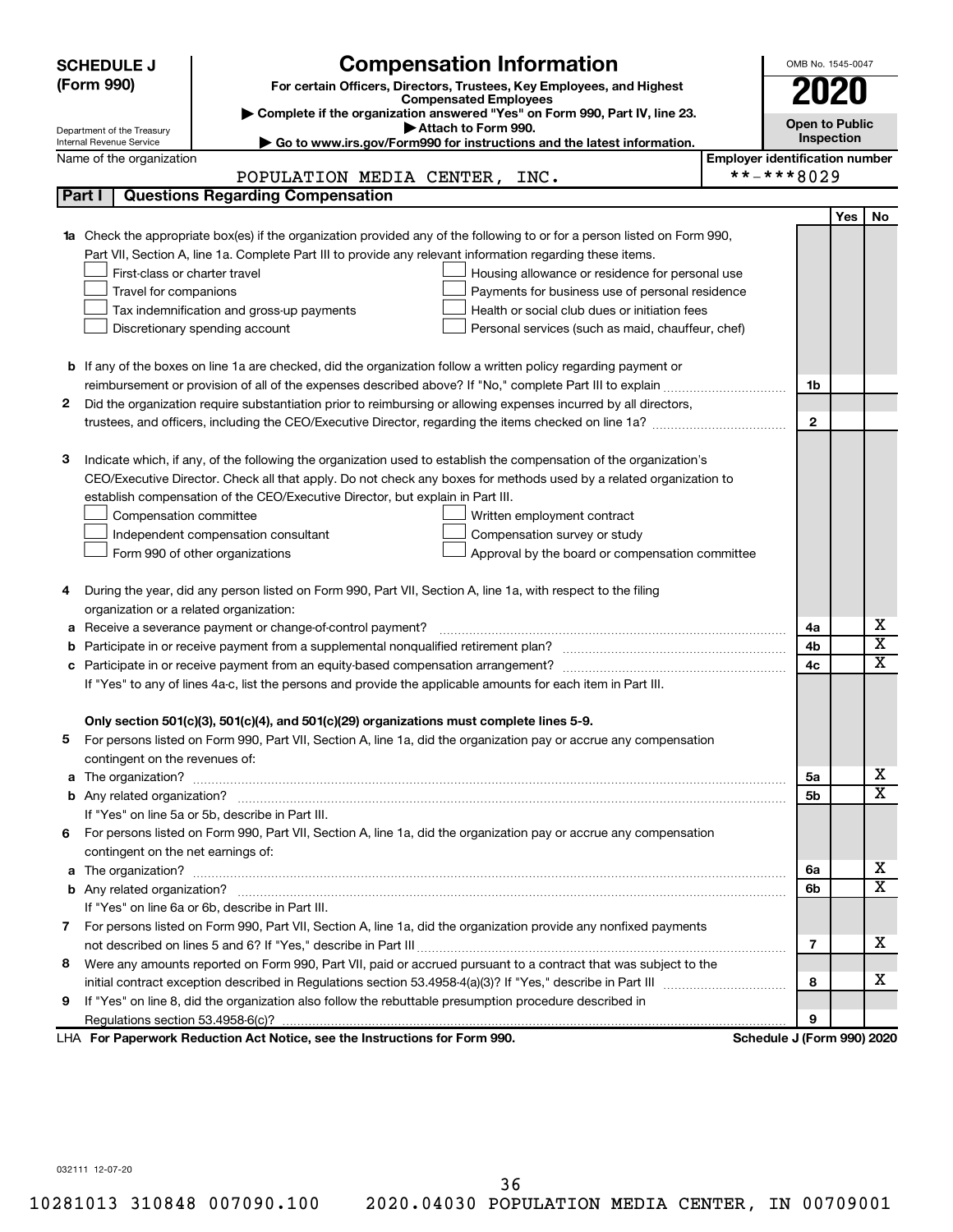#### Part II | Officers, Directors, Trustees, Key Employees, and Highest Compensated Employees. Use duplicate copies if additional space is needed.

For each individual whose compensation must be reported on Schedule J, report compensation from the organization on row (i) and from related organizations, described in the instructions, on row (ii). Do not list any individuals that aren't listed on Form 990, Part VII.

Note: The sum of columns (B)(i)-(iii) for each listed individual must equal the total amount of Form 990, Part VII, Section A, line 1a, applicable column (D) and (E) amounts for that individual.

| (A) Name and Title             |      | (B) Breakdown of W-2 and/or 1099-MISC compensation |                                           |                                           | (C) Retirement and<br>other deferred | (D) Nontaxable<br>benefits | (E) Total of columns<br>$(B)(i)$ - $(D)$ | (F) Compensation<br>in column (B)         |  |
|--------------------------------|------|----------------------------------------------------|-------------------------------------------|-------------------------------------------|--------------------------------------|----------------------------|------------------------------------------|-------------------------------------------|--|
|                                |      | (i) Base<br>compensation                           | (ii) Bonus &<br>incentive<br>compensation | (iii) Other<br>reportable<br>compensation | compensation                         |                            |                                          | reported as deferred<br>on prior Form 990 |  |
| WILLIAM N. RYERSON<br>(1)      | (i)  | 248,566.                                           | $\overline{\mathbf{0}}$ .                 | 3,780.                                    | 20,422.                              | 1,069.                     | 273,837.                                 | $\overline{0}$ .                          |  |
| PRESIDENT                      | (ii) | $\mathbf 0$ .                                      | $\overline{0}$ .                          | $\overline{\mathbf{0}}$ .                 | $\overline{0}$ .                     | 0.                         | $\overline{0}$                           | $\overline{0}$ .                          |  |
| DAVID WALKER<br>(2)            | (i)  | 170,985.                                           | $\overline{\mathfrak{o}}$ .               | $\overline{\mathfrak{o}}$ .               | 14,340                               | 27,249.                    | 212,574.                                 | $\overline{0}$ .                          |  |
| EXECUTIVE VICE-PRESIDENT       | (ii) | 0.                                                 | $\overline{\mathfrak{o}}$ .               | 0.                                        | 0                                    | $\overline{0}$ .           | $\overline{0}$ .                         | $\overline{0}$ .                          |  |
| WILLIAM J. RIDER<br>(3)        | (i)  | 141, 201.                                          | $\overline{0}$ .                          | 3,780.                                    | 11,599.                              | 1,128.                     | 157,708.                                 | $\overline{0}$ .                          |  |
| V.P. OF FINANCE                | (ii) | $\overline{0}$ .                                   | $\overline{0}$ .                          | $\overline{\mathbf{0}}$ .                 | 0.                                   | $\overline{0}$ .           | $\overline{\mathfrak{o}}$ .              | $\overline{0}$ .                          |  |
| KRISS BARKER<br>(4)            | (i)  | 141, 201.                                          | $\overline{0}$ .                          | 3,780.                                    | 11,599.                              | 846.                       | 157,426.                                 | $\overline{0}$ .                          |  |
| V.P. OF INTERNATIONAL PROGRAMS | (ii) | $\overline{0}$ .                                   | 0.                                        | $\overline{\mathbf{0}}$ .                 | $\overline{0}$ .                     | 0.                         | 0.                                       | $\overline{0}$ .                          |  |
|                                | (i)  |                                                    |                                           |                                           |                                      |                            |                                          |                                           |  |
|                                | (ii) |                                                    |                                           |                                           |                                      |                            |                                          |                                           |  |
|                                | (i)  |                                                    |                                           |                                           |                                      |                            |                                          |                                           |  |
|                                | (ii) |                                                    |                                           |                                           |                                      |                            |                                          |                                           |  |
|                                | (i)  |                                                    |                                           |                                           |                                      |                            |                                          |                                           |  |
|                                | (i)  |                                                    |                                           |                                           |                                      |                            |                                          |                                           |  |
|                                | (i)  |                                                    |                                           |                                           |                                      |                            |                                          |                                           |  |
|                                | (ii) |                                                    |                                           |                                           |                                      |                            |                                          |                                           |  |
|                                | (i)  |                                                    |                                           |                                           |                                      |                            |                                          |                                           |  |
|                                | (ii) |                                                    |                                           |                                           |                                      |                            |                                          |                                           |  |
|                                | (i)  |                                                    |                                           |                                           |                                      |                            |                                          |                                           |  |
|                                | (i)  |                                                    |                                           |                                           |                                      |                            |                                          |                                           |  |
|                                | (i)  |                                                    |                                           |                                           |                                      |                            |                                          |                                           |  |
|                                | (i)  |                                                    |                                           |                                           |                                      |                            |                                          |                                           |  |
|                                | (i)  |                                                    |                                           |                                           |                                      |                            |                                          |                                           |  |
|                                | (i)  |                                                    |                                           |                                           |                                      |                            |                                          |                                           |  |
|                                | (i)  |                                                    |                                           |                                           |                                      |                            |                                          |                                           |  |
|                                | (i)  |                                                    |                                           |                                           |                                      |                            |                                          |                                           |  |
|                                | (i)  |                                                    |                                           |                                           |                                      |                            |                                          |                                           |  |
|                                | (i)  |                                                    |                                           |                                           |                                      |                            |                                          |                                           |  |
|                                | (i)  |                                                    |                                           |                                           |                                      |                            |                                          |                                           |  |
|                                | (i)  |                                                    |                                           |                                           |                                      |                            |                                          |                                           |  |
|                                | (i)  |                                                    |                                           |                                           |                                      |                            |                                          |                                           |  |
|                                | (ii) |                                                    |                                           |                                           |                                      |                            |                                          |                                           |  |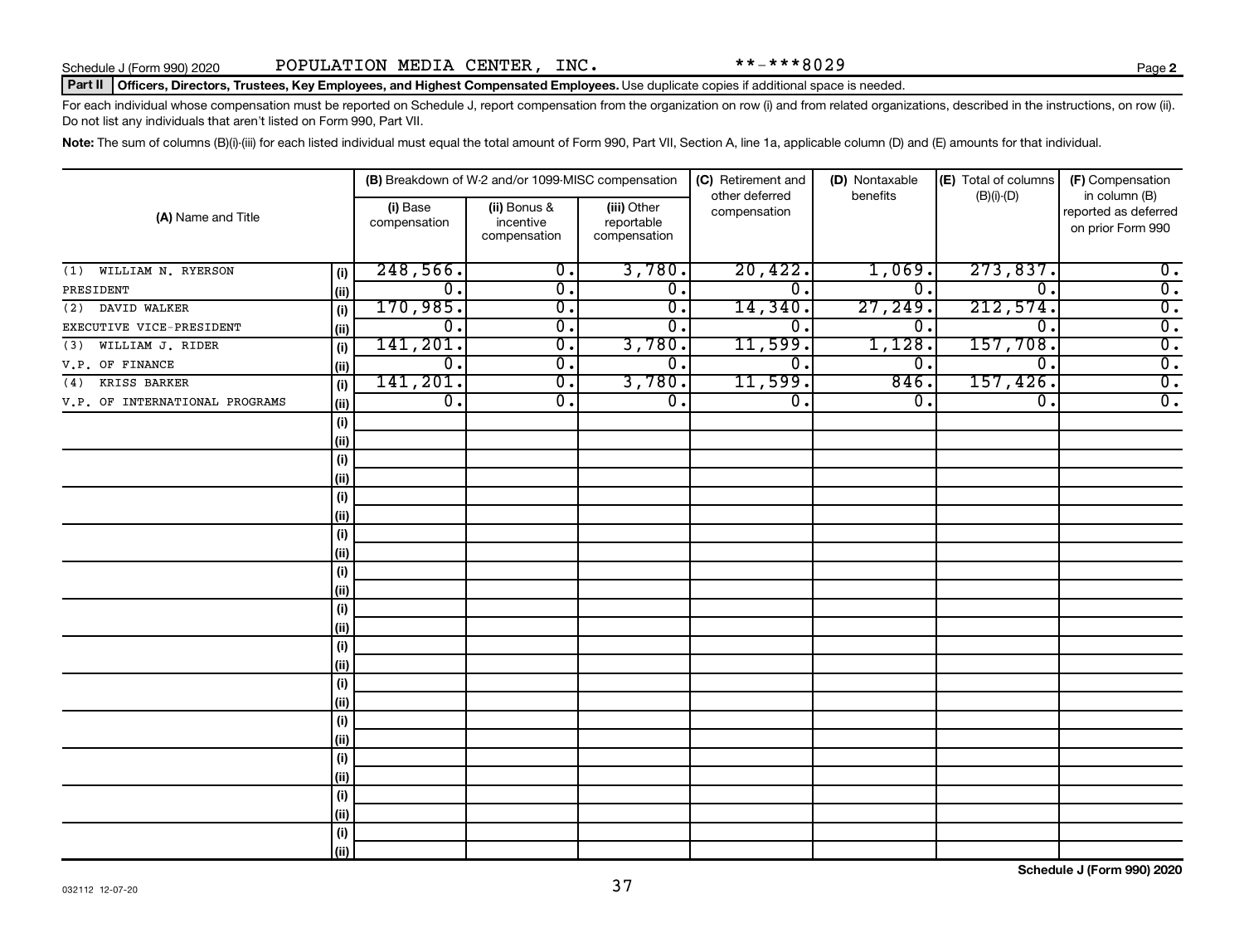#### Page 3

#### **Part III Supplemental Information**

Provide the information, explanation, or descriptions required for Part I, lines 1a, 1b, 3, 4a, 4b, 4c, 5a, 5b, 6a, 6b, 7, and 8, and for Part II. Also complete this part for any additional information.

**Schedule J (Form 990) 2020**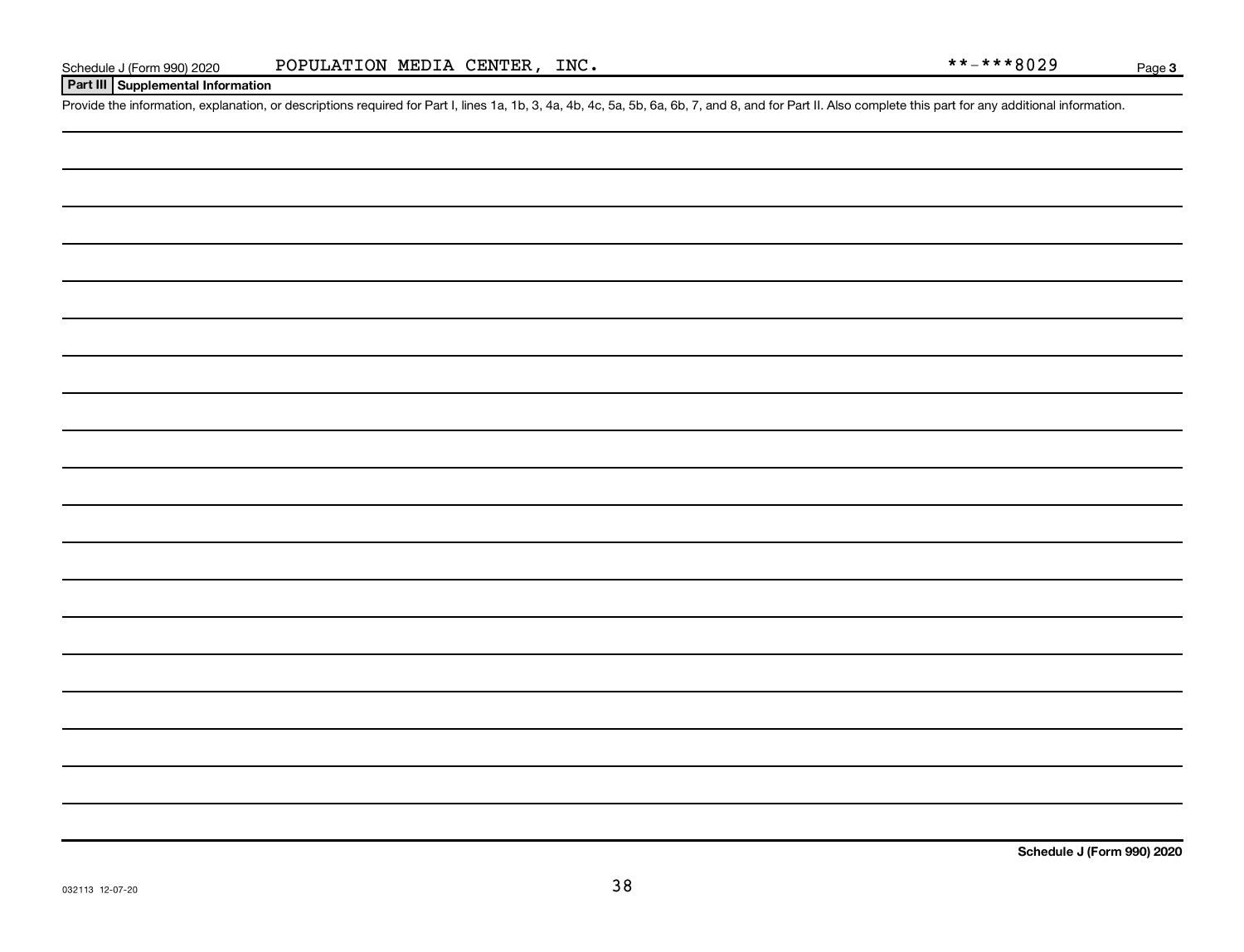#### **SCHEDULE M (Form 990)**

## **Noncash Contributions**

OMB No. 1545-0047

**Open to Public**

| Department of the Treasury |
|----------------------------|
| Internal Revenue Service   |

◆ Complete if the organizations answered "Yes" on Form 990, Part IV, lines 29 or 30.<br>● Complete if the organizations answered "Yes" on Form 990, Part IV, lines 29 or 30. **Attach to Form 990.**  $\blacktriangleright$ 

 **Go to www.irs.gov/Form990 for instructions and the latest information.** J

**Inspection Employer identification number**

| Name of the organization |  |
|--------------------------|--|
|--------------------------|--|

POPULATION MEDIA CENTER, INC. \*\*-\*\*\*8029

| <b>Part I</b> | <b>Types of Property</b>                                                                                                       |                               |                                      |                                                                                                      |                                                              |     |     |     |
|---------------|--------------------------------------------------------------------------------------------------------------------------------|-------------------------------|--------------------------------------|------------------------------------------------------------------------------------------------------|--------------------------------------------------------------|-----|-----|-----|
|               |                                                                                                                                | (a)<br>Check if<br>applicable | (b)<br>Number of<br>contributions or | (c)<br>Noncash contribution<br>amounts reported on<br>items contributed Form 990, Part VIII, line 1g | (d)<br>Method of determining<br>noncash contribution amounts |     |     |     |
| 1.            |                                                                                                                                |                               |                                      |                                                                                                      |                                                              |     |     |     |
| 2             |                                                                                                                                |                               |                                      |                                                                                                      |                                                              |     |     |     |
| з             |                                                                                                                                |                               |                                      |                                                                                                      |                                                              |     |     |     |
| 4             |                                                                                                                                |                               |                                      |                                                                                                      |                                                              |     |     |     |
| 5             | Clothing and household goods                                                                                                   |                               |                                      |                                                                                                      |                                                              |     |     |     |
| 6             |                                                                                                                                |                               |                                      |                                                                                                      |                                                              |     |     |     |
| 7             |                                                                                                                                |                               |                                      |                                                                                                      |                                                              |     |     |     |
| 8             |                                                                                                                                |                               |                                      |                                                                                                      |                                                              |     |     |     |
| 9             | Securities - Publicly traded                                                                                                   | $\overline{\text{x}}$         | 14                                   |                                                                                                      | 327,426.FAIR MARKET VALUE                                    |     |     |     |
| 10            | Securities - Closely held stock                                                                                                |                               |                                      |                                                                                                      |                                                              |     |     |     |
| 11            | Securities - Partnership, LLC, or                                                                                              |                               |                                      |                                                                                                      |                                                              |     |     |     |
|               | trust interests                                                                                                                |                               |                                      |                                                                                                      |                                                              |     |     |     |
| 12            | Securities - Miscellaneous                                                                                                     |                               |                                      |                                                                                                      |                                                              |     |     |     |
| 13            | Qualified conservation contribution -                                                                                          |                               |                                      |                                                                                                      |                                                              |     |     |     |
|               |                                                                                                                                |                               |                                      |                                                                                                      |                                                              |     |     |     |
| 14            | Qualified conservation contribution - Other                                                                                    |                               |                                      |                                                                                                      |                                                              |     |     |     |
| 15            | Real estate - Residential                                                                                                      |                               |                                      |                                                                                                      |                                                              |     |     |     |
| 16            | Real estate - Commercial                                                                                                       |                               |                                      |                                                                                                      |                                                              |     |     |     |
| 17            |                                                                                                                                |                               |                                      |                                                                                                      |                                                              |     |     |     |
| 18            |                                                                                                                                |                               |                                      |                                                                                                      |                                                              |     |     |     |
| 19            |                                                                                                                                |                               |                                      |                                                                                                      |                                                              |     |     |     |
| 20            | Drugs and medical supplies                                                                                                     |                               |                                      |                                                                                                      |                                                              |     |     |     |
| 21            |                                                                                                                                |                               |                                      |                                                                                                      |                                                              |     |     |     |
| 22            |                                                                                                                                |                               |                                      |                                                                                                      |                                                              |     |     |     |
| 23            |                                                                                                                                |                               |                                      |                                                                                                      |                                                              |     |     |     |
| 24            |                                                                                                                                |                               |                                      |                                                                                                      |                                                              |     |     |     |
| 25            | Other $\blacktriangleright$                                                                                                    |                               |                                      |                                                                                                      |                                                              |     |     |     |
| 26            | Other $\triangleright$                                                                                                         |                               |                                      |                                                                                                      |                                                              |     |     |     |
| 27            | Other $\blacktriangleright$                                                                                                    |                               |                                      |                                                                                                      |                                                              |     |     |     |
| 28            | Other $\blacktriangleright$                                                                                                    |                               |                                      |                                                                                                      |                                                              |     |     |     |
| 29            | Number of Forms 8283 received by the organization during the tax year for contributions                                        |                               |                                      |                                                                                                      |                                                              |     |     |     |
|               | for which the organization completed Form 8283, Part V, Donee Acknowledgement                                                  |                               |                                      | 29<br>.                                                                                              |                                                              |     |     |     |
|               |                                                                                                                                |                               |                                      |                                                                                                      |                                                              |     | Yes | No. |
|               | 30a During the year, did the organization receive by contribution any property reported in Part I, lines 1 through 28, that it |                               |                                      |                                                                                                      |                                                              |     |     |     |
|               | must hold for at least three years from the date of the initial contribution, and which isn't required to be used for          |                               |                                      |                                                                                                      |                                                              |     |     |     |
|               |                                                                                                                                |                               |                                      |                                                                                                      |                                                              | 30a |     | х   |
|               | <b>b</b> If "Yes," describe the arrangement in Part II.                                                                        |                               |                                      |                                                                                                      |                                                              |     |     |     |
| 31            | Does the organization have a gift acceptance policy that requires the review of any nonstandard contributions?                 |                               |                                      |                                                                                                      |                                                              | 31  |     | х   |
|               | 32a Does the organization hire or use third parties or related organizations to solicit, process, or sell noncash              |                               |                                      |                                                                                                      |                                                              |     |     |     |
|               | contributions?                                                                                                                 |                               |                                      |                                                                                                      |                                                              | 32a |     | x.  |
|               | <b>b</b> If "Yes," describe in Part II.                                                                                        |                               |                                      |                                                                                                      |                                                              |     |     |     |
| 33            | If the organization didn't report an amount in column (c) for a type of property for which column (a) is checked,              |                               |                                      |                                                                                                      |                                                              |     |     |     |
|               | describe in Part II.                                                                                                           |                               |                                      |                                                                                                      |                                                              |     |     |     |
| LHA           | For Paperwork Reduction Act Notice, see the Instructions for Form 990.                                                         |                               |                                      |                                                                                                      | Schedule M (Form 990) 2020                                   |     |     |     |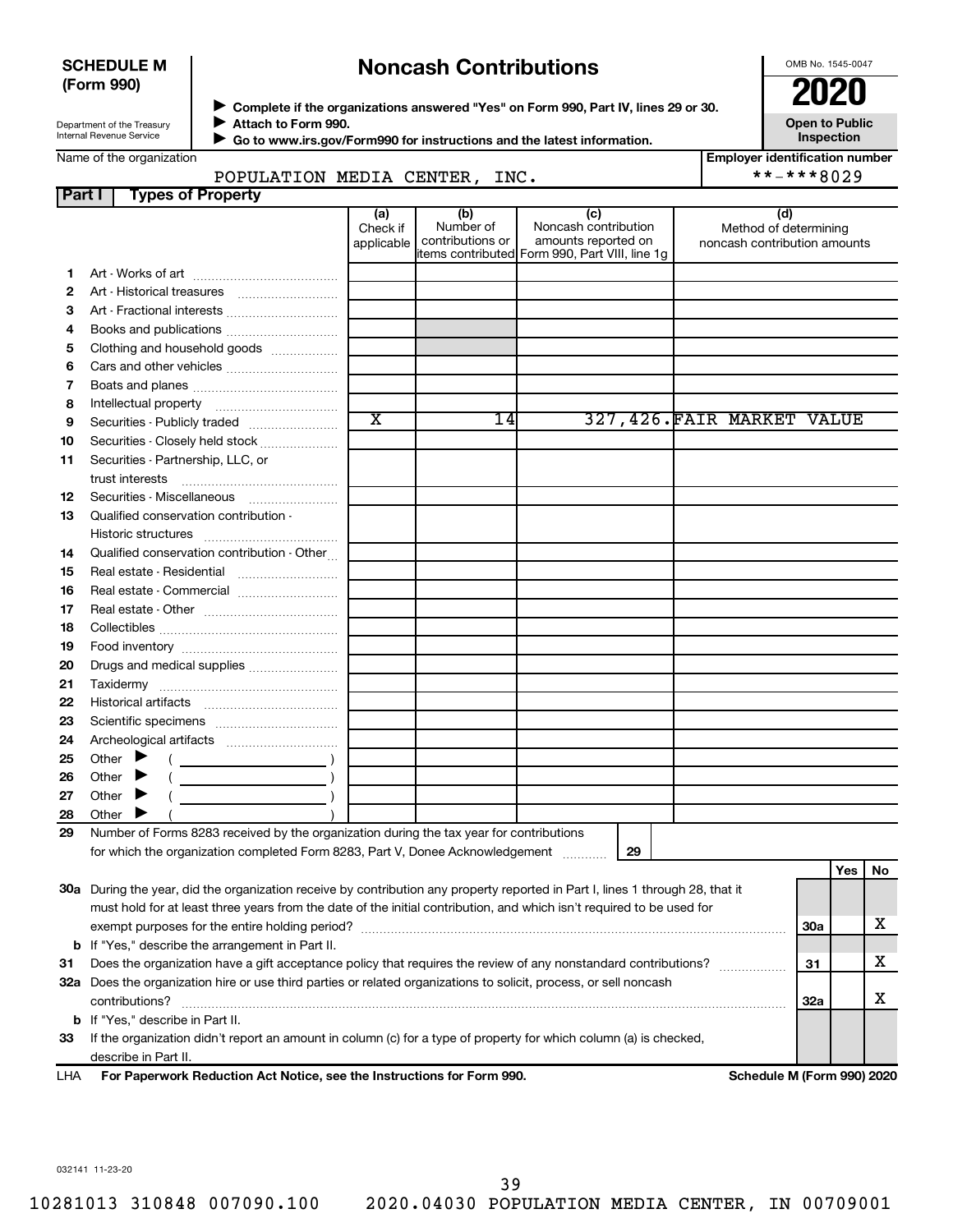Provide the information required by Part I, lines 30b, 32b, and 33, and whether the organization is reporting in Part I, column (b), the number of contributions, the number of items received, or a combination of both. Also complete this part for any additional information. **Part II Supplemental Information.** 

| 032142 11-23-20            |        | Schedule M (Form 990) 2020                      |
|----------------------------|--------|-------------------------------------------------|
|                            | $4\,0$ |                                                 |
| 10281013 310848 007090.100 |        | 2020.04030 POPULATION MEDIA CENTER, IN 00709001 |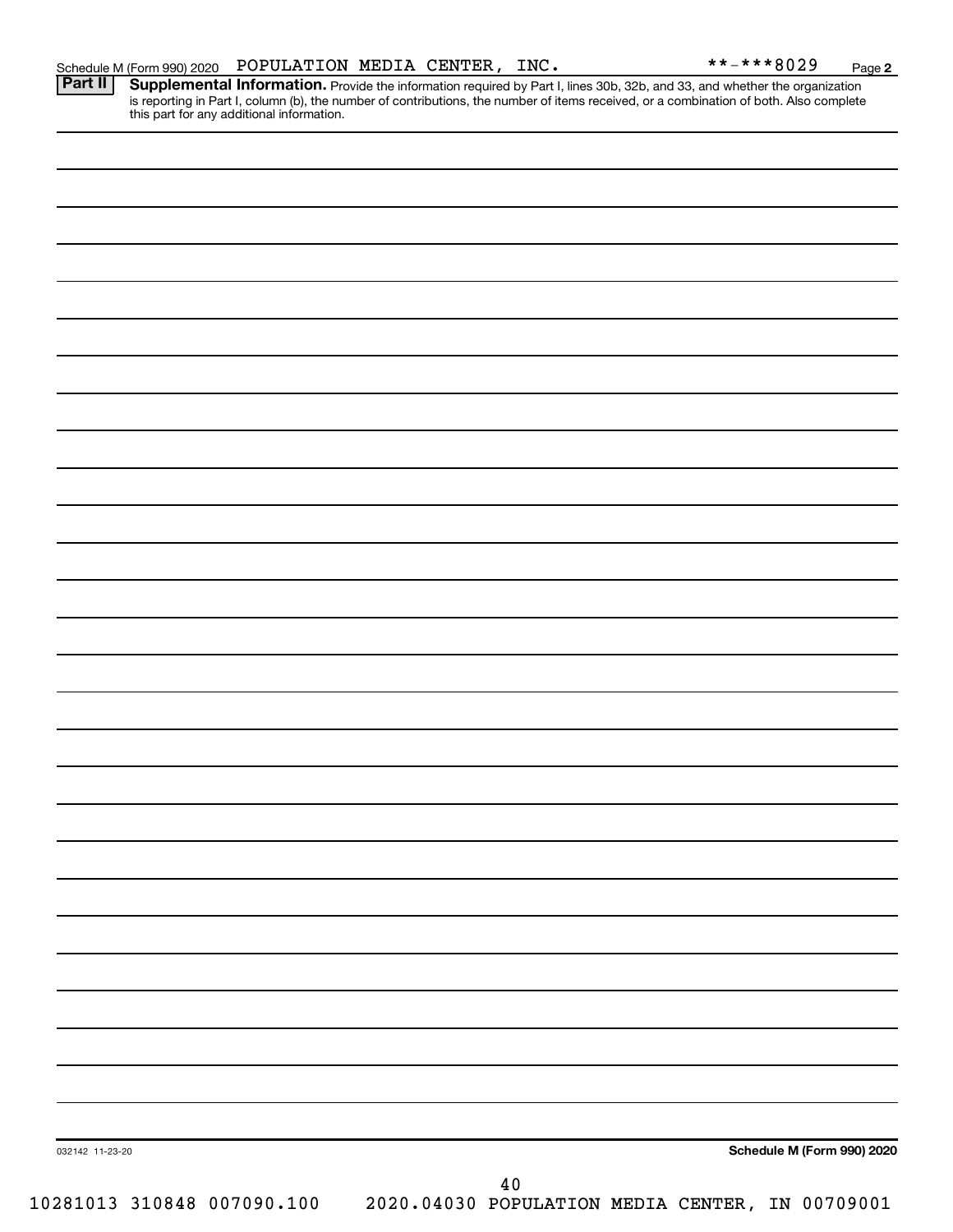Department of the Treasury **(Form 990 or 990-EZ)**

Name of the organization

Internal Revenue Service

**SCHEDULE O Supplemental Information to Form 990 or 990-EZ 2020**<br>(Form 990 or 990-EZ) Complete to provide information for responses to specific questions on

**Complete to provide information for responses to specific questions on Form 990 or 990-EZ or to provide any additional information. | Attach to Form 990 or 990-EZ.**

**| Go to www.irs.gov/Form990 for the latest information.**

OMB No. 1545-0047 **Open to Public Inspection**

**Employer identification number**<br>\* \* - \* \* \* 8 0 2 9

FORM 990, PART I, LINE 1, DESCRIPTION OF ORGANIZATION MISSION:

POPULATION MEDIA CENTER, INC.

SUSTAINED BY THE WORLD'S NATURAL RESOURCES.

FORM 990, PART V, LINE 4B, LIST OF FOREIGN COUNTRIES:

ETHIOPIA, BURUNDI, NIGERIA, NEPAL,

UGANDA, ZAMBIA, HAITI

FORM 990, PART VI, SECTION B, LINE 11B:

A "FIRST DRAFT" OF FORM 990 IS REVIEWED BY MANAGEMENT WITH A "FINAL DRAFT"

MADE AVAILABLE TO THE BOARDS PRIOR TO FILING.

FORM 990, PART VI, SECTION B, LINE 12C:

THE PRESIDENT INQUIRES OF MEMBERS OF THE BOARD ANNUALLY ABOUT ANY POTENTIAL CONFLICTS OF INTEREST.

FORM 990, PART VI, SECTION B, LINE 15:

INDEPENDENT BOARD MEMBERS REVIEW COMPARABILITY DATA AND CONTEMPORANEOUSLY SUBSTANTIATE THEIR DELIBERATIONS RELATED TO THE ANNUAL COMPENSATION REVIEW OF THE PRESIDENT AND SENIOR MANAGEMENT.

FORM 990, PART VI, LINE 17, LIST OF STATES RECEIVING COPY OF FORM 990: AL,AK,AR,CA,CO,CT,FL,GA,IL,KS,KY,ME,MD,MA,MI,MN,MS,NH,NJ,NM,NY,NC,ND,OH,OK OR,PA,RI,SC,TN,UT,VA,WA,WV,WI

FORM 990, PART VI, SECTION C, LINE 19:

THE ORGANIZATION HAS NEVER BEEN ASKED FOR ITS ORGANIZATIONAL DOCUMENTS,

032211 11-20-20 **For Paperwork Reduction Act Notice, see the Instructions for Form 990 or 990-EZ. Schedule O (Form 990 or 990-EZ) 2020** LHA 41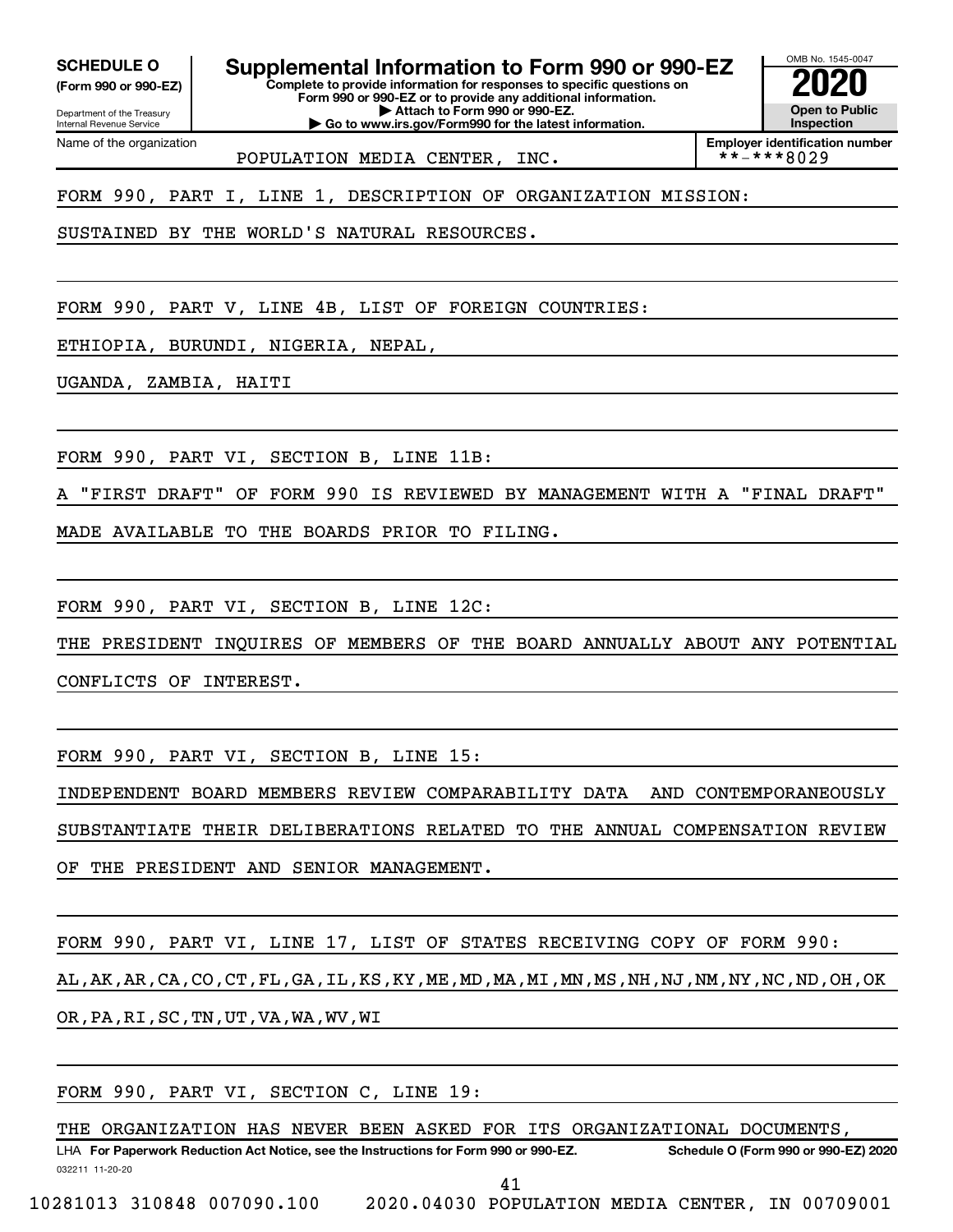| Schedule O (Form 990 or 990-EZ) 2020                                   | Page 2                                              |
|------------------------------------------------------------------------|-----------------------------------------------------|
| Name of the organization<br>POPULATION MEDIA CENTER, INC.              | <b>Employer identification number</b><br>**-***8029 |
| FINANCIAL STATEMENTS, OR CONFLICT OF INTEREST POLICY AND HAS NO FORMAL |                                                     |
| POLICY RELATED TO THE PUBLIC INSPECTION OF THIS INFORMATION.           |                                                     |
|                                                                        |                                                     |
| FORM 990, PART IX, LINE 11G, OTHER FEES:                               |                                                     |
| CONTRACTUAL SERVICES: IN COUNTRY :                                     |                                                     |
| PROGRAM SERVICE EXPENSES                                               | 601,661.                                            |
| MANAGEMENT AND GENERAL EXPENSES                                        | 28,123.                                             |
| FUNDRAISING EXPENSES                                                   | 41,507.                                             |
| <b>TOTAL EXPENSES</b>                                                  | 671,291.                                            |
|                                                                        |                                                     |
| CONTRACTUAL SERVICES: AFRICA:                                          |                                                     |
| PROGRAM SERVICE EXPENSES                                               | 1,952,596.                                          |
| MANAGEMENT AND GENERAL EXPENSES                                        | 0.                                                  |
| FUNDRAISING EXPENSES                                                   | 0.                                                  |
| TOTAL EXPENSES                                                         | 1,952,596.                                          |
|                                                                        |                                                     |
| CONTRACTUAL SERVICES: CENTRAL AMERICA & CARIBBEAN:                     |                                                     |
| PROGRAM SERVICE EXPENSES                                               | 644,905.                                            |
| MANAGEMENT AND GENERAL EXPENSES                                        | 0.                                                  |
| FUNDRAISING EXPENSES                                                   | 0.                                                  |
| TOTAL EXPENSES                                                         | 644,905.                                            |
|                                                                        |                                                     |
| CONTRACTUAL SERVICES: ASIA:                                            |                                                     |
| PROGRAM SERVICE EXPENSES                                               | 58,210.                                             |
| MANAGEMENT AND GENERAL EXPENSES                                        | 0.                                                  |
| FUNDRAISING EXPENSES                                                   | 0.                                                  |
| TOTAL EXPENSES                                                         | 58,210.                                             |
| 032212 11-20-20                                                        | Schedule O (Form 990 or 990-EZ) 2020                |
| 42                                                                     |                                                     |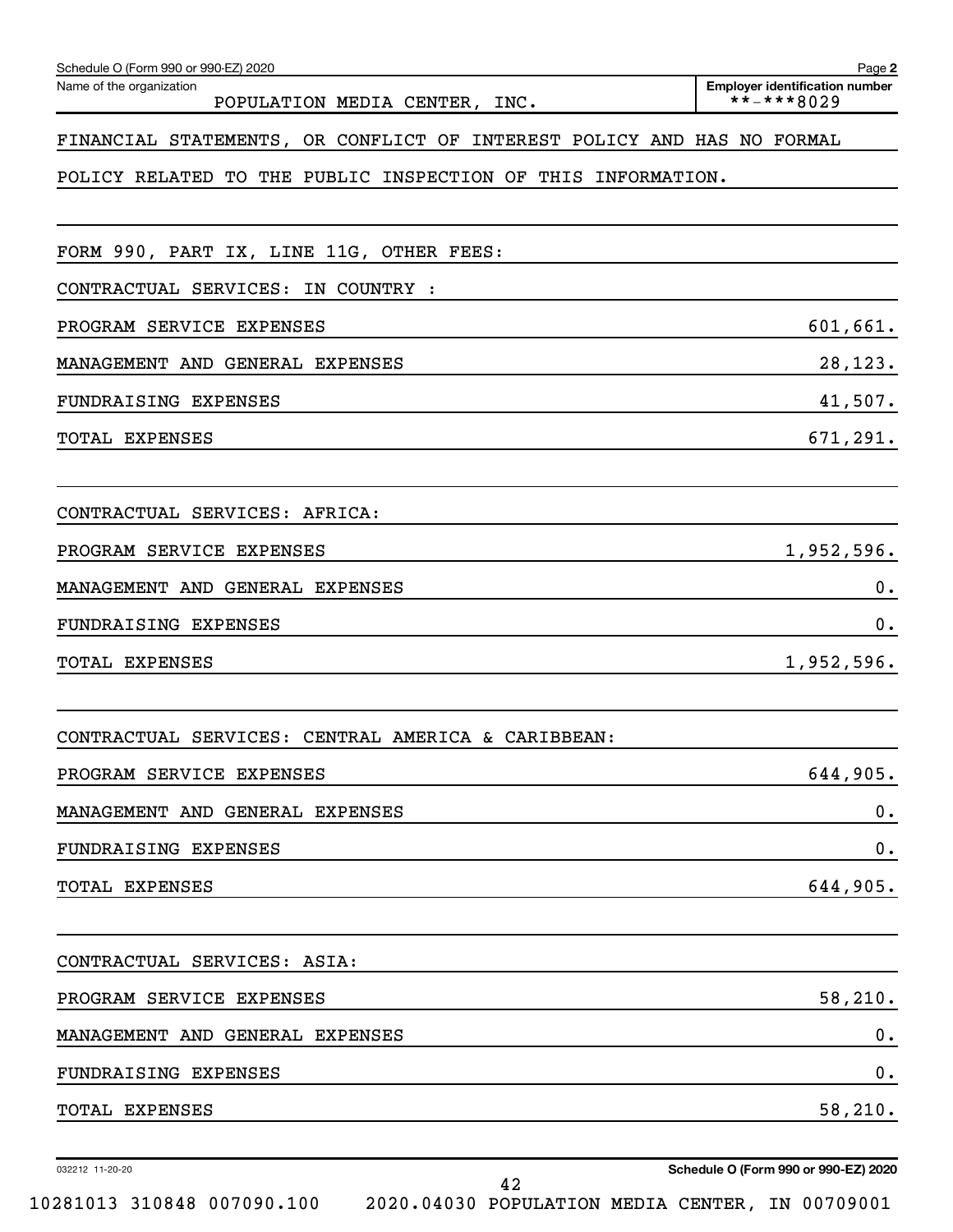| Schedule O (Form 990 or 990-EZ) 2020<br>Name of the organization | Page 2<br><b>Employer identification number</b> |
|------------------------------------------------------------------|-------------------------------------------------|
| POPULATION MEDIA CENTER, INC.                                    | $***$ ** * 8029                                 |
| CONTRACTUAL SERVICES: SOUTH AMERICA:                             |                                                 |
| PROGRAM SERVICE EXPENSES                                         | 14,590.                                         |
| MANAGEMENT AND GENERAL EXPENSES                                  | 0.                                              |
| FUNDRAISING EXPENSES                                             | 0.                                              |
| TOTAL EXPENSES                                                   | 14,590.                                         |
| PRODUCTION SUPPLIES AND SERVICES: AFRICA:                        |                                                 |
| PROGRAM SERVICE EXPENSES                                         | 305,672.                                        |
| MANAGEMENT AND GENERAL EXPENSES                                  | $0$ .                                           |
| FUNDRAISING EXPENSES                                             | 0.                                              |
| TOTAL EXPENSES                                                   | 305,672.                                        |
| PRODUCTION SUPPLIES AND SERVICES: CENTRAL AMERICA & CARIBBEAN:   |                                                 |
| PROGRAM SERVICE EXPENSES                                         | 37,542.                                         |
| MANAGEMENT AND GENERAL EXPENSES                                  | $0$ .                                           |
| FUNDRAISING EXPENSES                                             | 0.                                              |
| TOTAL EXPENSES                                                   | 37,542.                                         |
| PRODUCTION SUPPLIES AND SERVICES: ASIA:                          |                                                 |
| PROGRAM SERVICE EXPENSES                                         | 1,783.                                          |
| MANAGEMENT AND GENERAL EXPENSES                                  | 0.                                              |
| FUNDRAISING EXPENSES                                             | 0.                                              |
| TOTAL EXPENSES                                                   | 1,783.                                          |
| BANK AND CREDIT CARD FEES:                                       |                                                 |
| PROGRAM SERVICE EXPENSES                                         | 12,701.                                         |
| MANAGEMENT AND GENERAL EXPENSES                                  | 4,749.                                          |
| FUNDRAISING EXPENSES                                             | 2,511.                                          |
| 032212 11-20-20<br>43                                            | Schedule O (Form 990 or 990-EZ) 2020            |
| 10281013 310848 007090.100                                       | 2020.04030 POPULATION MEDIA CENTER, IN 00709001 |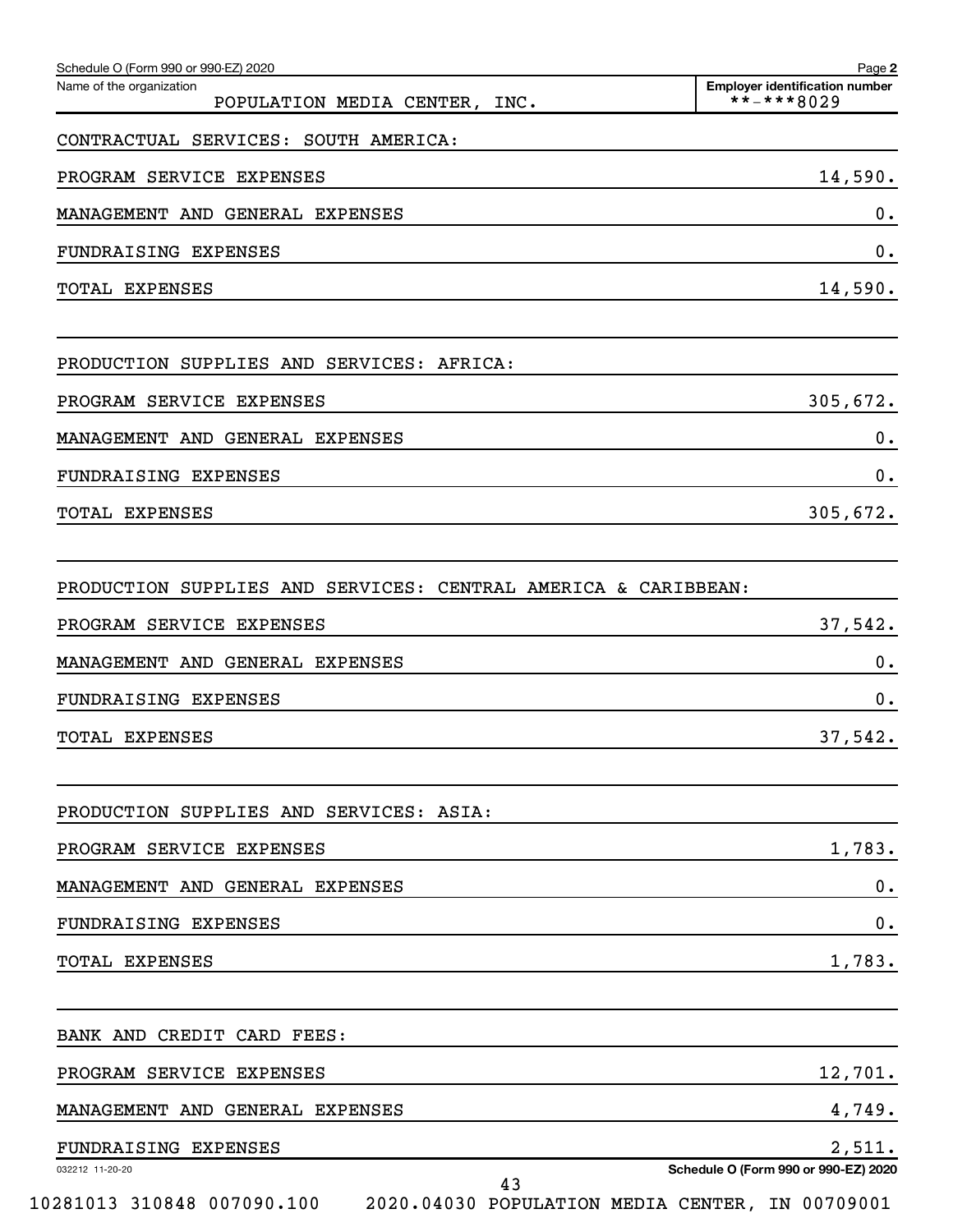| Schedule O (Form 990 or 990-EZ) 2020<br>Name of the organization<br>POPULATION MEDIA CENTER, INC.      | Page 2<br><b>Employer identification number</b><br>**-***8029 |
|--------------------------------------------------------------------------------------------------------|---------------------------------------------------------------|
| TOTAL EXPENSES                                                                                         | 19,961.                                                       |
| TOTAL OTHER FEES ON FORM 990, PART IX, LINE 11G, COL A                                                 | 3,706,550.                                                    |
| FORM 990, PART XI, LINE 9, CHANGES IN NET ASSETS:                                                      |                                                               |
| GAIN (LOSS) ON CURRENCY EXCHANGE                                                                       | 10,608.                                                       |
|                                                                                                        |                                                               |
|                                                                                                        |                                                               |
|                                                                                                        |                                                               |
|                                                                                                        |                                                               |
|                                                                                                        |                                                               |
|                                                                                                        |                                                               |
|                                                                                                        |                                                               |
|                                                                                                        |                                                               |
|                                                                                                        |                                                               |
|                                                                                                        |                                                               |
|                                                                                                        |                                                               |
|                                                                                                        |                                                               |
|                                                                                                        |                                                               |
|                                                                                                        |                                                               |
|                                                                                                        |                                                               |
| 032212 11-20-20<br>44<br>2020.04030 POPULATION MEDIA CENTER, IN 00709001<br>10281013 310848 007090.100 | Schedule O (Form 990 or 990-EZ) 2020                          |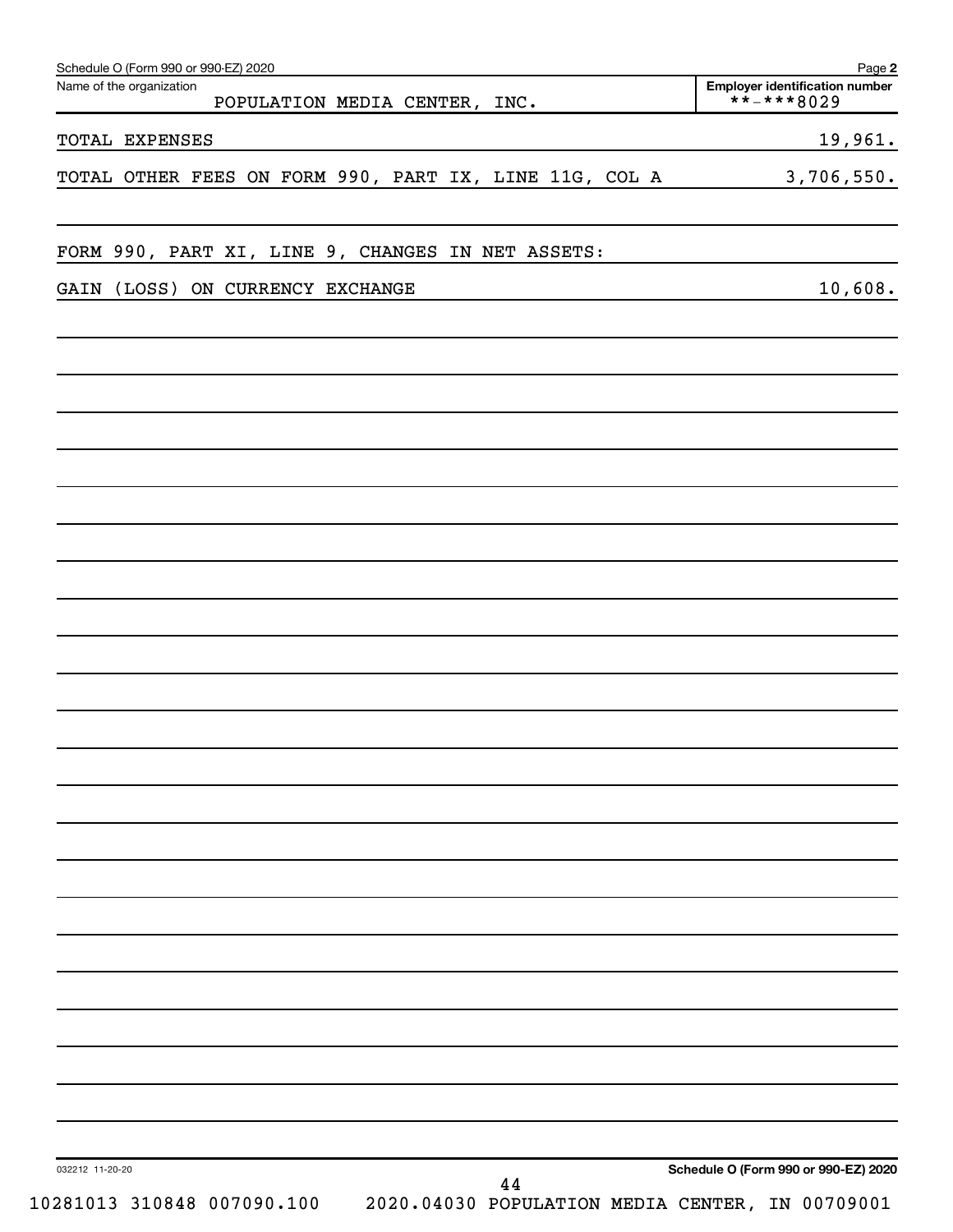| <b>SCHEDULE R</b> |  |
|-------------------|--|
|                   |  |

Department of the Treasury

### **Related Organizations and Unrelated Partnerships**

**(Form 990) Complete if the organization answered "Yes" on Form 990, Part IV, line 33, 34, 35b, 36, or 37.** |

■ Attach to Form 990. **Dependent of Attach to Form 990.** Open to Public

OMB No. 1545-0047

**| Go to www.irs.gov/Form990 for instructions and the latest information. Inspection 2020**<br>Open to Public

**Employer identification number**<br> $\star \star - \star \star \star 8029$ 

Internal Revenue Service Name of the organization

POPULATION MEDIA CENTER, INC.

Part I ldentification of Disregarded Entities. Complete if the organization answered "Yes" on Form 990, Part IV, line 33.

| (a)<br>Name, address, and EIN (if applicable)<br>of disregarded entity | (b)<br>Primary activity | (c)<br>Legal domicile (state or<br>foreign country) | (d)<br>Total income | (e)<br>End-of-year assets | (f)<br>Direct controlling<br>entity |
|------------------------------------------------------------------------|-------------------------|-----------------------------------------------------|---------------------|---------------------------|-------------------------------------|
|                                                                        |                         |                                                     |                     |                           |                                     |
|                                                                        |                         |                                                     |                     |                           |                                     |
|                                                                        |                         |                                                     |                     |                           |                                     |
|                                                                        |                         |                                                     |                     |                           |                                     |

#### **Part II** Identification of Related Tax-Exempt Organizations. Complete if the organization answered "Yes" on Form 990, Part IV, line 34, because it had one or more related tax-exempt<br>Part II acconizations during the tax ye organizations during the tax year.

| (a)<br>Name, address, and EIN<br>of related organization | (b)<br>Primary activity | (c)<br>Legal domicile (state or<br>foreign country) | (d)<br>Exempt Code<br>section | (e)<br>Public charity<br>status (if section | (f)<br>Direct controlling<br>entity | $(g)$<br>Section 512(b)(13)<br>controlled | entity? |
|----------------------------------------------------------|-------------------------|-----------------------------------------------------|-------------------------------|---------------------------------------------|-------------------------------------|-------------------------------------------|---------|
|                                                          |                         |                                                     |                               | 501(c)(3))                                  |                                     | Yes                                       | No      |
| POPULATION INSTITUTE, INC. - 52-0899578                  |                         |                                                     |                               |                                             |                                     |                                           |         |
| 107 2ND STREET N.E.                                      |                         |                                                     |                               |                                             | POPULATION MEDIA                    |                                           |         |
| WASHINGTON, DC 20002                                     | NONPROFIT ORGANIZATION  | DISTRICT OF COLUMBIA 501(C)(3)                      |                               | LINE 1                                      | CENTER, INC.                        | x                                         |         |
|                                                          |                         |                                                     |                               |                                             |                                     |                                           |         |
|                                                          |                         |                                                     |                               |                                             |                                     |                                           |         |
|                                                          |                         |                                                     |                               |                                             |                                     |                                           |         |

**For Paperwork Reduction Act Notice, see the Instructions for Form 990. Schedule R (Form 990) 2020**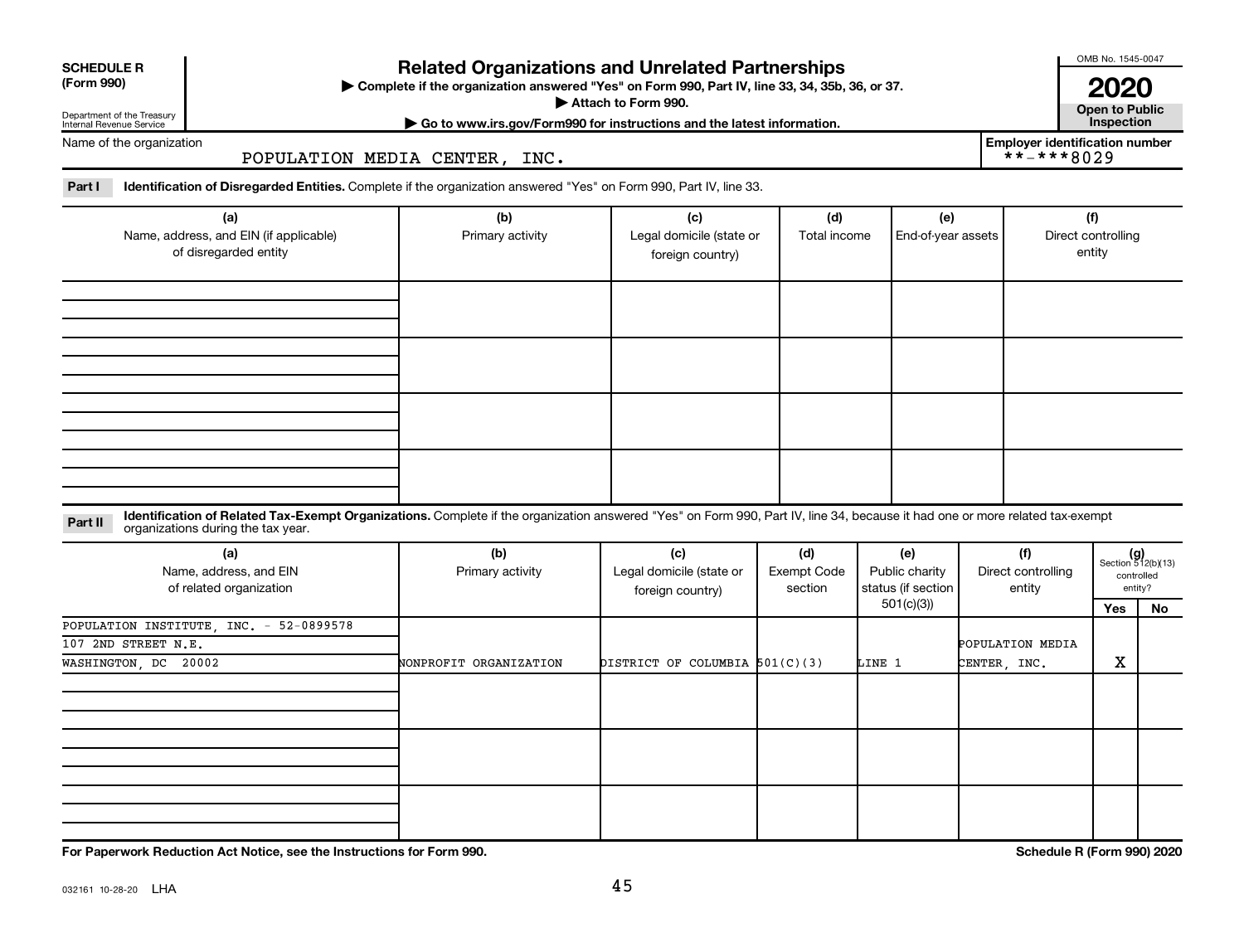#### Schedule R (Form 990) 2020 POPULATION MEDIA CENTER, INC.  $***-***8029$   $_{\rm Page}$

Part III Identification of Related Organizations Taxable as a Partnership. Complete if the organization answered "Yes" on Form 990, Part IV, line 34, because it had one or more related<br>Read to the organizations tracted as organizations treated as a partnership during the tax year.

| organizations treated as a partnership during the tax year.                                                                                                                                                                                                                 |                  |                      |                    |                             |                                              |                                    |  |                       |                  |              |                                               |                                |                                              |  |
|-----------------------------------------------------------------------------------------------------------------------------------------------------------------------------------------------------------------------------------------------------------------------------|------------------|----------------------|--------------------|-----------------------------|----------------------------------------------|------------------------------------|--|-----------------------|------------------|--------------|-----------------------------------------------|--------------------------------|----------------------------------------------|--|
| (a)                                                                                                                                                                                                                                                                         | (b)              | (c)                  | (d)                |                             | (e)                                          | (f)                                |  | (g)                   |                  | (h)          | (i)                                           | (i)                            | (k)                                          |  |
| Name, address, and EIN                                                                                                                                                                                                                                                      | Primary activity | Legal<br>domicile    | Direct controlling |                             | Predominant income<br>(related, unrelated,   | Share of total<br>Share of         |  |                       | Disproportionate |              | General or Percentage                         |                                |                                              |  |
| of related organization                                                                                                                                                                                                                                                     |                  | (state or<br>foreign | entity             |                             | excluded from tax under<br>sections 512-514) | income                             |  | end-of-year<br>assets |                  | allocations? | Code V-UBI<br>amount in box<br>20 of Schedule | managing<br>partner? ownership |                                              |  |
|                                                                                                                                                                                                                                                                             |                  | country)             |                    |                             |                                              |                                    |  |                       | Yes              | No           | K-1 (Form 1065) Yes No                        |                                |                                              |  |
|                                                                                                                                                                                                                                                                             |                  |                      |                    |                             |                                              |                                    |  |                       |                  |              |                                               |                                |                                              |  |
|                                                                                                                                                                                                                                                                             |                  |                      |                    |                             |                                              |                                    |  |                       |                  |              |                                               |                                |                                              |  |
|                                                                                                                                                                                                                                                                             |                  |                      |                    |                             |                                              |                                    |  |                       |                  |              |                                               |                                |                                              |  |
|                                                                                                                                                                                                                                                                             |                  |                      |                    |                             |                                              |                                    |  |                       |                  |              |                                               |                                |                                              |  |
|                                                                                                                                                                                                                                                                             |                  |                      |                    |                             |                                              |                                    |  |                       |                  |              |                                               |                                |                                              |  |
|                                                                                                                                                                                                                                                                             |                  |                      |                    |                             |                                              |                                    |  |                       |                  |              |                                               |                                |                                              |  |
|                                                                                                                                                                                                                                                                             |                  |                      |                    |                             |                                              |                                    |  |                       |                  |              |                                               |                                |                                              |  |
|                                                                                                                                                                                                                                                                             |                  |                      |                    |                             |                                              |                                    |  |                       |                  |              |                                               |                                |                                              |  |
|                                                                                                                                                                                                                                                                             |                  |                      |                    |                             |                                              |                                    |  |                       |                  |              |                                               |                                |                                              |  |
|                                                                                                                                                                                                                                                                             |                  |                      |                    |                             |                                              |                                    |  |                       |                  |              |                                               |                                |                                              |  |
|                                                                                                                                                                                                                                                                             |                  |                      |                    |                             |                                              |                                    |  |                       |                  |              |                                               |                                |                                              |  |
|                                                                                                                                                                                                                                                                             |                  |                      |                    |                             |                                              |                                    |  |                       |                  |              |                                               |                                |                                              |  |
|                                                                                                                                                                                                                                                                             |                  |                      |                    |                             |                                              |                                    |  |                       |                  |              |                                               |                                |                                              |  |
|                                                                                                                                                                                                                                                                             |                  |                      |                    |                             |                                              |                                    |  |                       |                  |              |                                               |                                |                                              |  |
|                                                                                                                                                                                                                                                                             |                  |                      |                    |                             |                                              |                                    |  |                       |                  |              |                                               |                                |                                              |  |
|                                                                                                                                                                                                                                                                             |                  |                      |                    |                             |                                              |                                    |  |                       |                  |              |                                               |                                |                                              |  |
| Identification of Related Organizations Taxable as a Corporation or Trust. Complete if the organization answered "Yes" on Form 990, Part IV, line 34, because it had one or more related<br>Part IV<br>organizations treated as a corporation or trust during the tax year. |                  |                      |                    |                             |                                              |                                    |  |                       |                  |              |                                               |                                |                                              |  |
| (a)                                                                                                                                                                                                                                                                         |                  |                      | (b)                | (c)                         | (d)                                          | (e)                                |  | (f)                   |                  |              | (g)                                           | (h)                            |                                              |  |
| Name, address, and EIN                                                                                                                                                                                                                                                      |                  |                      | Primary activity   | Legal domicile<br>(state or | Direct controlling                           |                                    |  | Share of total        |                  |              | Share of                                      | Percentage                     | $(i)$<br>Section<br>512(b)(13)<br>controlled |  |
| of related organization                                                                                                                                                                                                                                                     |                  |                      |                    | foreign                     | entity                                       | Type of entity<br>(C corp, S corp, |  | income                |                  |              | end-of-year                                   | ownership                      | entity?                                      |  |
|                                                                                                                                                                                                                                                                             |                  |                      |                    | country)                    |                                              | or trust)                          |  |                       |                  |              | assets                                        |                                | Yes   No                                     |  |
|                                                                                                                                                                                                                                                                             |                  |                      |                    |                             |                                              |                                    |  |                       |                  |              |                                               |                                |                                              |  |
|                                                                                                                                                                                                                                                                             |                  |                      |                    |                             |                                              |                                    |  |                       |                  |              |                                               |                                |                                              |  |
|                                                                                                                                                                                                                                                                             |                  |                      |                    |                             |                                              |                                    |  |                       |                  |              |                                               |                                |                                              |  |
|                                                                                                                                                                                                                                                                             |                  |                      |                    |                             |                                              |                                    |  |                       |                  |              |                                               |                                |                                              |  |
|                                                                                                                                                                                                                                                                             |                  |                      |                    |                             |                                              |                                    |  |                       |                  |              |                                               |                                |                                              |  |
|                                                                                                                                                                                                                                                                             |                  |                      |                    |                             |                                              |                                    |  |                       |                  |              |                                               |                                |                                              |  |
|                                                                                                                                                                                                                                                                             |                  |                      |                    |                             |                                              |                                    |  |                       |                  |              |                                               |                                |                                              |  |
|                                                                                                                                                                                                                                                                             |                  |                      |                    |                             |                                              |                                    |  |                       |                  |              |                                               |                                |                                              |  |
|                                                                                                                                                                                                                                                                             |                  |                      |                    |                             |                                              |                                    |  |                       |                  |              |                                               |                                |                                              |  |
|                                                                                                                                                                                                                                                                             |                  |                      |                    |                             |                                              |                                    |  |                       |                  |              |                                               |                                |                                              |  |
|                                                                                                                                                                                                                                                                             |                  |                      |                    |                             |                                              |                                    |  |                       |                  |              |                                               |                                |                                              |  |
|                                                                                                                                                                                                                                                                             |                  |                      |                    |                             |                                              |                                    |  |                       |                  |              |                                               |                                |                                              |  |
|                                                                                                                                                                                                                                                                             |                  |                      |                    |                             |                                              |                                    |  |                       |                  |              |                                               |                                |                                              |  |
|                                                                                                                                                                                                                                                                             |                  |                      |                    |                             |                                              |                                    |  |                       |                  |              |                                               |                                |                                              |  |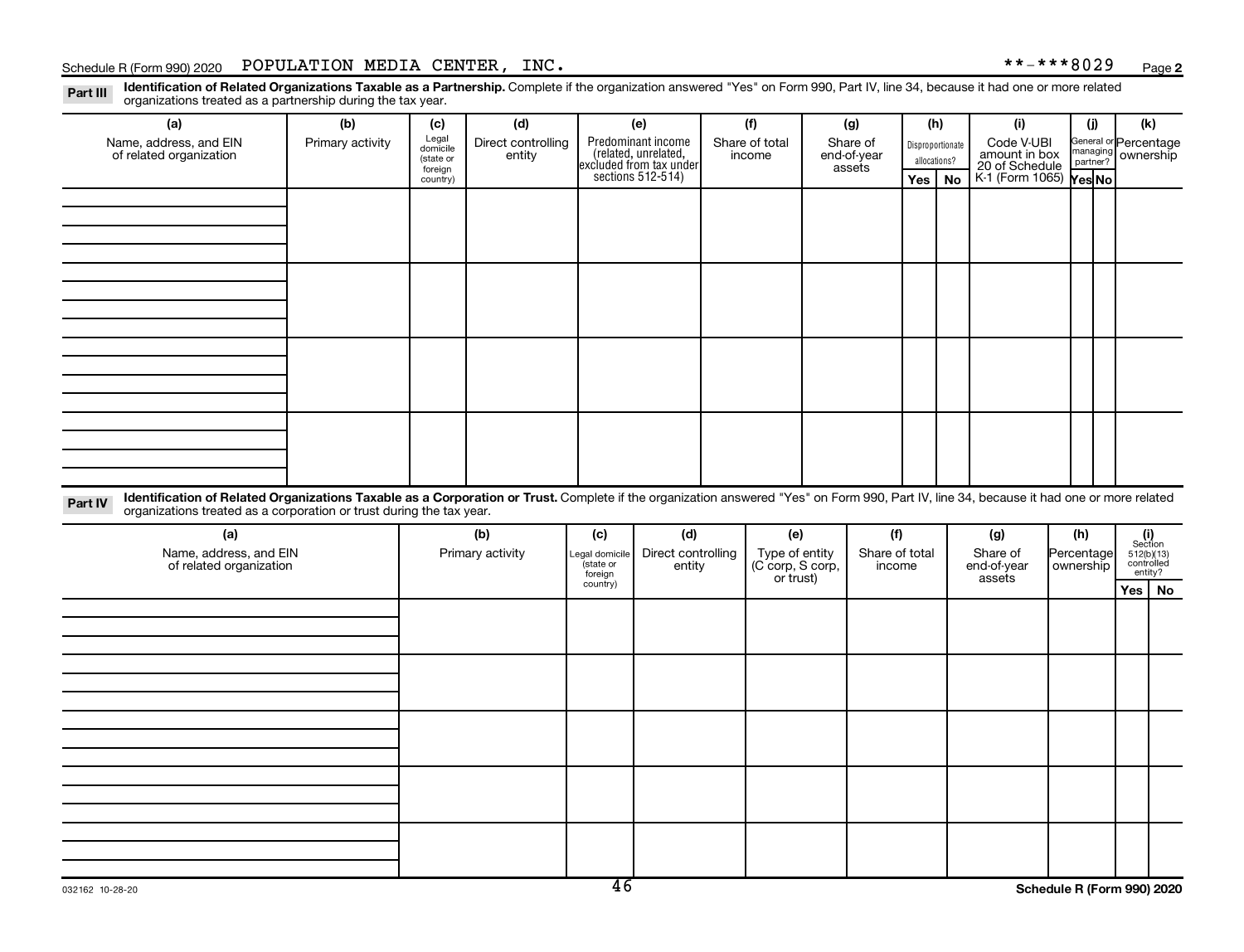#### Schedule R (Form 990) 2020 POPULATION MEDIA CENTER, INC.  $***-***8029$   $_{\rm Page}$

| Part V Transactions With Related Organizations. Complete if the organization answered "Yes" on Form 990, Part IV, line 34, 35b, or 36. |  |  |
|----------------------------------------------------------------------------------------------------------------------------------------|--|--|
|                                                                                                                                        |  |  |

|     | Note: Complete line 1 if any entity is listed in Parts II, III, or IV of this schedule.                                                                                                                                        |                                  |                        |                                              |                | Yes                     | No                                                 |  |  |
|-----|--------------------------------------------------------------------------------------------------------------------------------------------------------------------------------------------------------------------------------|----------------------------------|------------------------|----------------------------------------------|----------------|-------------------------|----------------------------------------------------|--|--|
|     | During the tax year, did the organization engage in any of the following transactions with one or more related organizations listed in Parts II-IV?                                                                            |                                  |                        |                                              |                |                         |                                                    |  |  |
|     |                                                                                                                                                                                                                                |                                  |                        |                                              | 1a             |                         | $\overline{\texttt{x}}$                            |  |  |
|     |                                                                                                                                                                                                                                |                                  |                        |                                              | 1 <sub>b</sub> |                         | $\overline{\textbf{x}}$                            |  |  |
|     |                                                                                                                                                                                                                                |                                  |                        |                                              | 1 <sub>c</sub> | $\overline{\textbf{X}}$ |                                                    |  |  |
|     |                                                                                                                                                                                                                                |                                  |                        |                                              | 1 <sub>d</sub> |                         | $\overline{\mathbf{X}}$                            |  |  |
|     |                                                                                                                                                                                                                                |                                  |                        |                                              | 1e             |                         | $\overline{\mathbf{x}}$                            |  |  |
|     |                                                                                                                                                                                                                                |                                  |                        |                                              |                |                         |                                                    |  |  |
|     |                                                                                                                                                                                                                                |                                  |                        |                                              | 1f             |                         | Х                                                  |  |  |
|     |                                                                                                                                                                                                                                |                                  |                        |                                              | 1 <sub>q</sub> |                         | $\overline{\mathbf{x}}$                            |  |  |
|     | h Purchase of assets from related organization(s) manufactured content to content the content of assets from related organization(s) manufactured content to content the content of the content of the content of the content  |                                  |                        |                                              | 1 <sub>h</sub> |                         | $\overline{\textbf{x}}$                            |  |  |
|     |                                                                                                                                                                                                                                |                                  |                        |                                              | 1i.            |                         | $\overline{\texttt{x}}$                            |  |  |
|     |                                                                                                                                                                                                                                |                                  |                        |                                              | 1i.            |                         | $\overline{\mathbf{x}}$                            |  |  |
|     |                                                                                                                                                                                                                                |                                  |                        |                                              |                |                         |                                                    |  |  |
|     |                                                                                                                                                                                                                                |                                  |                        |                                              | 1k             |                         | X                                                  |  |  |
|     |                                                                                                                                                                                                                                |                                  |                        |                                              | 11             |                         | $\overline{\mathbf{x}}$                            |  |  |
|     |                                                                                                                                                                                                                                |                                  |                        |                                              | 1 <sub>m</sub> |                         | $\overline{\textbf{x}}$<br>$\overline{\textbf{x}}$ |  |  |
|     |                                                                                                                                                                                                                                |                                  |                        |                                              |                |                         |                                                    |  |  |
|     | o Sharing of paid employees with related organization(s) manufactured and content to the content of the content of the content of the content of the content of the content of the content of the content of the content of th |                                  |                        |                                              | 1o             |                         | $\overline{\mathbf{x}}$                            |  |  |
|     |                                                                                                                                                                                                                                |                                  |                        |                                              |                |                         |                                                    |  |  |
|     |                                                                                                                                                                                                                                |                                  |                        |                                              | 1p             |                         | Х                                                  |  |  |
|     |                                                                                                                                                                                                                                |                                  |                        |                                              | 1a             |                         | $\overline{\textbf{x}}$                            |  |  |
|     |                                                                                                                                                                                                                                |                                  |                        |                                              |                |                         |                                                    |  |  |
|     |                                                                                                                                                                                                                                |                                  |                        |                                              | 1r             |                         | Х                                                  |  |  |
|     |                                                                                                                                                                                                                                |                                  |                        |                                              | 1s             |                         | $\overline{\textbf{x}}$                            |  |  |
|     | If the answer to any of the above is "Yes," see the instructions for information on who must complete this line, including covered relationships and transaction thresholds.                                                   |                                  |                        |                                              |                |                         |                                                    |  |  |
|     | (a)<br>Name of related organization                                                                                                                                                                                            | (b)<br>Transaction<br>type (a-s) | (c)<br>Amount involved | (d)<br>Method of determining amount involved |                |                         |                                                    |  |  |
|     | (1) POPULATION INSTITUTE, INC.                                                                                                                                                                                                 | С                                |                        | 500,000. AMOUNT RECEIVED                     |                |                         |                                                    |  |  |
| (2) |                                                                                                                                                                                                                                |                                  |                        |                                              |                |                         |                                                    |  |  |
|     |                                                                                                                                                                                                                                |                                  |                        |                                              |                |                         |                                                    |  |  |

|     | $\overline{1}$ |  |
|-----|----------------|--|
| (6) |                |  |
| (5) |                |  |
| (4) |                |  |
| (3) |                |  |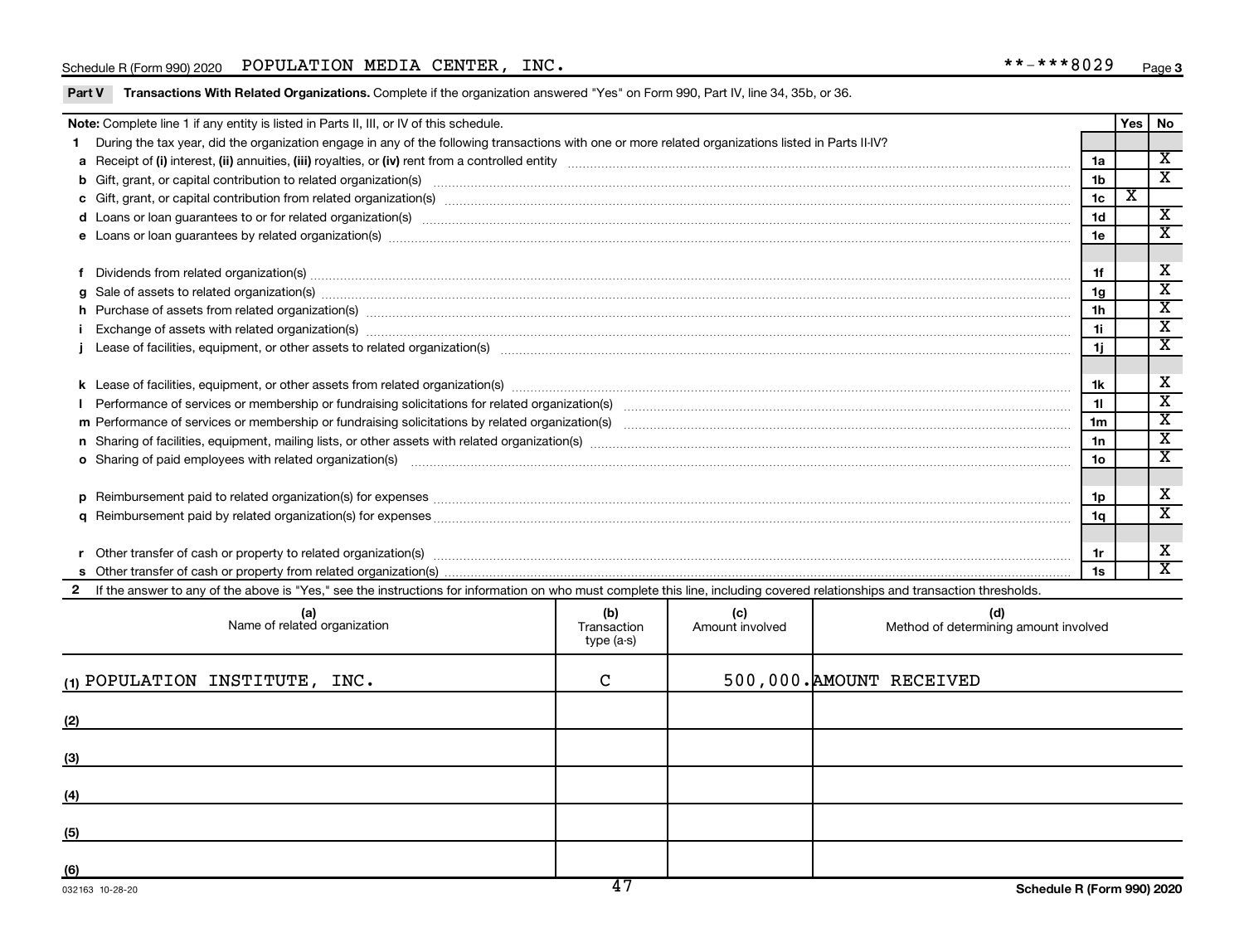#### Schedule R (Form 990) 2020 POPULATION MEDIA CENTER, INC.  $***-***8029$   $_{\rm Page}$

Part VI Unrelated Organizations Taxable as a Partnership. Complete if the organization answered "Yes" on Form 990, Part IV, line 37.

Provide the following information for each entity taxed as a partnership through which the organization conducted more than five percent of its activities (measured by total assets or gross revenue) that was not a related organization. See instructions regarding exclusion for certain investment partnerships.

| (a)                                 | (b)              | (c)                                             | mat mac not a rolated organization. Oce included by regarding exercision for contain invectment partneremper<br>(d) |                                                                    | (f)                         | (g)                               |        | (h)                                                                                                                                       | (i)                                                                                                  | (i)    | $(\mathsf{k})$ |  |  |
|-------------------------------------|------------------|-------------------------------------------------|---------------------------------------------------------------------------------------------------------------------|--------------------------------------------------------------------|-----------------------------|-----------------------------------|--------|-------------------------------------------------------------------------------------------------------------------------------------------|------------------------------------------------------------------------------------------------------|--------|----------------|--|--|
| Name, address, and EIN<br>of entity | Primary activity | Legal domicile<br>(state or foreign<br>country) | Predominant income<br>(related, unrelated,<br>excluded from tax under<br>sections 512-514)                          | (e)<br>Are all<br>partners sec.<br>$501(c)(3)$<br>orgs.?<br>Yes No | Share of<br>total<br>income | Share of<br>end-of-year<br>assets | Yes No | $\fbox{\parbox{0.5cm}{\begin{tabular}{ l l } \hline Disproportion} \\ \hline \text{tion} \\ \hline allocations? \\ \hline \end{tabular}}$ | Code V-UBI<br>amount in box 20 managing<br>of Schedule K-1<br>(Form 1065)<br>$\overline{Y}_{res}$ No | Yes No |                |  |  |
|                                     |                  |                                                 |                                                                                                                     |                                                                    |                             |                                   |        |                                                                                                                                           |                                                                                                      |        |                |  |  |
|                                     |                  |                                                 |                                                                                                                     |                                                                    |                             |                                   |        |                                                                                                                                           |                                                                                                      |        |                |  |  |
|                                     |                  |                                                 |                                                                                                                     |                                                                    |                             |                                   |        |                                                                                                                                           |                                                                                                      |        |                |  |  |
|                                     |                  |                                                 |                                                                                                                     |                                                                    |                             |                                   |        |                                                                                                                                           |                                                                                                      |        |                |  |  |
|                                     |                  |                                                 |                                                                                                                     |                                                                    |                             |                                   |        |                                                                                                                                           |                                                                                                      |        |                |  |  |
|                                     |                  |                                                 |                                                                                                                     |                                                                    |                             |                                   |        |                                                                                                                                           |                                                                                                      |        |                |  |  |
|                                     |                  |                                                 |                                                                                                                     |                                                                    |                             |                                   |        |                                                                                                                                           |                                                                                                      |        |                |  |  |
|                                     |                  |                                                 |                                                                                                                     |                                                                    |                             |                                   |        |                                                                                                                                           |                                                                                                      |        |                |  |  |
|                                     |                  |                                                 |                                                                                                                     |                                                                    |                             |                                   |        |                                                                                                                                           |                                                                                                      |        |                |  |  |
|                                     |                  |                                                 |                                                                                                                     |                                                                    |                             |                                   |        |                                                                                                                                           |                                                                                                      |        |                |  |  |
|                                     |                  |                                                 |                                                                                                                     |                                                                    |                             |                                   |        |                                                                                                                                           |                                                                                                      |        |                |  |  |
|                                     |                  |                                                 |                                                                                                                     |                                                                    |                             |                                   |        |                                                                                                                                           |                                                                                                      |        |                |  |  |
|                                     |                  |                                                 |                                                                                                                     |                                                                    |                             |                                   |        |                                                                                                                                           |                                                                                                      |        |                |  |  |
|                                     |                  |                                                 |                                                                                                                     |                                                                    |                             |                                   |        |                                                                                                                                           |                                                                                                      |        |                |  |  |
|                                     |                  |                                                 |                                                                                                                     |                                                                    |                             |                                   |        |                                                                                                                                           |                                                                                                      |        |                |  |  |
|                                     |                  |                                                 |                                                                                                                     |                                                                    |                             |                                   |        |                                                                                                                                           |                                                                                                      |        |                |  |  |
|                                     |                  |                                                 |                                                                                                                     |                                                                    |                             |                                   |        |                                                                                                                                           |                                                                                                      |        |                |  |  |
|                                     |                  |                                                 |                                                                                                                     |                                                                    |                             |                                   |        |                                                                                                                                           |                                                                                                      |        |                |  |  |
|                                     |                  |                                                 |                                                                                                                     |                                                                    |                             |                                   |        |                                                                                                                                           |                                                                                                      |        |                |  |  |
|                                     |                  |                                                 |                                                                                                                     |                                                                    |                             |                                   |        |                                                                                                                                           |                                                                                                      |        |                |  |  |
|                                     |                  |                                                 |                                                                                                                     |                                                                    |                             |                                   |        |                                                                                                                                           |                                                                                                      |        |                |  |  |
|                                     |                  |                                                 |                                                                                                                     |                                                                    |                             |                                   |        |                                                                                                                                           |                                                                                                      |        |                |  |  |
|                                     |                  |                                                 |                                                                                                                     |                                                                    |                             |                                   |        |                                                                                                                                           |                                                                                                      |        |                |  |  |
|                                     |                  |                                                 |                                                                                                                     |                                                                    |                             |                                   |        |                                                                                                                                           |                                                                                                      |        |                |  |  |
|                                     |                  |                                                 |                                                                                                                     |                                                                    |                             |                                   |        |                                                                                                                                           |                                                                                                      |        |                |  |  |

**Schedule R (Form 990) 2020**